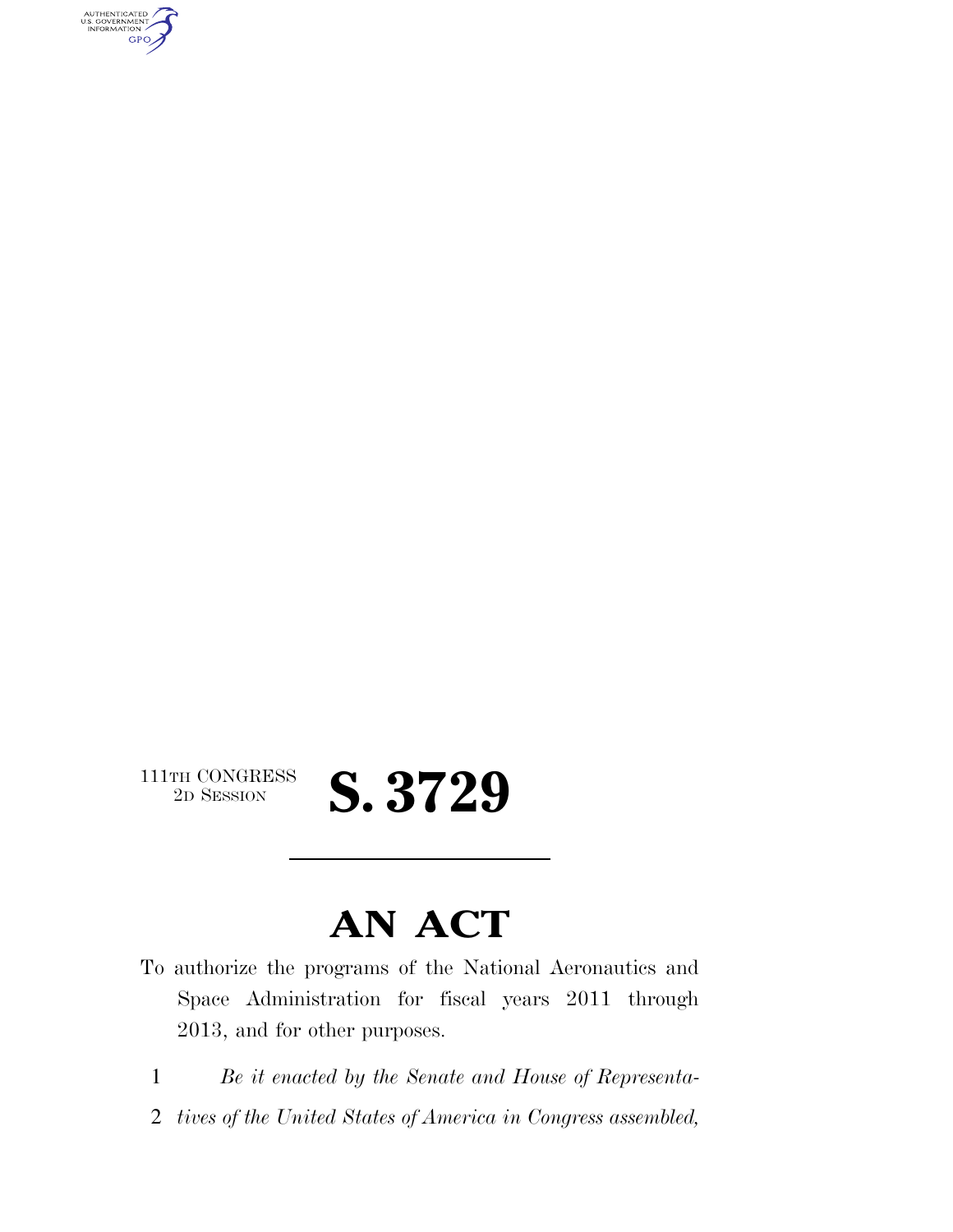## 1 **SEC. 1. SHORT TITLE; TABLE OF CONTENTS.**

2 (a) SHORT TITLE.—This Act may be cited as the

## 3 ''National Aeronautics and Space Administration Author-

4 ization Act of 2010''.

## 5 (b) TABLE OF CONTENTS.—The table of contents for

## 6 this Act is as follows:

- Sec. 1. Short title; table of contents.
- Sec. 2. Findings.
- Sec. 3. Definitions.

## TITLE I—AUTHORIZATION OF APPROPRIATIONS

- Sec. 101. Fiscal year 2011.
- Sec. 102. Fiscal year 2012.
- Sec. 103. Fiscal year 2013.

## TITLE II—POLICY, GOALS, AND OBJECTIVES FOR HUMAN SPACE FLIGHT AND EXPLORATION

- Sec. 201. United States human space flight policy.
- Sec. 202. Goals and objectives.
- Sec. 203. Assurance of core capabilities.
- Sec. 204. Independent study on human exploration of space.

## TITLE III—EXPANSION OF HUMAN SPACE FLIGHT BEYOND THE INTERNATIONAL SPACE STATION AND LOW-EARTH ORBIT

- Sec. 301. Human space flight beyond low-Earth orbit.
- Sec. 302. Space Launch System as follow-on launch vehicle to the Space Shuttle.
- Sec. 303. Multi-purpose crew vehicle.
- Sec. 304. Utilization of existing workforce and assets in development of Space Launch System and multi-purpose crew vehicle.
- Sec. 305. NASA launch support and infrastructure modernization program.
- Sec. 306. Report on effects of transition to Space Launch System on the solid and liquid rocket motor industrial bases.
- Sec. 307. Sense of Congress on other technology and robotic elements in human space flight and exploration.
- Sec. 308. Development of technologies and in-space capabilities for beyond near-Earth space missions.
- Sec. 309. Report requirement.

## TITLE IV—DEVELOPMENT AND USE OF COMMERCIAL CREW AND CARGO TRANSPORTATION CAPABILITIES

- Sec. 401. Commercial Cargo Development program.
- Sec. 402. Commercial Crew Development program.
- Sec. 403. Requirements applicable to development of commercial crew transportation capabilities and services.
- Sec. 404. Report on International Space Station cargo return capability.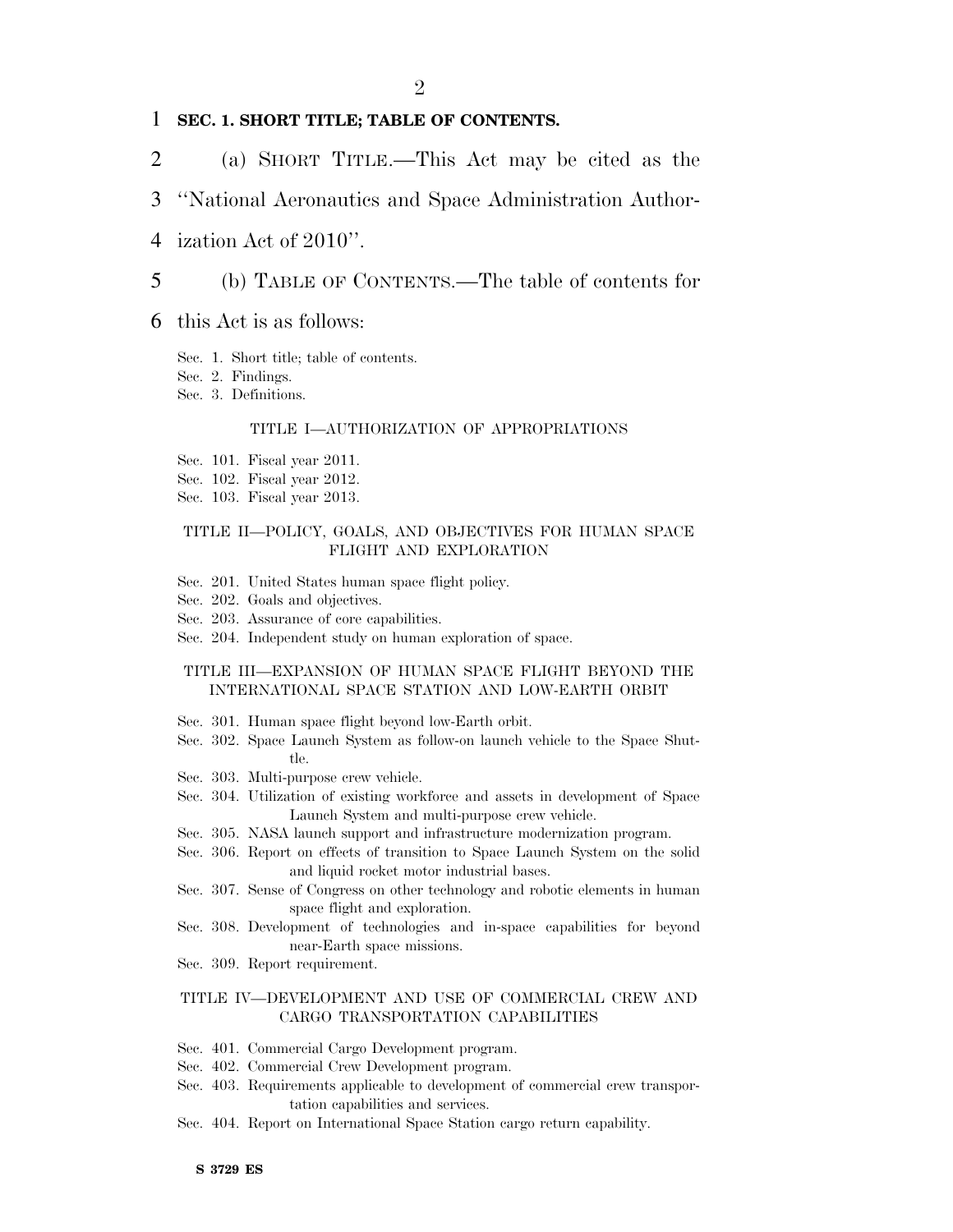## TITLE V—CONTINUATION, SUPPORT, AND EVOLUTION OF THE INTERNATIONAL SPACE STATION

- Sec. 501. Continuation of the International Space Station through 2020.
- Sec. 502. Maximum utilization of the International Space Station.
- Sec. 503. Maintenance of the United States segment and assurance of continued operations of the International Space Station.
- Sec. 504. Management of the ISS national laboratory.

## TITLE VI—SPACE SHUTTLE RETIREMENT AND TRANSITION

- Sec. 601. Sense of Congress on the Space Shuttle program.
- Sec. 602. Retirement of Space Shuttle orbiters and transition of Space Shuttle program.
- Sec. 603. Disposition of orbiter vehicles.

## TITLE VII—EARTH SCIENCE

- Sec. 701. Sense of Congress.
- Sec. 702. Interagency collaboration implementation approach.
- Sec. 703. Transitioning experimental research to operations.
- Sec. 704. Decadal survey missions implementation for Earth observation.
- Sec. 705. Expansion of Earth science applications.
- Sec. 706. Instrument test-beds and venture class missions.
- Sec. 707. Sense of Congress on NPOESS follow-on program.

### TITLE VIII—SPACE SCIENCE

- Sec. 801. Technology development.
- Sec. 802. Suborbital research activities.
- Sec. 803. Overall science portfolio-sense of the Congress.
- Sec. 804. In-space servicing.
- Sec. 805. Decadal results.
- Sec. 806. On-going restoration of radioisotope thermoelectric generator material production.
- Sec. 807. Collaboration with ESMD and SOMD on robotic missions.
- Sec. 808. Near-Earth object survey and policy with respect to threats posed.
- Sec. 809. Space weather.

## TITLE IX—AERONAUTICS AND SPACE TECHNOLOGY

- Sec. 901. Sense of Congress.
- Sec. 902. Aeronautics research goals.
- Sec. 903. Research collaboration.
- Sec. 904. Goal for agency space technology.
- Sec. 905. Implementation plan for agency space technology.
- Sec. 906. National space technology policy.
- Sec. 907. Commercial reusable suborbital research program.

### TITLE X—EDUCATION

- Sec. 1001. Report on education implementation outcomes.
- Sec. 1002. Sense of Congress on the Experimental Program to Stimulate Competitive Research.
- Sec. 1003. Science, technology, engineering, and mathematics commercial orbital platform program.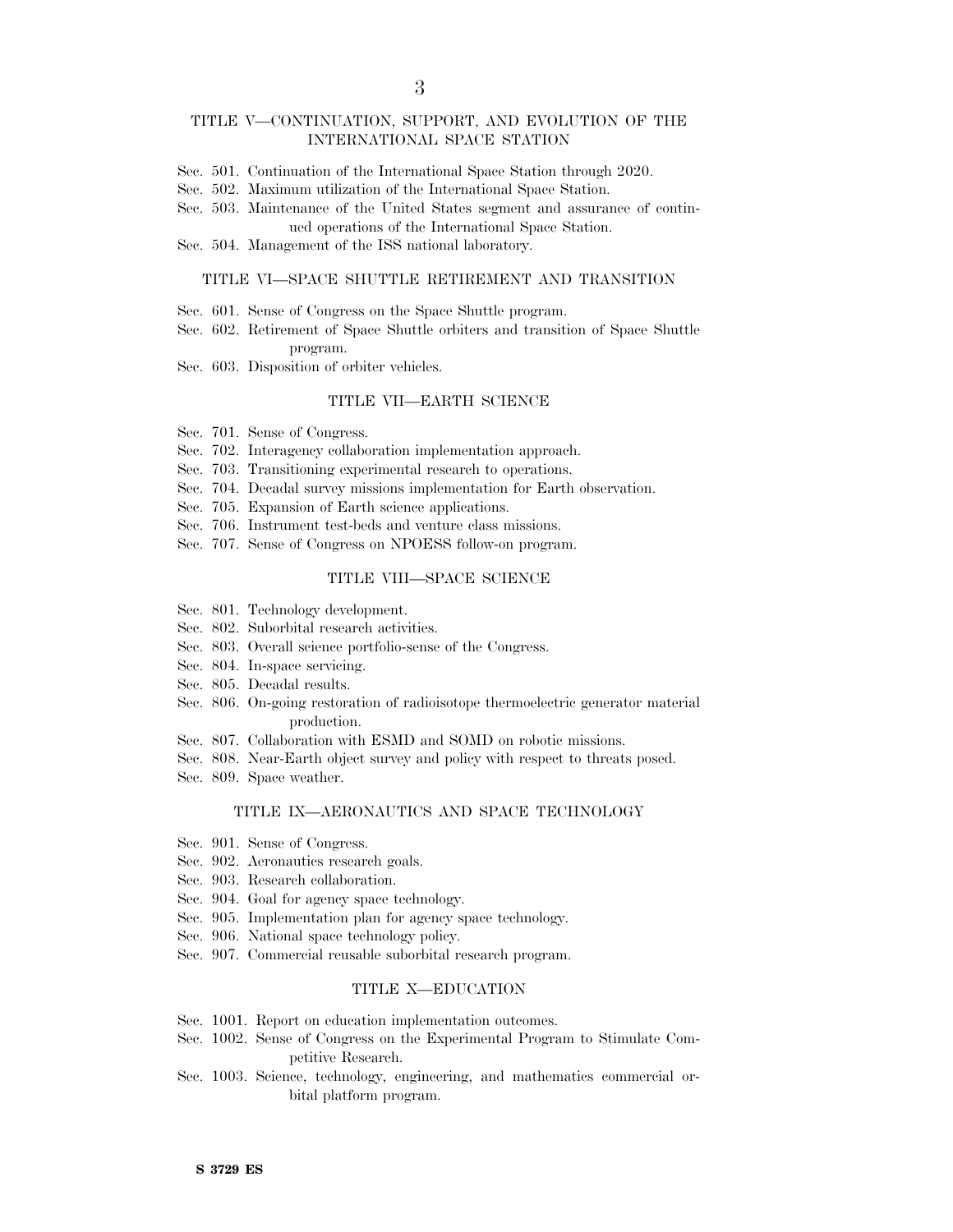## TITLE XI—RESCOPING AND REVITALIZING INSTITUTIONAL **CAPABILITIES**

- Sec. 1101. Sense of Congress.
- Sec. 1102. Institutional requirements study.
- Sec. 1103. NASA capabilities study requirement.
- Sec. 1104. Sense of Congress on community transition support.
- Sec. 1105. Workforce stabilization and critical skills preservation.

## TITLE XII—OTHER MATTERS

Sec. 1201. Report on space traffic management.

- Sec. 1202. National and international orbital debris mitigation.
- Sec. 1203. Reports on program and cost assessment and control assessment.
- Sec. 1204. Eligibility for service of individual currently serving as Administrator of NASA.
- Sec. 1205. Sense of Congress on independent verification and validation of NASA software.
- Sec. 1206. Counterfeit parts.
- Sec. 1207. Information security.
- Sec. 1208. National Center for Human Performance.
- Sec. 1209. Enhanced-use Leasing.
- Sec. 1210. Sense of Congress concerning the Stennis Space Center.

## TITLE XIII—COMPLIANCE WITH STATUTORY PAY-AS-YOU-GO ACT OF 2010

Sec. 1301. Compliance provision.

## 1 **SEC. 2. FINDINGS.**

- 2 Congress makes the following findings:
- 

- 3 (1) The United States human space flight pro-4 gram has, since the first Mercury flight on May 5, 5 1961, been a source of pride and inspiration for the 6 Nation.
- 7 (2) The establishment of and commitment to 8 human exploration goals is essential for providing 9 the necessary long term focus and programmatic 10 consistency and robustness of the United States ci-11 vilian space program.
- 12 (3) The National Aeronautics and Space Ad-13 ministration is and should remain a multi-mission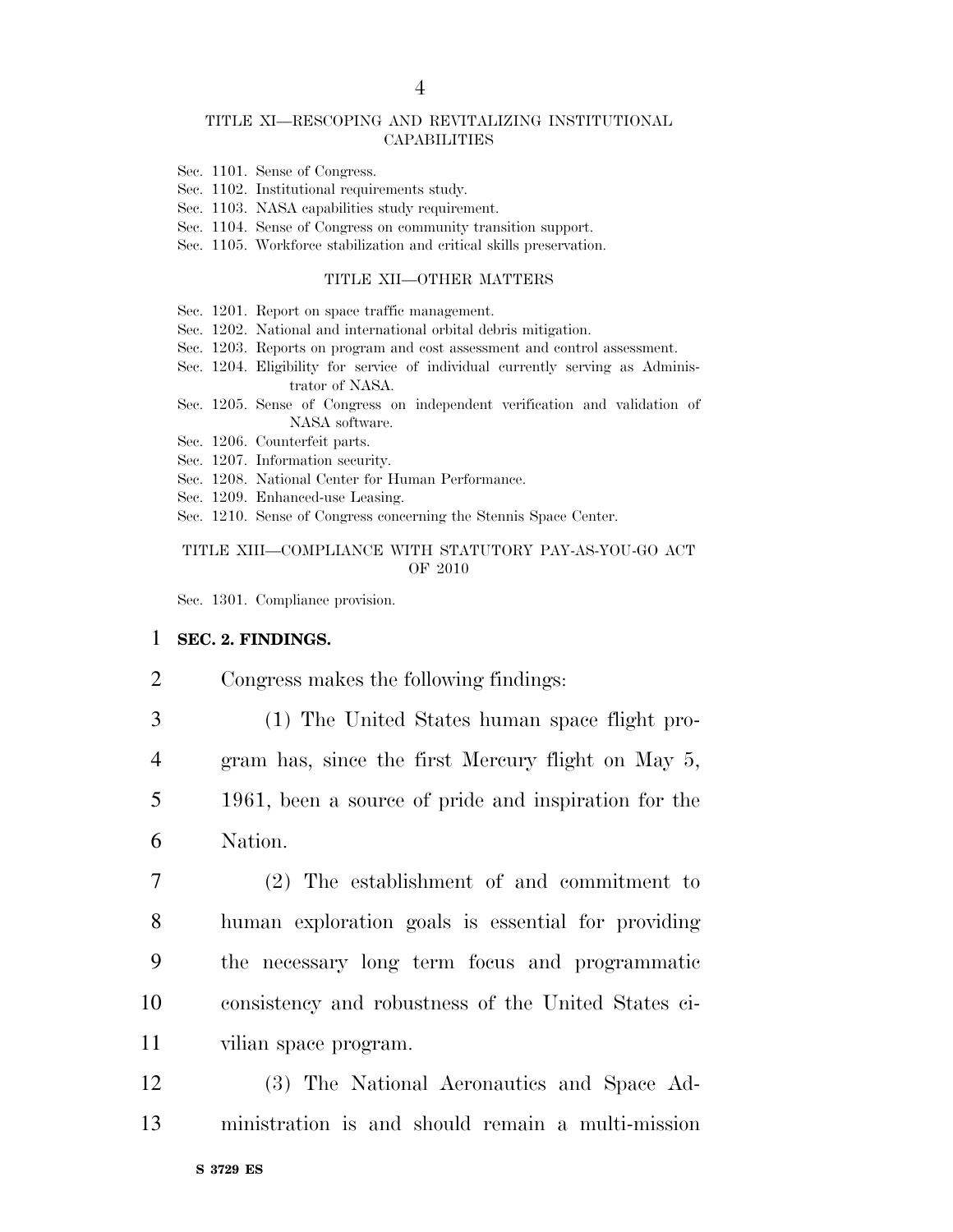agency with a balanced and robust set of core mis- sions in science, aeronautics, and human space flight and exploration.

 (4) In the 50 years since the establishment of NASA, the arena of space has evolved substantially. As the uses and users of space continue to expand, the issues and operations in the regions closest to Earth have become increasingly complex, with a growing number of overlaps between civil, commer- cial and national security activities. These develop- ments present opportunities and challenges to the space activities of NASA and the United States.

 (5) The extraordinary challenges of achieving access to space both motivated and accelerated the development of technologies and industrial capabili- ties that have had widespread applications which have contributed to the technological excellence of 18 the United States. It is essential to tie space activity to human challenges ranging from enhancing the in- fluence, relationships, security, economic develop- ment, and commerce of the United States to improv-22 ing the overall human condition.

 (6) It is essential to the economic well-being of the United States that the aerospace industrial ca-pacity, highly skilled workforce, and embedded ex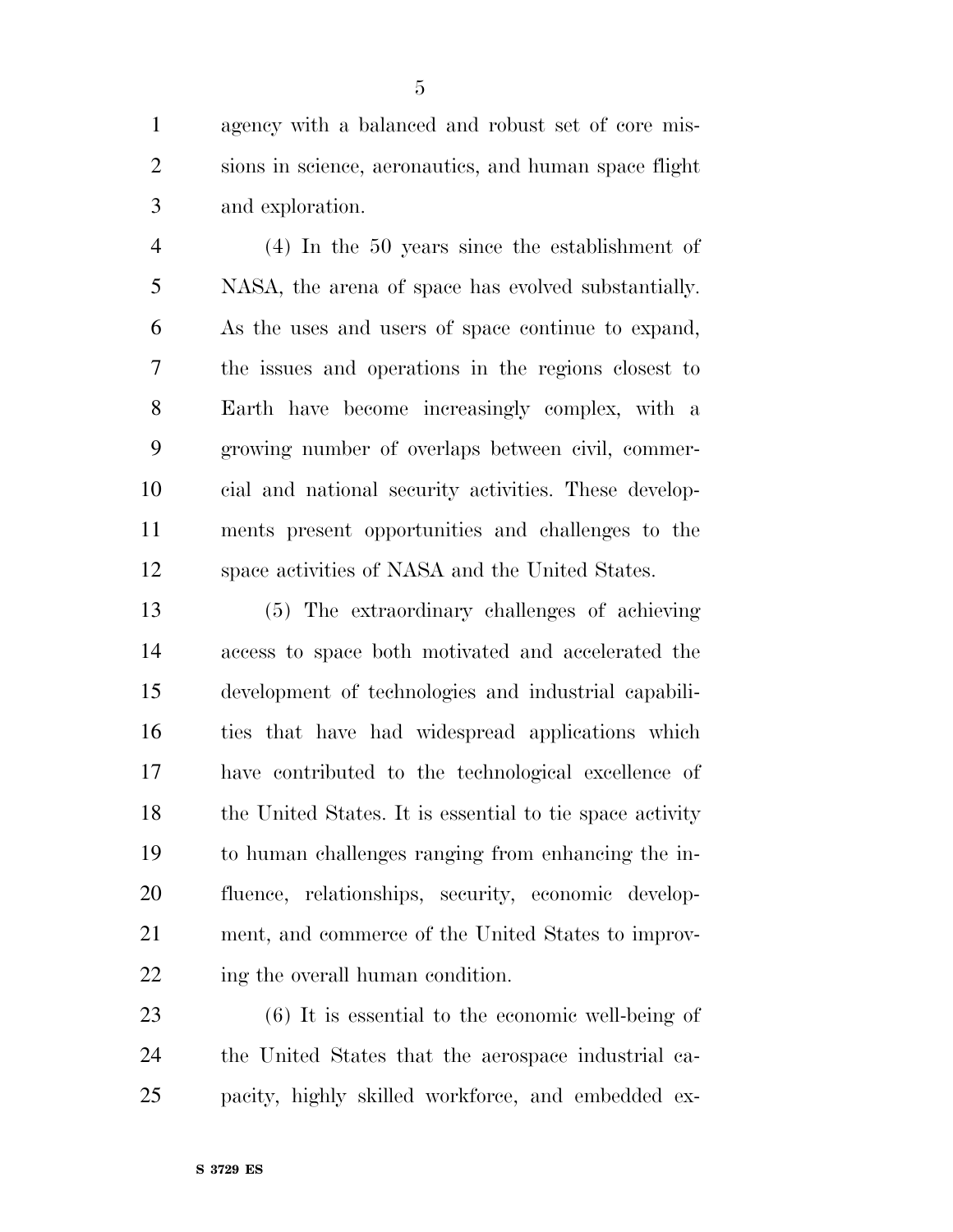pertise remain engaged in demanding, challenging, and exciting efforts that ensure United States lead-ership in space exploration and related activities.

 (7) Crewmembers provide the essential compo- nent to ensure the return on investment from and the growth and safe operation of the ISS. The Rus- sian Soyuz vehicle has allowed continued human presence on the ISS for United States crewmembers with its ability to serve as both a routine and backup capability for crew delivery, rescue, and return. With the impending retirement of the Space Shuttle, the United States will find itself with no national crew delivery and return system. Without any other sys- tem, the United States and all the ISS partners will have no redundant system for human access to and from the ISS. It is therefore essential that a United States capability be developed as soon as possible.

 (8) Existing and emerging United States com- mercial launch capabilities and emerging launch ca- pabilities offer the potential for providing crew sup-21 port assets. New capabilities for human crew access to the ISS should be developed in a manner that en- sures ISS mission assurance and safety. Commercial services offer the potential to broaden the avail-ability and access to space at lower costs.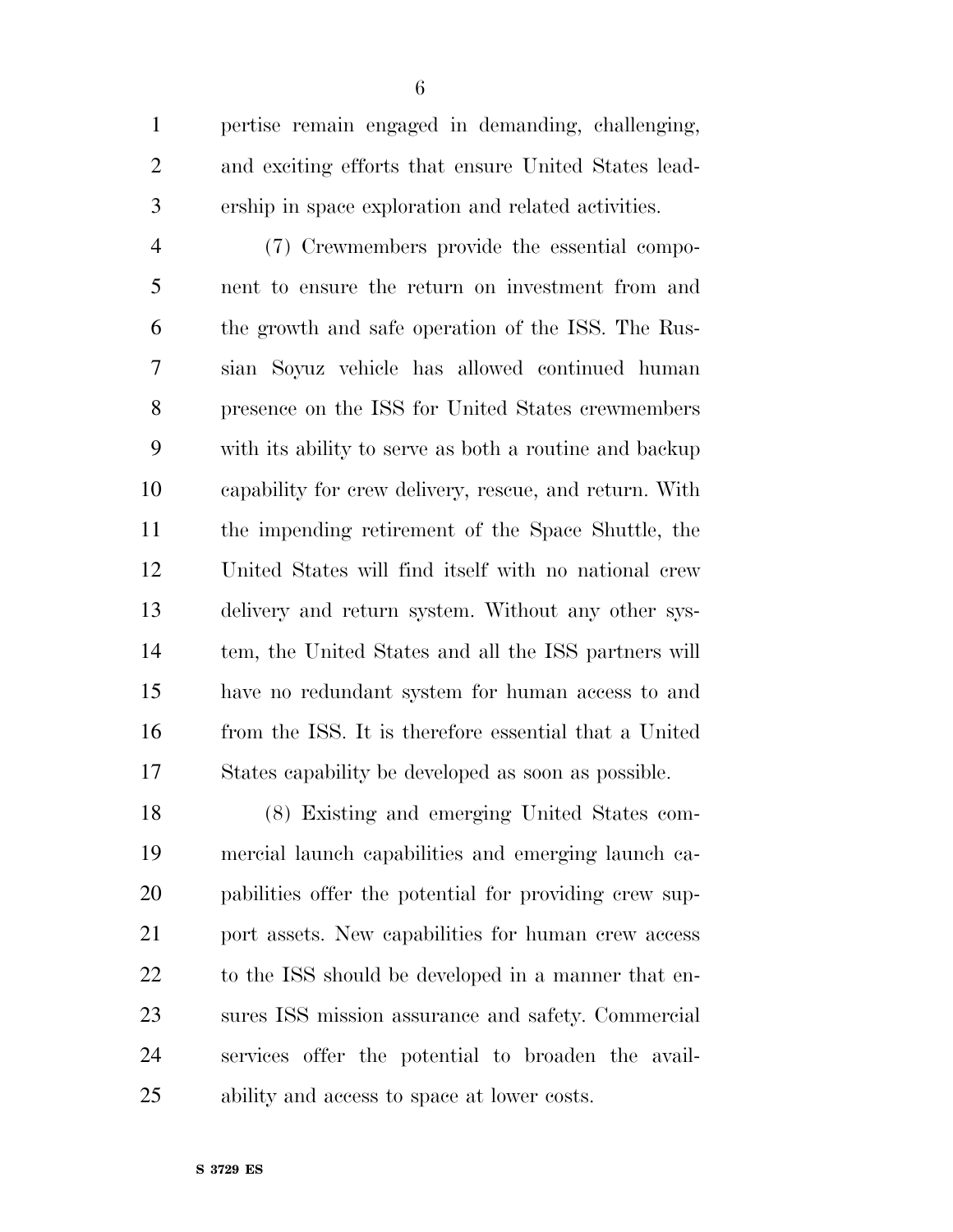(9) While commercial transportation systems have the promise to contribute valuable services, it is in the United States national interest to maintain a government operated space transportation system for crew and cargo delivery to space.

 (10) Congress restates its commitment, ex- pressed in the National Aeronautics and Space Ad- ministration Authorization Act of 2005 (Public Law 109–155) and the National Aeronautics and Space Administration Authorization Act of 2008 (Public Law 110–422), to the development of commercially developed launch and delivery systems to the ISS for crew and cargo missions. Congress reaffirms that NASA shall make use of United States commercially provided ISS crew transfer and crew rescue services 16 to the maximum extent practicable.

 (11) It is critical to identify an appropriate combination of NASA and related United States Government programs, while providing a framework that allows partnering, leveraging and stimulation of the existing and emerging commercial and inter- national efforts in both near Earth space and the re-gions beyond.

 (12) The designation of the United States seg-ment of the ISS as a National Laboratory, as pro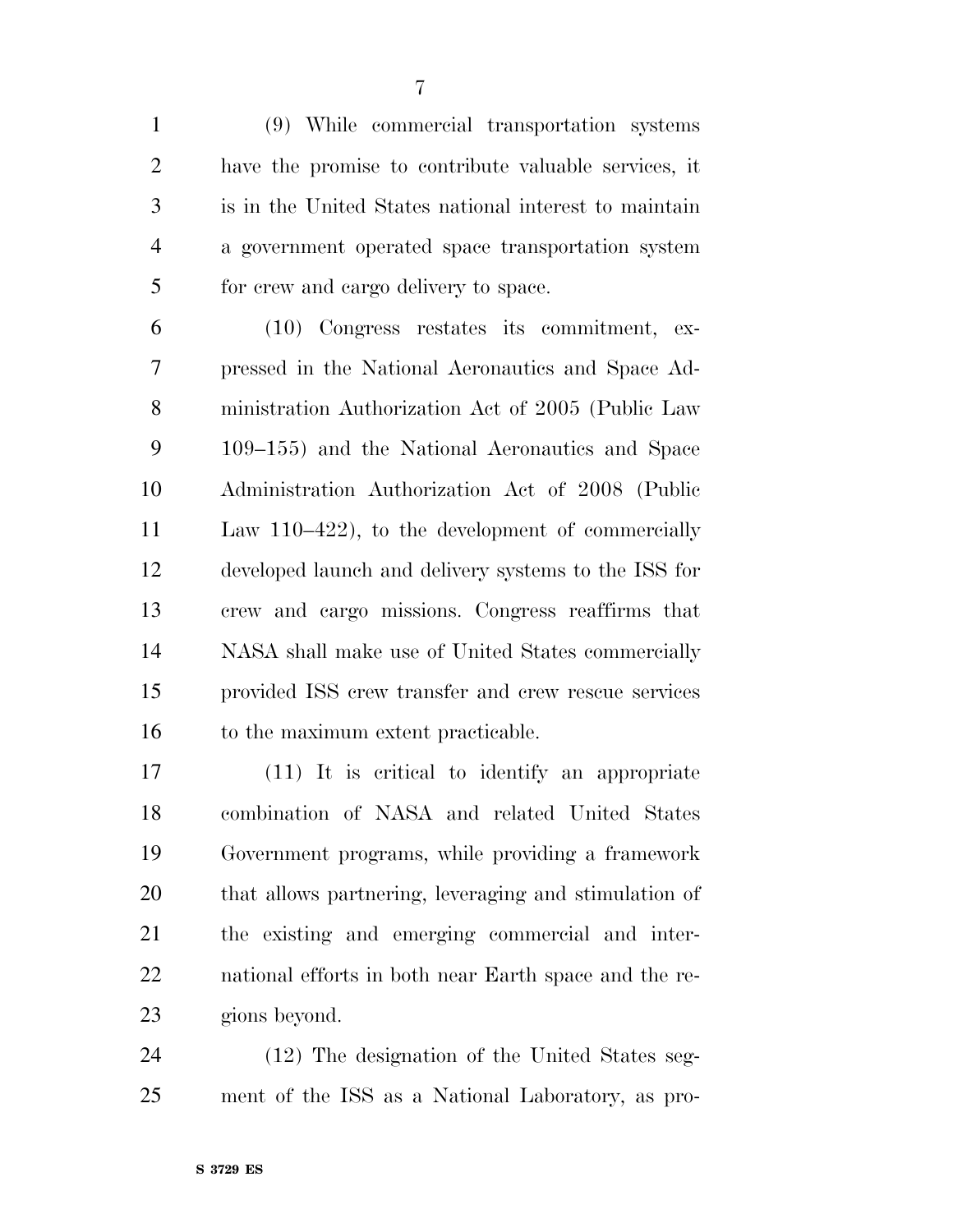vided by the National Aeronautics and Space Ad- ministration Authorization Act of 2005 and the Na- tional Aeronautics and Space Administration Au- thorization Act of 2008, provides an opportunity for multiple United States Government agencies, univer- sity-based researchers, research organizations, and others to utilize the unique environment of micro- gravity for fundamental scientific research and po-tential economic development.

 (13) For some potential replacement elements necessary for ISS sustainability, the Space Shuttle may represent the only vehicle, existing or planned, capable of carrying those elements to the ISS in the near term. Additional or alternative transportation capabilities must be identified as contingency deliv- ery options, and accompanied by an independent analysis of projected availability of such capabilities.

 (14) The United States must develop, as rap- idly as possible, replacement vehicles capable of pro- viding both human and cargo launch capability to low-Earth orbit and to destinations beyond low-Earth orbit.

23 (15) There is a need for national space and ex- port control policies that protect the national secu-rity of the United States while also enabling the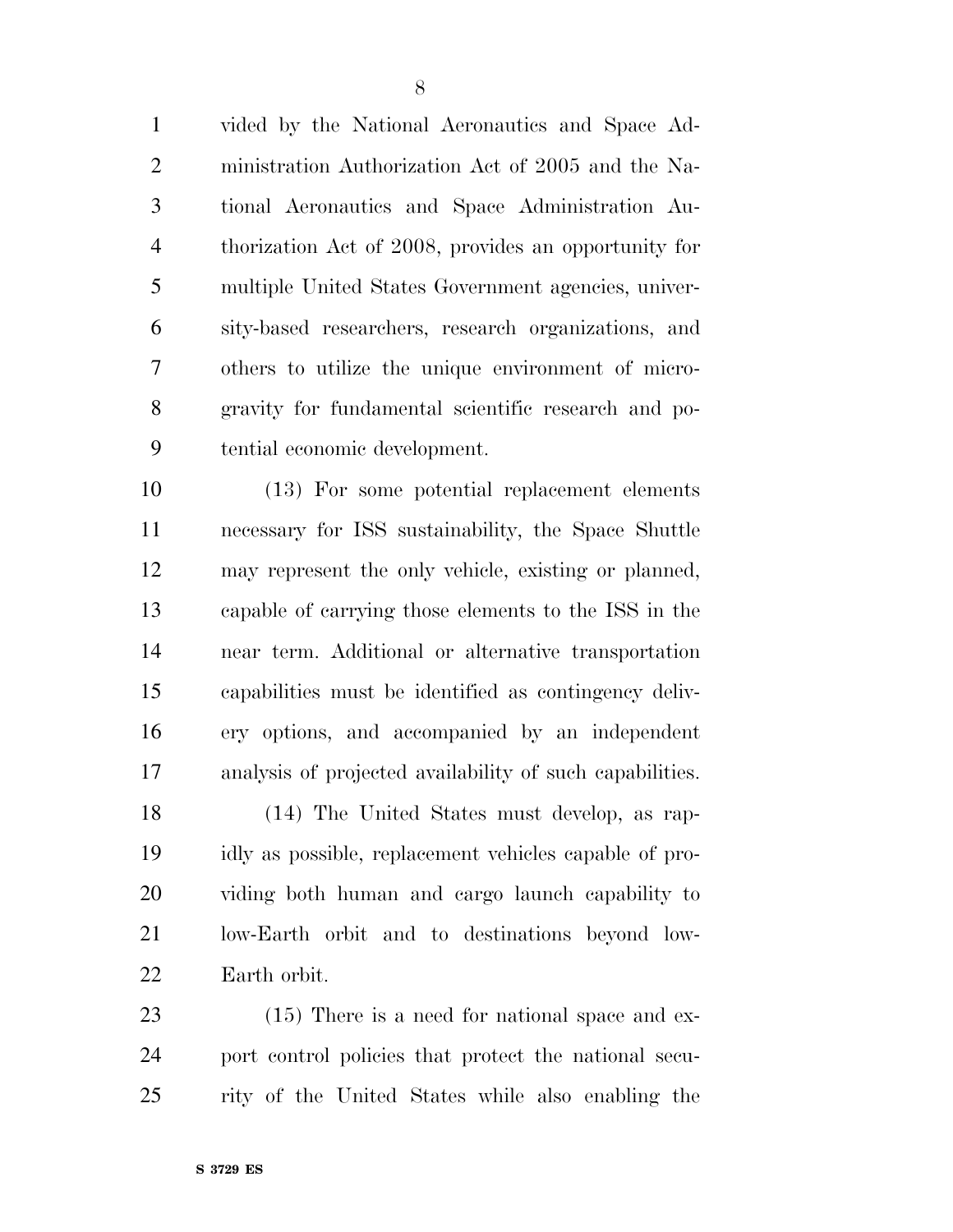| $\mathbf{1}$   | United States and its aerospace industry to under-    |
|----------------|-------------------------------------------------------|
| $\overline{2}$ | take cooperative programs in science and human        |
| 3              | space flight in an effective and efficient manner and |
| $\overline{4}$ | to compete effectively in the global market place.    |
| 5              | <b>SEC. 3. DEFINITIONS.</b>                           |
| 6              | In this Act:                                          |
| 7              | (1) ADMINISTRATOR.—The term "Adminis-                 |
| 8              | trator" means the Administrator of the National       |
| 9              | Aeronautics and Space Administration.                 |
| 10             | (2) APPROPRIATE COMMITTEES<br>OF<br>$CON-$            |
| 11             | GRESS.—The term "appropriate committees of Con-       |
| 12             | gress" means-                                         |
| 13             | (A) the Committee on Commerce, Science,               |
| 14             | and Transportation of the Senate; and                 |
| 15             | (B) the Committee on Science of the                   |
| 16             | House of Representatives.                             |
| 17             | (3) CIS-LUNAR SPACE.—The term "cis-lunar              |
| 18             | space" means the region of space from the Earth       |
| 19             | out to and including the region around the surface    |
| 20             | of the Moon.                                          |
| 21             | DEEP SPACE.—The term "deep space"<br>(4)              |
| 22             | means the region of space beyond cis-lunar space.     |
| 23             | (5) ISS.—The term "ISS" means the Inter-              |
| 24             | national Space Station.                               |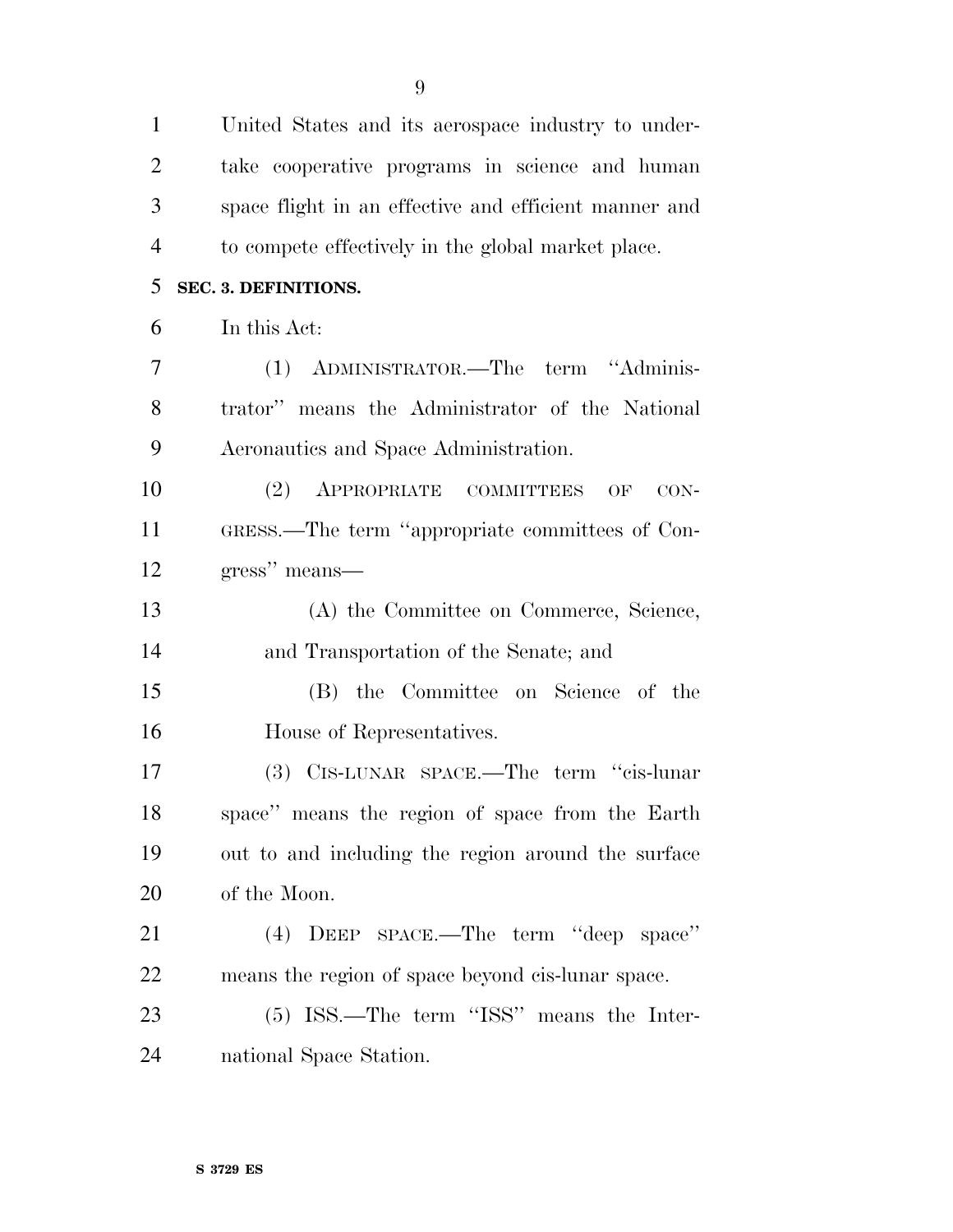| $\mathbf{1}$   | (6) NASA.—The term "NASA" means the Na-              |
|----------------|------------------------------------------------------|
| $\overline{2}$ | tional Aeronautics and Space Administration.         |
| 3              | (7) NEAR-EARTH SPACE.—The term "near-                |
| $\overline{4}$ | Earth space" means the region of space that in-      |
| 5              | cludes low-Earth orbit and extends out to and in-    |
| 6              | cludes geo-synchronous orbit.                        |
| 7              | (8) NOAA.—The term "NOAA" means the Na-              |
| 8              | tional Oceanic and Atmospheric Administration.       |
| 9              | $(9)$ OSTP.—The term "OSTP" means the Of-            |
| 10             | fice of Science and Technology Policy.               |
| 11             | (10) SPACE LAUNCH SYSTEM.—The<br>term                |
| 12             | "Space Launch System" means the follow-on gov-       |
| 13             | ernment-owned civil launch system developed, man-    |
| 14             | aged, and operated by NASA to serve as a key com-    |
| 15             | ponent to expand human presence beyond low-Earth     |
| 16             | orbit.                                               |
| 17             | TITLE I-AUTHORIZATION OF                             |
| 18             | <b>APPROPRIATIONS</b>                                |
| 19             | SEC. 101. FISCAL YEAR 2011.                          |
| 20             | There are authorized to be appropriated to NASA for  |
| 21             | fiscal year $2011$ , $$19,000,000,000$ , as follows: |
| 22             | (1) For Exploration, $$3,868,000,000,$<br>of         |
| 23             | which-                                               |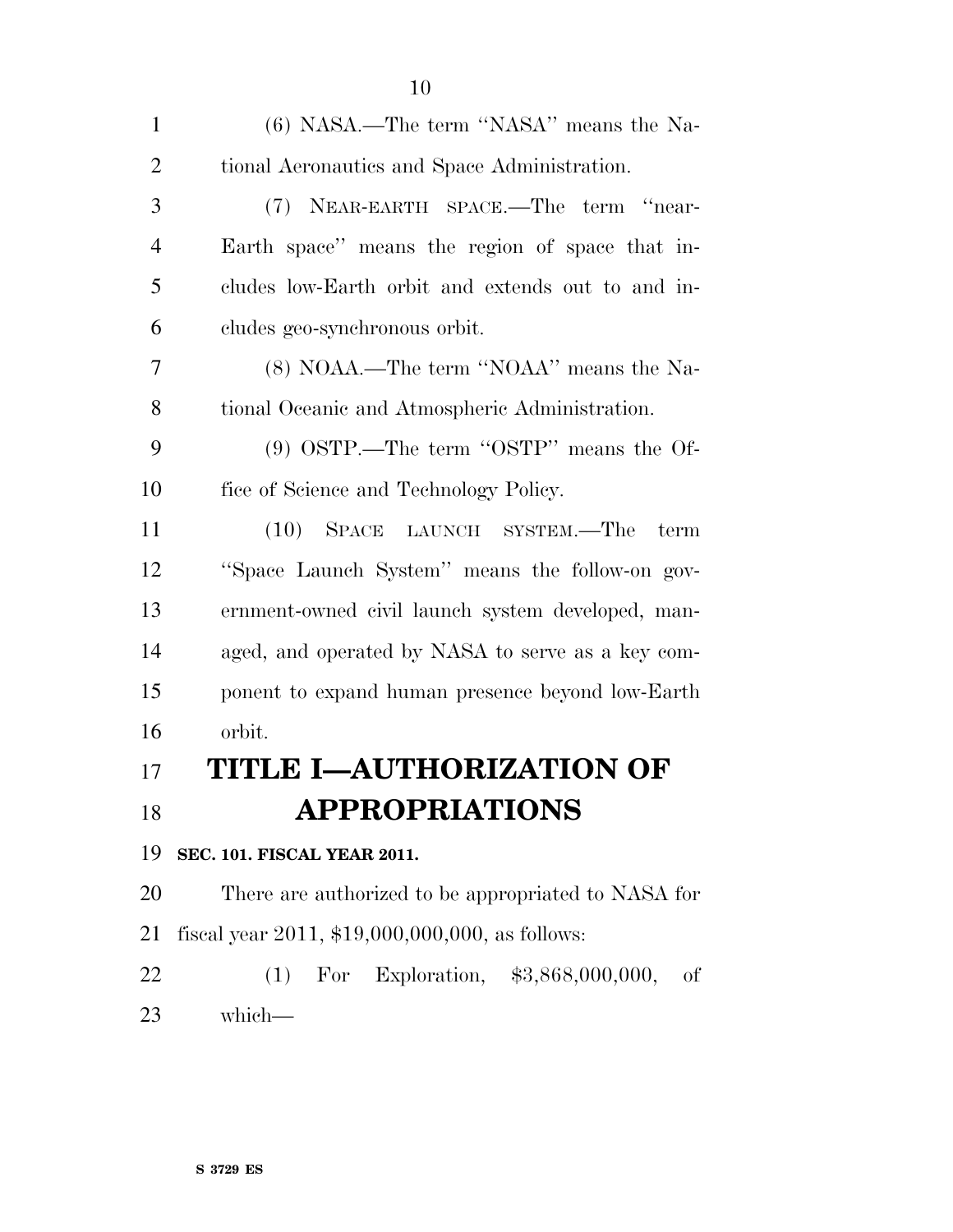| $\mathbf{1}$   | (A) $$1,120,000,000$ shall be for a multi-      |
|----------------|-------------------------------------------------|
| $\overline{2}$ | purpose crew vehicle, and associated program    |
| 3              | and other necessary support;                    |
| $\overline{4}$ | $(B)$ \$1,631,000,000 shall be for Space        |
| 5              | Launch System and associated program and        |
| 6              | other necessary support;                        |
| 7              | $(C)$ \$250,000,000 shall be for Exploration    |
| 8              | Technology Development;                         |
| 9              | (D) $$155,000,000$ shall be for Human Re-       |
| 10             | search;                                         |
| 11             | $(E)$ \$300,000,000 shall be for Commercial     |
| 12             | Cargo;                                          |
| 13             | $(F)$ \$312,000,000 shall be for Commercial     |
| 14             | Crew Development activities and studies related |
| 15             | to commercial crew services; and                |
| 16             | $(G)$ \$100,000,000 shall be for Robotic Pre-   |
| 17             | cursor Studies and Instruments.                 |
| 18             | (2) For Space Operations, $$5,508,500,000$ , of |
| 19             | which-                                          |
| 20             | (A) $$2,779,800,000$ shall be for the ISS       |
| 21             | program;                                        |
| 22             | $(B)$ \$1,609,700,000 shall be for Space        |
| 23             | Shuttle, to support Space Shuttle flight oper-  |
| 24             | ations and related activities; and              |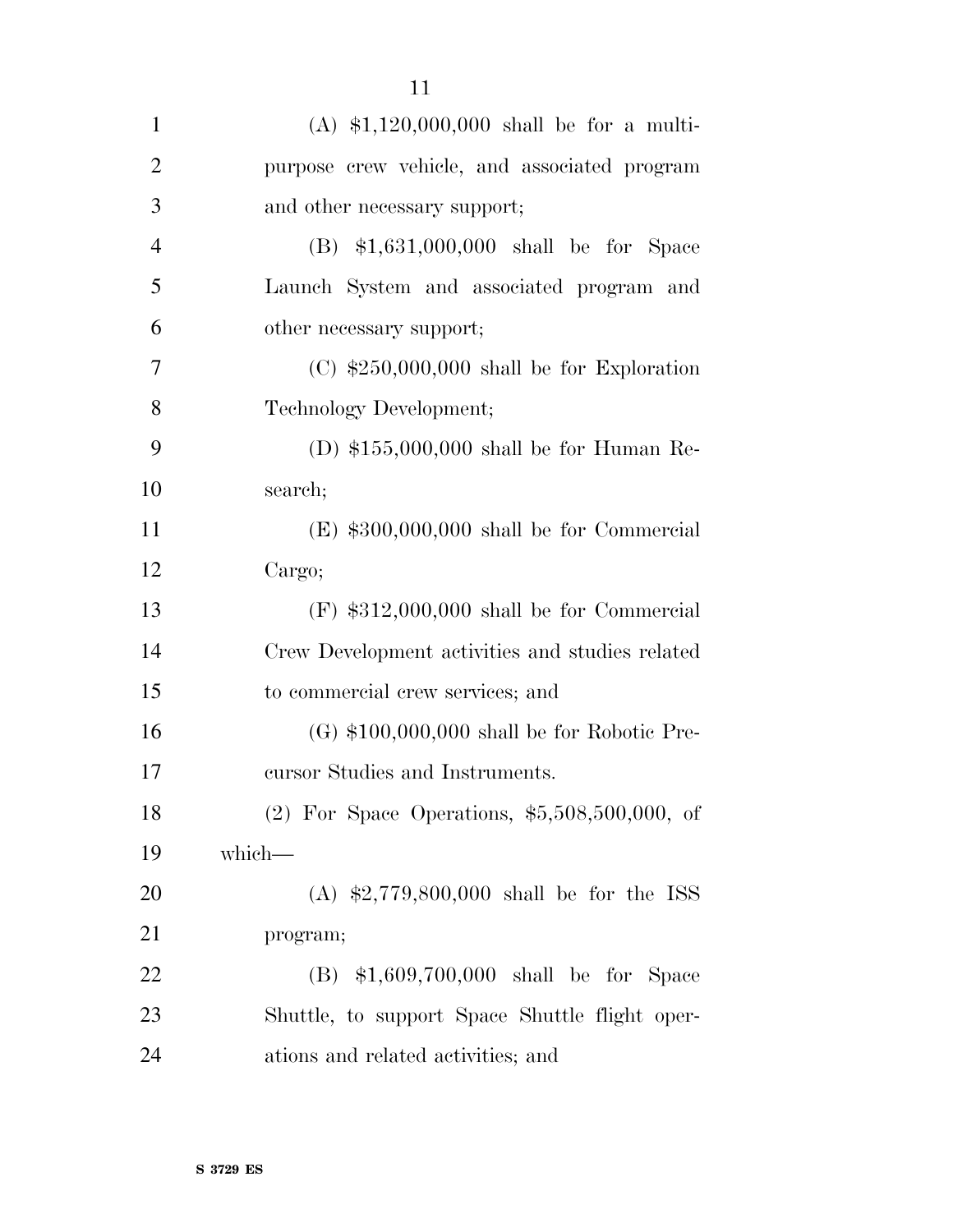| $\mathbf{1}$   | $(C)$ \$1,119,000,000 for Space and Flight      |
|----------------|-------------------------------------------------|
| $\overline{2}$ | Services, of which $$428,600,000$ shall be di-  |
| 3              | rected toward NASA launch support and infra-    |
| $\overline{4}$ | structure modernization program.                |
| 5              | $(3)$ For Science, \$5,005,600,000, of which—   |
| 6              | $(A)$ \$1,801,800,000 shall be for Earth        |
| $\tau$         | Sciences;                                       |
| 8              | $(B)$ \$1,485,700,000 shall be for Planetary    |
| 9              | Science;                                        |
| 10             | $(C)$ \$1,076,300,000 shall be for Astro-       |
| 11             | physics; and                                    |
| 12             | $(D)$ \$641,900,000<br>for<br>shall<br>be       |
| 13             | Heliophysics.                                   |
| 14             | $(4)$ For Aeronautics, \$929,600,000, of which— |
| 15             | $(A)$ \$579,600,000 shall be for Aeronautics    |
| 16             | Research; and                                   |
| 17             | $(B)$ \$350,000,000 shall be for Space Tech-    |
| 18             | nology.                                         |
| 19             | $(5)$ For Education, \$145,800,000, of which—   |
| 20             | $(A)$ \$25,000,000 shall be for the Experi-     |
| 21             | mental Program to Stimulate Competitive Re-     |
| 22             | search; and                                     |
| 23             | $(B)$ \$45,600,000 shall be for the Space       |
| 24             | Grant program.                                  |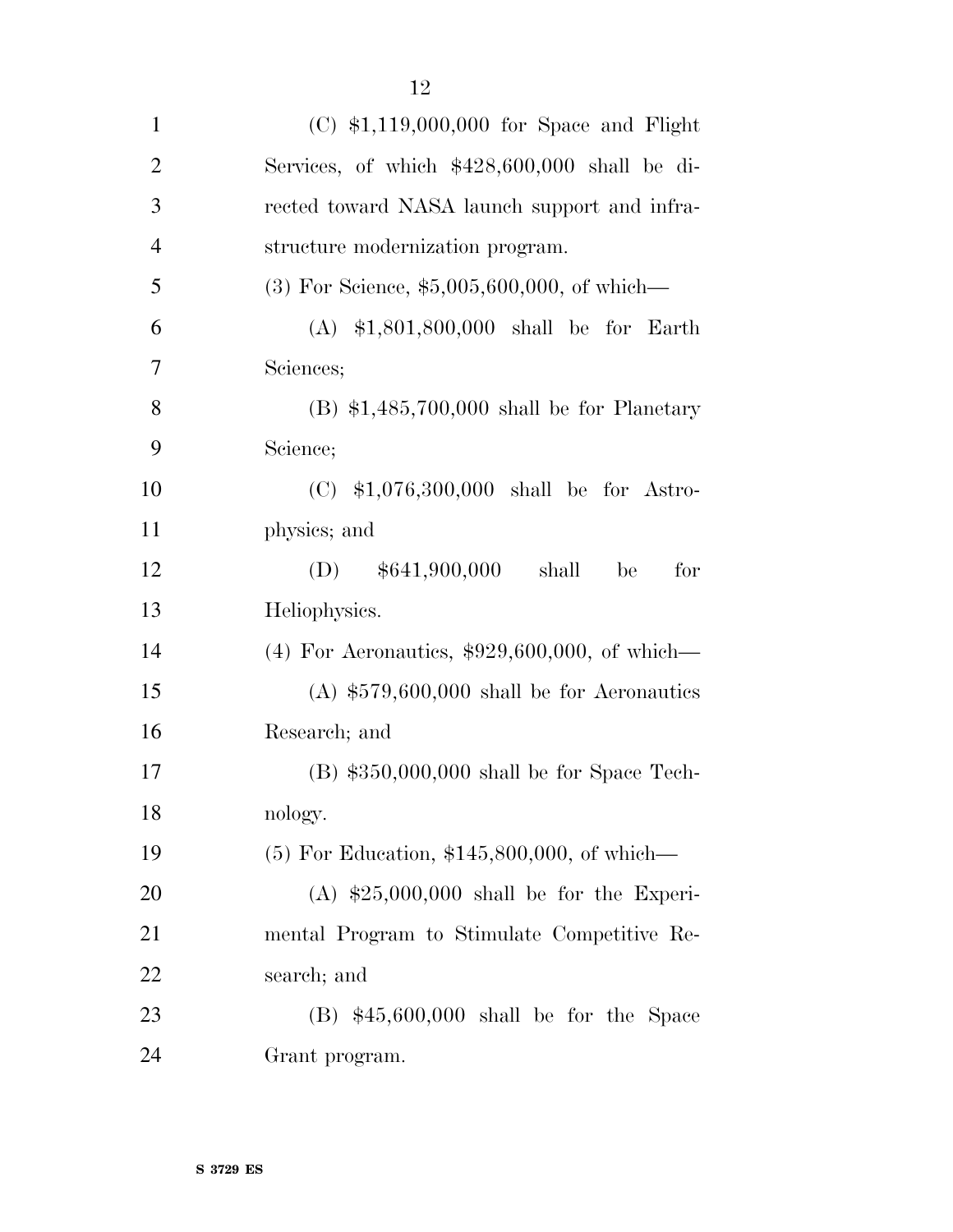| $\mathbf{1}$   | (6) For Cross-Agency Support Programs,              |
|----------------|-----------------------------------------------------|
| $\overline{2}$ | \$3,111,400,000.                                    |
| 3              | (7) For Construction and Environmental Com-         |
| 4              | pliance and Restoration, \$394,300,000.             |
| 5              | $(8)$ For Inspector General, \$37,000,000.          |
| 6              | <b>SEC. 102. FISCAL YEAR 2012.</b>                  |
| 7              | There are authorized to be appropriated to NASA for |
| 8              | fiscal year 2012, $$19,450,000,000$ , as follows:   |
| 9              | (1) For Exploration, $$5,252,300,000$ ,<br>of       |
| 10             | which-                                              |
| 11             | (A) $$1,400,000,000$ shall be for a multi-          |
| 12             | purpose crew vehicle and associated program         |
| 13             | and other necessary support;                        |
| 14             | $(B)$ \$2,650,000,000 shall be for Space            |
| 15             | Launch System and associated program and            |
| 16             | other necessary support;                            |
| 17             | $(C)$ \$437,300,000 shall be for Exploration        |
| 18             | Technology Development;                             |
| 19             | (D) $$165,000,000$ shall be for Human Re-           |
| 20             | search;                                             |
| 21             | $(E)$ \$500,000,000 shall be for commercial         |
| 22             | crew capabilities; and                              |
| 23             | $(F)$ \$100,000,000 shall be for Robotic Pre-       |
| 24             | cursor Instruments and Low-Cost Missions.           |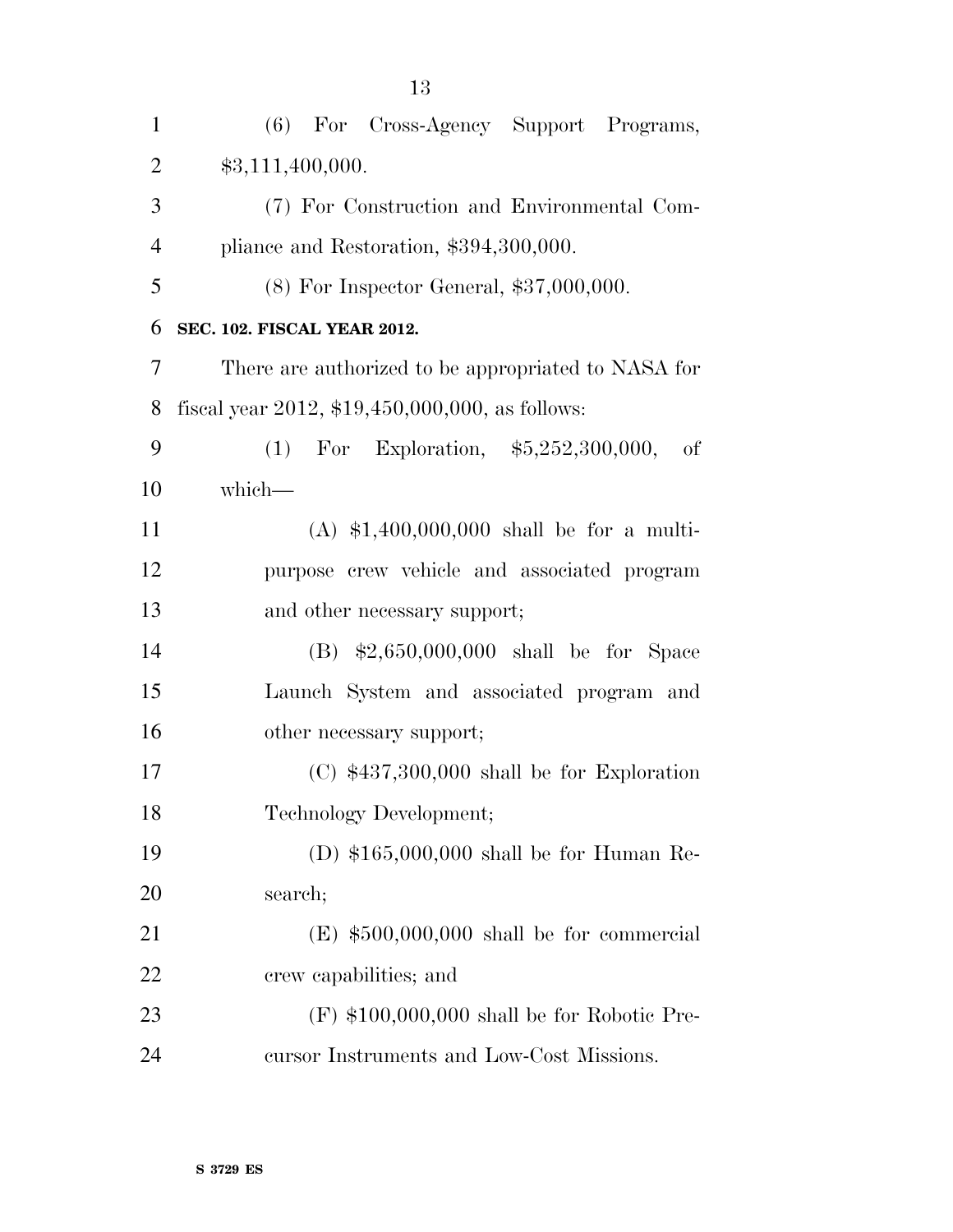| $\mathbf{1}$   | (2) For Space Operations, $$4,141,500,000$ , of  |
|----------------|--------------------------------------------------|
| $\overline{2}$ | which-                                           |
| 3              | (A) $\text{$}2,952,250,000$ shall be for the ISS |
| $\overline{4}$ | operations and crew/cargo support; and           |
| 5              | $(B)$ \$1,189,250,000 shall be for Space and     |
| 6              | Flight Services, of which \$500,000,000 shall be |
| $\overline{7}$ | directed toward the NASA launch support and      |
| 8              | infrastructure modernization program.            |
| 9              | $(3)$ For Science, \$5,248,600,000, of which—    |
| 10             | $(A)$ \$1,944,500,000 shall be for Earth         |
| 11             | Sciences;                                        |
| 12             | $(B)$ \$1,547,200,000 shall be for Planetary     |
| 13             | Science;                                         |
| 14             | $(C)$ \$1,109,300,000 shall be for Astro-        |
| 15             | physics; and                                     |
| 16             | $(D)$ \$647,600,000<br>for<br>shall<br>be        |
| 17             | Heliophysics.                                    |
| 18             | (4)<br>For Aeronautics, \$1,070,600,000,<br>οf   |
| 19             | which-                                           |
| 20             | $(A)$ \$584,700,000 shall be for Aeronautics     |
| 21             | Research; and                                    |
| 22             | $(B)$ \$486,000,000 shall be for Space Tech-     |
| 23             | nology.                                          |
| 24             | $(5)$ For Education, \$145,800,000, of which—    |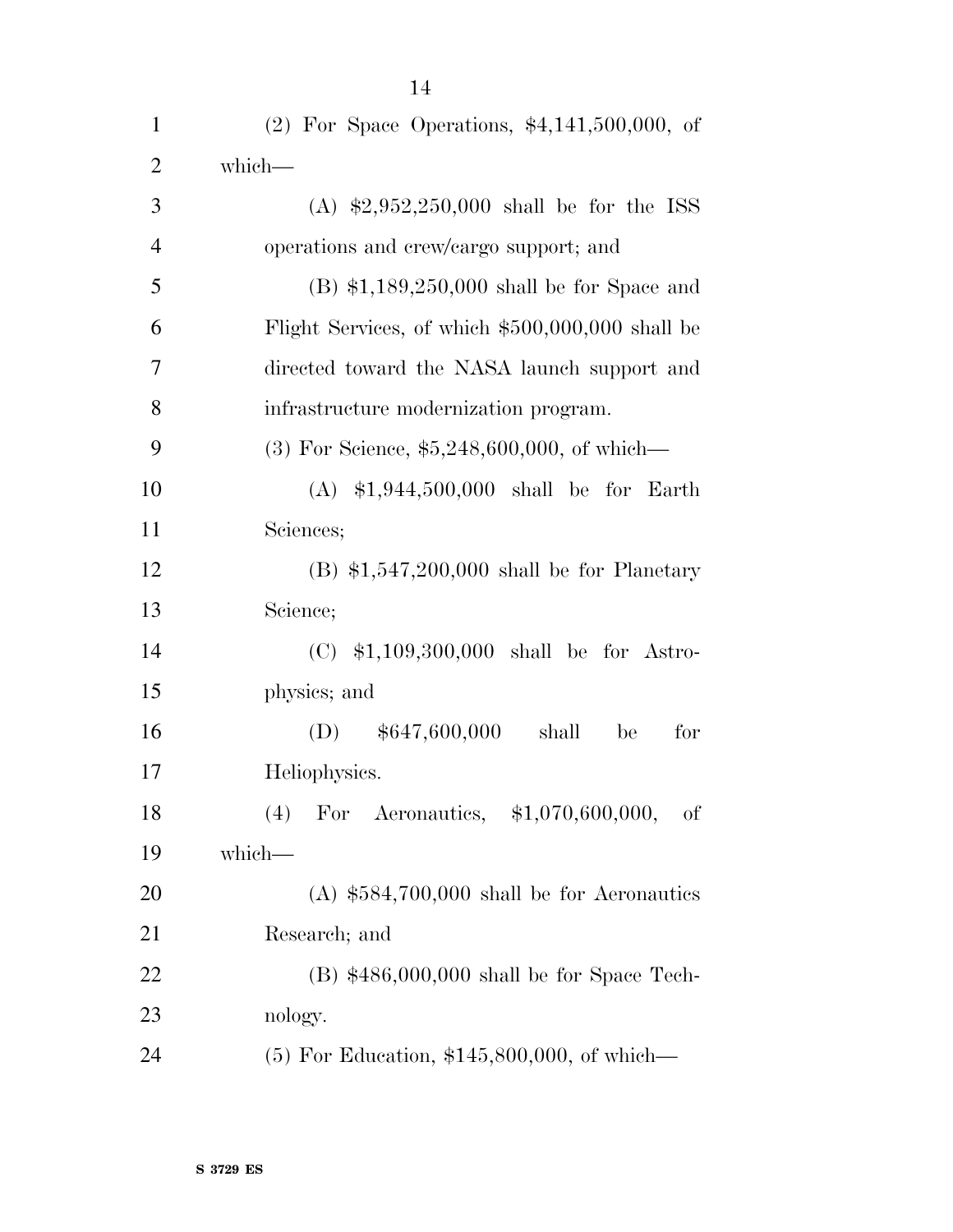| $\mathbf{1}$   | $(A)$ \$25,000,000 shall be for the Experi-         |
|----------------|-----------------------------------------------------|
| $\overline{2}$ | mental Program to Stimulate Competitive Re-         |
| 3              | search; and                                         |
| $\overline{4}$ | $(B)$ \$45,600,000 shall be for the Space           |
| 5              | Grant program.                                      |
| 6              | (6) For Cross-Agency Support Programs,              |
| $\tau$         | \$3,189,600,000.                                    |
| 8              | (7) For Construction and Environmental Com-         |
| 9              | pliance and Restoration, \$363,800,000.             |
| 10             | $(8)$ For Inspector General, \$37,800,000.          |
| 11             | SEC. 103. FISCAL YEAR 2013.                         |
| 12             | There are authorized to be appropriated to NASA for |
| 13             | fiscal year 2013, $$19,960,000,000$ , as follows:   |
| 14             | For Exploration, $$5,264,000,000,$<br>(1)<br>of     |
| 15             | which-                                              |
| 16             | (A) $$1,400,000,000$ shall be for a multi-          |
| 17             | purpose crew vehicle and associated program         |
| 18             | and other necessary support;                        |
| 19             | $(B)$ \$2,640,000,000 shall be for Space            |
| 20             | Launch System and associated program and            |
| 21             | other necessary support;                            |
| 22             | $(C)$ \$449,000,000 shall be for Exploration        |
| 23             | Technology Development;                             |
| 24             | (D) $$175,000,000$ shall be for Human Re-           |
| 25             | search;                                             |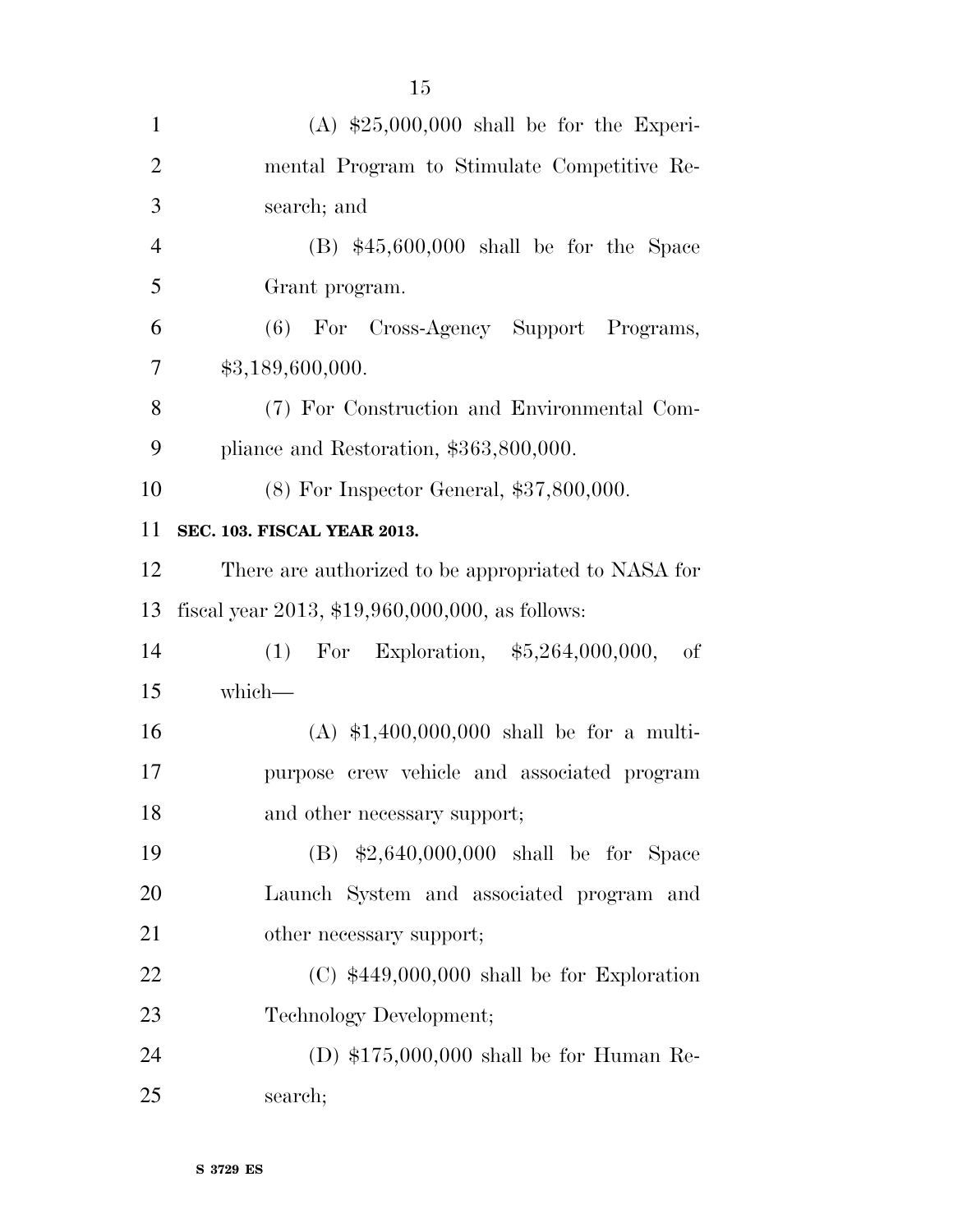| $\mathbf{1}$   | $(E)$ \$500,000,000 shall be for commercial      |
|----------------|--------------------------------------------------|
| $\overline{2}$ | crew capabilities; and                           |
| 3              | $(F)$ \$100,000,000 shall be for Robotic Pre-    |
| $\overline{4}$ | cursor Instruments and Low-Cost Missions.        |
| 5              | (2) For Space Operations, $*4,253,300,000$ , of  |
| 6              | which-                                           |
| 7              | (A) $$3,129,400,000$ shall be for the ISS        |
| 8              | operations and crew/cargo support; and           |
| 9              | $(B)$ \$1,123,900,000 shall be for Space and     |
| 10             | Flight Services, of which \$400,000,000 shall be |
| 11             | directed toward the NASA launch support and      |
| 12             | infrastructure modernization program.            |
| 13             | $(3)$ For Science, \$5,509,600,000, of which—    |
| 14             | $(A)$ \$2,089,500,000 shall be for Earth         |
| 15             | Sciences;                                        |
| 16             | $(B)$ \$1,591,200,000 shall be for Planetary     |
| 17             | Science;                                         |
| 18             | $(C)$ \$1,149,100,000 shall be for Astro-        |
| 19             | physics; and                                     |
| 20             | $(D)$ \$679,800,000<br>shall<br>for<br>be        |
| 21             | Heliophysics.                                    |
| 22             | (4) For Aeronautics, $$1,105,000,000,$<br>οf     |
| 23             | which-                                           |
| 24             | $(A)$ \$590,000,000 shall be for Aeronautics     |
| 25             | Research; and                                    |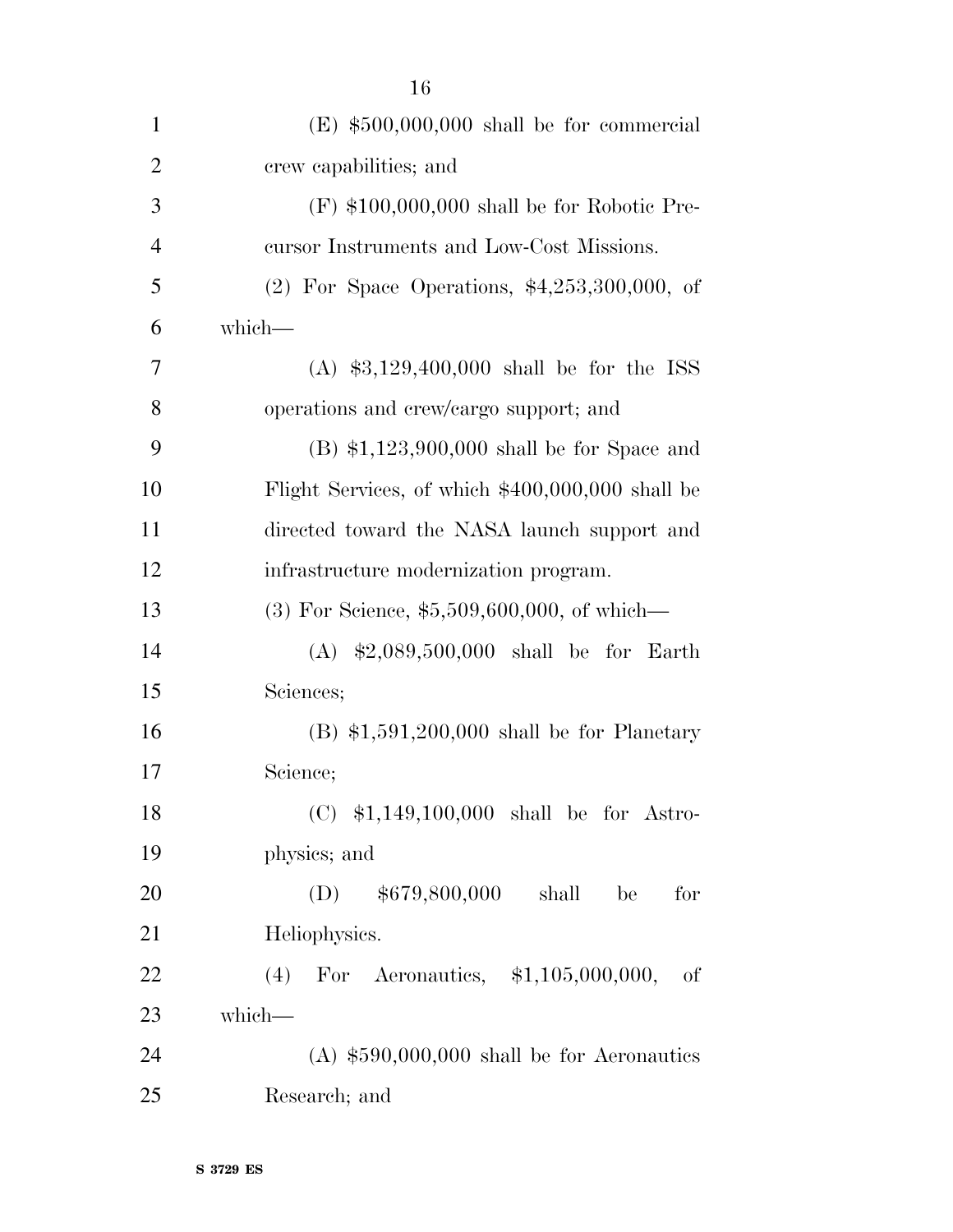| $\mathbf{1}$   | $(B)$ \$515,000,000 shall be for Space Tech-                |
|----------------|-------------------------------------------------------------|
| $\overline{2}$ | nology.                                                     |
| 3              | $(5)$ For Education, \$145,700,000, of which—               |
| $\overline{4}$ | $(A)$ \$25,000,000 shall be for the Experi-                 |
| 5              | mental Program to Stimulate Competitive Re-                 |
| 6              | search; and                                                 |
| 7              | $(B)$ \$45,600,000 shall be for the Space                   |
| 8              | Grant program.                                              |
| 9              | (6) For Cross-Agency Support Programs,                      |
| 10             | \$3,276,800,000.                                            |
| 11             | (7) For Construction and Environmental Com-                 |
| 12             | pliance and Restoration, \$366,900,000.                     |
| 13             | $(8)$ For Inspector General, \$38,700,000.                  |
| 14             | TITLE II-POLICY, GOALS, AND                                 |
| 15             | <b>OBJECTIVES</b><br><b>FOR</b><br><b>HUMAN</b>             |
| 16             | SPACE FLIGHT AND EXPLO-                                     |
| 17             | <b>RATION</b>                                               |
| 18             | SEC. 201. UNITED STATES HUMAN SPACE FLIGHT POLICY.          |
| 19             | (a) USE OF NON-UNITED STATES HUMAN SPACE                    |
| 20             | FLIGHT TRANSPORTATION CAPABILITIES.—It is the pol-          |
| 21             | icy of the United States that reliance upon and use of non- |
| 22             | United States human space flight capabilities shall be un-  |
| 23             | dertaken only as a contingency in circumstances where no    |
|                |                                                             |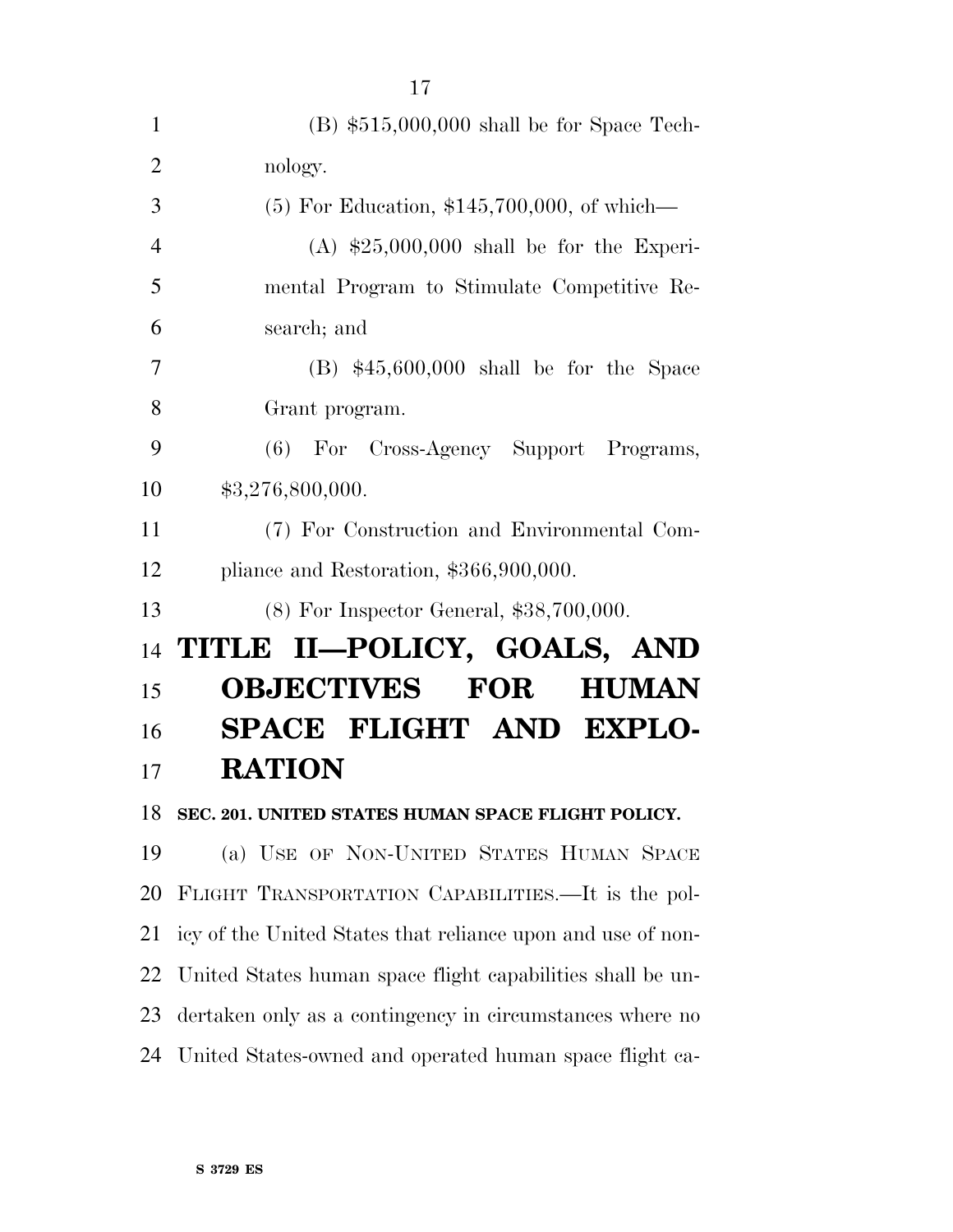pability is available, operational, and certified for flight by appropriate Federal agencies.

 (b) UNITED STATES HUMAN SPACE FLIGHT CAPA- BILITIES.—Congress reaffirms the policy stated in section 501(a) of the National Aeronautics and Space Administra-6 tion Authorization Act of (42 U.S.C. 16761(a)), that the United States shall maintain an uninterrupted capa- bility for human space flight and operations in low-Earth orbit, and beyond, as an essential instrument of national security and of the capacity to ensure continued United States participation and leadership in the exploration and utilization of space.

## **SEC. 202. GOALS AND OBJECTIVES.**

 (a) LONG TERM GOAL.—The long term goal of the human space flight and exploration efforts of NASA shall be to expand permanent human presence beyond low- Earth orbit and to do so, where practical, in a manner involving international partners.

 (b) KEY OBJECTIVES.—The key objectives of the United States for human expansion into space shall be—

 (1) to sustain the capability for long-duration presence in low-Earth orbit, initially through con- tinuation of the ISS and full utilization of the United States segment of the ISS as a National Laboratory, and through assisting and enabling an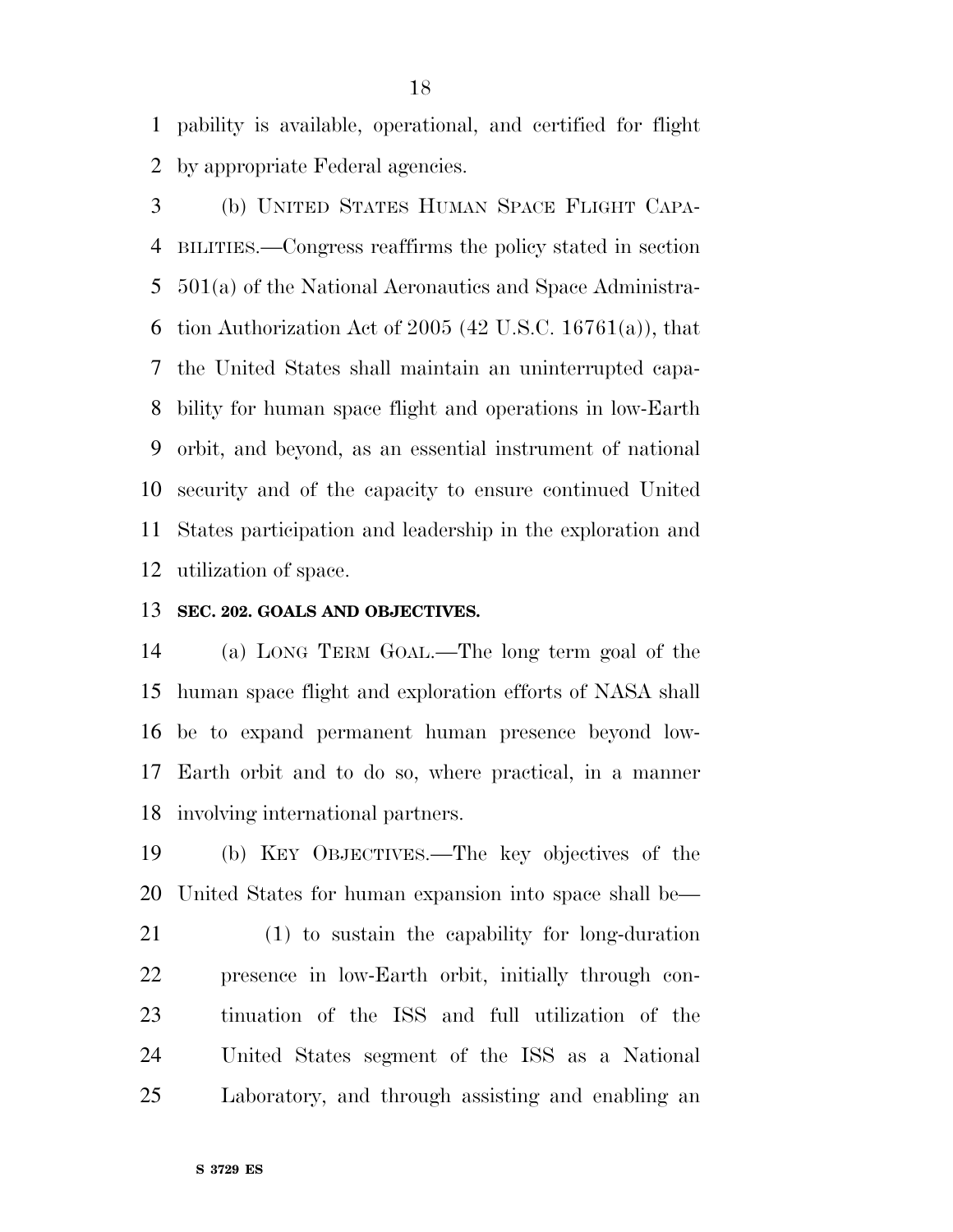expanded commercial presence in, and access to, low-Earth orbit, as elements of a low-Earth orbit in-frastructure;

 (2) to determine if humans can live in an ex- tended manner in space with decreasing reliance on Earth, starting with utilization of low-Earth orbit infrastructure, to identify potential roles that space resources such as energy and materials may play, to meet national and global needs and challenges, such as potential cataclysmic threats, and to explore the viability of and lay the foundation for sustainable economic activities in space;

 (3) to maximize the role that human explo- ration of space can play in advancing overall knowl- edge of the universe, supporting United States na- tional and economic security and the United States global competitive posture, and inspiring young peo-ple in their educational pursuits; and

 (4) to build upon the cooperative and mutually beneficial framework established by the ISS partner- ship agreements and experience in developing and undertaking programs and meeting objectives de- signed to realize the goal of human space flight set forth in subsection (a).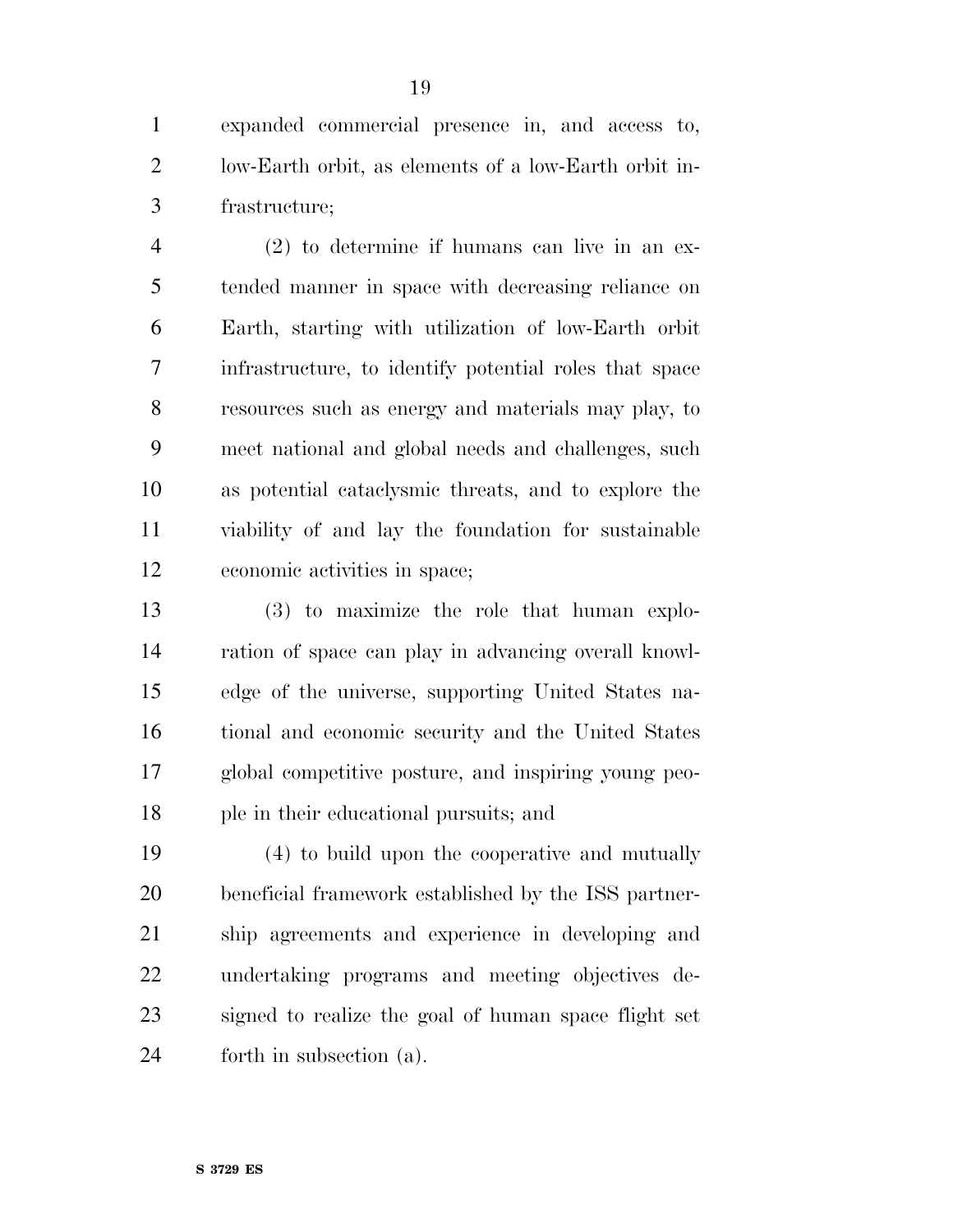## **SEC. 203. ASSURANCE OF CORE CAPABILITIES.**

 (a) SENSE OF CONGRESS.—It is the sense of Con-gress that—

 (1) the ISS, technology developments, the cur- rent Space Shuttle program, and follow-on transpor- tation systems authorized by this Act form the foun- dation of initial capabilities for missions beyond low- Earth orbit to a variety of lunar and Lagrangian or-bital locations; and

 (2) these initial missions and related capabili- ties should be utilized to provide operational experi- ence, technology development, and the placement and assured use of in-space infrastructure and in-space servicing of existing and future assets.

(b) SPACE SHUTTLE CAPABILITY ASSURANCE.—

 (1) DEVELOPMENT OF FOLLOW-ON SPACE TRANSPORTATION SYSTEMS.—The Administrator shall proceed with the development of follow-on space transportation systems in a manner that en- sures that the national capability to restart and fly Space Shuttle missions can be initiated if required by the Congress, in an Act enacted after the date of enactment of this Act, or by a Presidential deter- mination transmitted to the Congress, before the last Space Shuttle mission authorized by this Act is completed.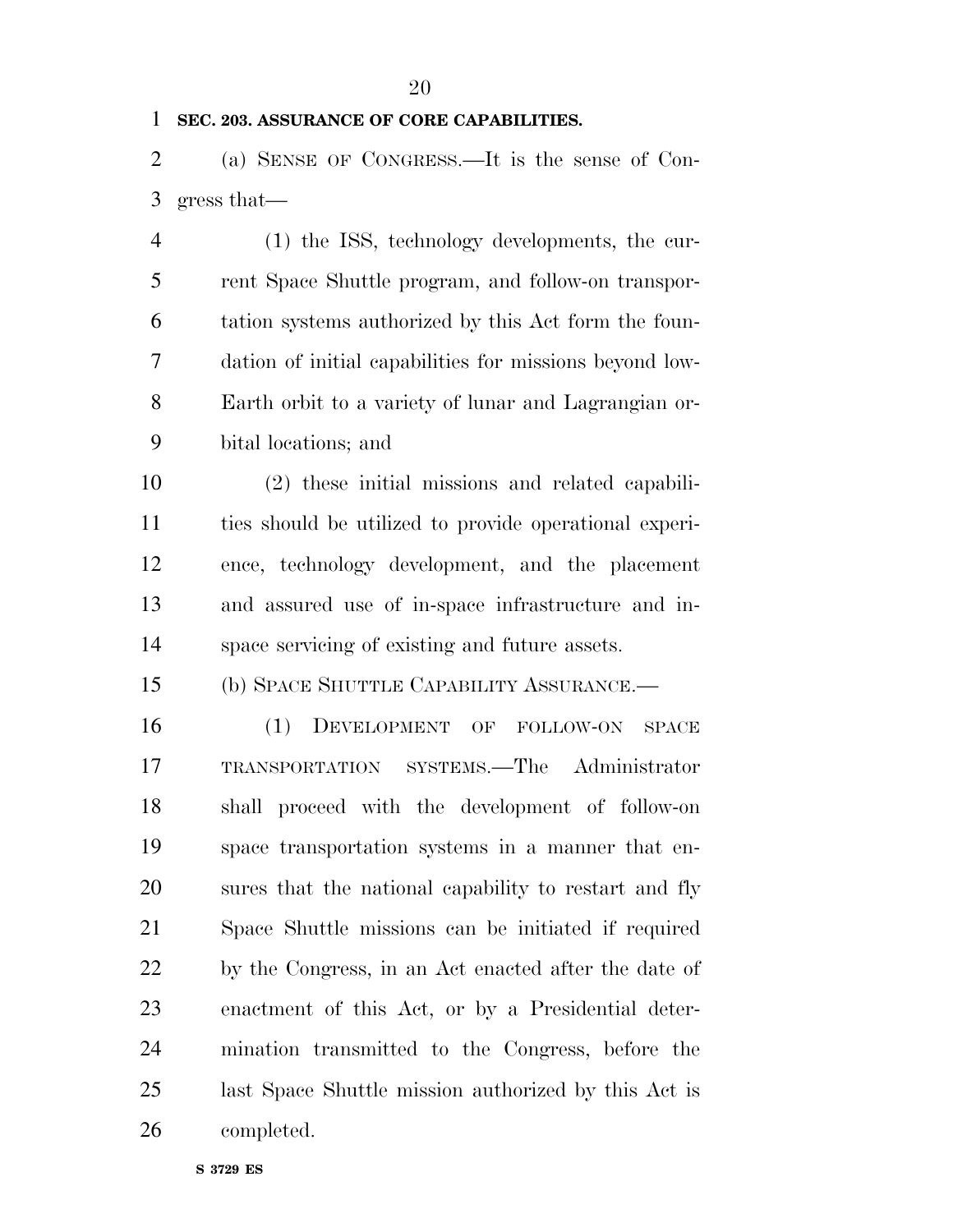(2) REQUIRED ACTIONS.—In carrying out the requirement in paragraph (1), the Administrator shall authorize refurbishment of the manufactured external tank of the Space Shuttle, designated as ET–94, and take all actions necessary to enable its readiness for use in the Space Launch System devel- opment as a critical skills and capability retention effort or for test purposes, while preserving the abil- ity to use this tank if needed for an ISS contingency if deemed necessary under paragraph (1).

## **SEC. 204. INDEPENDENT STUDY ON HUMAN EXPLORATION OF SPACE.**

 (a) IN GENERAL.—In fiscal year 2012 the Adminis- trator shall contract with the National Academies for a review of the goals, core capabilities, and direction of human space flight, using the goals set forth in the Na- tional Aeronautics and Space Act of 1958, the National Aeronautics and Space Administration Authorization Act of 2005, and the National Aeronautics and Space Admin- istration Authorization Act of 2008, the goals set forth in this Act, and goals set forth in any existing statement of space policy issued by the President.

## (b) ELEMENTS.—The review shall include—

 (1) a broad spectrum of participation with rep-resentatives of a range of disciplines, backgrounds,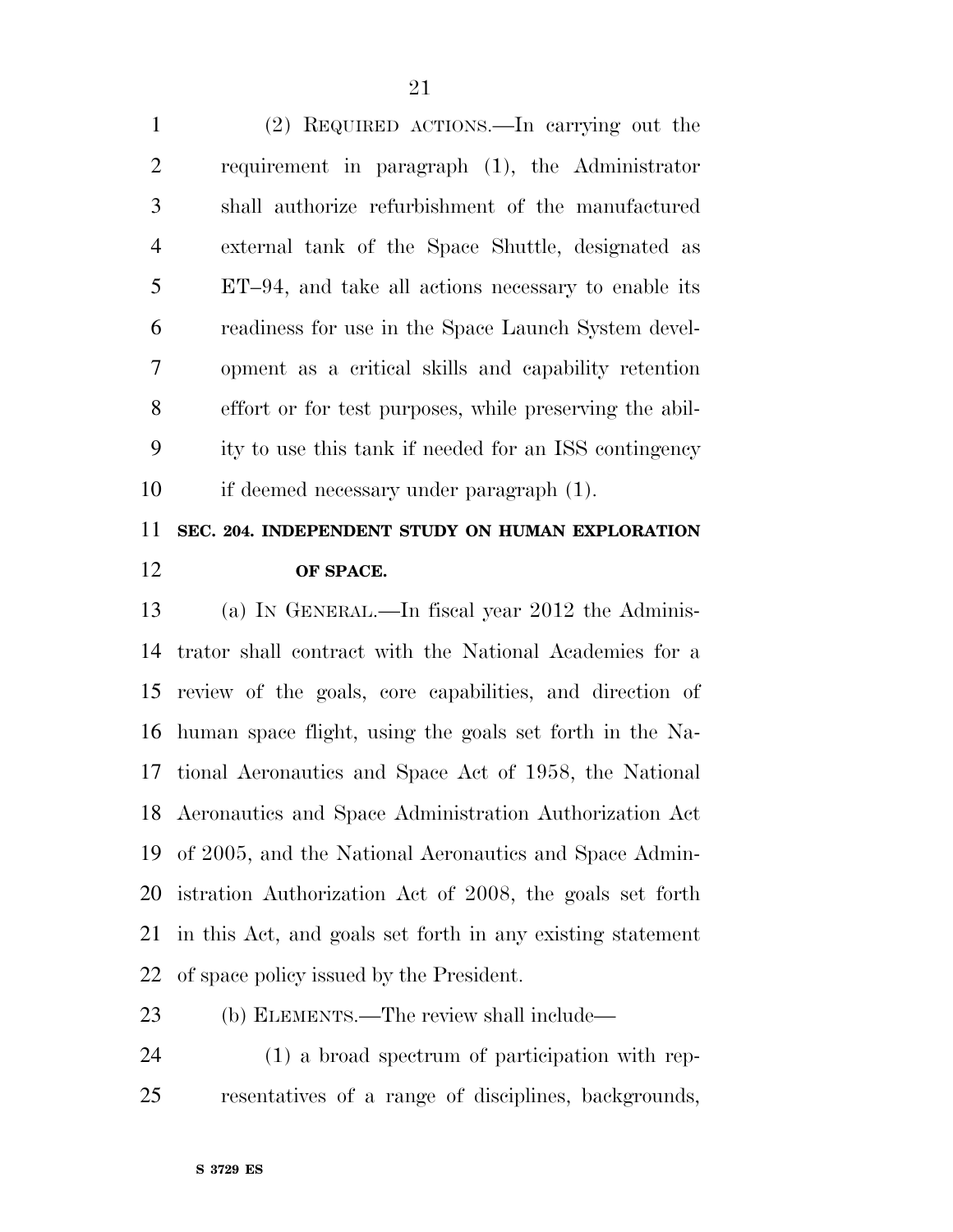| $\mathbf{1}$   | and generations, including civil, commercial, inter-    |
|----------------|---------------------------------------------------------|
| $\overline{2}$ | national, scientific, and national security interests;  |
| 3              | (2) input from NASA's international partner             |
| $\overline{4}$ | discussions and NASA's Human Exploration Frame-         |
| 5              | work Team;                                              |
| 6              | (3) an examination of the relationship of na-           |
| 7              | tional goals to foundational capabilities, robotic ac-  |
| 8              | tivities, technologies, and missions authorized by this |
| 9              | Act;                                                    |
| 10             | (4) a review and prioritization of scientific, en-      |
| 11             | gineering, economic, and social science questions to    |
| 12             | be addressed by human space exploration to improve      |
| 13             | the overall human condition; and                        |
| 14             | (5) findings and recommendations for<br>fiscal          |
| 15             | years $2014$ through $2023$ .                           |
| 16             | <b>III—EXPANSION</b><br>TITLE<br>OF                     |
| 17             | <b>HUMAN SPACE FLIGHT</b><br>BE-                        |
| 18             | YOND THE INTERNATIONAL                                  |
| 19             | SPACE STATION AND LOW-                                  |
| 20             | <b>EARTH ORBIT</b>                                      |
| 21             | SEC. 301. HUMAN SPACE FLIGHT BEYOND LOW-EARTH           |
| 22             | ORBIT.                                                  |
|                | 23 (a) FINDINGS.—Congress makes the following find-     |
|                | 24 ings:                                                |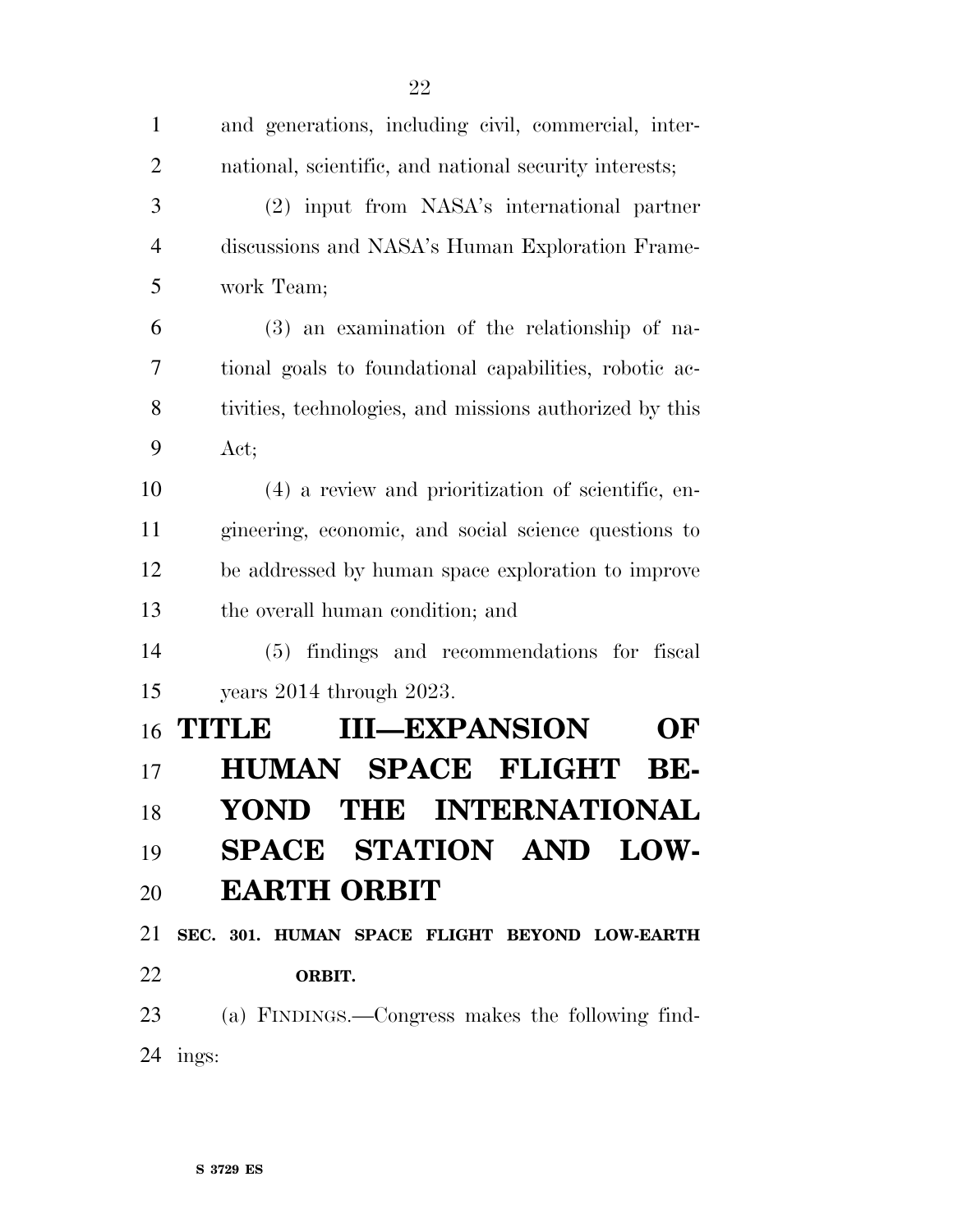(1) The extension of the human presence from low-Earth orbit to other regions of space beyond low-Earth orbit will enable missions to the surface of the Moon and missions to deep space destinations such as near-Earth asteroids and Mars.

 (2) The regions of cis-lunar space are accessible to other national and commercial launch capabilities, and such access raises a host of national security concerns and economic implications that inter-national human space endeavors can help to address.

 (3) The ability to support human missions in regions beyond low-Earth orbit and on the surface of the Moon can also drive developments in emerging areas of space infrastructure and technology.

 (4) Developments in space infrastructure and technology can stimulate and enable increased space applications, such as in-space servicing, propellant resupply and transfer, and in situ resource utiliza- tion, and open opportunities for additional users of space, whether national, commercial, or inter-national.

 (5) A long term objective for human exploration of space should be the eventual international explo-ration of Mars.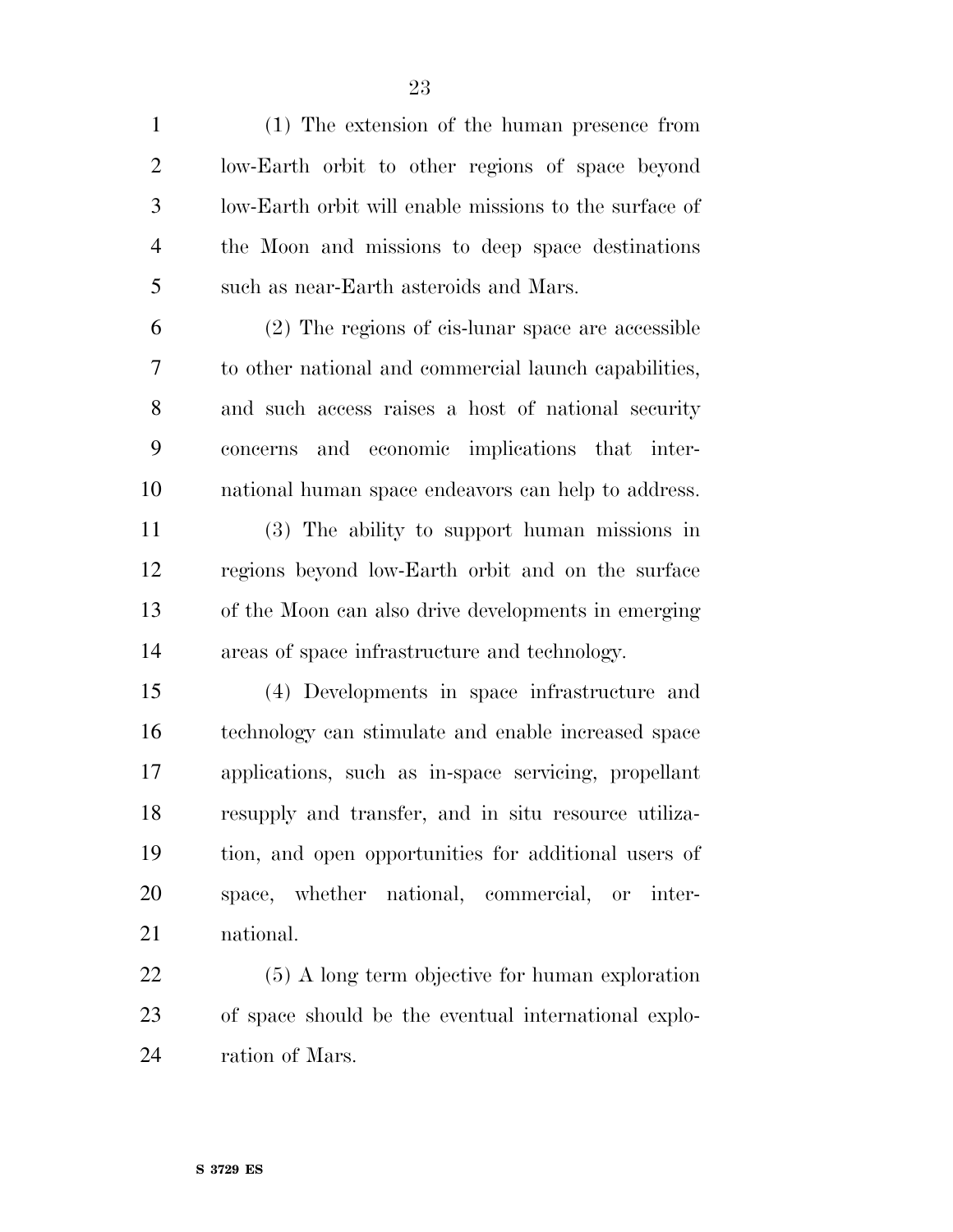(6) Future international missions beyond low- Earth orbit should be designed to incorporate capa- bility development and availability, affordability, and international contributions.

 (7) Human space flight and future exploration beyond low-Earth orbit should be based around a pay-as-you-go approach. Requirements in new launch and crew systems authorized in this Act should be scaled to the minimum necessary to meet the core national mission capability needed to con- duct cis-lunar missions. These initial missions, along with the development of new technologies and in- space capabilities can form the foundation for mis- sions to other destinations. These initial missions also should provide operational experience prior to 16 the further human expansion into space.

(b) REPORT ON INTERNATIONAL COLLABORATION.—

 (1) REPORT REQUIRED.—Not later than 120 days after the date of the enactment of this Act, the Administrator shall submit to the appropriate com- mittees of Congress a report on the following assets and capabilities:

23 (A) Any effort by NASA to expand and en- sure effective international collaboration on the ISS.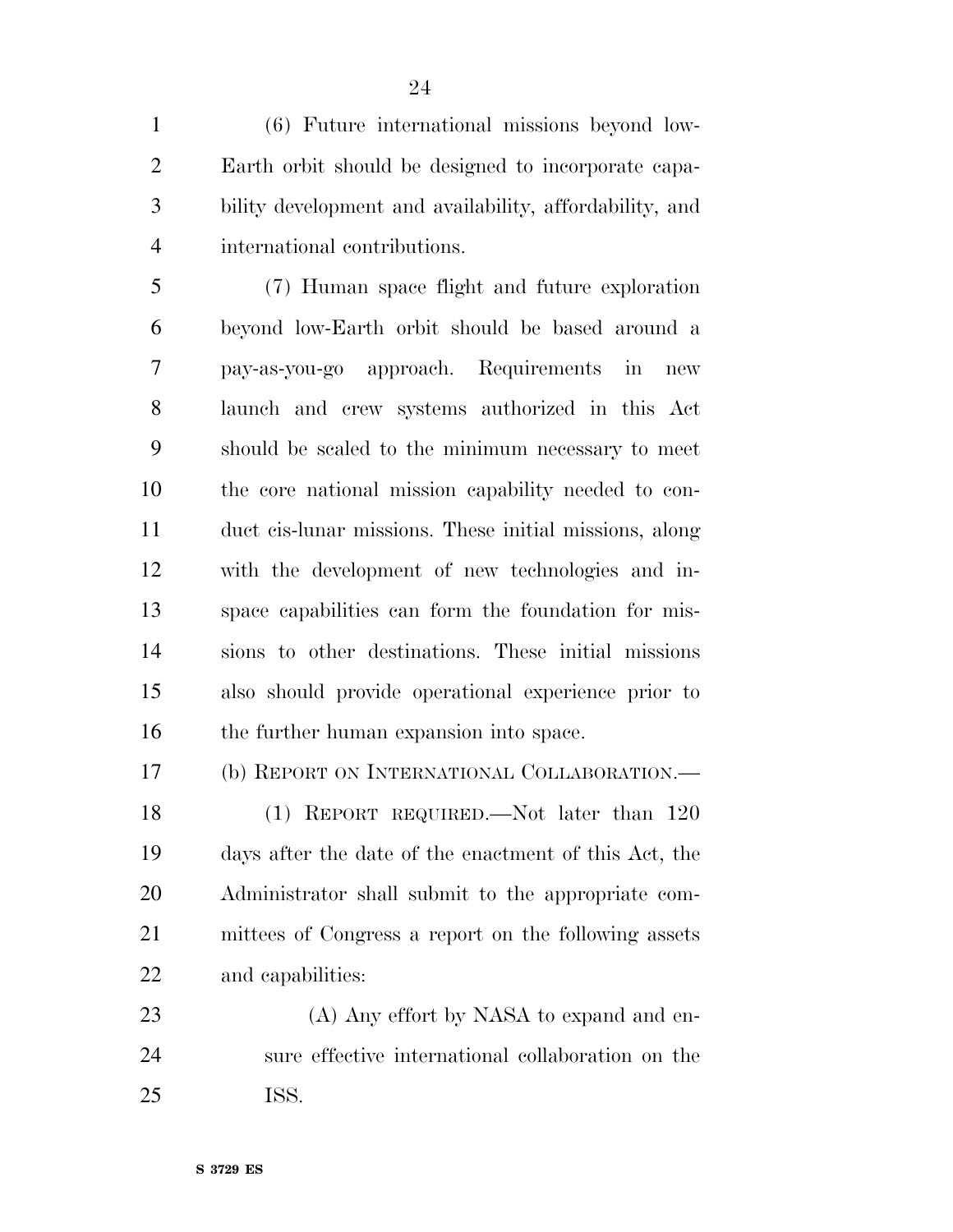| $\mathbf{1}$   | (B) The efforts of NASA, including its ap-                |
|----------------|-----------------------------------------------------------|
| $\overline{2}$ | proach and progress, in defining near-term, cis-          |
| 3              | lunar space human missions.                               |
| $\overline{4}$ | (2) NASA CONTRIBUTIONS.—In preparing the                  |
| 5              | report required by paragraph $(1)$ , the Administrator    |
| 6              | shall assume that NASA will contribute to the ef-         |
| 7              | forts described in that paragraph the following:          |
| 8              | (A) A Space Launch System.                                |
| 9              | (B) A multi-purpose crew vehicle.                         |
| 10             | (C) Such other technology elements the                    |
| 11             | Administrator may consider appropriate, and               |
| 12             | which the Administrator shall specifically iden-          |
| 13             | tify in the report.                                       |
| 14             | SEC. 302. SPACE LAUNCH SYSTEM AS FOLLOW-ON LAUNCH         |
| 15             | VEHICLE TO THE SPACE SHUTTLE.                             |
| 16             | (a) UNITED STATES POLICY.—It is the policy of the         |
| 17             | United States that NASA develop a Space Launch System     |
| 18             | as a follow-on to the Space Shuttle that can access cis-  |
| 19             | lunar space and the regions of space beyond low-Earth     |
| 20             | orbit in order to enable the United States to participate |
| 21             | in global efforts to access and develop this increasingly |
| 22             | strategic region.                                         |
| 23             | (b) INITIATION OF DEVELOPMENT.—                           |

 (1) IN GENERAL.—The Administrator shall, as soon as practicable after the date of the enactment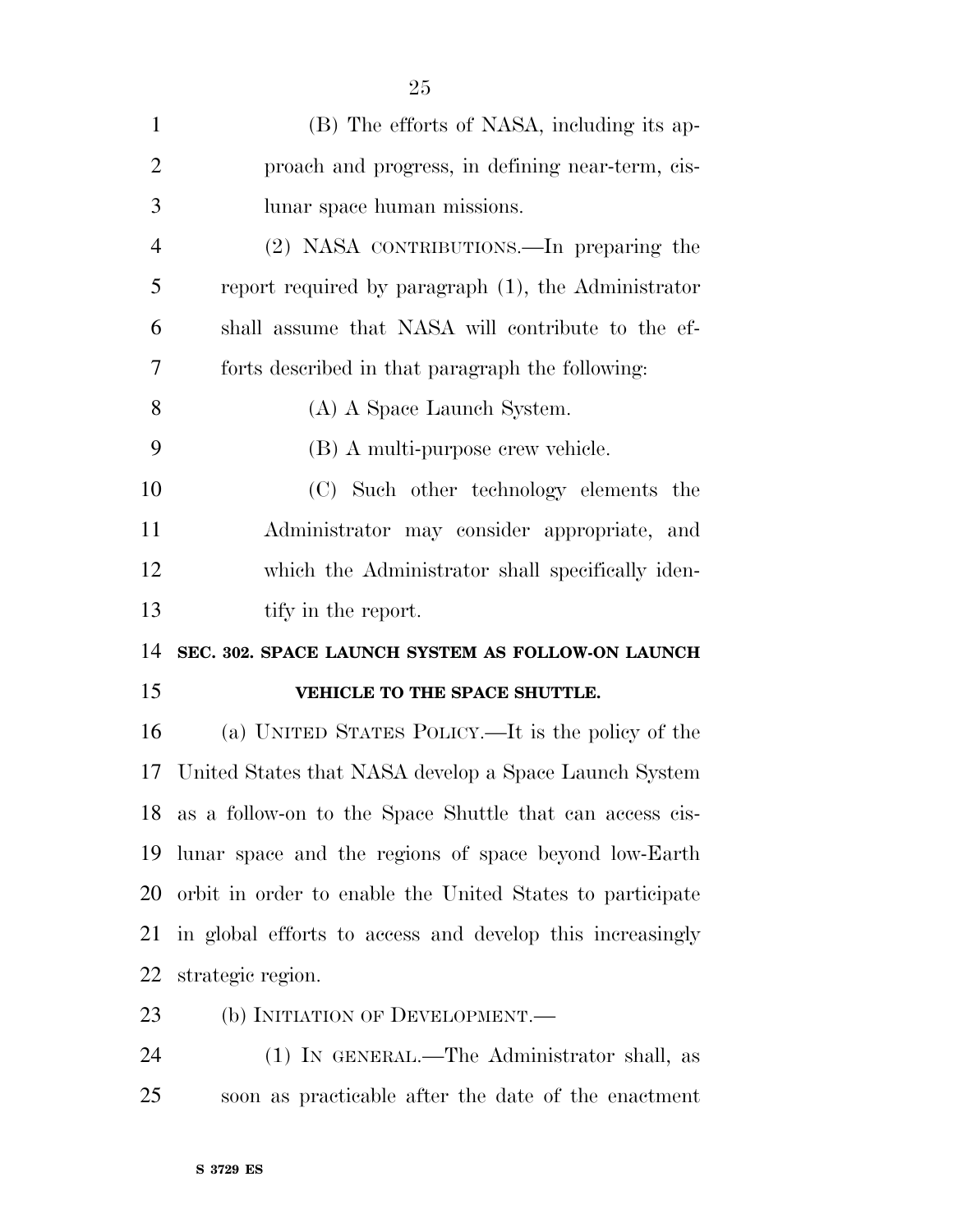of this Act, initiate development of a Space Launch System meeting the minimum capabilities require-ments specified in subsection (c).

 (2) MODIFICATION OF CURRENT CONTRACTS.— In order to limit NASA's termination liability costs and support critical capabilities, the Administrator shall, to the extent practicable, extend or modify ex- isting vehicle development and associated contracts necessary to meet the requirements in paragraph (1), including contracts for ground testing of solid rocket motors, if necessary, to ensure their avail- ability for development of the Space Launch System. (c) MINIMUM CAPABILITY REQUIREMENTS.—

 (1) IN GENERAL.—The Space Launch System developed pursuant to subsection (b) shall be de-signed to have, at a minimum, the following:

 (A) The initial capability of the core ele- ments, without an upper stage, of lifting pay- loads weighing between 70 tons and 100 tons into low-Earth orbit in preparation for transit for missions beyond low-Earth orbit.

 (B) The capability to carry an integrated upper Earth departure stage bringing the total lift capability of the Space Launch System to 130 tons or more.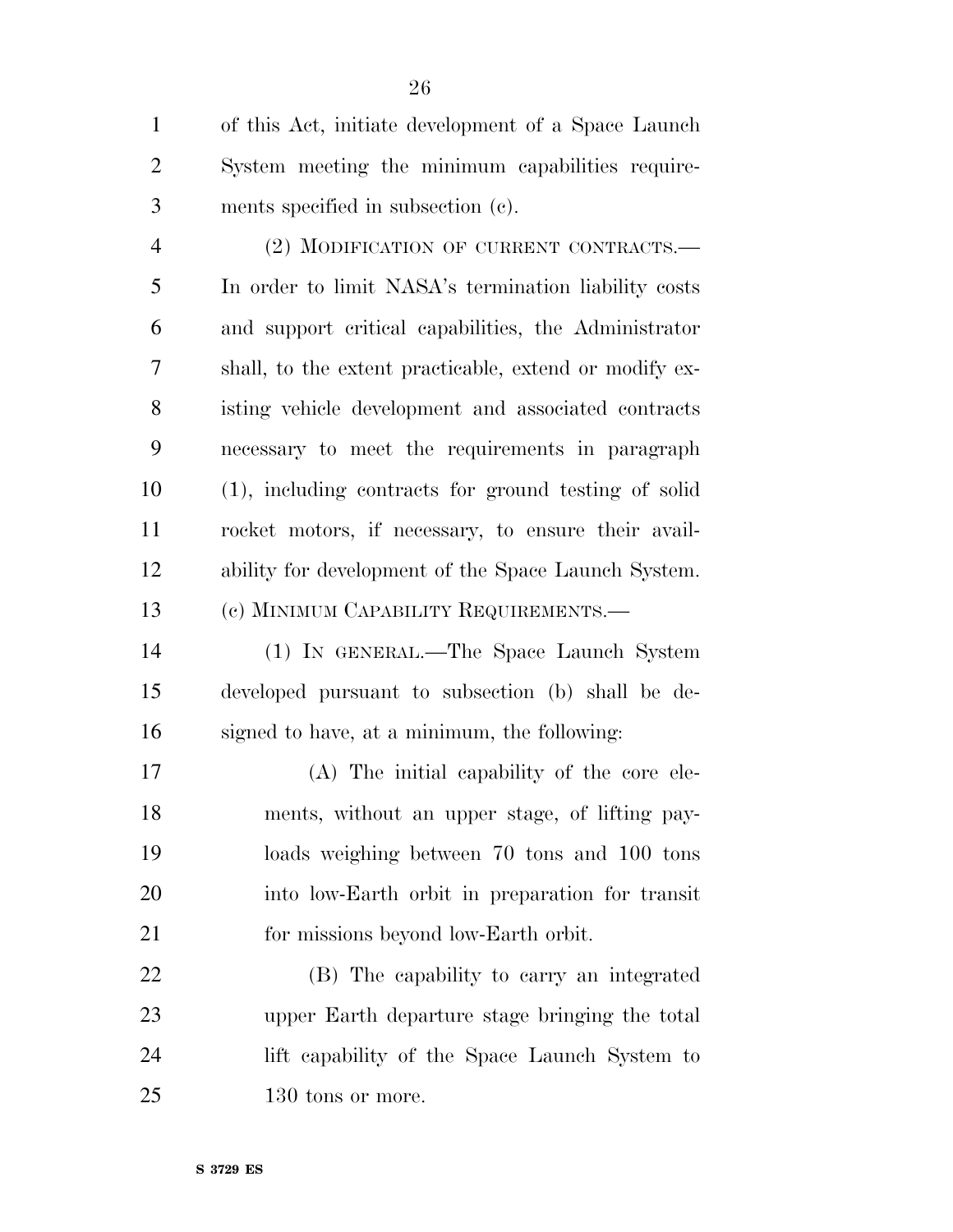(C) The capability to lift the multipurpose crew vehicle.

 (D) The capability to serve as a backup system for supplying and supporting ISS cargo requirements or crew delivery requirements not otherwise met by available commercial or part-ner-supplied vehicles.

 (2) FLEXIBILITY.—The Space Launch System shall be designed from inception as a fully-integrated vehicle capable of carrying a total payload of 130 tons or more into low-Earth orbit in preparation for transit for missions beyond low-Earth orbit. The Space Launch System shall, to the extent prac- ticable, incorporate capabilities for evolutionary growth to carry heavier payloads. Developmental work and testing of the core elements and the upper stage should proceed in parallel subject to appropria- tions. Priority should be placed on the core elements with the goal for operational capability for the core elements not later than December 31, 2016.

 (3) TRANSITION NEEDS.—The Administrator shall ensure critical skills and capabilities are re- tained, modified, and developed, as appropriate, in areas related to solid and liquid engines, large di-ameter fuel tanks, rocket propulsion, and other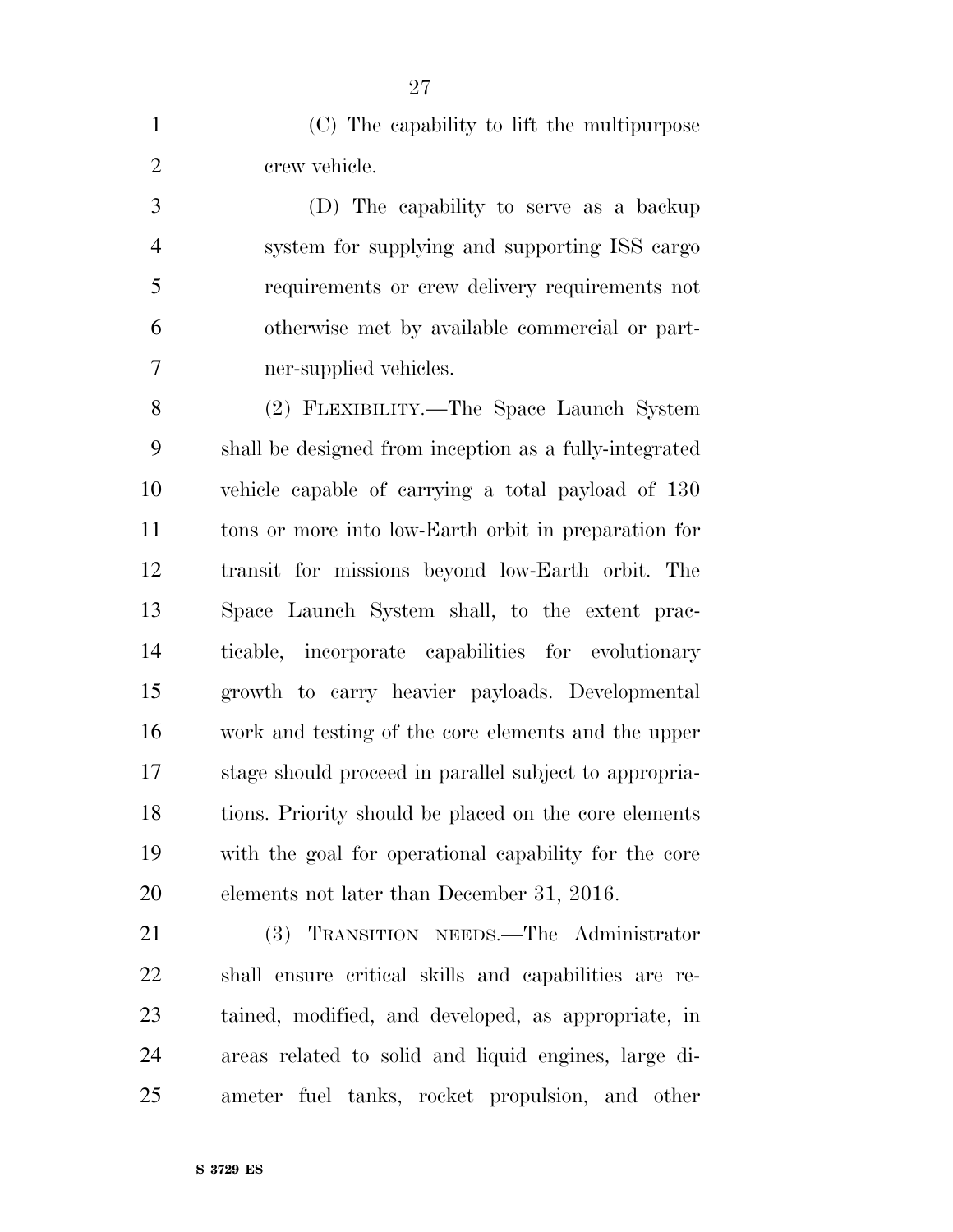ground test capabilities for an effective transition to the follow-on Space Launch System.

 (4) The capacity for efficient and timely evo- lution, including the incorporation of new tech- nologies, competition of sub-elements, and commer-cial operations.

## **SEC. 303. MULTI-PURPOSE CREW VEHICLE.**

8 (a) INITIATION OF DEVELOPMENT.—

 (1) IN GENERAL.—The Administrator shall con- tinue the development of a multi-purpose crew vehi- cle to be available as soon as practicable, and no later than for use with the Space Launch System. The vehicle shall continue to advance development of the human safety features, designs, and systems in the Orion project.

 (2) GOAL FOR OPERATIONAL CAPABILITY.—It shall be the goal to achieve full operational capa- bility for the transportation vehicle developed pursu- ant to this subsection by not later than December 31, 2016. For purposes of meeting such goal, the Administrator may undertake a test of the transpor-tation vehicle at the ISS before that date.

 (b) MINIMUM CAPABILITY REQUIREMENTS.—The multi-purpose crew vehicle developed pursuant to sub-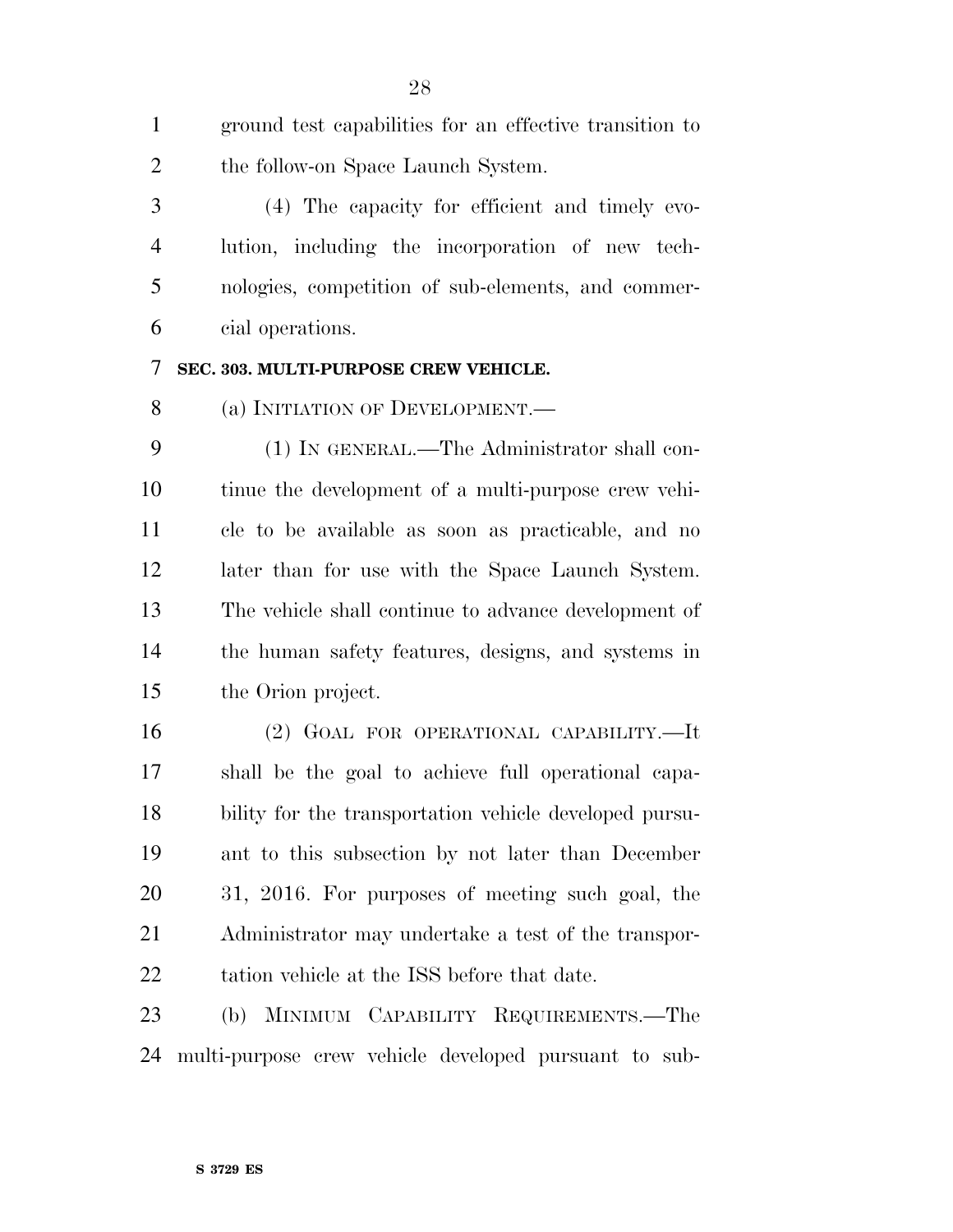section (a) shall be designed to have, at a minimum, the following:

 (1) The capability to serve as the primary crew vehicle for missions beyond low-Earth orbit.

 (2) The capability to conduct regular in-space operations, such as rendezvous, docking, and extra- vehicular activities, in conjunction with payloads de- livered by the Space Launch System developed pur- suant to section 302, or other vehicles, in prepara- tion for missions beyond low-Earth orbit or servicing of assets described in section 804, or other assets in cis-lunar space.

 (3) The capability to provide an alternative means of delivery of crew and cargo to the ISS, in the event other vehicles, whether commercial vehicles or partner-supplied vehicles, are unable to perform that function.

 (4) The capacity for efficient and timely evo- lution, including the incorporation of new tech- nologies, competition of sub-elements, and commer-cial operations.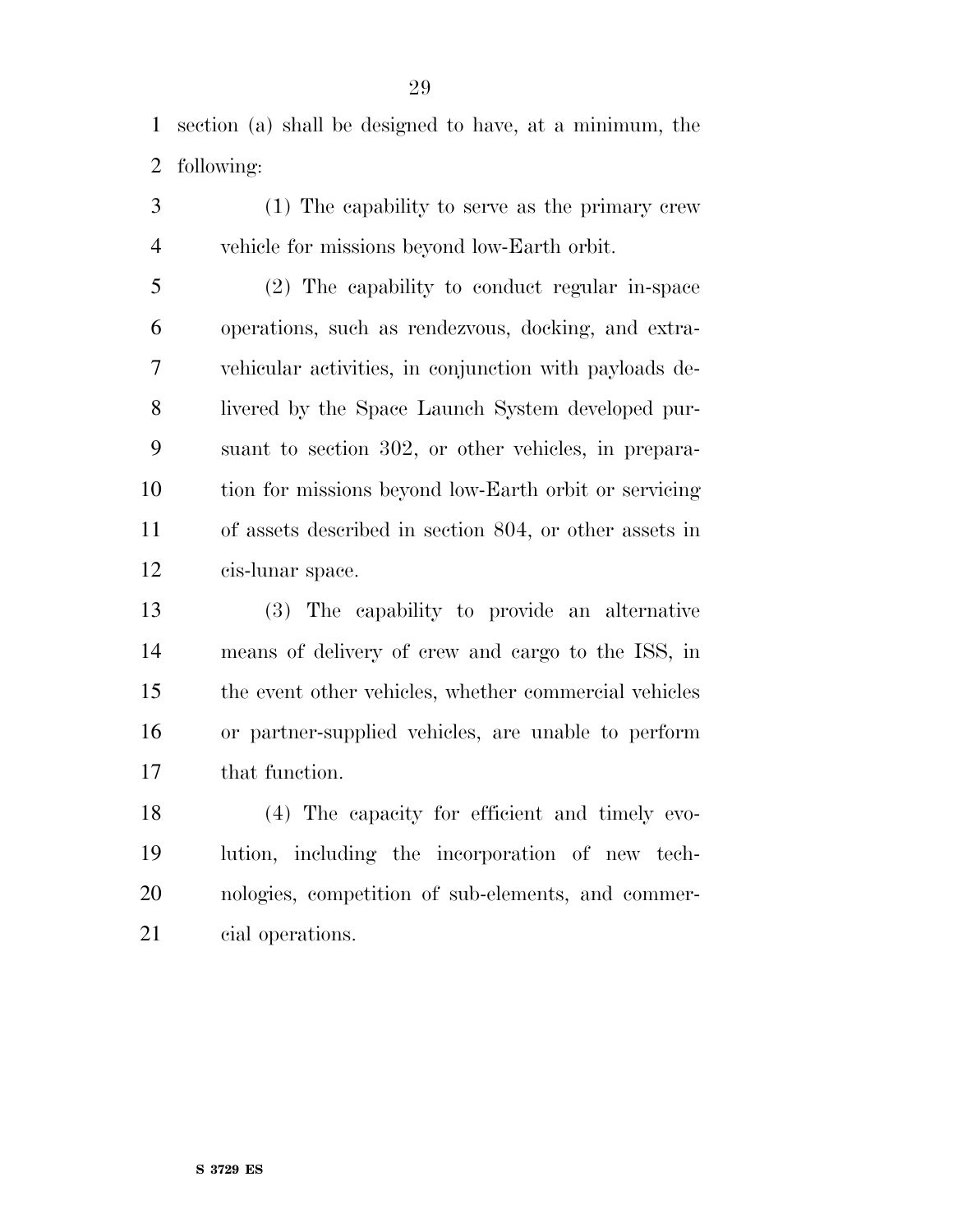| $\mathbf{1}$   | SEC. 304. UTILIZATION OF EXISTING WORKFORCE AND AS-     |
|----------------|---------------------------------------------------------|
| $\overline{2}$ | SETS IN DEVELOPMENT OF SPACE LAUNCH                     |
| 3              | SYSTEM AND MULTI-PURPOSE CREW VEHI-                     |
| $\overline{4}$ | CLE.                                                    |
| 5              | (a) IN GENERAL.—In developing the Space Launch          |
| 6              | System pursuant to section 302 and the multi-purpose    |
| 7              | crew vehicle pursuant to section 303, the Administrator |
| 8              | shall, to the extent practicable utilize—               |
| 9              | (1) existing contracts, investments, workforce,         |
| 10             | industrial base, and capabilities from the Space        |
| 11             | Shuttle and Orion and Ares 1 projects, including—       |
| 12             | (A) space-suit development activities for               |
| 13             | application to, and coordinated development of,         |
| 14             | a multi-purpose crew vehicle suit and associated        |
| 15             | life-support requirements with potential devel-         |
| 16             | opment of standard NASA-certified suit and              |
| 17             | life support systems for use in alternative com-        |
| 18             | mercially-developed crew transportation<br>sys-         |
| 19             | tems; and                                               |
| 20             | (B) Space Shuttle-derived components and                |
| 21             | Area 1 components that use existing United              |
| 22             | States propulsion systems, including liquid fuel        |
| 23             | engines, external tank or tank-related capa-            |
| 24             | bility, and solid rocket motor engines; and             |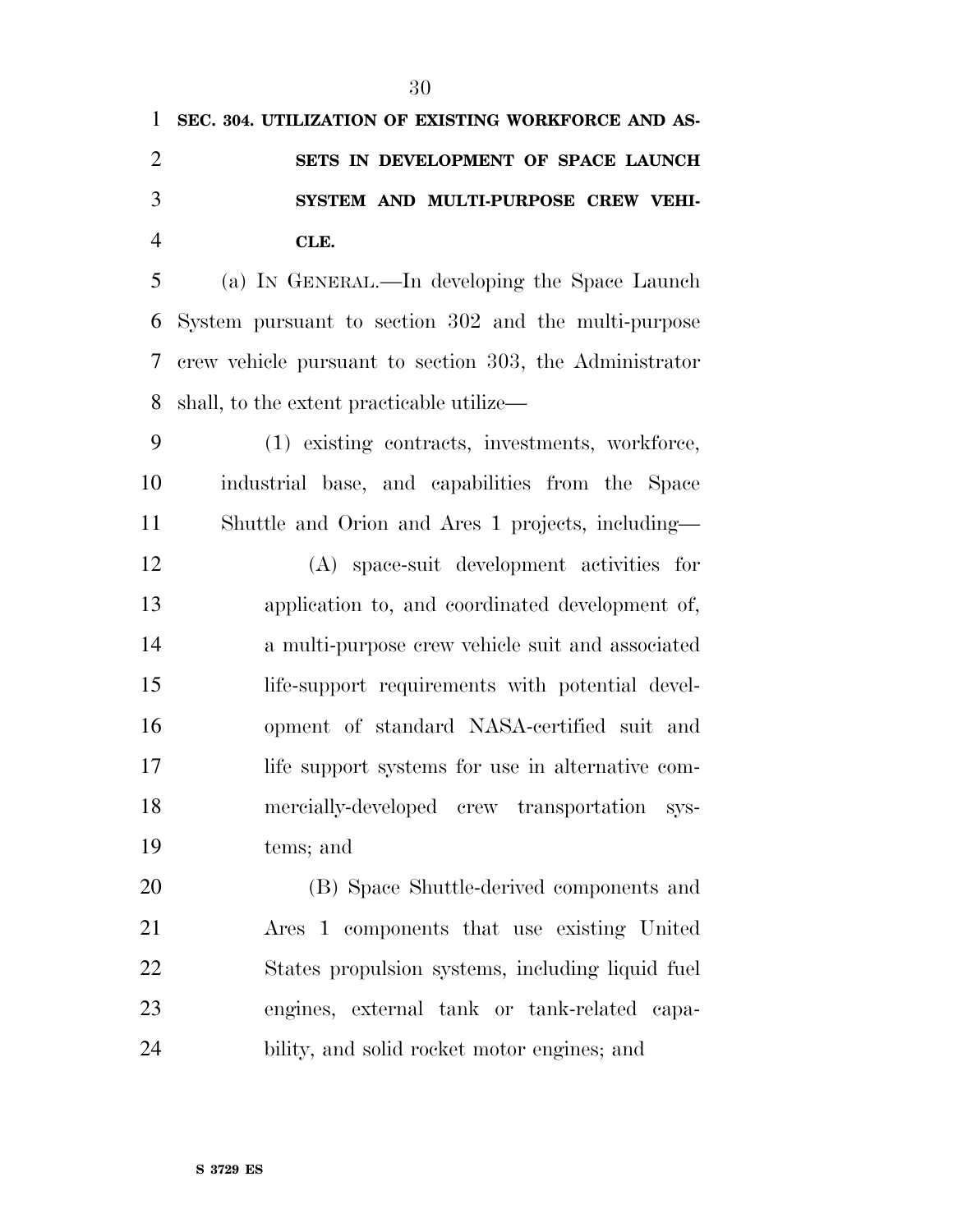| $\mathbf{1}$   | (2) associated testing facilities, either in being     |
|----------------|--------------------------------------------------------|
| $\overline{2}$ | or under construction as of the date of enactment of   |
| 3              | this Act.                                              |
| $\overline{4}$ | (b) DISCHARGE OF REQUIREMENTS.—In meeting the          |
| 5              | requirements of subsection (a), the Administrator—     |
| 6              | (1) shall, to the extent practicable, utilize          |
| 7              | ground-based manufacturing capability, ground test-    |
| 8              | ing activities, launch and operations infrastructure,  |
| 9              | and workforce expertise;                               |
| 10             | $(2)$ shall, to the extent practicable, minimize the   |
| 11             | modification and development of ground infrastruc-     |
| 12             | ture and maximize the utilization of existing soft-    |
| 13             | ware, vehicle, and mission operations processes;       |
| 14             | (3) shall complete construction and activation         |
| 15             | of the A-3 test stand with a completion goal of Sep-   |
| 16             | tember 30, 2013;                                       |
| 17             | (4) may procure, develop, and flight test appli-       |
| 18             | cable components; and                                  |
| 19             | (5) shall take appropriate actions to ensure           |
| 20             | timely and cost-effective development of the Space     |
| 21             | Launch System and the multi-purpose crew vehicle,      |
| 22             | including the use of a procurement approach that in-   |
| 23             | corporates adequate and effective oversight, the fa-   |
| 24             | cilitation of contractor efficiencies, and the stream- |
| 25             | lining of contract and procurement requirements.       |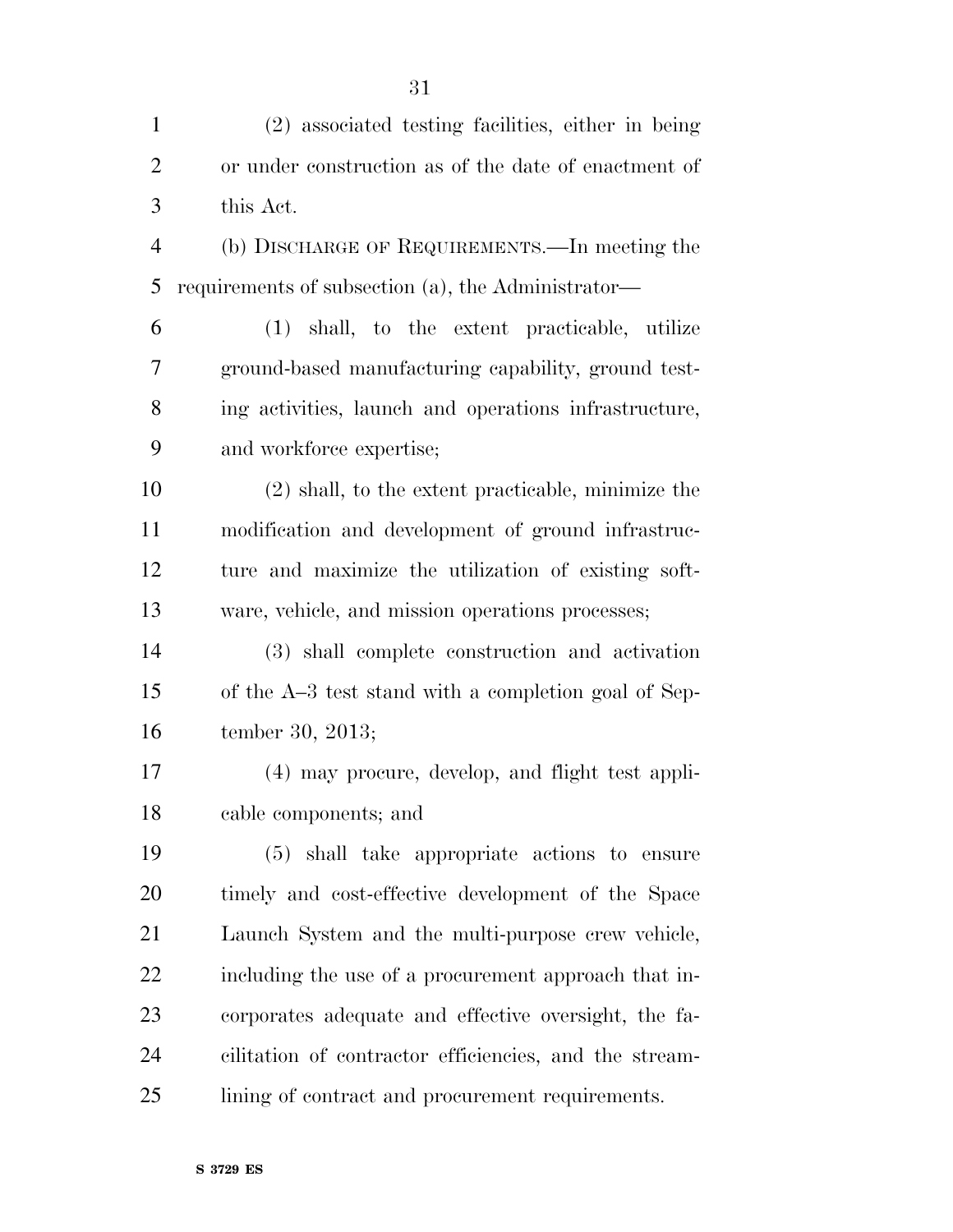## **SEC. 305. NASA LAUNCH SUPPORT AND INFRASTRUCTURE MODERNIZATION PROGRAM.**

 (a) IN GENERAL.—The Administrator shall carry out a program the primary purpose of which is to prepare in- frastructure at the Kennedy Space Center that is needed to enable processing and launch of the Space Launch Sys- tem. Vehicle interfaces and other ground processing and payload integration areas should be simplified to minimize overall costs, enhance safety, and complement the purpose of this section.

 (b) ELEMENTS.—The program required by this sec-tion shall include—

 (1) investments to improve civil and national security operations at the Kennedy Space Center, to enhance the overall capabilities of the Center, and to reduce the long term cost of operations and mainte-nance;

 (2) measures to provide multi-vehicle support, improvements in payload processing, and partnering at the Kennedy Space Center; and

 (3) such other measures, including investments to improve launch infrastructure at NASA flight fa- cilities scheduled to launch cargo to the ISS under the commercial orbital transportation services pro- gram as the Administrator may consider appro-priate.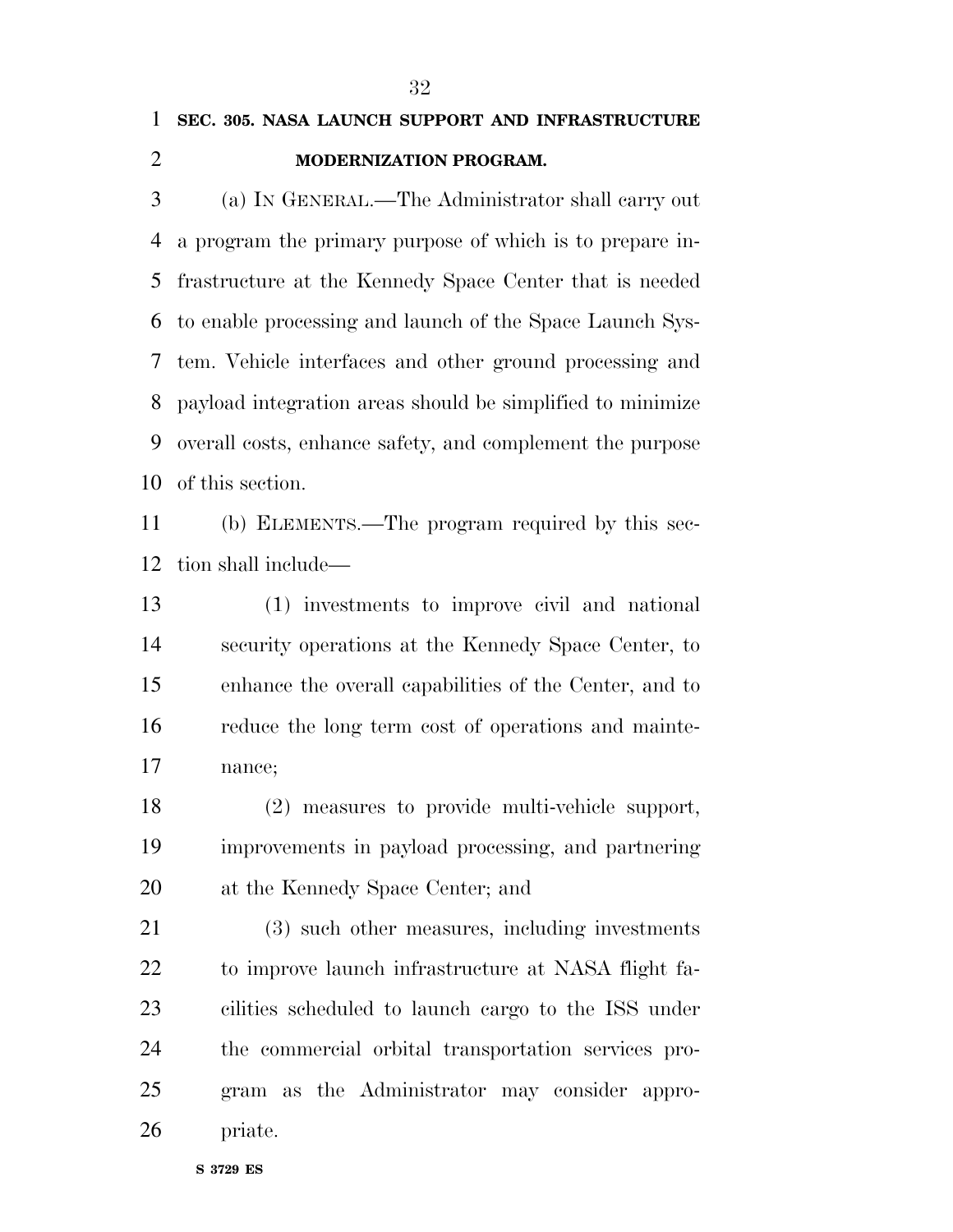| $\mathbf{1}$   | (c) REPORT ON NASA LAUNCH SUPPORT AND IN-             |
|----------------|-------------------------------------------------------|
| $\overline{2}$ | FRASTRUCTURE MODERNIZATION PROGRAM.-                  |
| 3              | (1) REPORT REQUIRED.—Not later than 120               |
| $\overline{4}$ | days after the date of the enactment of this Act, the |
| 5              | Administrator shall submit to the appropriate com-    |
| 6              | mittees of Congress a report on the plan for the im-  |
| 7              | plementation of the NASA launch support and infra-    |
| 8              | structure modernization program.                      |
| 9              | (2) ELEMENTS.—The report required by this             |
| 10             | subsection shall include—                             |
| 11             | $(A)$ a description of the ground infrastruc-         |
| 12             | ture plan tied to the Space Launch System and         |
| 13             | potential ground investment activities at other       |
| 14             | NASA centers related to supporting the devel-         |
| 15             | opment of the Space Launch System;                    |
| 16             | (B) a description of proposed initiatives in-         |
| 17             | tended to be conducted jointly or in cooperation      |
| 18             | with Cape Canaveral Air Force Station, Flor-          |
| 19             | ida, or other installations or components of the      |
| 20             | United States Government; and                         |
| 21             | (C) a description of plans to use funds au-           |
| 22             | thorized to be appropriated by this Act to im-        |
| 23             | prove non-NASA facilities, which plans shall in-      |
| 24             | clude a business plan outlining the nature and        |

scope of investments planned by other parties.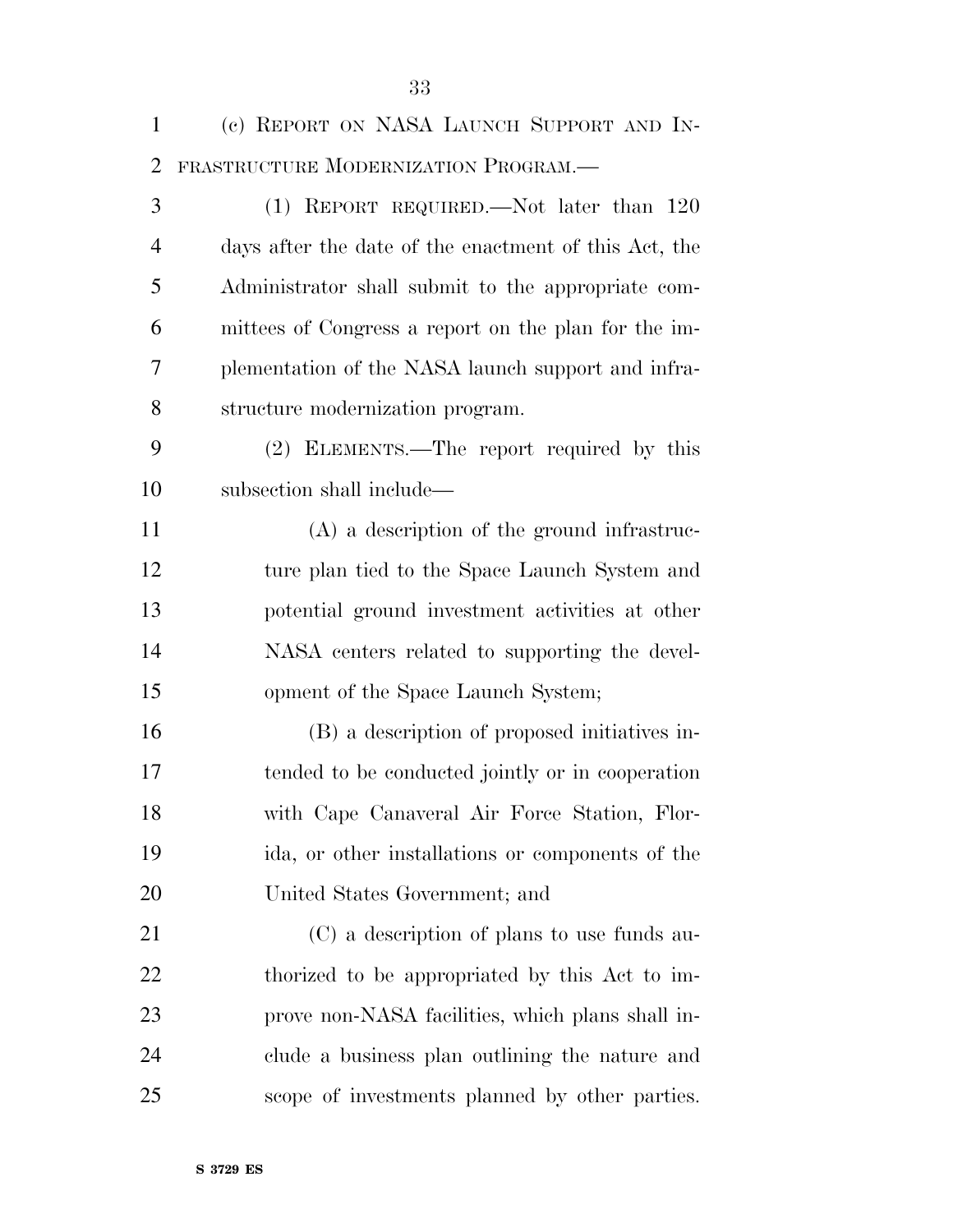# **SEC. 306. REPORT ON EFFECTS OF TRANSITION TO SPACE LAUNCH SYSTEM ON THE SOLID AND LIQUID ROCKET MOTOR INDUSTRIAL BASES.**

 (a) REPORT REQUIRED.—Not later than 120 days after the date of the enactment of this Act, the Adminis- trator shall submit to Congress a report setting forth an assessment, prepared by the Administrator, in consulta- tion with the Secretary of Defense and the Secretary of Commerce, of the effects of the retirement of the Space Shuttle, and of the transition to the Space Launch System developed pursuant to section 302, on the solid rocket motor industrial base and the liquid rocket motor indus-trial base in the United States.

 (b) MATTERS TO BE ADDRESSED.—In preparing the assessment required by subsection (a), the Administrator shall address the following:

 (1) The effects of efficiencies and efforts to stream-line the industrial bases referred to in sub- section (a) for support of civil, military, and com-mercial users.

 (2) The extent to which the United States is re- liant on non-United States systems, including for-eign rocket motors and foreign launch vehicles.

 (3) Such other matters as the Administrator, in consultation with the Secretary of Defense and the Secretary of Commerce, may consider appropriate.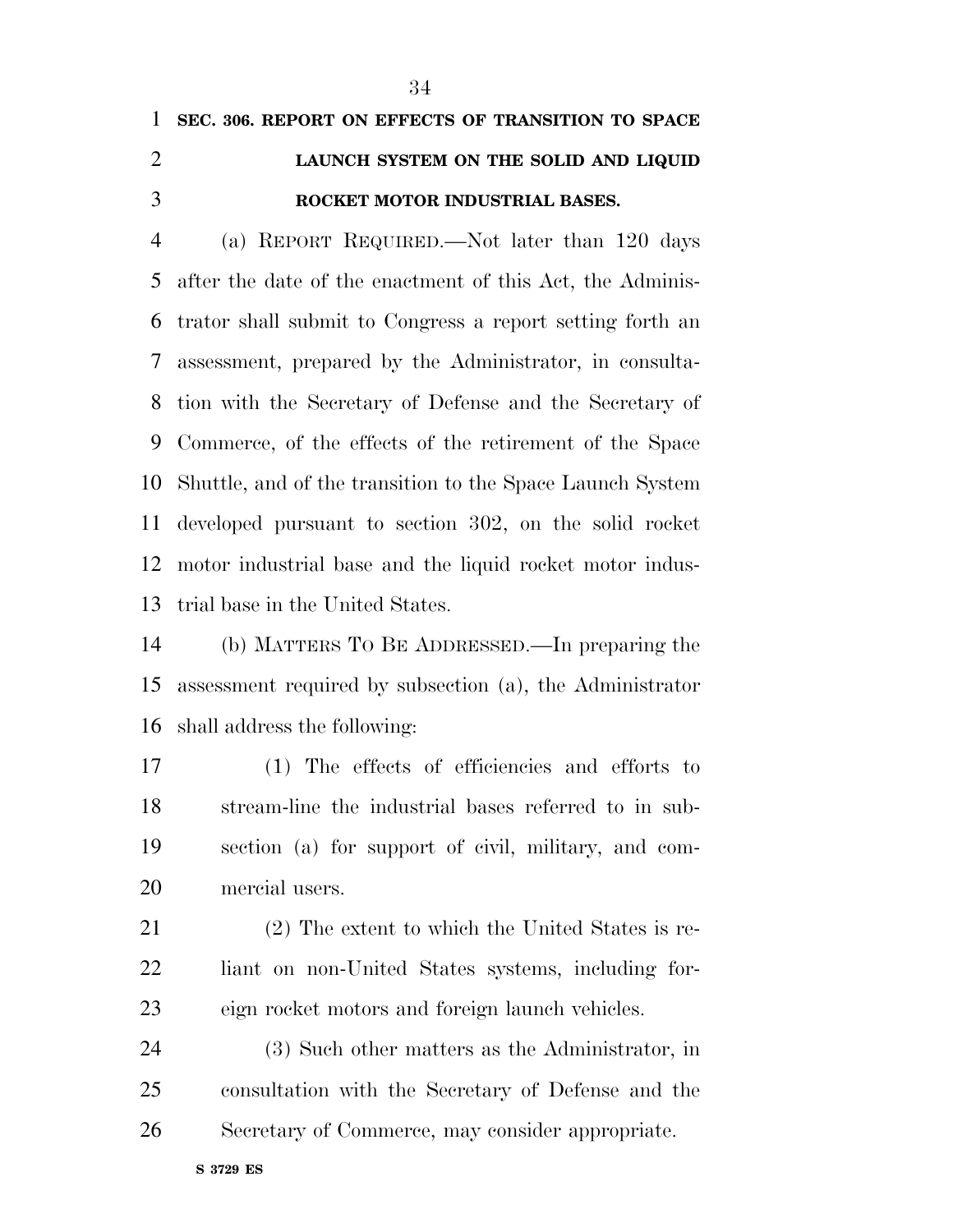**FLIGHT AND EXPLORATION.** 

# It is the sense of Congress that a balance is needed in human space flight between using and building upon existing capabilities and investing in and enabling new ca- pabilities. Technology development provides the potential to develop an increased ability to operate and extend human presence in space, while at the same time enhance the nation's economic development and aid in addressing challenges here on Earth. Additionally, the establishment of in-space capabilities, use of space resources, and the ability to repair and reuse systems in space can contribute to the overall goals of extending human presence in space in an international manner, consistent with section 16  $301(a)$ .

 **SEC. 308. DEVELOPMENT OF TECHNOLOGIES AND IN-SPACE CAPABILITIES FOR BEYOND NEAR-EARTH SPACE MISSIONS.** 

 (a) DEVELOPMENT AUTHORIZED.—The Adminis-trator may initiate activities to develop the following:

 (1) Technologies identified as necessary ele-ments of missions beyond low-Earth orbit.

 (2) In-space capabilities such as refueling and storage technology, orbital transfer stages, innova-tive in-space propulsion technology, communications,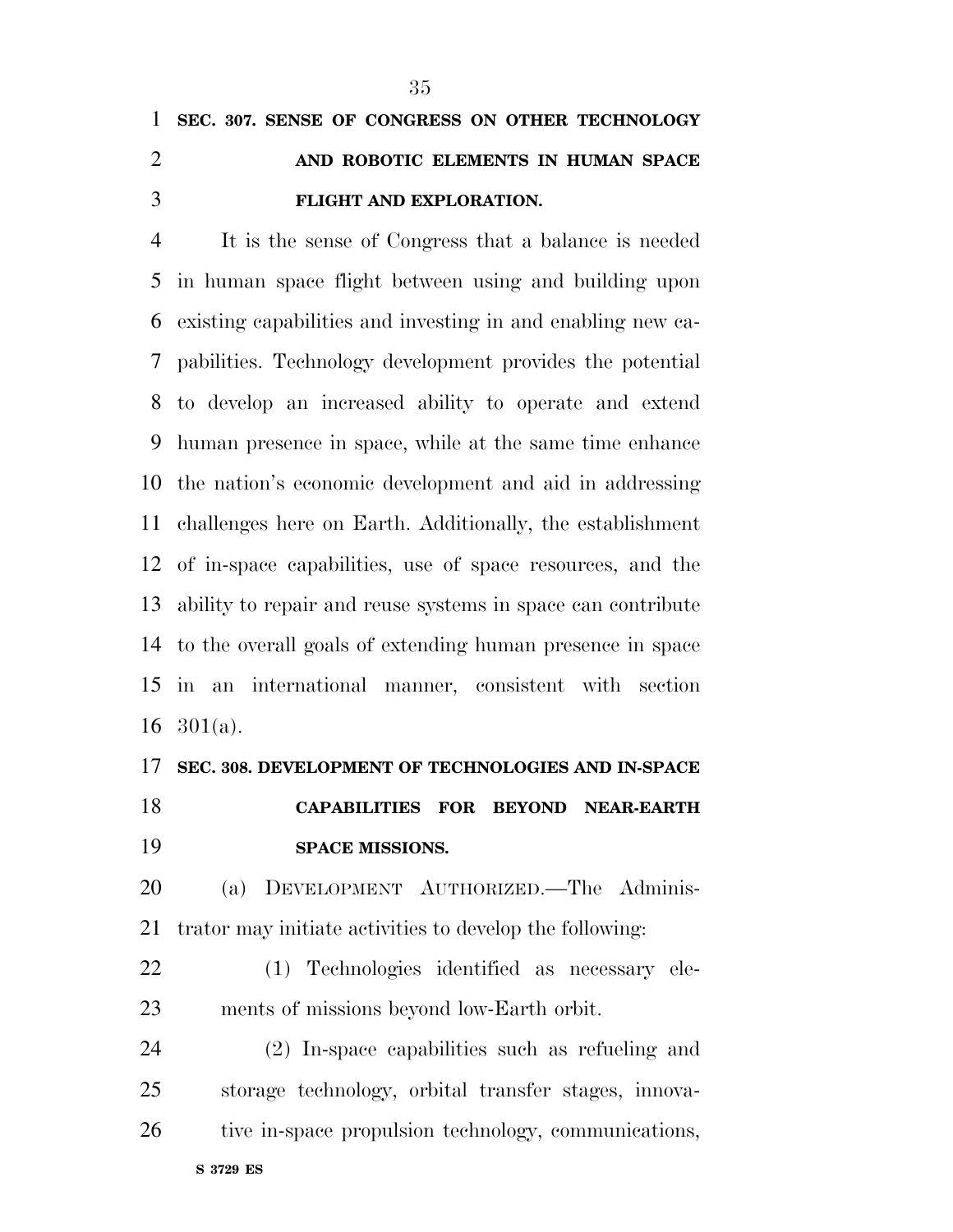and data management that facilitate a broad range of users (including military and commercial) and ap- plications defining the architecture and design of such missions.

 (3) Spacesuit development and associated life support technology.

(4) Flagship missions.

 (b) INVESTMENTS.—In developing technologies and capabilities under subsection (a), the Administrator may make investments—

 (1) in space technologies such as advanced pro- pulsion, propellant depots, in situ resource utiliza- tion, and robotic payloads or capabilities that enable human missions beyond low-Earth orbit ultimately leading to Mars;

 (2) in a space-based transfer vehicle including these technologies with an ability to conduct space-based operations that provide capabilities—

 (A) to integrate with the Space Launch System and other space-based systems;

 (B) to provide opportunities for in-space servicing of and delivery to multiple space-based platforms; and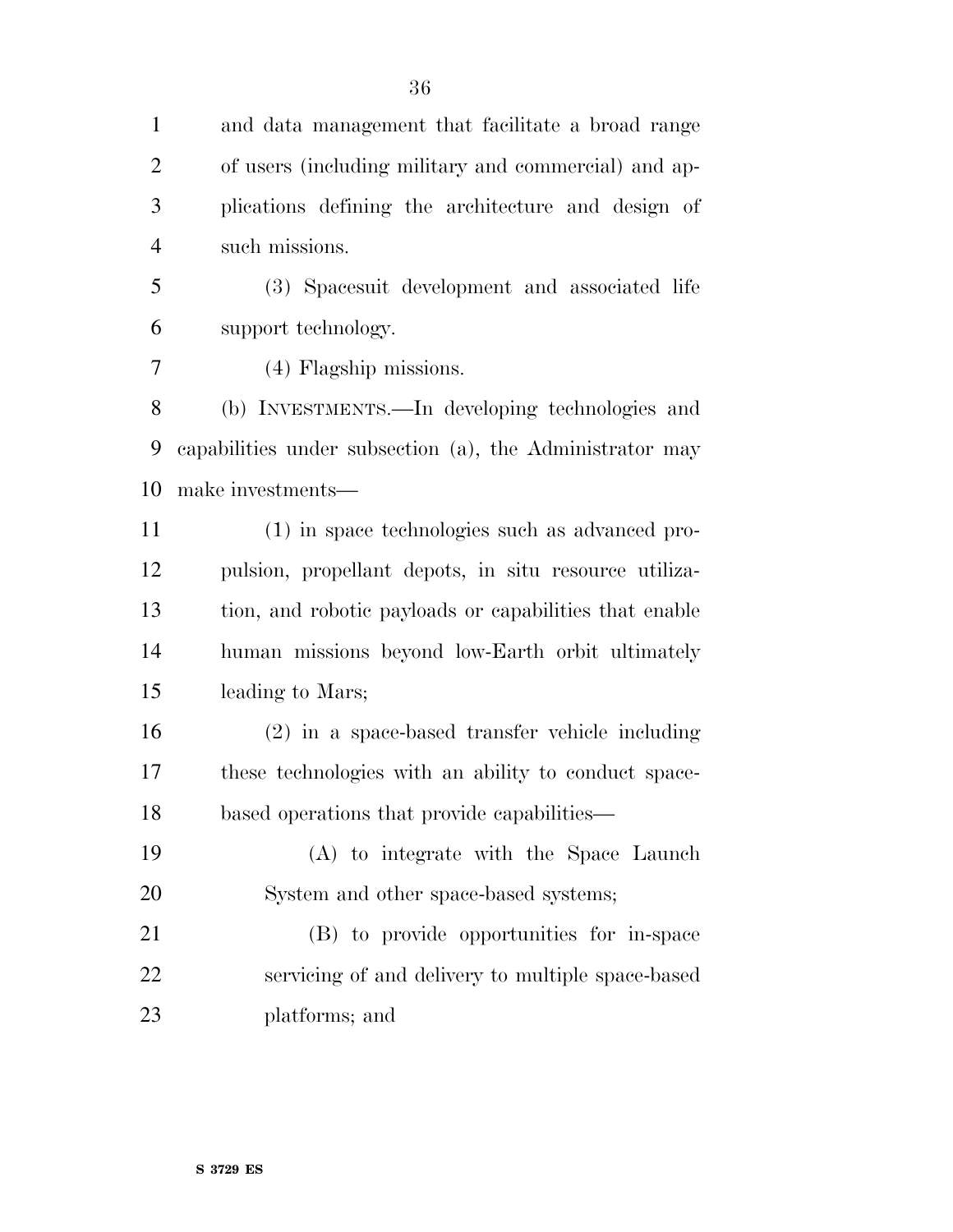| $\mathbf{1}$   | (C) to facilitate international efforts to ex-           |
|----------------|----------------------------------------------------------|
| $\overline{2}$ | pand human presence to deep space destina-               |
| 3              | tions;                                                   |
| $\overline{4}$ | (3) in advanced life support technologies and            |
| 5              | capabilities;                                            |
| 6              | (4) in technologies and capabilities relating to         |
| 7              | in-space power, propulsion, and energy systems;          |
| 8              | (5) in technologies and capabilities relating to         |
| 9              | in-space propellant transfer and storage;                |
| 10             | $(6)$ in technologies and capabilities relating to       |
| 11             | in situ resource utilization; and                        |
| 12             | (7) in expanded research to understand the               |
| 13             | greatest biological impediments to human deep space      |
| 14             | missions, especially the radiation challenge.            |
| 15             | (c) UTILIZATION OF ISS AS TESTBED.—The Admin-            |
| 16             | istrator may utilize the ISS as a testbed for any tech-  |
| 17             | nology or capability developed under subsection (a) in a |
| 18             | manner consistent with the provisions of this Act.       |
| 19             | (d) COORDINATION.—The Administrator shall coordi-        |
| 20             | nate development of technologies and capabilities under  |
| 21             | this section through an overall agency technology ap-    |
| 22             | proach, as authorized by section 905 of this Act.        |
| 23             | SEC. 309. REPORT REQUIREMENT.                            |

 Within 90 days after the date of enactment of this Act, or upon completion of reference designs for the Space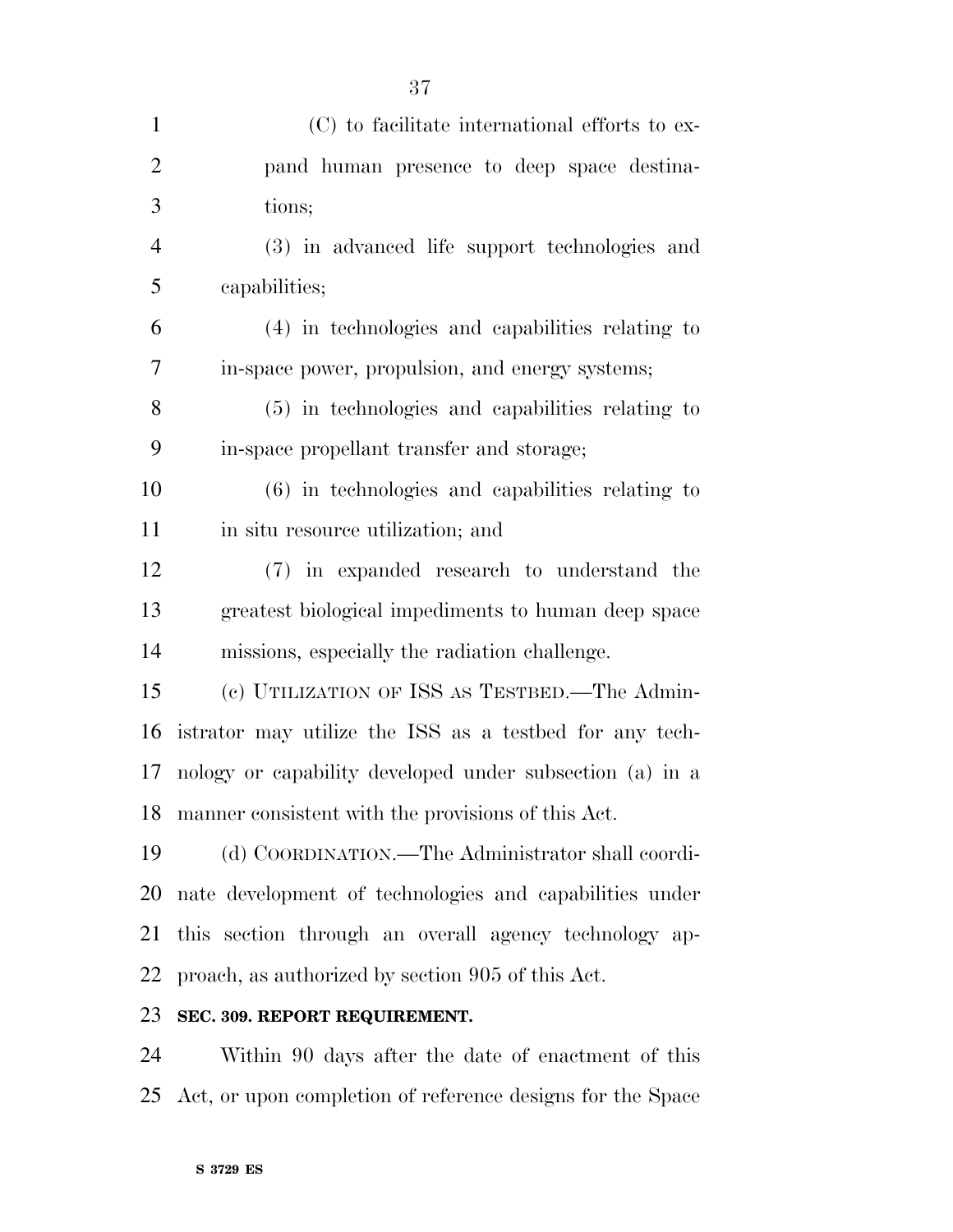Launch System and Multi-purpose Crew Vehicle author- ized by this Act, whichever occurs first, the Administrator shall provide a detailed report to the appropriate commit- tees of Congress that provides an overall description of the reference vehicle design, the assumptions, description, data, and analysis of the systems trades and resolution process, justification of trade decisions, the design factors which implement the essential system and vehicle capa- bility requirements established by this Act, the explanation and justification of any deviations from those require- ments, the plan for utilization of existing contracts, civil service and contract workforce, supporting infrastructure utilization and modifications, and procurement strategy to expedite development activities through modification of ex- isting contract vehicles, and the schedule of design and development milestones and related schedules leading to the accomplishment of operational goals established by this Act. The Administrator shall provide an update of this report as part of the President's annual Budget Request.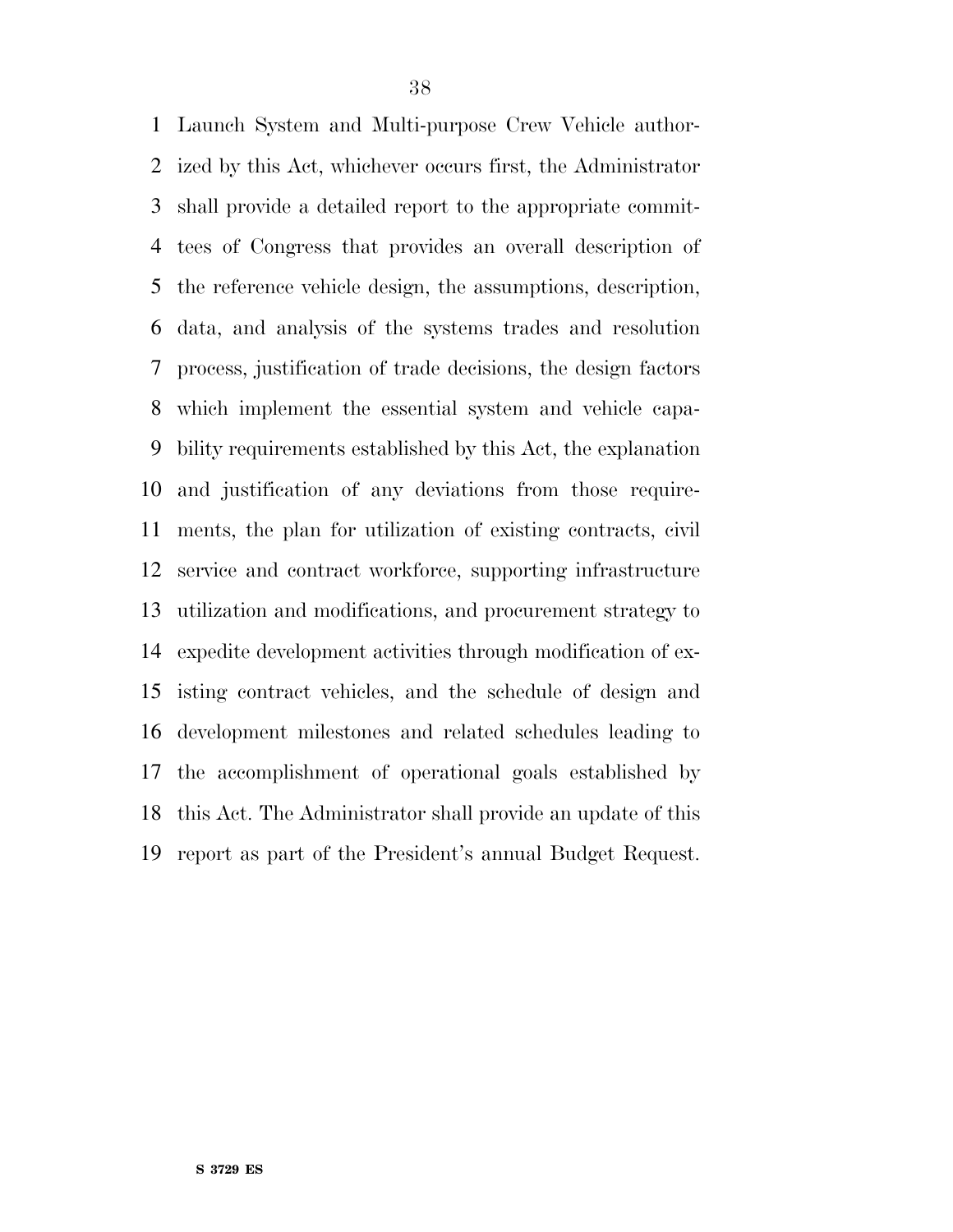# **TITLE IV—DEVELOPMENT AND USE OF COMMERCIAL CREW AND CARGO TRANSPOR-TATION CAPABILITIES**

#### **SEC. 401. COMMERCIAL CARGO DEVELOPMENT PROGRAM.**

 The Administrator shall continue to support the ex- isting Commercial Orbital Transportation Services pro- gram, aimed at enabling the commercial space industry in support of NASA to develop reliable means of launching cargo and supplies to the ISS throughout the duration of the facility's operation. The Administrator may apply funds towards the reduction of risk to the timely start of these services, specifically—

- (1) efforts to conduct a flight test;
- (2) accelerate development; and
- (3) develop the ground infrastructure needed for commercial cargo capability.

#### **SEC. 402. COMMERCIAL CREW DEVELOPMENT PROGRAM.**

 (a) CONTINUATION OF PROGRAM DURING FISCAL YEAR 2011.—The Administrator shall continue, and may expand the number of participants and the activities of, the Commercial Crew Development (CCDEV) program in fiscal year 2011, subject to the provisions of this title.

 (b) CONTINUATION OF ACTIVITIES AND AGREE-MENTS OF FISCAL YEAR 2010.—In carrying out sub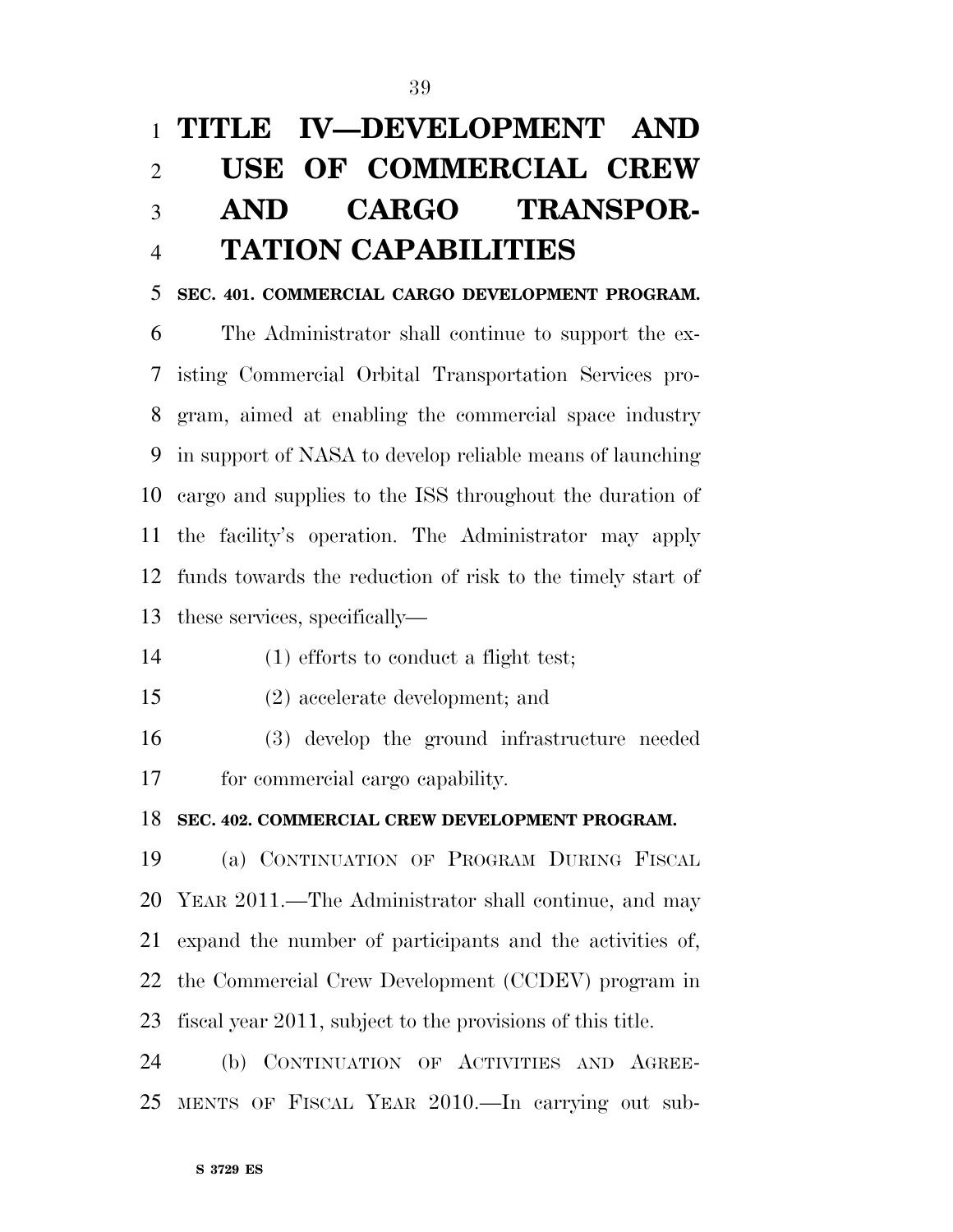section (a), the Administrator may continue or expand ac- tivities and agreements initiated in fiscal year 2010 that reduce risk, develop technologies, and lead to other ad- vancements that will help determine the most effective and efficient means of advancing the development of commer-cial crew services.

## **SEC. 403. REQUIREMENTS APPLICABLE TO DEVELOPMENT OF COMMERCIAL CREW TRANSPORTATION CAPABILITIES AND SERVICES.**

 (a) FY 2011 CONTRACTS AND PROCUREMENT AGREEMENTS.—

 (1) IN GENERAL.—Except as provided in para- graph (2), the Administrator may not execute a con- tract or procurement agreement with respect to fol- low-on commercial crew services during fiscal year 2011.

 (2) EXCEPTION.—Notwithstanding paragraph (1), the Administrator may execute a contract or procurement agreement with respect to follow-on commercial crew services during fiscal year 2011 if—

 (A) the requirements of paragraphs (1), (2), and (3) of subsection (b) are met; and (B) the total amount involved for all such

contracts and procurement agreements executed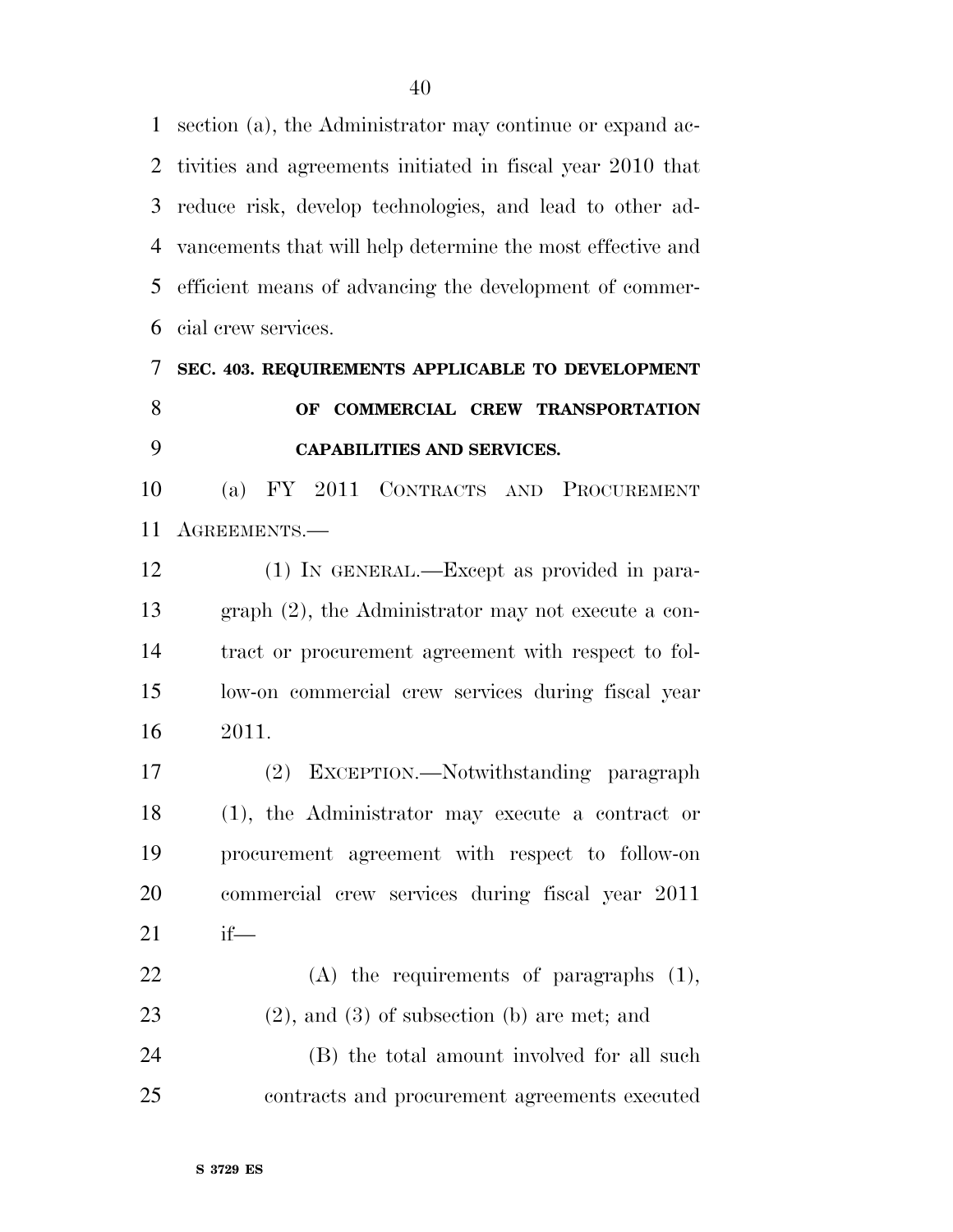| $\mathbf{1}$   | during fiscal year 2011 does not exceed                      |
|----------------|--------------------------------------------------------------|
| $\overline{2}$ | $$50,000,000$ for fiscal year 2011.                          |
| 3              | (b) SUPPORT.—The Administrator may, beginning in             |
|                | 4 fiscal year 2012 through the duration of the program, sup- |
|                | 5 port follow-on commercially-developed crew transportation  |
|                | 6 systems dependent upon the completion of each of the fol-  |

8 (1) HUMAN RATING REQUIREMENTS.—Not later than 60 days after the date of the enactment of this Act, the Administrator shall develop and make avail- able to the public detailed human rating processes and requirements to guide the design of commer- cially-developed crew transportation capabilities, which requirements shall be at least equivalent to proven requirements for crew transportation in use as of the date of the enactment of this Act.

 (2) COMMERCIAL MARKET ASSESSMENT.—Not later than 180 days after the date of the enactment of this Act, the Administrator shall submit to the appropriate committees of Congress an assessment, conducted, in coordination with the Federal Aviation Administration's Office of Commercial Space Trans- portation, for purposes of this paragraph, of the po- tential non-Government market for commercially-de-veloped crew and cargo transportation systems and

**S 3729 ES** 

lowing: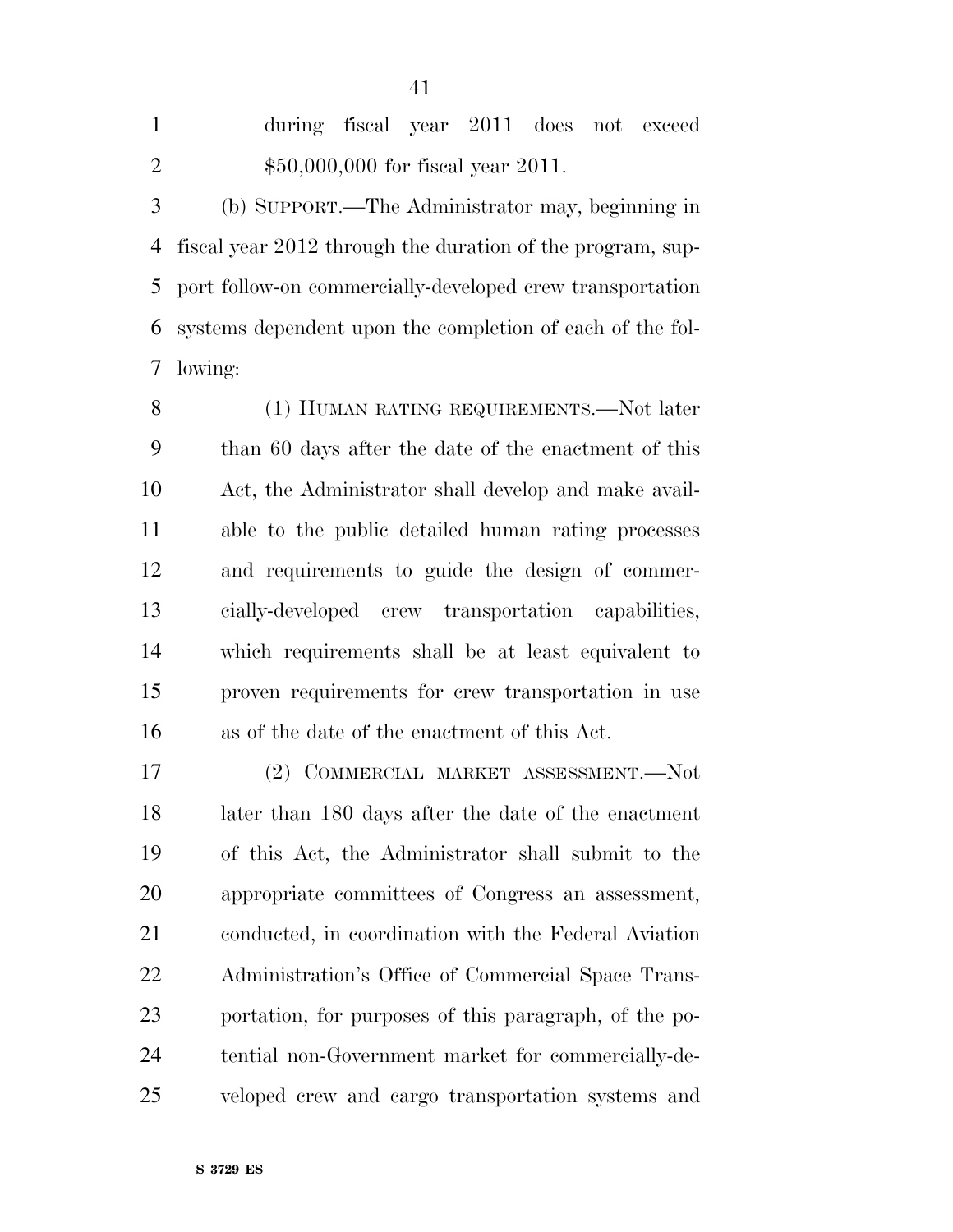capabilities, including an assessment of the activities associated with potential private sector utilization of the ISS research and technology development capa- bilities and other potential activities in low-Earth orbit.

 (3) PROCUREMENT SYSTEM REVIEW.—The Ad- ministrator shall review current Government pro- curement and acquisition practices and processes, in- cluding agreement authorities under the National Aeronautics and Space Act of 1958, to determine the most cost-effective means of procuring commer- cial crew transportation capabilities and related serv- ices in a manner that ensures appropriate account- ability, transparency, and maximum efficiency in the procurement of such capabilities and services, which review shall include an identification of proposed measures to address risk management and means of indemnification of commercial providers of such ca- pabilities and services, and measures for quality con- trol, safety oversight, and the application of Federal oversight processes within the jurisdiction of other Federal agencies. A description of the proposed pro- curement process and justification of the proposed procurement for its selection shall be included in any proposed initiation of procurement activity for com-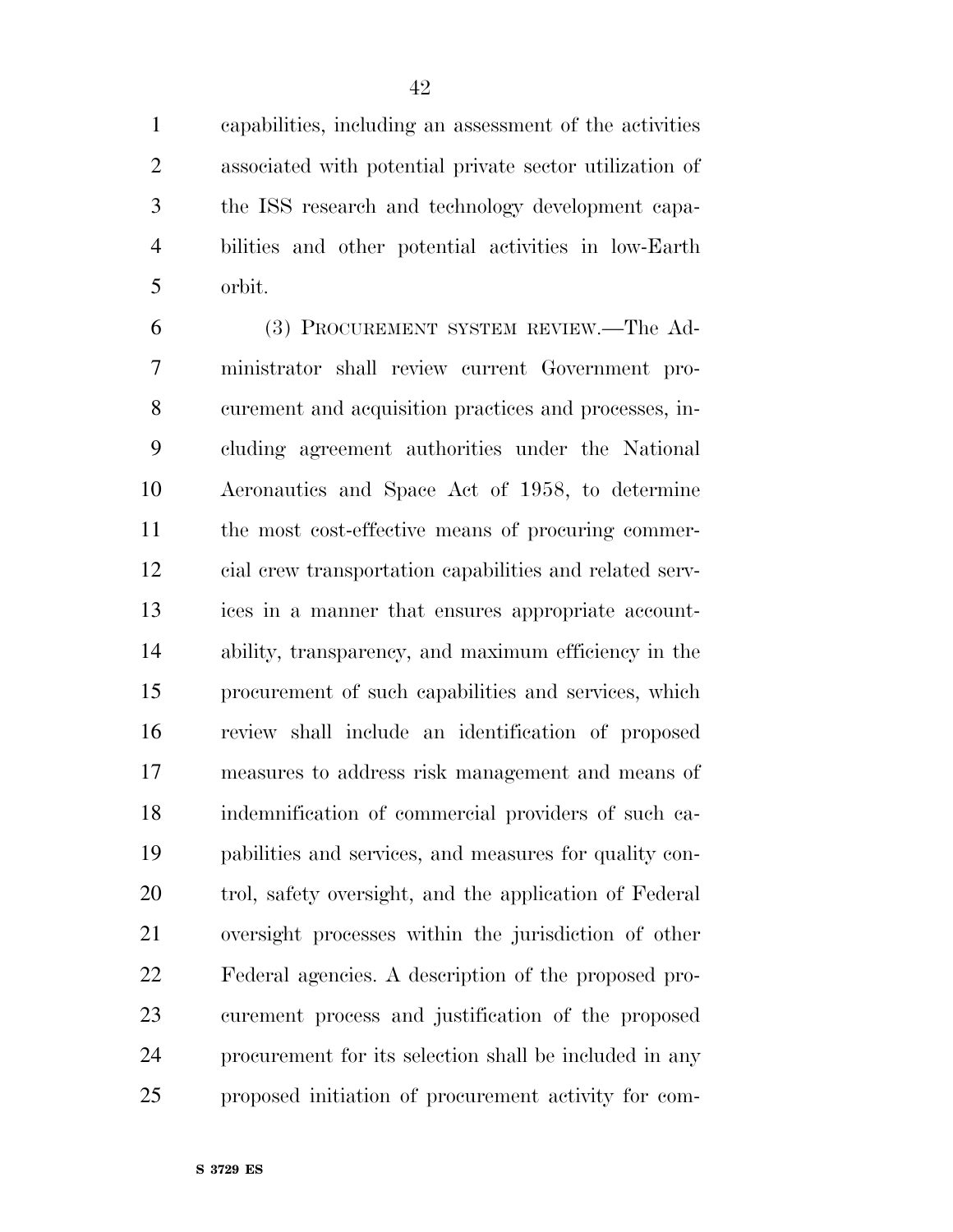mercially-developed crew transportation capabilities and services and shall be subject to review by the appropriate committees of Congress before the initi- ation of any competitive process to procure such ca- pabilities or services. In support of the review by such committees, the Comptroller General shall un- dertake an assessment of the proposed procurement process and provide a report to the appropriate com- mittees of Congress within 90 days after the date on which the Administrator provides the description and justification to such committees.

 (4) USE OF GOVERNMENT-SUPPLIED CAPABILI- TIES AND INFRASTRUCTURE.—In evaluating any proposed development activity for commercially-de- veloped crew or cargo launch capabilities, the Ad- ministrator shall identify the anticipated contribu- tion of government personnel, expertise, tech- nologies, and infrastructure to be utilized in support of design, development, or operations of such capa- bilities. This assessment shall include a clear delin- eation of the full requirements for the commercial crew service (including the contingency for crew res- cue). The Administrator shall include details and as- sociated costs of such support as part of any pro-posed development initiative for the procurement of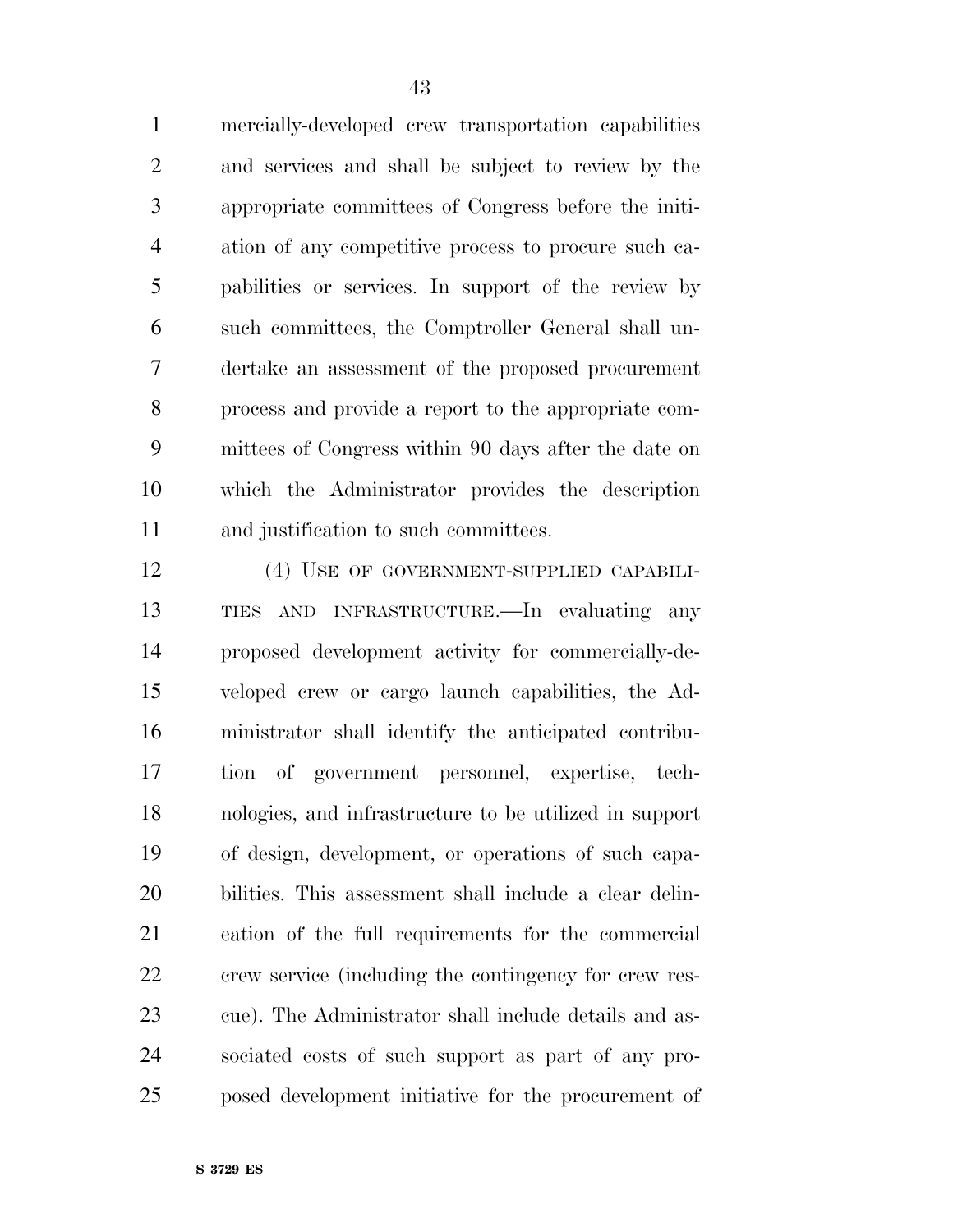commercially-developed crew or cargo launch capa-bilities or services.

 (5) FLIGHT DEMONSTRATION AND READINESS REQUIREMENTS.—The Administrator shall establish appropriate milestones and minimum performance objectives to be achieved before authority is granted to proceed to the procurement of commercially-devel- oped crew transportation capabilities or systems. The guidelines shall include a procedure to provide independent assurance of flight safety and flight readiness before the authorization of United States government personnel to participate as crew onboard any commercial launch vehicle developed pursuant to this section.

 (6) COMMERCIAL CREW RESCUE CAPABILI- TIES.—The provision of a commercial capability to provide ISS crew services shall include crew rescue requirements, and shall be undertaken through the procurement process initiated in conformance with this section. In the event such development is initi- ated, the Administrator shall make available any rel- evant government-owned intellectual property deriv- ing from the development of a multi-purpose crew vehicle authorized by this Act to commercial entities involved with such crew rescue capability develop-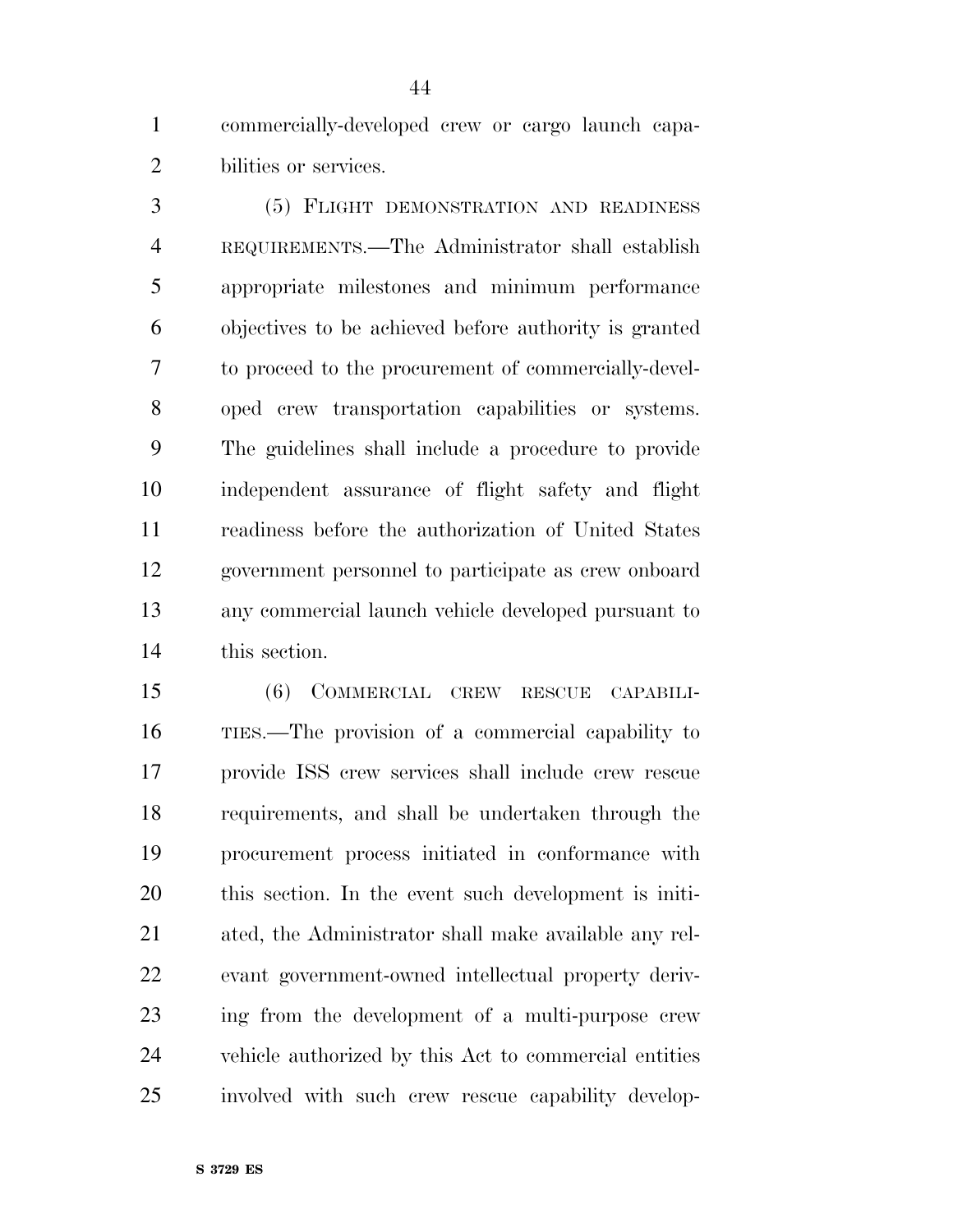ment which shall be relevant to the design of a crew rescue capability. In addition, the Administrator shall seek to ensure that contracts for development of the multi-purpose crew vehicle contain provisions for the licensing of relevant intellectual property to participating commercial providers of any crew res- cue capability development undertaken pursuant to this section. If one or more contractors involved with development of the multi-purpose crew vehicle seek to compete in development of a commercial crew service with crew rescue capability, separate legisla- tive authority must be enacted to enable the Admin- istrator to provide funding for any modifications of the multi-purpose crew vehicle necessary to fulfill the ISS crew rescue function.

### **SEC. 404. REPORT ON INTERNATIONAL SPACE STATION CARGO RETURN CAPABILITY.**

 Not later than 120 days after the date of the enact- ment of this Act, the Administrator shall submit to the appropriate committees of Congress a report on potential alternative commercially-developed means for the capa-bility for a soft-landing return on land from the ISS of—

 (1) research samples or other derivative mate-rials; and

**S 3729 ES**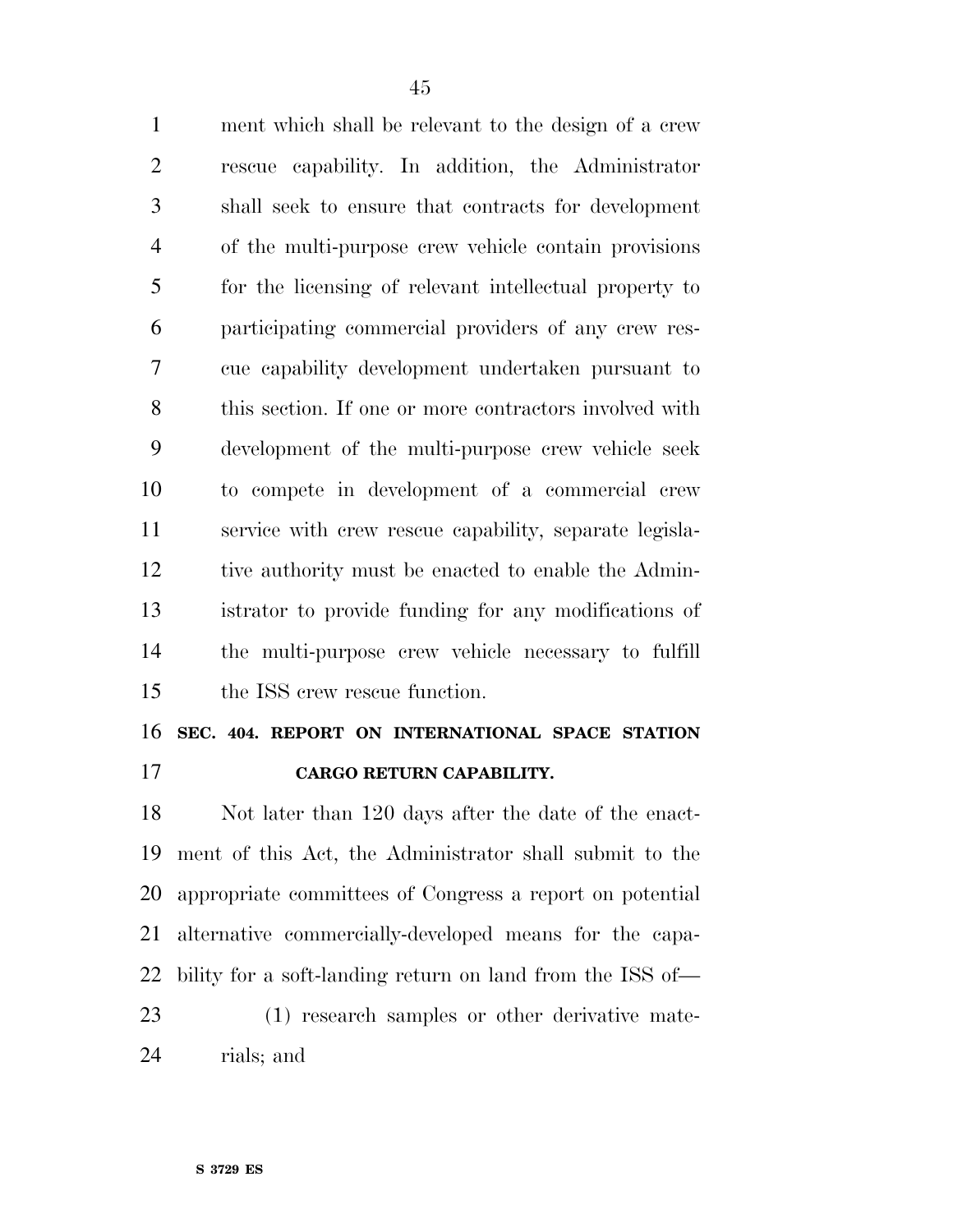(2) small to mid-sized (up to 1,000 kilograms) equipment for return and analysis, or for refurbish-ment and redelivery, to the ISS.

# **TITLE V—CONTINUATION, SUP- PORT, AND EVOLUTION OF THE INTERNATIONAL SPACE STATION**

## **SEC. 501. CONTINUATION OF THE INTERNATIONAL SPACE STATION THROUGH 2020.**

 (a) POLICY OF THE UNITED STATES.—It shall be the policy of the United States, in consultation with its inter- national partners in the ISS program, to support full and complete utilization of the ISS through at least 2020.

 (b) NASA ACTIONS.—In furtherance of the policy set forth in subsection (a), NASA shall pursue international, commercial, and intragovernmental means to maximize ISS logistics supply, maintenance, and operational capa- bilities, reduce risks to ISS systems sustainability, and off- set and minimize United States operations costs relating to the ISS.

 **SEC. 502. MAXIMUM UTILIZATION OF THE INTERNATIONAL SPACE STATION.** 

 (a) IN GENERAL.—With assembly of the ISS com- plete, NASA shall take steps to maximize the productivity and use of the ISS with respect to scientific and techno-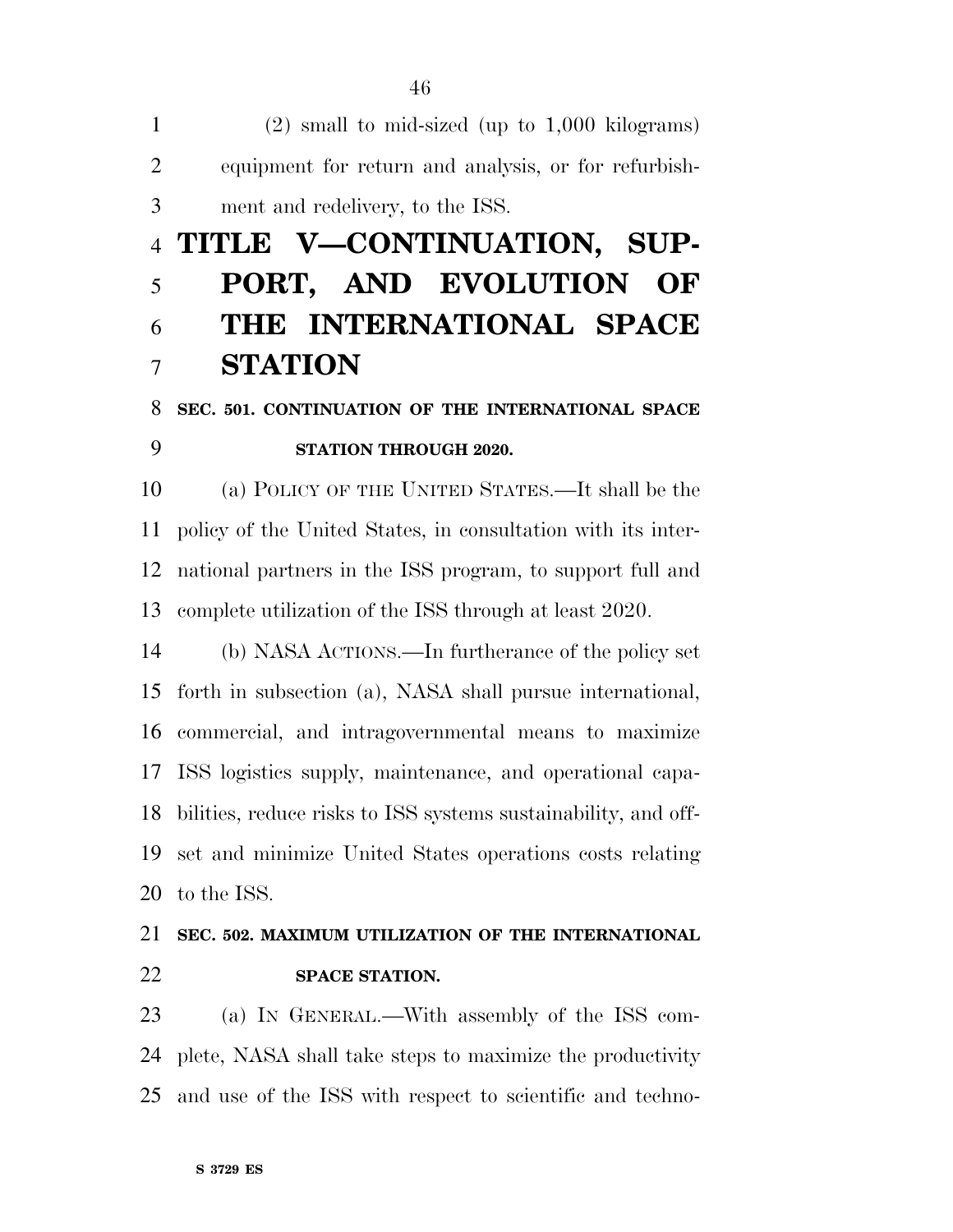logical research and development, advancement of space exploration, and international collaboration.

- (b) NASA ACTIONS.—In carrying out subsection (a), NASA shall, at a minimum, undertake the following:
- (1) INNOVATIVE USE OF U.S. SEGMENT.—The United States segment of the ISS, which has been designated as a National Laboratory, shall be devel- oped, managed and utilized in a manner that en- ables the effective and innovative use of such facility, as provided in section 504.
- (2) INTERNATIONAL COOPERATION.—The ISS shall continue to be utilized as a key component of international efforts to build missions and capabili- ties that further the development of a human pres- ence beyond near-Earth space and advance United States security and economic goals. The Adminis- trator shall actively seek ways to encourage and en- able the use of ISS capabilities to support these ef-forts.
- (3) DOMESTIC COLLABORATION.—The oper- ations, management, and utilization of the ISS shall be conducted in a manner that provides opportuni- ties for collaboration with other research programs and objectives of the United States Government in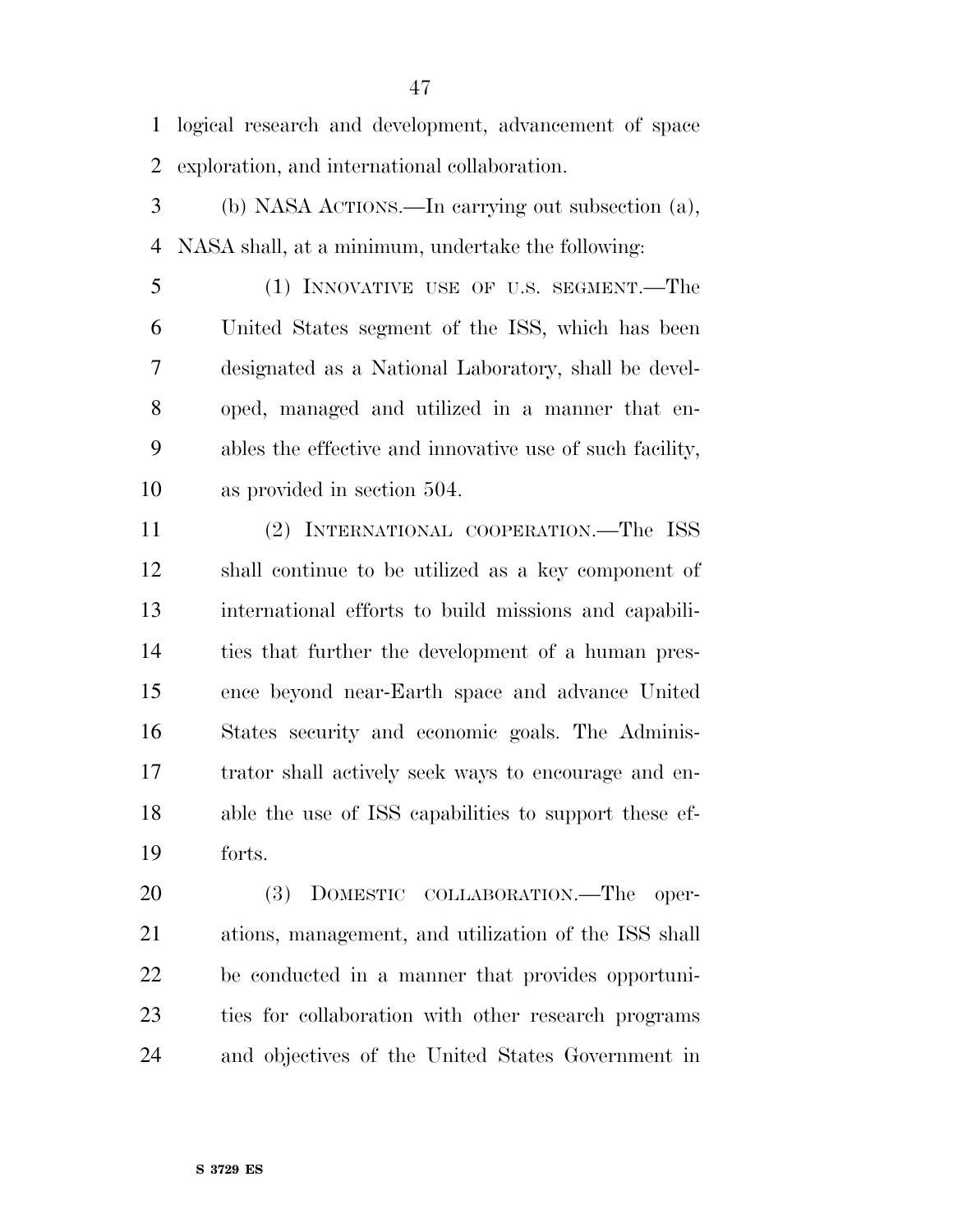## **SEC. 503. MAINTENANCE OF THE UNITED STATES SEGMENT AND ASSURANCE OF CONTINUED OPER- ATIONS OF THE INTERNATIONAL SPACE STA-TION.**

 (a) IN GENERAL.—The Administrator shall take all actions necessary to ensure the safe and effective oper- ation, maintenance, and maximum utilization of the United States segment of the ISS through at least Sep-tember 30, 2020.

(b) VEHICLE AND COMPONENT REVIEW.—

 (1) IN GENERAL.—In carrying out subsection (a), the Administrator shall, as soon as is prac- ticable after the date of the enactment of this Act, carry out a comprehensive assessment of the essen- tial modules, operational systems and components, structural elements, and permanent scientific equip- ment on board or planned for delivery and installa- tion aboard the ISS, including both United States and international partner elements, for purposes of identifying the spare or replacement modules, sys- tems and components, elements, and equipment that are required to ensure complete, effective, and safe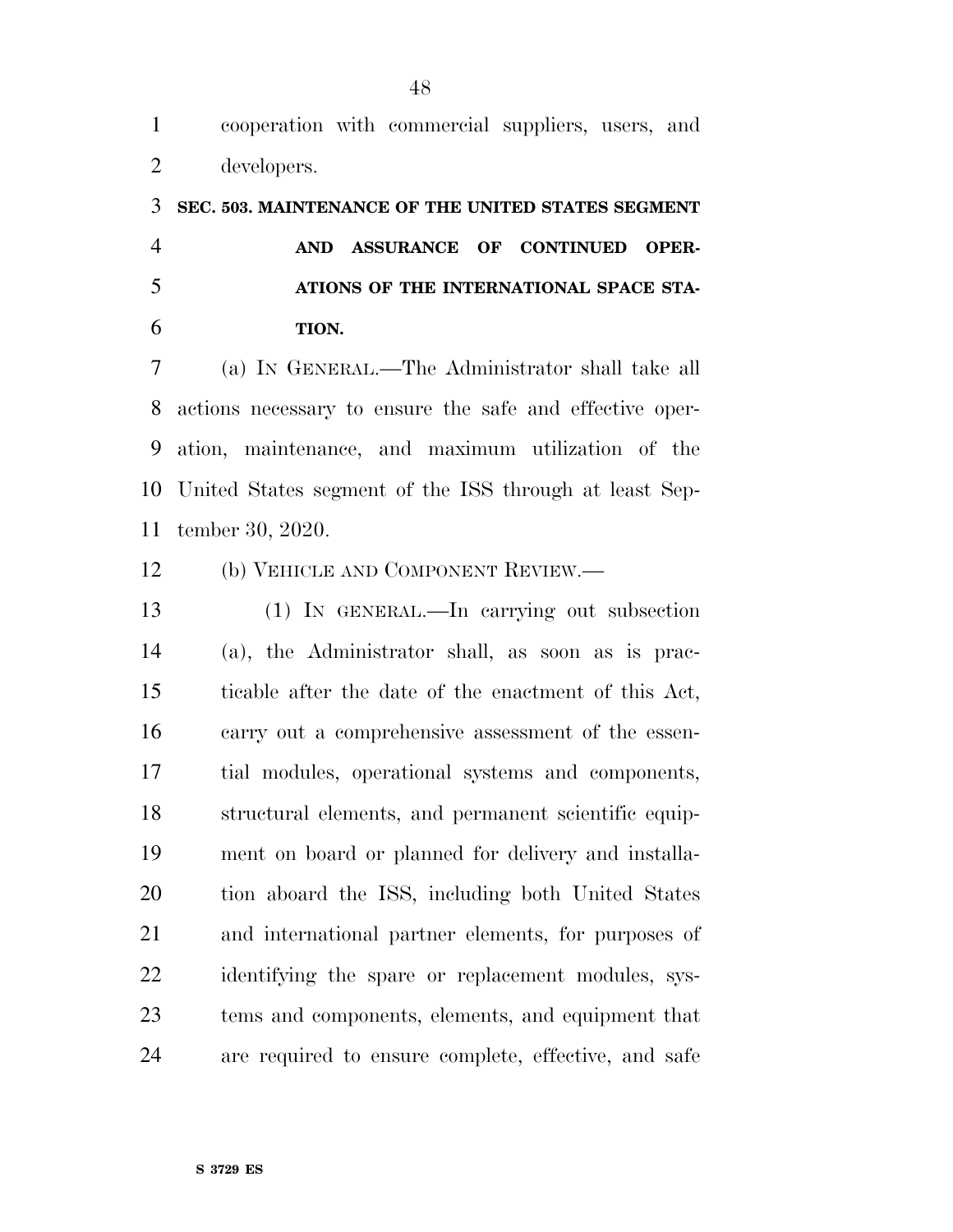| $\mathbf{1}$   | functioning and full scientific utilization of the ISS |
|----------------|--------------------------------------------------------|
| $\overline{2}$ | through September 30, 2020.                            |
| 3              | (2) DATA.—In carrying out the assessment, the          |
| $\overline{4}$ | Administrator shall assemble any existing data, and    |
| 5              | provide for the development of any data or analysis    |
| 6              | not currently available, that is necessary for pur-    |
| 7              | poses of the assessment.                               |
| 8              | $(e)$ REPORTS.—                                        |
| 9              | (1) REPORT ON ASSESSMENT.                              |
| 10             | (A) REPORT REQUIRED.—Not later than                    |
| 11             | 90 days after the date of the enactment of this        |
| 12             | Act, the Administrator shall submit to the ap-         |
| 13             | propriate committees of Congress a report on           |
| 14             | the assessment required by subsection (b).             |
| 15             | (B) ELEMENTS.—The report required by                   |
| 16             | this paragraph shall include, at minimum, the          |
| 17             | following:                                             |
| 18             | (i) A description of the spare or re-                  |
| 19             | placement modules, systems and compo-                  |
| 20             | nents, elements, and equipment identified              |
| 21             | pursuant to the assessment that are cur-               |
| 22             | rently produced, in inventory, or on order,            |
| 23             | a description of the state of their readi-             |
| 24             | ness, and a schedule for their delivery to             |
| 25             | the ISS (including the planned transpor-               |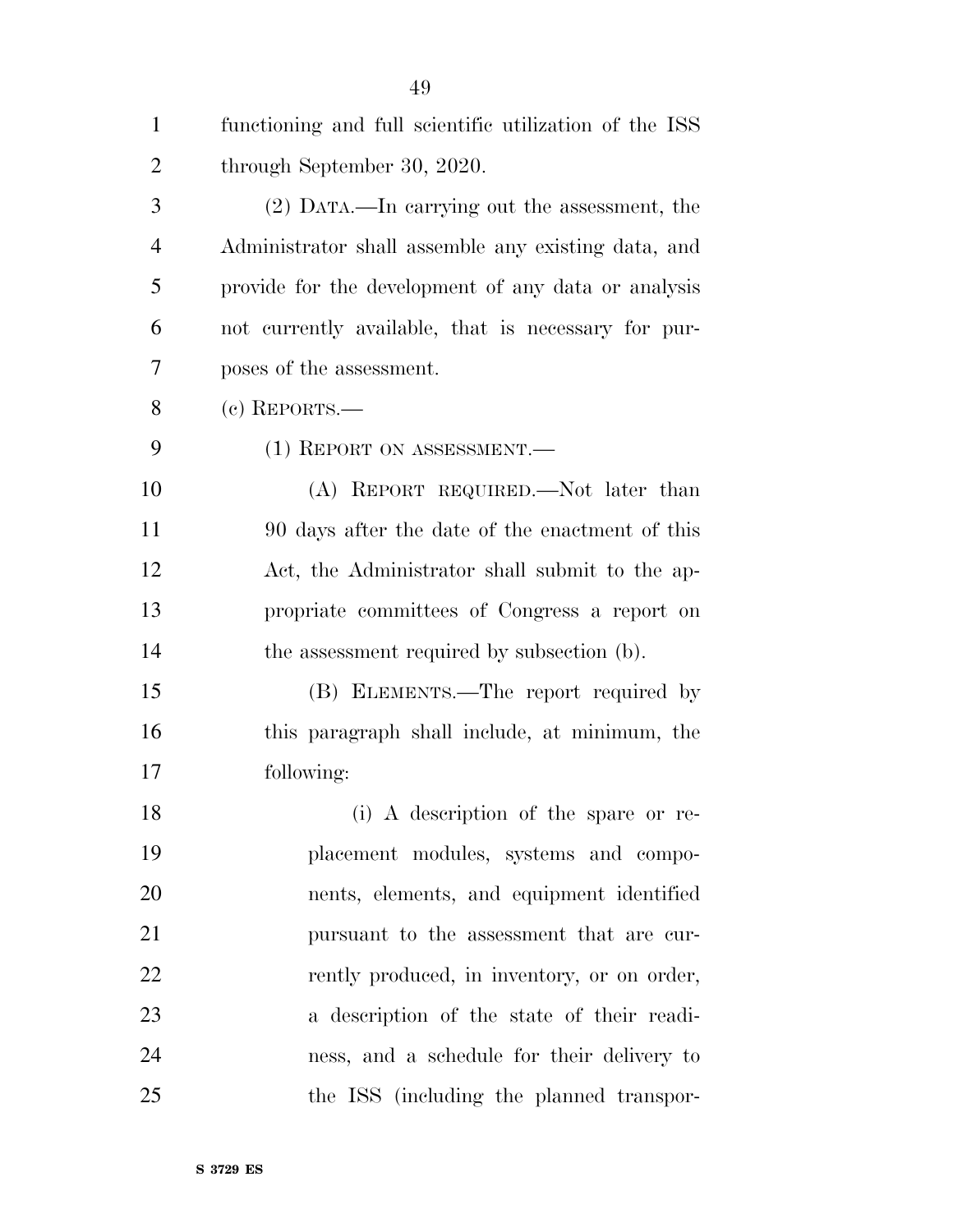| $\mathbf{1}$   | tation means for such delivery), including  |
|----------------|---------------------------------------------|
| $\overline{2}$ | for each such module, system or compo-      |
| 3              | nent, element, or equipment a description   |
| $\overline{4}$ | $of$ —                                      |
| 5              | (I) its specifications, including           |
| 6              | size, weight, and necessary configura-      |
| $\overline{7}$ | tion for launch and delivery to the         |
| 8              | ISS;                                        |
| 9              | $(II)$ its function;                        |
| 10             | (III) its location; and                     |
| 11             | (IV) its criticality for ISS system         |
| 12             | integrity.                                  |
| 13             | (ii) A description of the spare or re-      |
| 14             | placement modules, systems and compo-       |
| 15             | nents, elements, and equipment identified   |
| 16             | pursuant to the assessment that are not     |
| 17             | currently produced, in inventory, or on     |
| 18             | order, including for each such module, sys- |
| 19             | tem or component, element, or equipment     |
| 20             | a description of-                           |
| 21             | (I) its specifications, including           |
| 22             | size, weight, and necessary configura-      |
| 23             | tion for launch and delivery to the         |
| 24             | ISS;                                        |
| 25             | $(II)$ its function;                        |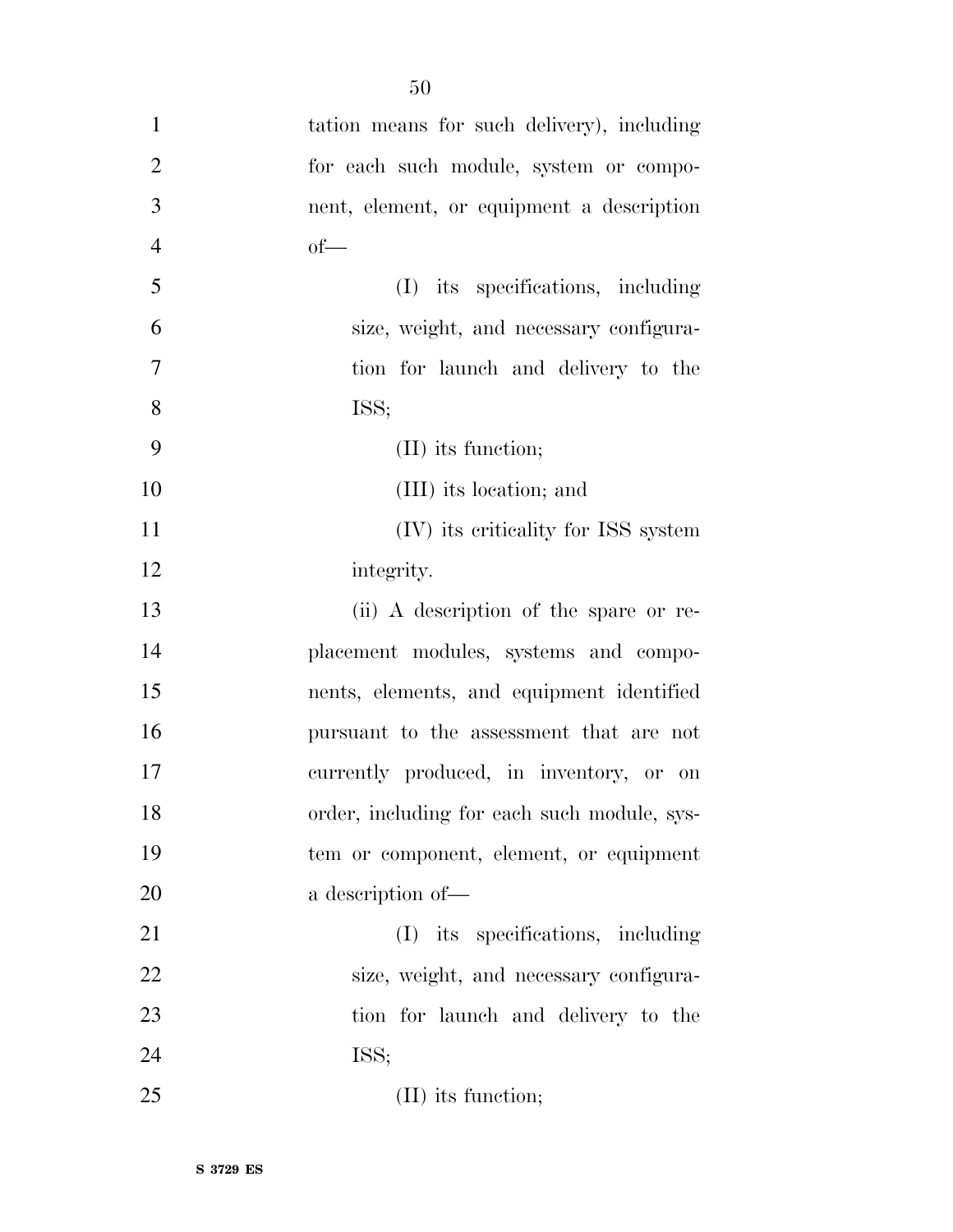| $\mathbf{1}$   | (III) its location;                            |
|----------------|------------------------------------------------|
| $\overline{2}$ | (IV) its criticality for ISS system            |
| 3              | integrity; and                                 |
| $\overline{4}$ | (V) the anticipated cost and                   |
| 5              | schedule for its design, procurement,          |
| 6              | manufacture, and delivery to the ISS.          |
| 7              | (iii) A detailed summary of the deliv-         |
| 8              | ery schedule and associated delivery vehicle   |
| 9              | requirements necessary to transport all        |
| 10             | spare and replacement elements considered      |
| 11             | essential for the ongoing and sustained        |
| 12             | functionality of all critical systems of the   |
| 13             | ISS, both in and of themselves and as an       |
| 14             | element of an integrated, mutually depend-     |
| 15             | ent essential capability, including an as-     |
| 16             | sessment of the current schedule for deliv-    |
| 17             | ery, the availability of delivery vehicles to  |
| 18             | meet that schedule, and the likelihood of      |
| 19             | meeting that schedule through such vehi-       |
| 20             | cles.                                          |
| 21             | $(2)$ GAO REPORT.—                             |
| 22             | (A) REPORT REQUIRED.—Not later than            |
| $2^{\circ}$    | 00 dove often the experitted to Congress under |

 90 days after the submittal to Congress under paragraph (1) of the assessment required by subsection (b), the Comptroller General of the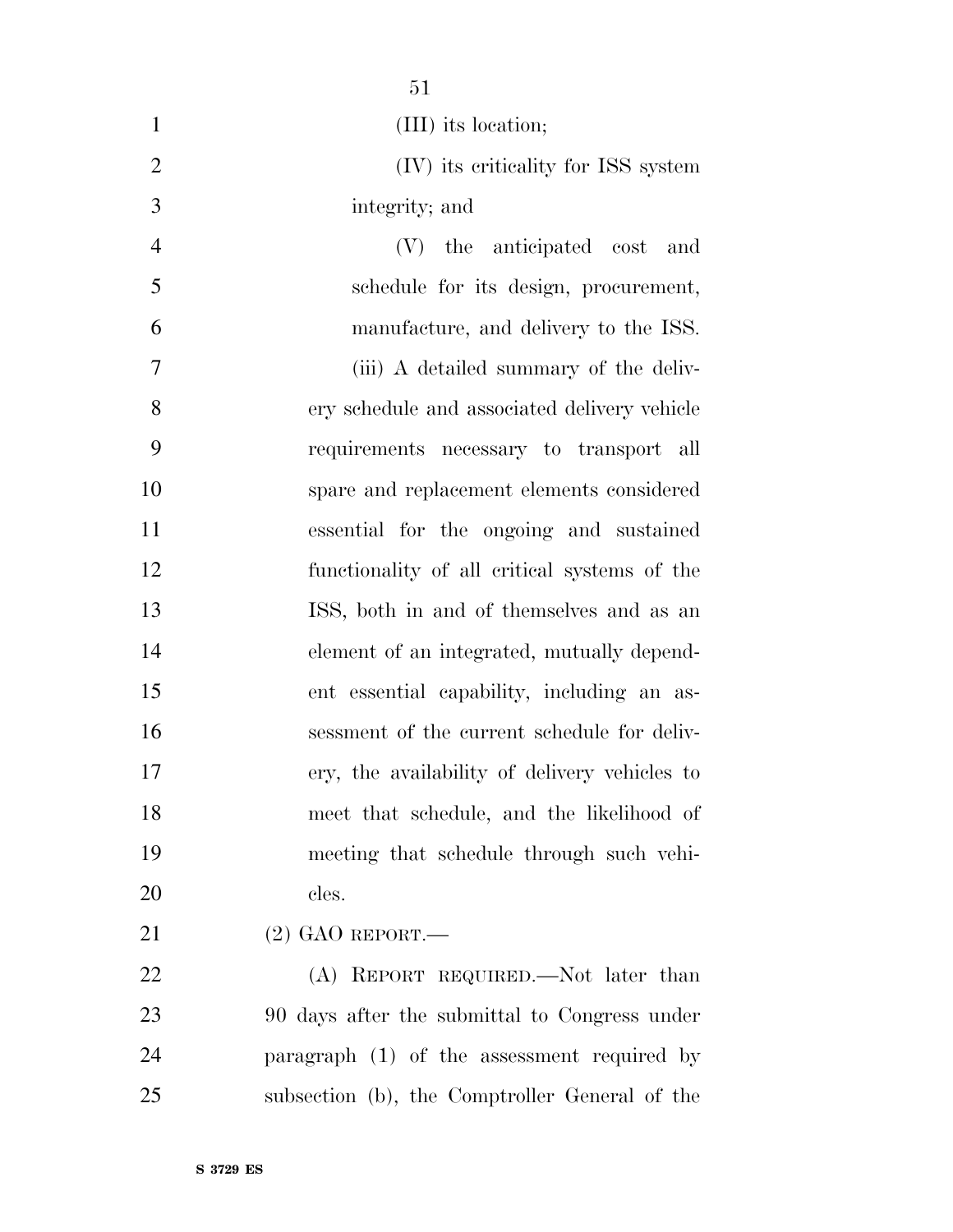| $\mathbf{1}$   | United States shall submit to the appropriate                |
|----------------|--------------------------------------------------------------|
| $\overline{2}$ | committees of Congress a report on the assess-               |
| 3              | ment. The report shall set forth an evaluation               |
| $\overline{4}$ | of the assessment by the Comptroller General,                |
| 5              | including an evaluation of the accuracy and                  |
| 6              | level of confidence in the findings of the assess-           |
| 7              | ment.                                                        |
| 8              | (B) COOPERATION WITH GAO.—The Ad-                            |
| 9              | ministrator shall provide for the monitoring and             |
| 10             | participation of the Comptroller General in the              |
| 11             | assessment in a manner that permits the Comp-                |
| 12             | troller General to prepare and submit the re-                |
| 13             | port required by subparagraph (A).                           |
| 14             | (d) UTILIZATION OF RESEARCH FACILITIES AND CA-               |
| 15             | PABILITIES.—Utilization of research facilities and capa-     |
| 16             | bilities aboard the ISS (other than exploration-related re-  |
| 17             | search and technology development facilities and capabili-   |
|                | 18 ties, and associated ground support and logistics), shall |
| 19             | be planned, managed, and supported as provided in sec-       |
| 20             | tion 504. Exploration-related research and technology de-    |
| 21             | velopment facilities, capabilities, and associated ground    |
| 22             | support and logistics shall be planned, managed, and sup-    |
| 23             | ported by the appropriate NASA organizations and offi-       |
| 24             | cials in a manner that does not interfere with other activi- |
| 25             | ties under section 504.                                      |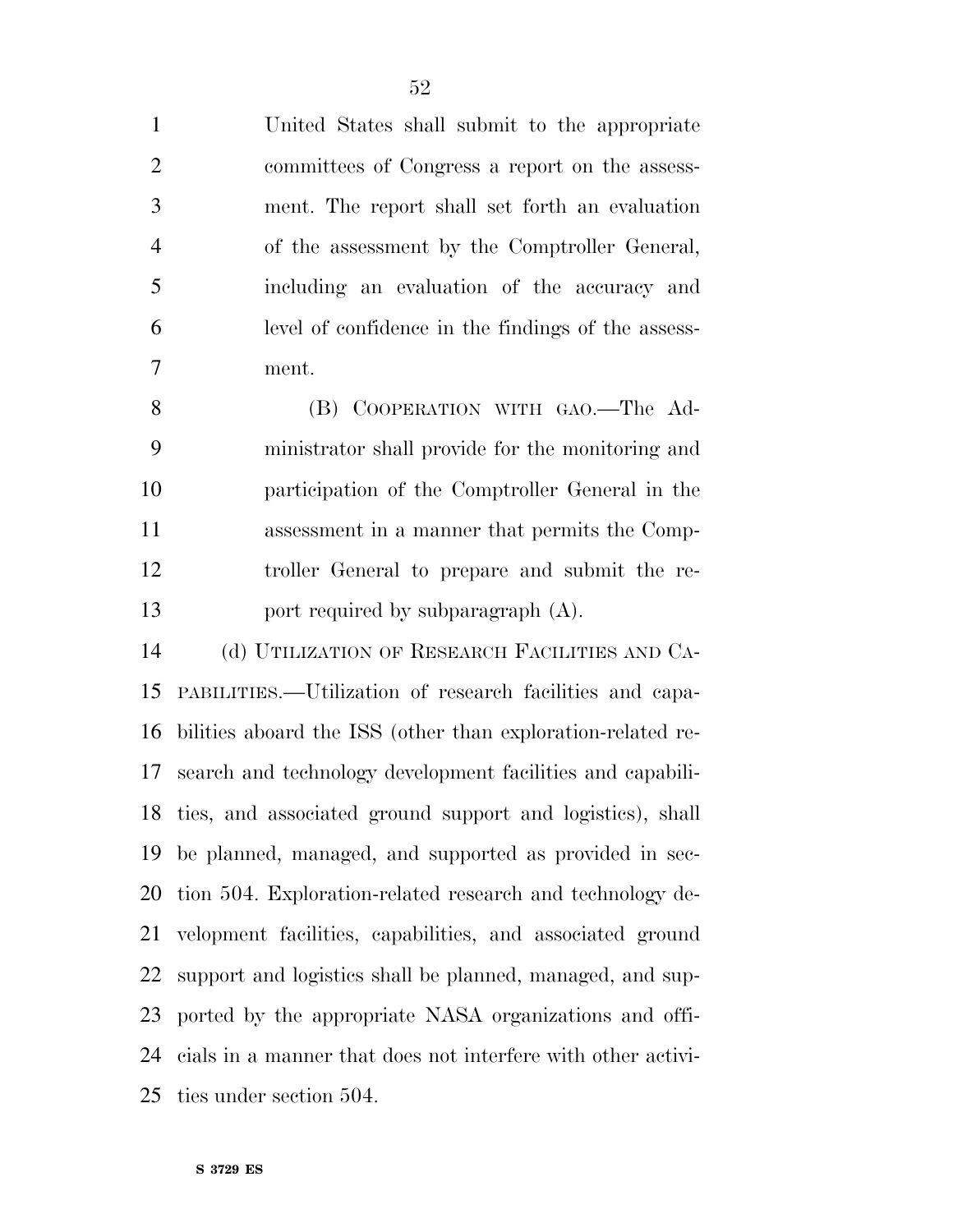(e) SPACE SHUTTLE MISSION TO ISS.—

 (1) SPACE SHUTTLE MISSION.—The Adminis- trator shall fly the Launch-On-Need Shuttle mission currently designated in the Shuttle Flight Manifest dated February 28, 2010, to the ISS in fiscal year 2011, but no earlier than June 1, 2011, unless re- quired earlier by an operations contingency, and pending the results of the assessment required by paragraph (2) and the determination under para-10 graph  $(3)(A)$ .

 (2) ASSESSMENT OF SAFE MEANS OF RE- TURN.—The Administrator shall provide for an as- sessment by the NASA Engineering and Safety Cen-14 ter of the procedures and plans developed to ensure the safety of the Space Shuttle crew, and alternative means of return, in the event the Space Shuttle is damaged or otherwise unable to return safely to Earth.

 (3) SCHEDULE AND PAYLOAD.—The determina- tion of the schedule and payload for the mission au- thorized by paragraph (1) shall take into account the following:

 (A) The supply and logistics delivery re-24 quirements of the ISS.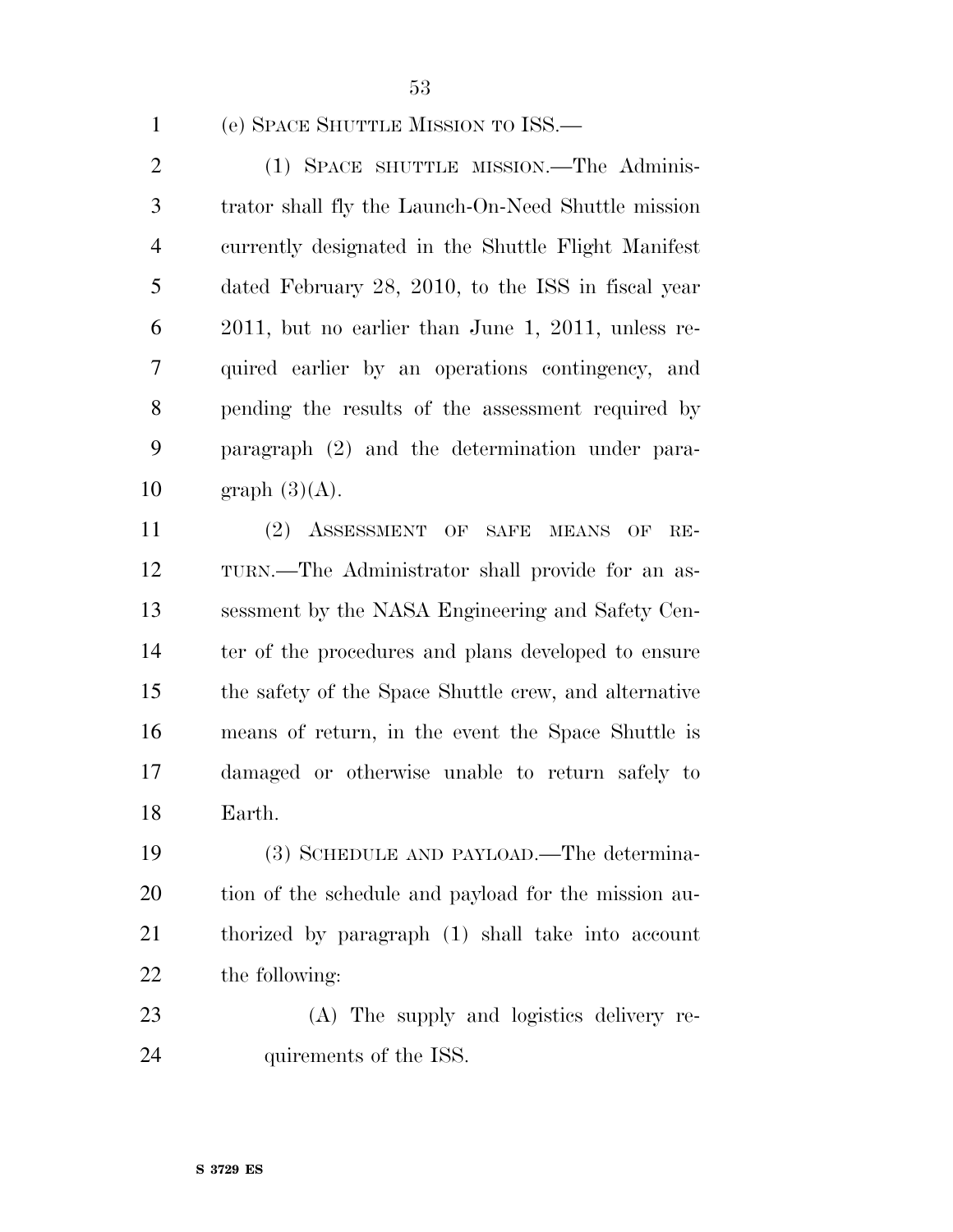| $\mathbf{1}$   | (B) The findings of the study required by             |
|----------------|-------------------------------------------------------|
| $\overline{2}$ | paragraph $(2)$ .                                     |
| 3              | (4) FUNDS.—Amounts authorized to be appro-            |
| $\overline{4}$ | priated by section $101(2)(B)$ shall be available for |
| 5              | the mission authorized by paragraph (1).              |
| 6              | (f) SPACE SHUTTLE MANIFEST FLIGHT ASSUR-              |
| 7              | $ANCE$ .                                              |
| 8              | IN GENERAL.-The Administrator shall<br>(1)            |
| 9              | take all actions necessary to preserve Space Shuttle  |
| 10             | launch capability through fiscal year 2011 in a man-  |
| 11             | ner that enables the launch, at a minimum, of mis-    |
| 12             | sions and primary payloads in the Shuttle flight      |
| 13             | manifest as of February 28, 2010.                     |
| 14             | CONTINUATION OF CONTRACTOR SUP-<br>(2)                |
| 15             | PORT.—The Administrator may not terminate any         |
| 16             | contract that provides the system transitions nec-    |
| 17             | essary for shuttle-derived hardware to be used on ei- |
| 18             | ther the multi-purpose crew vehicle described in sec- |
| 19             | tion 303 or the Space Launch System described in      |
| 20             | section 302.                                          |
| 21             | SEC. 504. MANAGEMENT OF THE ISS NATIONAL LABORA-      |
| 22             | TORY.                                                 |
| 23             | (a) COOPERATIVE AGREEMENT WITH NOT-FOR                |
| 24             | PROFIT ENTITY FOR MANAGEMENT OF NATIONAL LAB-         |
| 25             | ORATORY.                                              |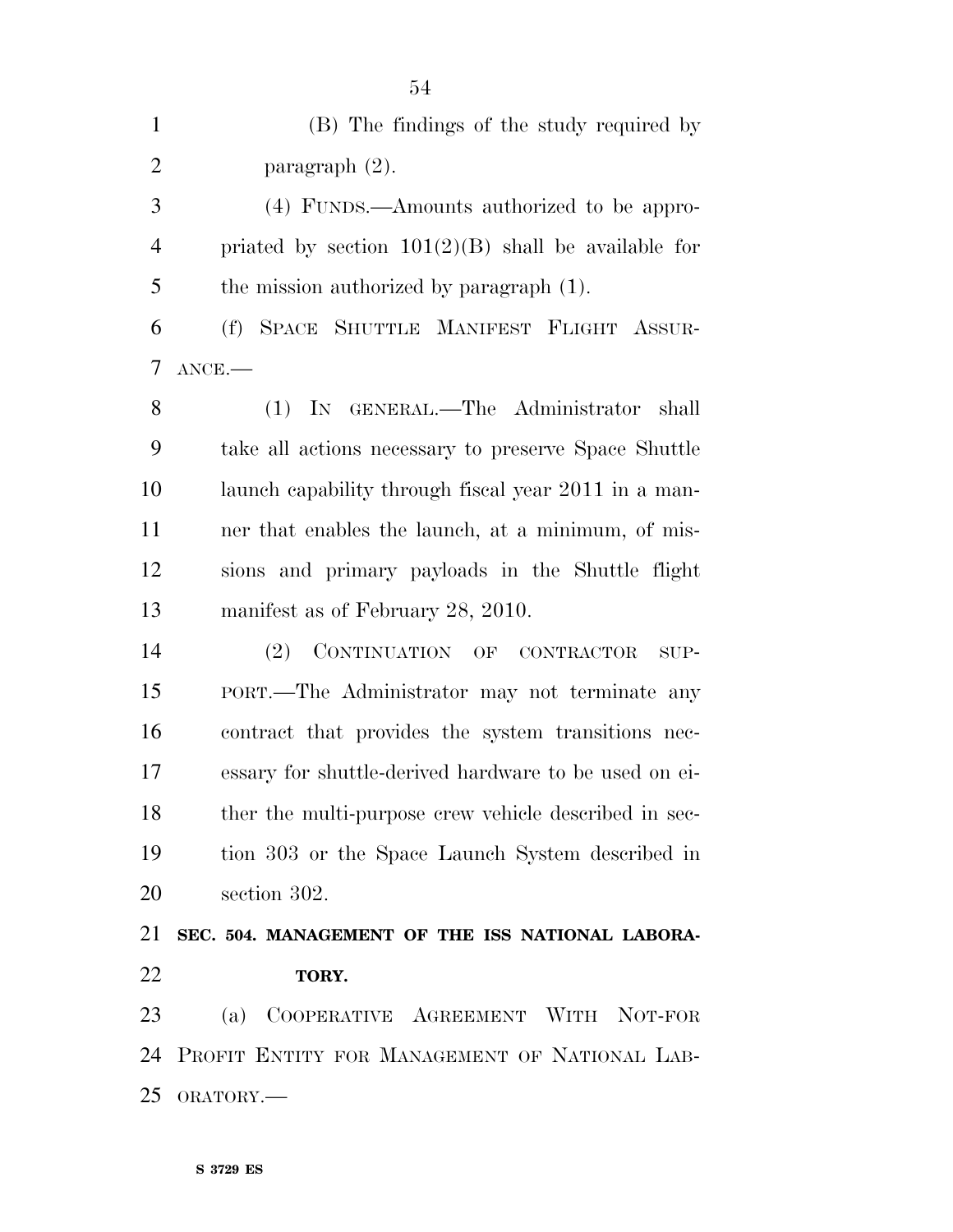(1) IN GENERAL.—The Administrator shall pro- vide initial financial assistance and enter into a co- operative agreement with an appropriate organiza- tion that is exempt from taxation under section 501(c)(3) of the Internal Revenue Code of 1986 to manage the activities of the ISS national laboratory in accordance with this section.

 (2) QUALIFICATIONS.—The organization with which the Administrator enters into the cooperative agreement shall develop the capabilities to imple- ment research and development projects utilizing the ISS national laboratory and to otherwise manage the activities of the ISS national laboratory.

 (3) PROHIBITION ON OTHER ACTIVITIES.—The cooperative agreement shall require the organization entering into the agreement to engage exclusively in activities relating to the management of the ISS na- tional laboratory and activities that promote its long term research and development mission as required by this section, without any other organizational ob- jectives or responsibilities on behalf of the organiza-tion or any parent organization or other entity.

(b) NASA LIAISON.—

 (1) DESIGNATION.—The Administrator shall designate an official or employee of the Space Oper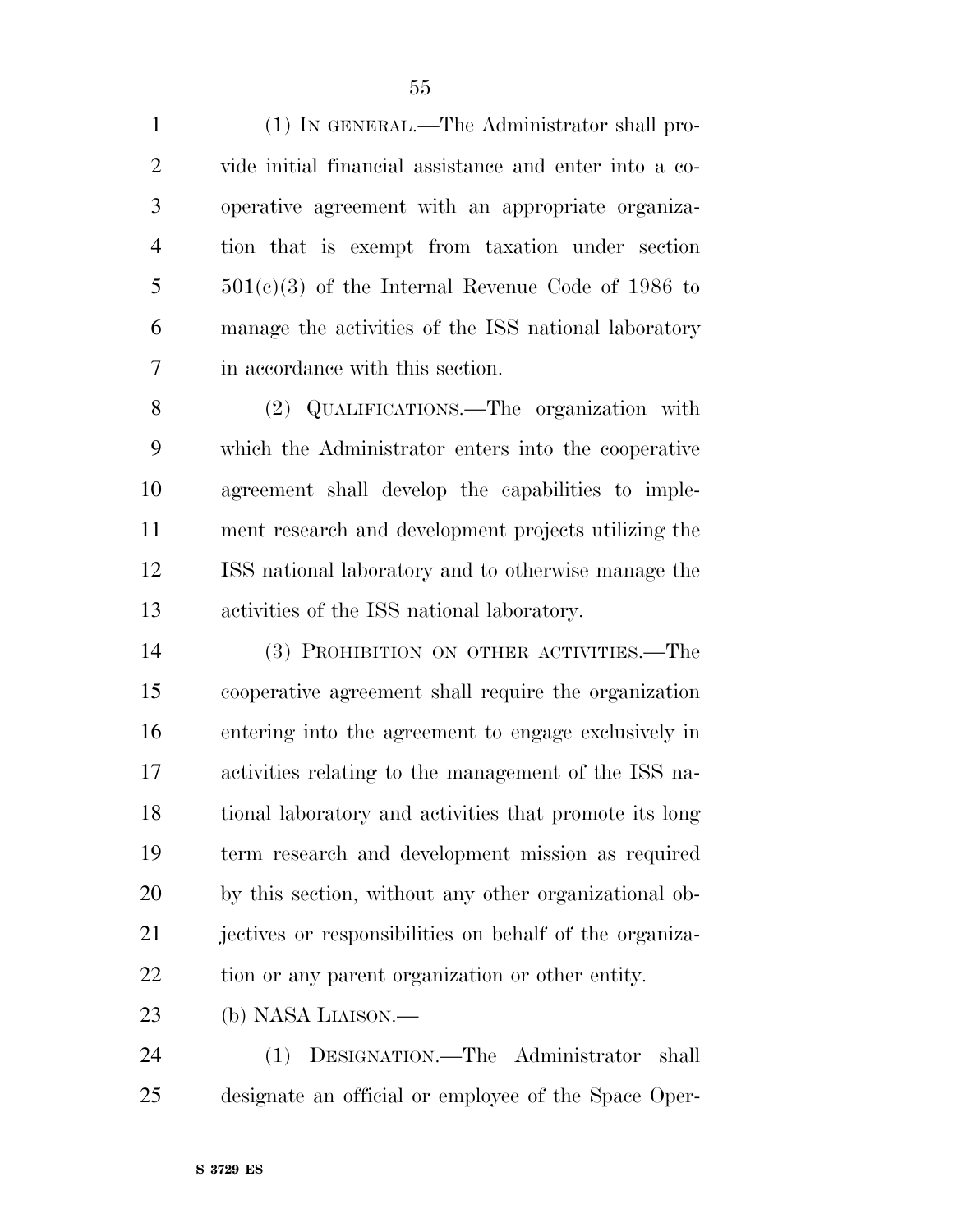ations Mission Directorate of NASA to act as liaison between NASA and the organization with which the Administrator enters into a cooperative agreement under subsection (a) with regard to the management of the ISS national laboratory.

 (2) CONSULTATION WITH LIAISON.—The coop- erative agreement shall require the organization en- tering into the agreement to carry out its respon- sibilities under the agreement in cooperation and consultation with the official or employee designated under paragraph (1).

 (c) PLANNING AND COORDINATION OF ISS NATIONAL LABORATORY RESEARCH ACTIVITIES.—The Adminis- trator shall provide initial financial assistance to the orga- nization with which the Administrator enters into a coop- erative agreement under subsection (a), in order for the organization to initiate the following:

 (1) Planning and coordination of the ISS na-tional laboratory research activities.

 (2) Development and implementation of guide- lines, selection criteria, and flight support require- ments for non-NASA scientific utilization of ISS re- search capabilities and facilities available in United States-owned modules of the ISS or in partner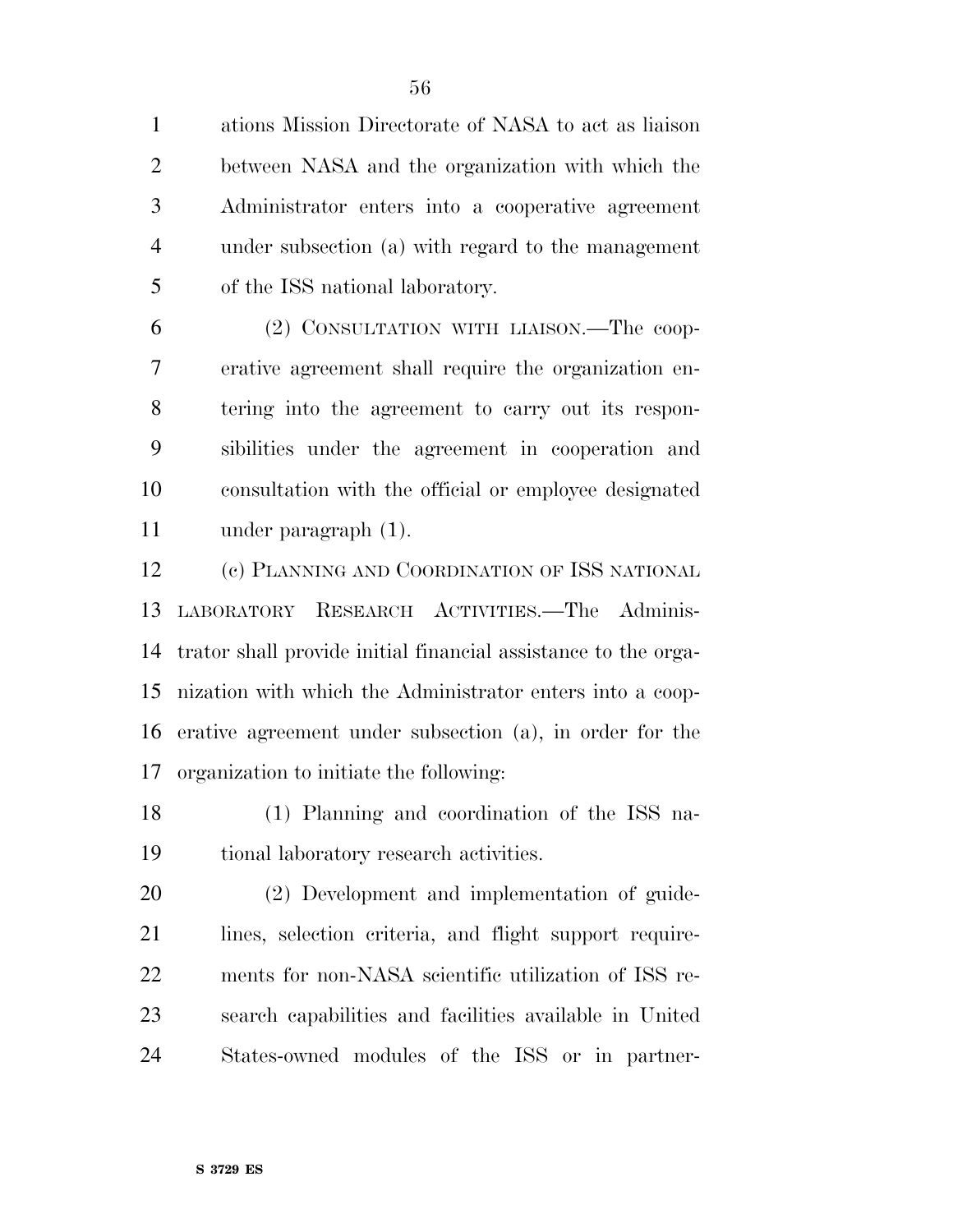owned facilities of the ISS allocated to United States utilization by international agreement.

 (3) Interaction with and integration of the International Space Station National Laboratory Advisory Committee established under section 602 of the National Aeronautics and Space Administration Authorization Act of 2008 (42 U.S.C. 17752) with the governance of the organization, and review rec- ommendations provided by that Committee regard- ing agreements with non-NASA departments and agencies of the United States Government, academic institutions and consortia, and commercial entities leading to the utilization of the ISS national labora-tory facilities.

 (4) Coordination of transportation requirements in support of the ISS national laboratory research and development objectives, including provision for delivery of instruments, logistics support, and re- lated experiment materials, and provision for return to Earth of collected samples, materials, and sci- entific instruments in need of replacement or up-grade.

 (5) Cooperation with NASA, other departments and agencies of the United States Government, the States, and commercial entities in ensuring the en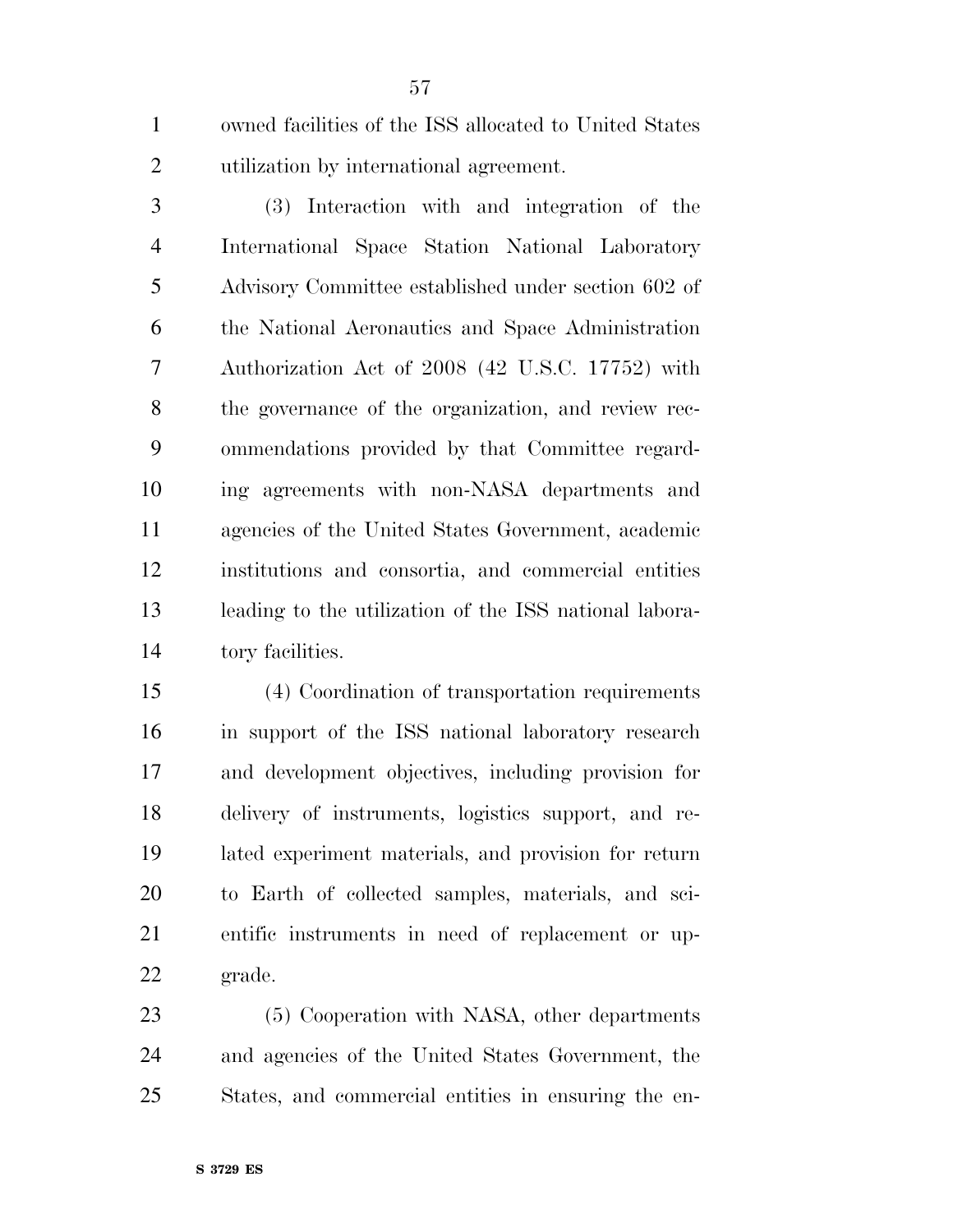hancement and sustained operations of non-explo- ration-related research payload ground support fa- cilities for the ISS, including the Space Life Sciences Laboratory, the Space Station Processing Facility and Payload Operations Integration Center.

 (6) Development and implementation of sci- entific outreach and education activities designed to ensure effective utilization of ISS research capabili- ties including the conduct of scientific assemblies, conferences, and other fora for the presentation of research findings, methods, and mechanisms for the dissemination of non-restricted research findings and the development of educational programs, course supplements, interaction with educational programs at all grade levels, including student-focused re- search opportunities for conduct of research in the ISS national laboratory facilities.

 (7) Such other matters relating to the utiliza- tion of the ISS national laboratory facilities for re- search and development as the Administrator may consider appropriate.

22 (d) RESEARCH CAPACITY ALLOCATION AND INTE-GRATION OF RESEARCH PAYLOADS.—

 (1) ALLOCATION OF ISS RESEARCH CAPAC-ITY.—As soon as practicable after the date of the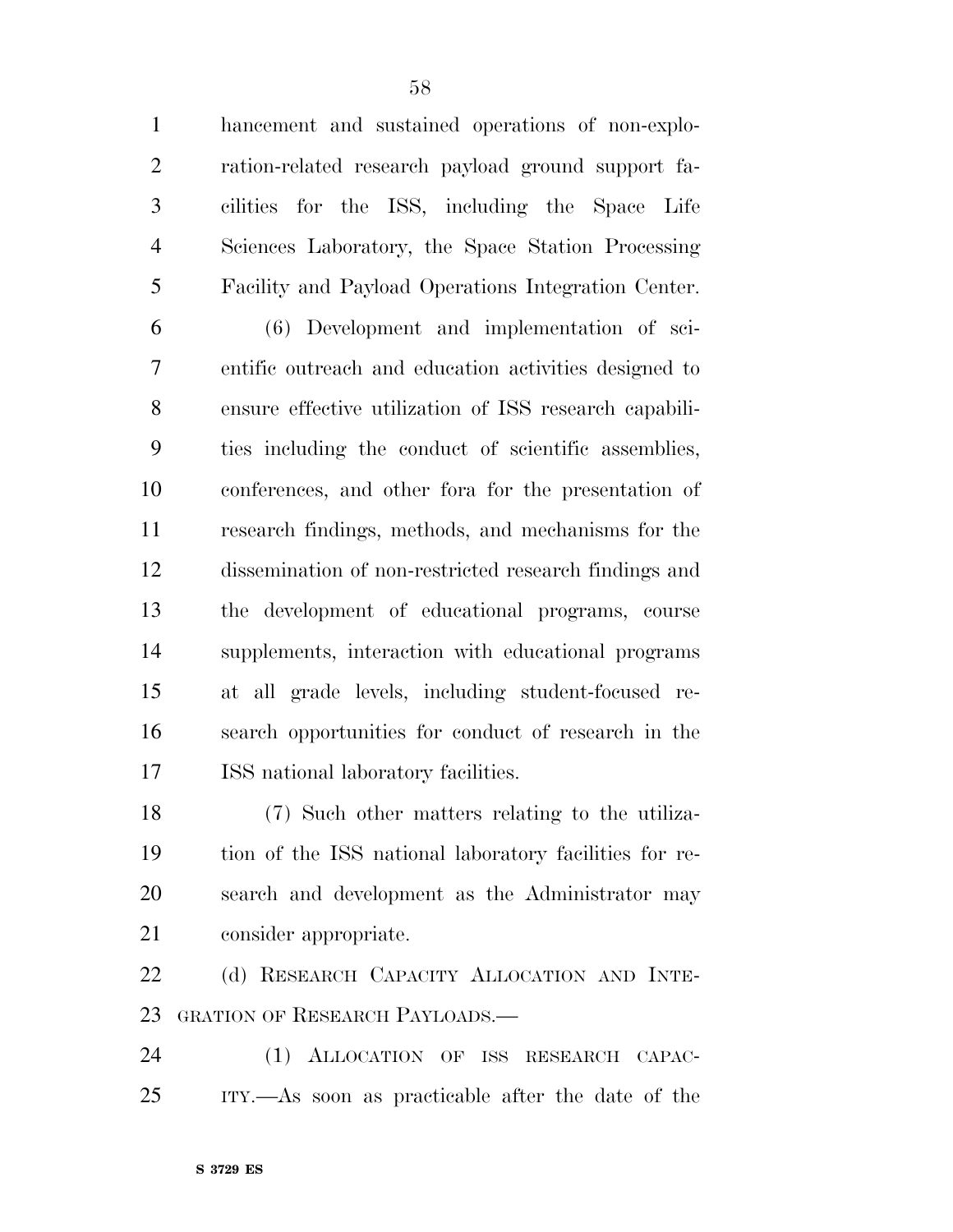enactment of this Act, but not later than October 1, 2011, ISS national laboratory managed experiments shall be guaranteed access to, and utilization of, not less than 50 percent of the United States research capacity allocation, including power, cold stowage, and requisite crew time onboard the ISS through September 30, 2020. Access to the ISS research ca- pacity includes provision for the adequate upmass and downmass capabilities to utilize the ISS re- search capacity, as available. The Administrator may allocate additional capacity to the ISS national lab- oratory should such capacity be in excess of NASA research requirements.

 (2) ADDITIONAL RESEARCH CAPABILITIES.—If any NASA research plan is determined to require re- search capacity onboard the ISS beyond the percent- age allocated under paragraph (1), such research plan shall be prepared in the form of a requested re- search opportunity to be submitted to the process es- tablished under this section for the consideration of proposed research within the capacity allocated to the ISS national laboratory. A proposal for such a research plan may include the establishment of part- nerships with non-NASA institutions eligible to pro-pose research to be conducted within the ISS na-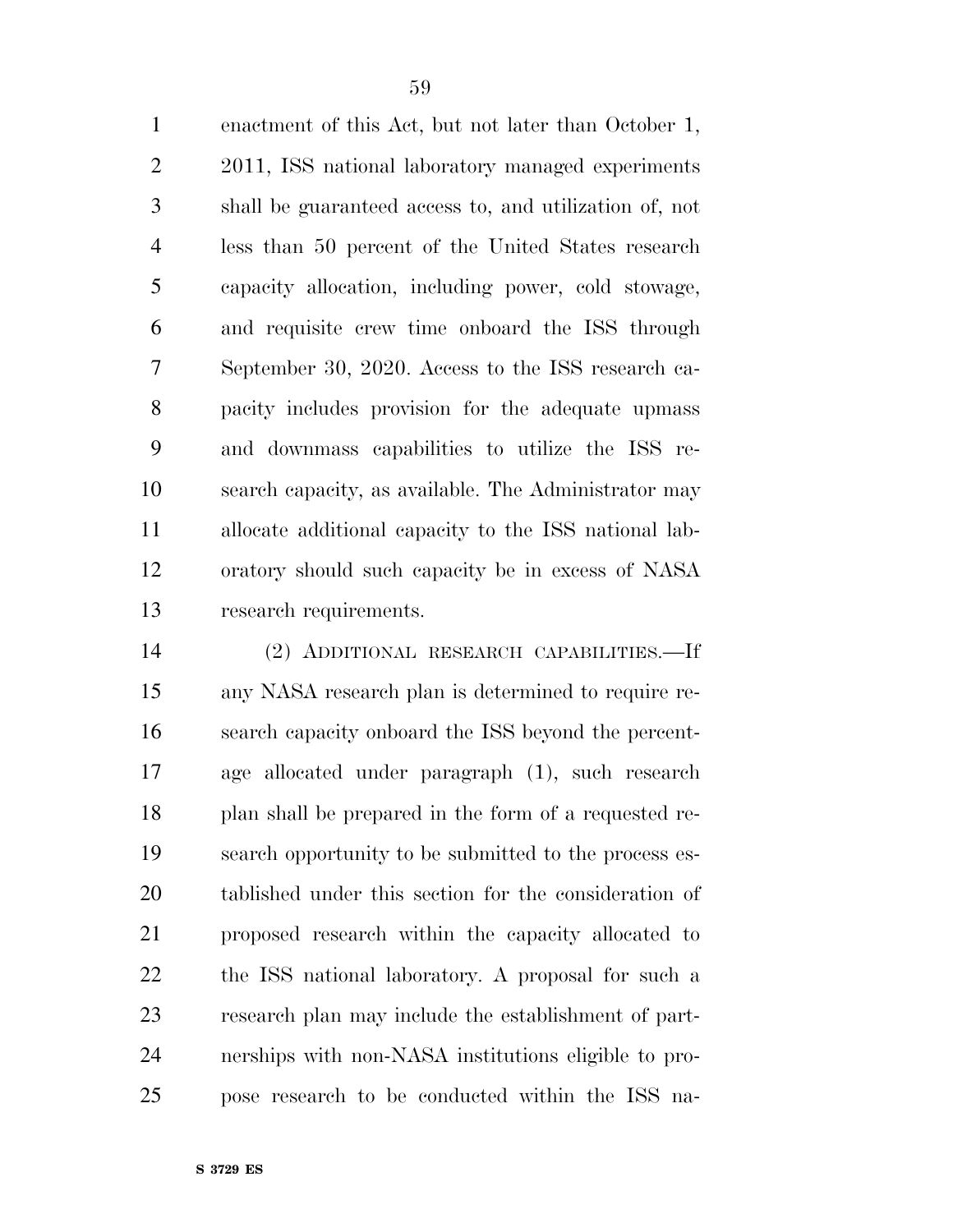tional laboratory capacity. Until September 30, 2020, the official or employee designated under sub- section (b) may grant an exception to this require- ment in the case of a proposed experiment consid- ered essential for purposes of preparing for explo- ration beyond low-Earth orbit, as determined by joint agreement between the organization with which the Administrator enters into a cooperative agree- ment under subsection (a) and the official or em-ployee designated under subsection (b).

 (3) RESEARCH PRIORITIES AND ENHANCED CA- PACITY.—The organization with which the Adminis- trator enters into the cooperative agreement shall consider recommendations of the National Acad- emies Decadal Survey on Biological and Physical Sciences in Space in establishing research priorities and in developing proposed enhancements of re- search capacity and opportunities for the ISS na-tional laboratory.

 (4) RESPONSIBILITY FOR RESEARCH PAY- LOAD.—NASA shall retain its roles and responsibil- ities in providing research payload physical, analyt- ical, and operations integration during pre-flight, post-flight, transportation, and orbital phases essen-tial to ensure safe and effective flight readiness and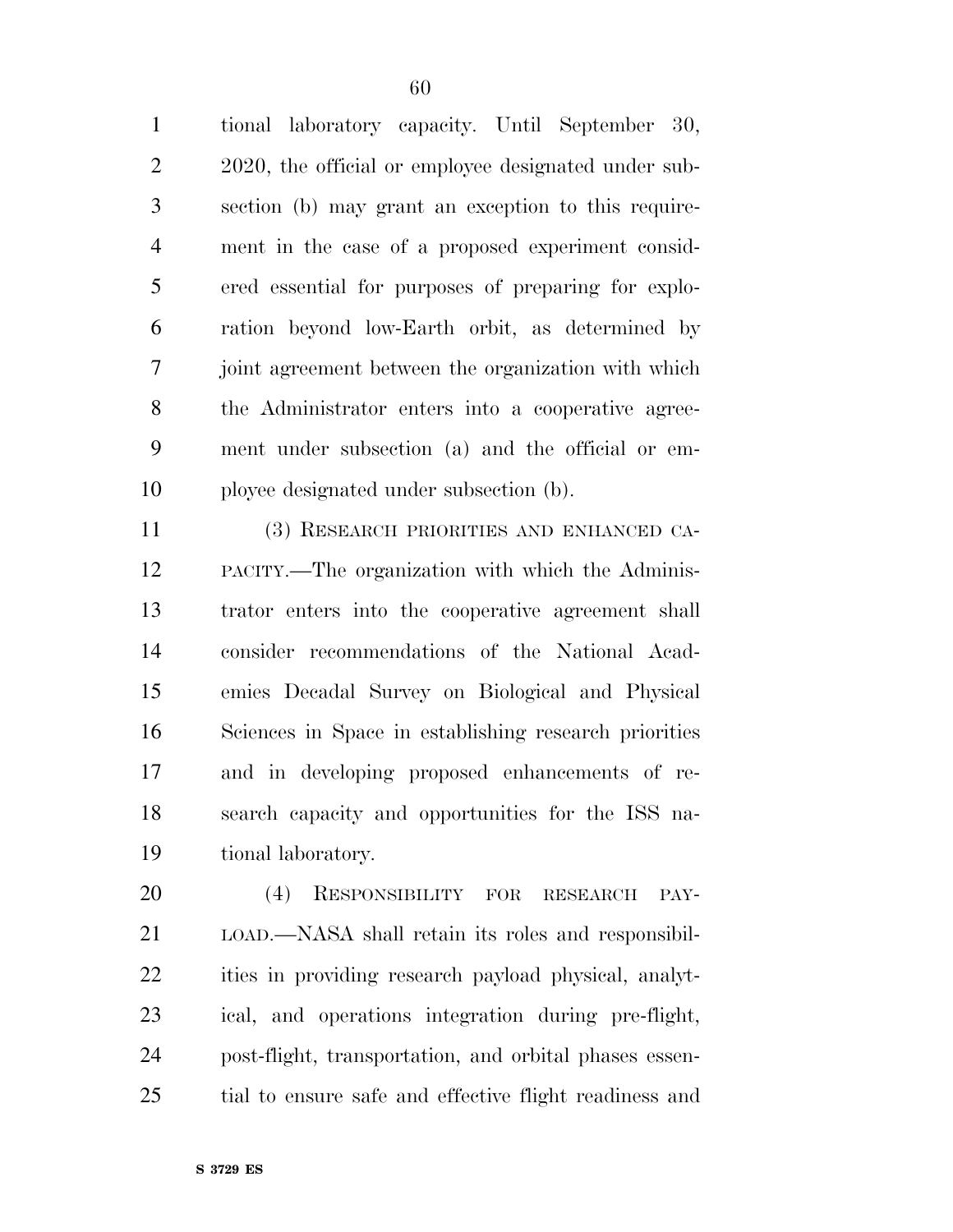vehicle integration of research activities approved and prioritized by the organization with which the Administrator enters into the cooperative agreement and the official or employee designated under sub-section (b).

## **TITLE VI—SPACE SHUTTLE RETIREMENT AND TRANSITION**

## **SEC. 601. SENSE OF CONGRESS ON THE SPACE SHUTTLE PROGRAM.**

 (a) FINDINGS.—Congress makes the following find-ings:

 (1) The Space Shuttle program represents a national asset consisting of critical skills and capa- bilities, including the ability to lift large payloads into space and return them to Earth.

 (2) The Space Shuttle has carried more than 355 people from 16 nations into space.

 (3) The Space Shuttle has projected the best of American values around the world, and Space Shut- tle crews have sparked the imagination and dreams of the world's youth and young at heart.

 (b) SENSE OF CONGRESS.—It is the sense of Con-gress that—

 (1) it is essential that the retirement of the Space Shuttle and the transition to new human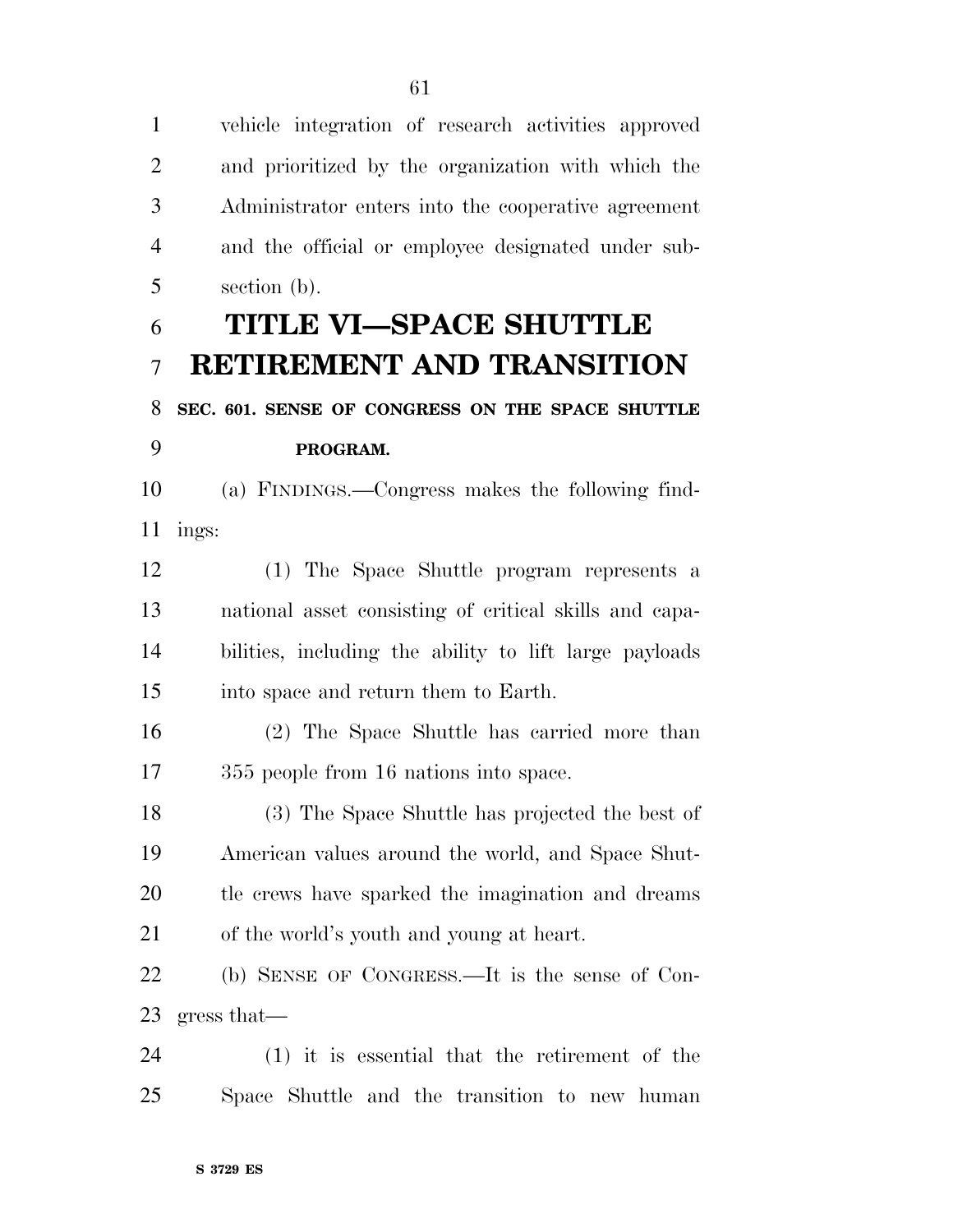space flight capabilities be done in a manner that builds upon the legacy of this national asset; and (2) it is imperative for the United States to re- tain the skills and the industrial capability to pro- vide a follow-on Space Launch System that is pri- marily designed for missions beyond near-Earth space, while offering some potential for supplanting shuttle delivery capabilities to low-Earth orbit, par- ticularly in support of ISS requirements, if nec-essary.

### **SEC. 602. RETIREMENT OF SPACE SHUTTLE ORBITERS AND TRANSITION OF SPACE SHUTTLE PROGRAM.**

 (a) IN GENERAL.—The Administrator shall retire the Space Shuttle orbiters pursuant to a schedule established by the Administrator and in a manner consistent with pro- visions of this Act regarding potential requirements for contingency utilization of Space Shuttle orbiters for ISS requirements.

 (b) UTILIZATION OF WORKFORCE AND ASSETS IN FOLLOW-ON SPACE LAUNCH SYSTEM.—

 (1) UTILIZATION OF VEHICLE ASSETS.—In car- rying out subsection (a), the Administrator shall, to the maximum extent practicable, utilize workforce, assets, and infrastructure of the Space Shuttle pro-gram in efforts relating to the initiation of a follow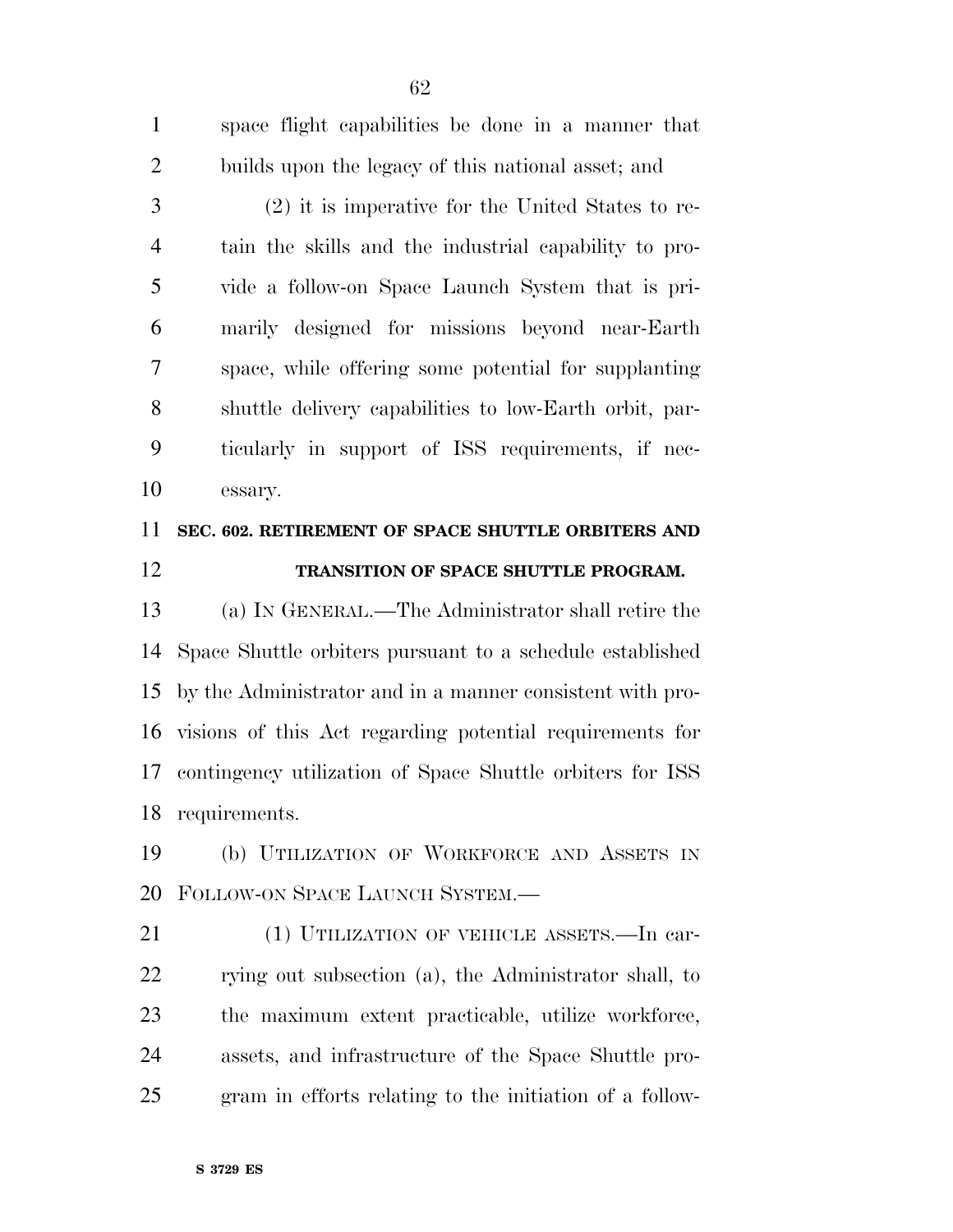on Space Launch System developed pursuant to sec-2 tion 302 of this Act.

 (2) OTHER ASSETS.—With respect to the work- force, assets, and infrastructure not utilized as de- scribed in paragraph (1), the Administrator shall work closely with other departments and agencies of the Federal Government, and the private sector, to divest unneeded assets and to assist displaced work- ers with retraining and other placement efforts. Amounts authorized to be appropriated by section  $11 \qquad 101(2)(B)$  shall be available for activities pursuant to this paragraph.

#### **SEC. 603. DISPOSITION OF ORBITER VEHICLES.**

 (a) IN GENERAL.—Upon the termination of the Space Shuttle program as provided in section 602, the Ad- ministrator shall decommission any remaining Space Shuttle orbiter vehicles according to established safety and historic preservation procedures prior to their designation as surplus government property. The orbiter vehicles shall be made available and located for display and maintenance through a competitive procedure established pursuant to the disposition plan developed under section 613(a) of the National Aeronautics and Space Administration Author- ization Act of 2008 (42 U.S.C. 17761(a)), with priority consideration given to eligible applicants meeting all condi-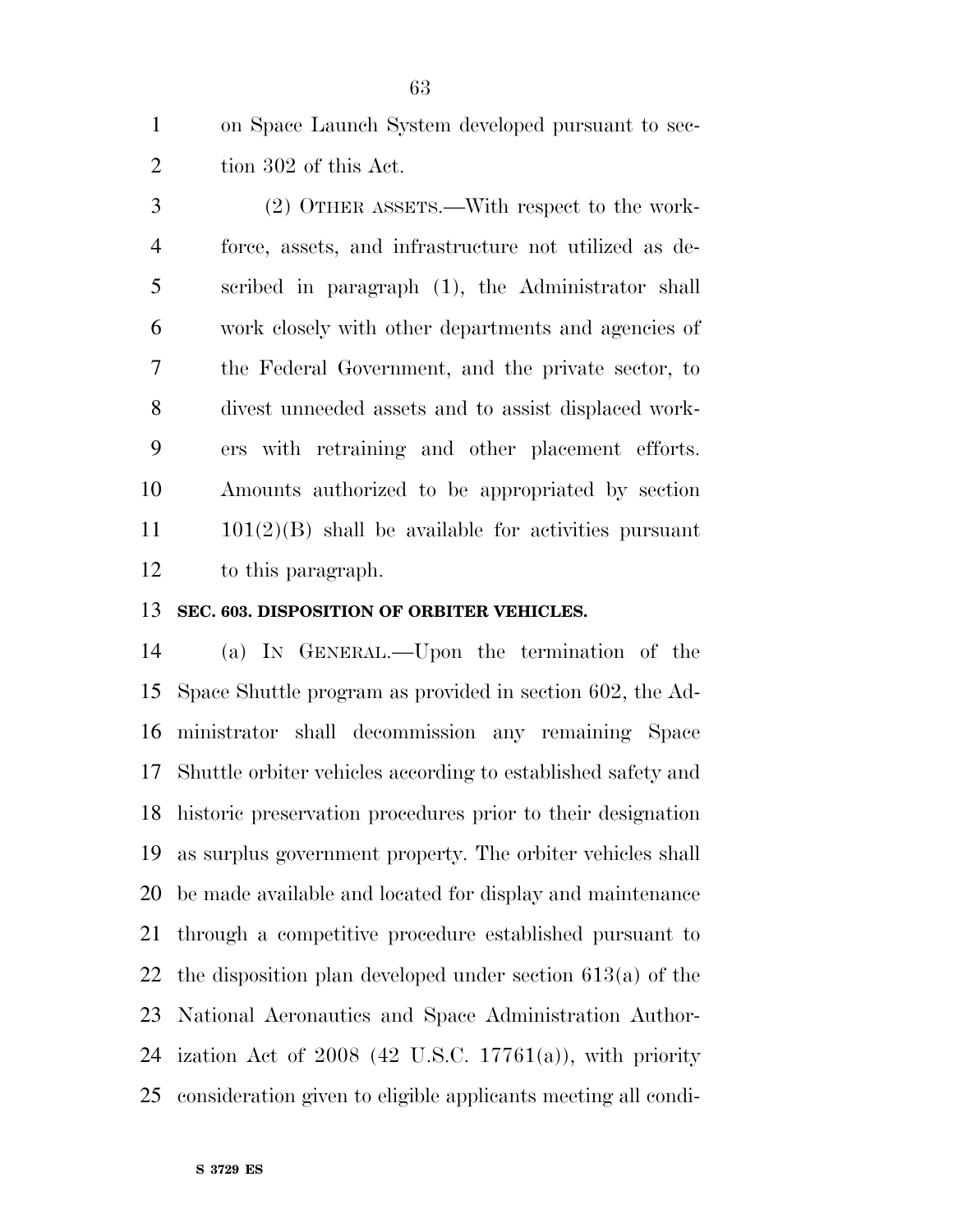tions of that plan which would provide for the display and maintenance of orbiters at locations with the best potential value to the public, including where the location of the orbiters can advance educational opportunities in science, technology, engineering, and mathematics disciplines, and with an historical relationship with either the launch, flight operations, or processing of the Space Shuttle orbit- ers or the retrieval of NASA manned space vehicles, or significant contributions to human space flight. The Smithsonian Institution, which, as of the date of enact- ment of this Act, houses the Space Shuttle Enterprise, shall determine any new location for the Enterprise.

 (b) DISPLAY AND MAINTENANCE.—The orbiter vehi- cles made available under subsection (a) shall be displayed and maintained through agreements and procedures es- tablished pursuant to section 613(a) of the National Aero- nautics and Space Administration Authorization Act of 2008 (42 U.S.C. 17761(a)).

 (c) AUTHORIZATION OF APPROPRIATIONS.—There are authorized to be appropriated to NASA such sums as may be necessary to carry out this section. The amounts authorized to be appropriated by this subsection shall be in addition to any amounts authorized to be appropriated by title I, and may be requested by the President as sup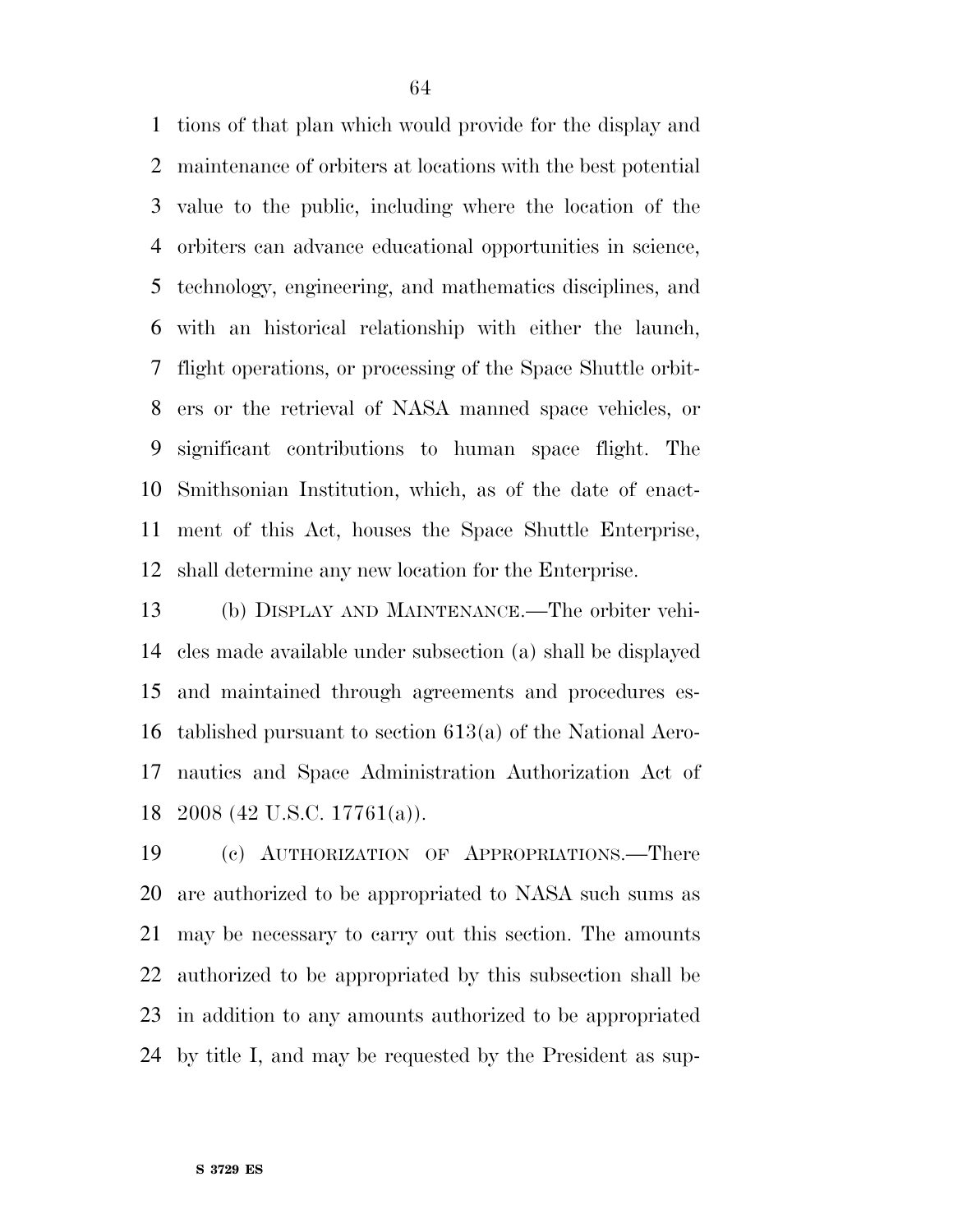plemental requirements, if needed, in the appropriate fis-cal years.

### **TITLE VII—EARTH SCIENCE**

#### **SEC. 701. SENSE OF CONGRESS.**

It is the sense of Congress that—

 (1) Earth observations are critical to scientific understanding and monitoring of the Earth system, to protecting human health and property, to growing the economy of the United States, and to strength- ening the national security and international posture of the United States. Additionally, recognizing the number of relevant participants and activities in- volved with Earth observations within the United States Government and internationally, Congress supports the strengthening of collaboration across these areas;

 (2) NASA plays a critical role through its abil- ity to provide data on solar output, sea level rise, at- mospheric and ocean temperature, ozone depletion, air pollution, and observation of human and environ-ment relationships;

 (3) programs should utilize open standards con- sistent with international data-sharing principles and obtain and convert data from other government agencies, including data from the United States Ge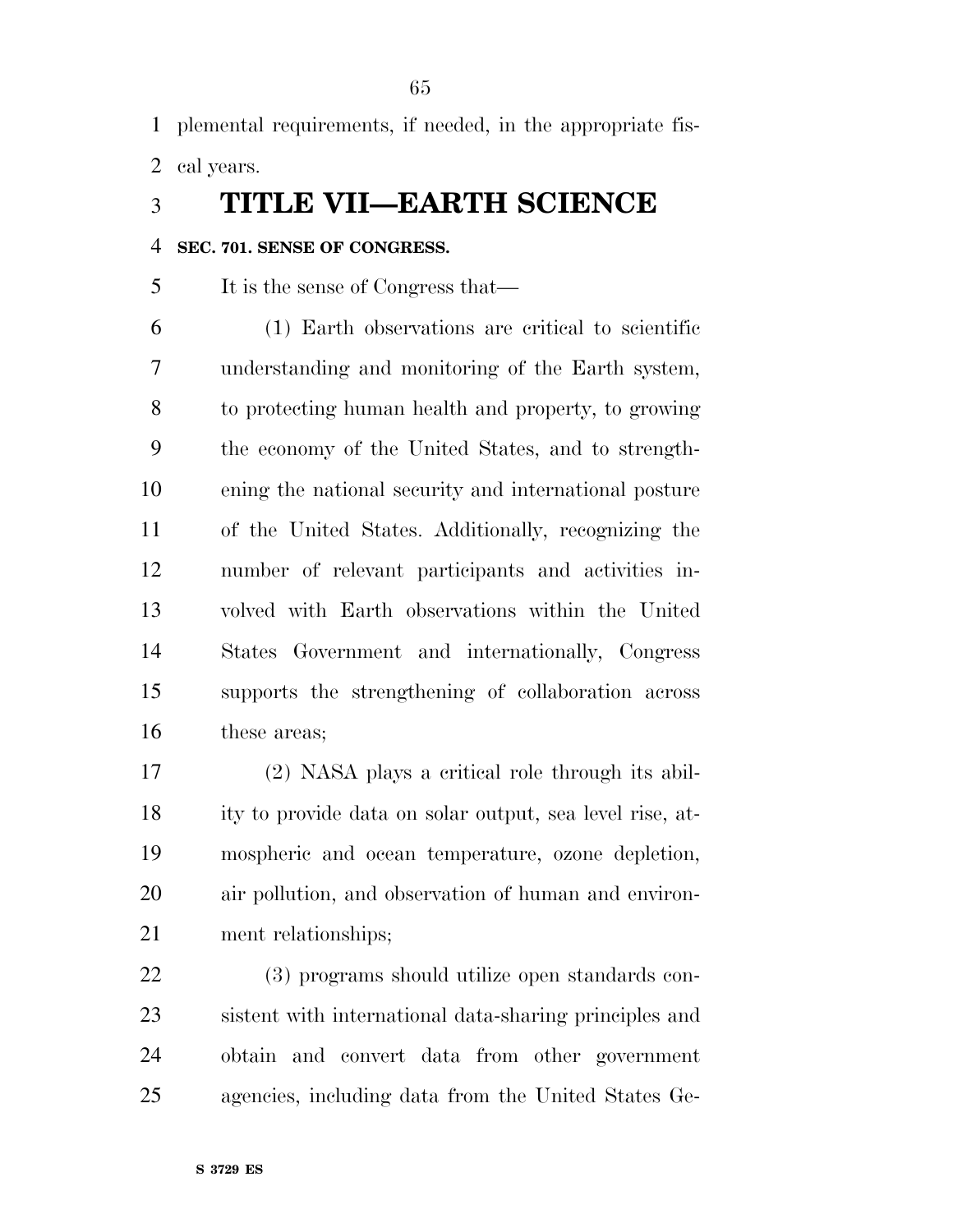ological Survey, and data derived from satellites op- erated by NOAA as well as from international sat- ellites are important to the study of climate science and such cooperative relationships and programs should be maintained;

 (4) Earth-observing satellites and sustained monitoring programs will continue to play a vital role in climate science, environmental understanding, mitigation of destructive environmental impacts, and contributing to the general national welfare; and

 (5) land remote sensing observation plays a critical role in Earth science, and the national space policy supports this role by requiring operational land remote sensing capabilities.

## **SEC. 702. INTERAGENCY COLLABORATION IMPLEMENTA-TION APPROACH.**

 The Director of OSTP shall establish a mechanism to ensure greater coordination of the research, operations, and activities relating to civilian Earth observation of those Agencies, including NASA, that have active pro- grams that either contribute directly or indirectly to these areas. This mechanism should include the development of a strategic implementation plan that is updated at least every 3 years, and includes a process for external inde-pendent advisory input. This plan should include a de-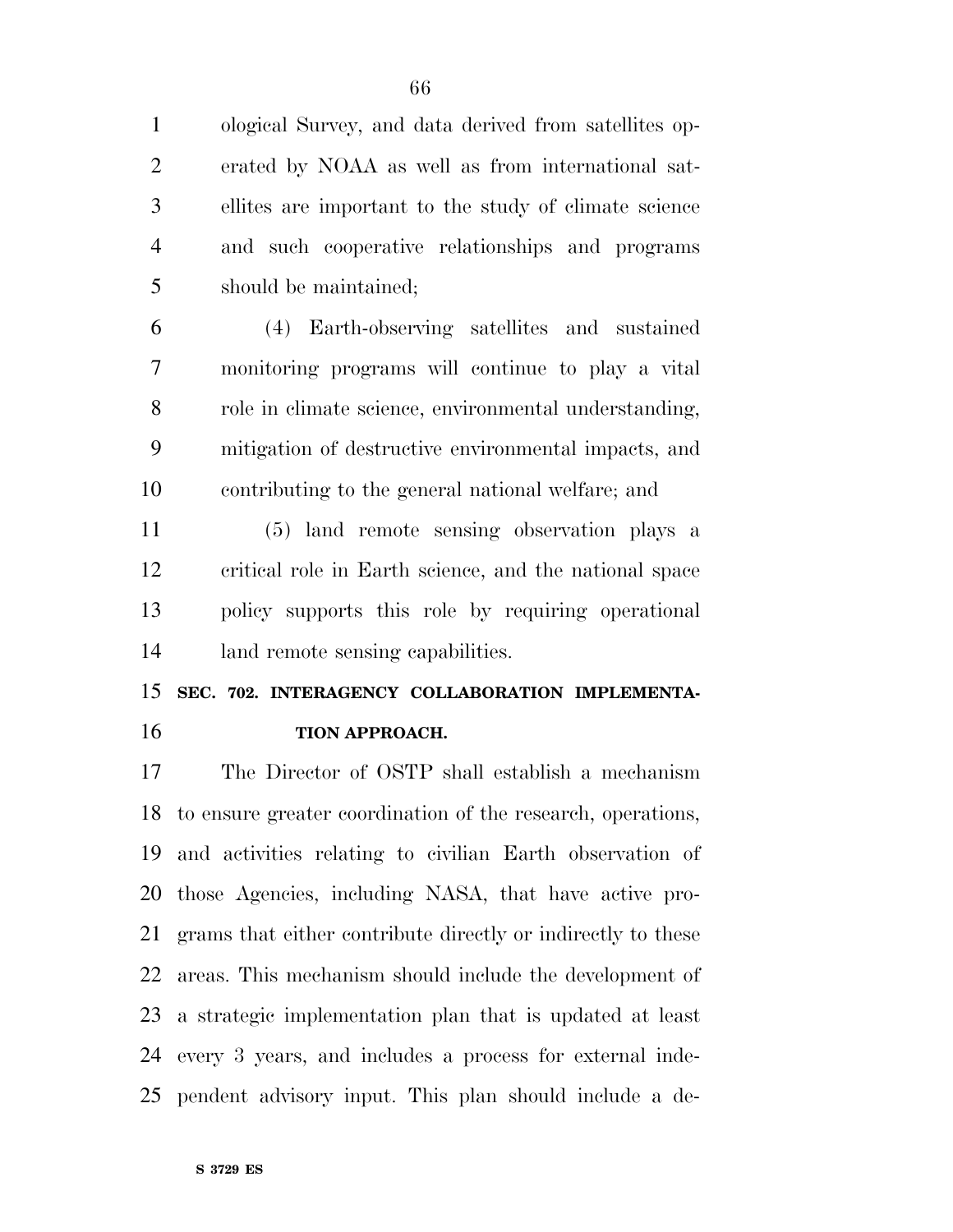scription of the responsibilities of the various Agency roles in Earth observations, recommended cost-sharing and pro- curement arrangements between Agencies and other enti- ties, including international arrangements, and a plan for ensuring the provision of sustained, long term space-based climate observations. The Director shall provide a report to Congress within 90 days after the date of enactment of this Act on the implementation plan for this mecha-nism.

## **SEC. 703. TRANSITIONING EXPERIMENTAL RESEARCH TO OPERATIONS.**

 The Administrator shall coordinate with the Adminis- trator of NOAA and the Director of the United States Geological Survey to establish a formal mechanism that plans, coordinates, and supports the transitioning of NASA research findings, assets, and capabilities to NOAA operations and United States Geological Survey oper- ations. In defining this mechanism, NASA should consider the establishment of a formal or informal Interagency Transition Office. The Administrator of NASA shall pro- vide an implementation plan for this mechanism to Con- gress within 90 days after the date of enactment of this Act.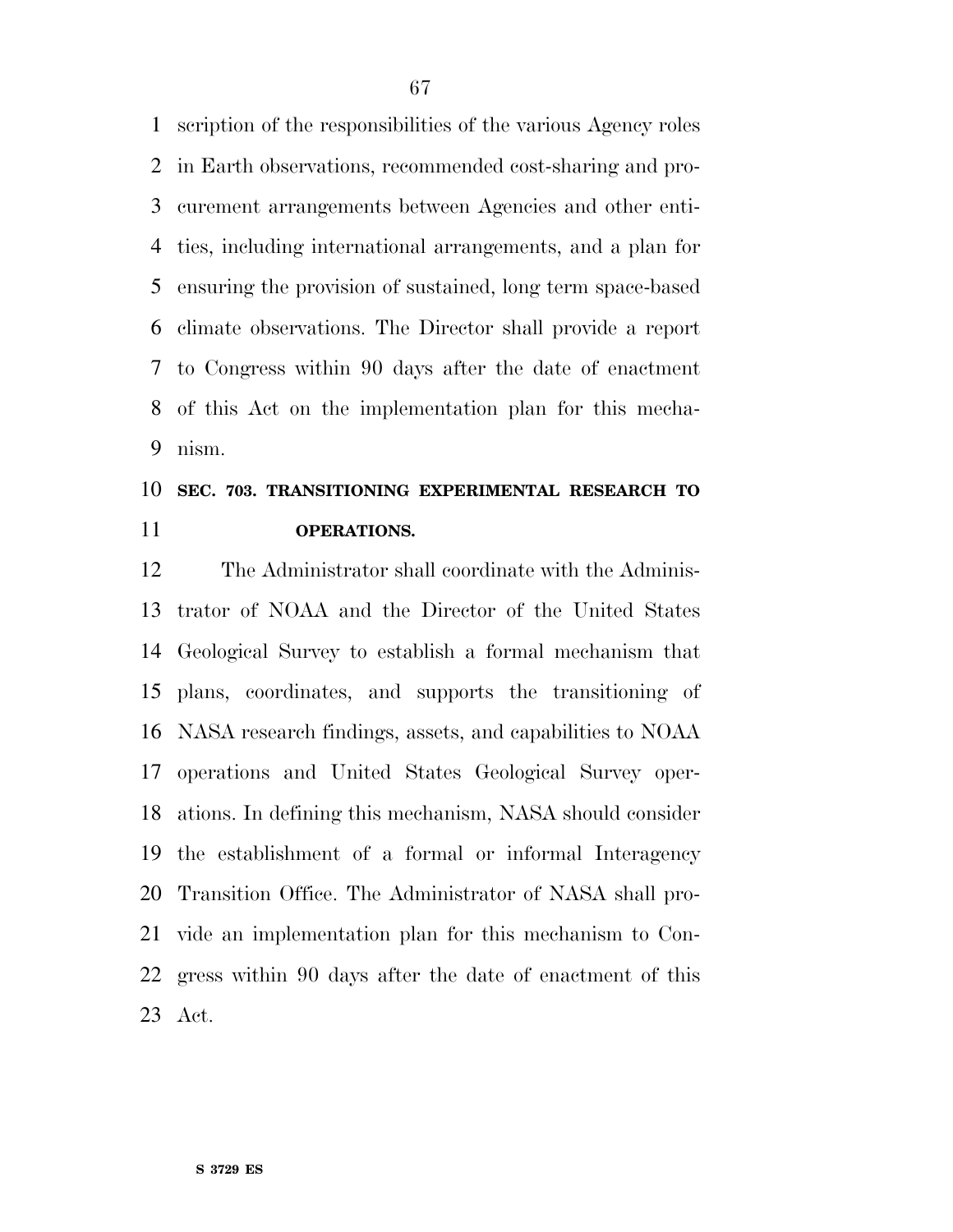## **SEC. 704. DECADAL SURVEY MISSIONS IMPLEMENTATION FOR EARTH OBSERVATION.**

 The Administrator shall undertake to implement, as appropriate, missions identified in the National Research Council's Earth Science Decadal Survey within the scope of the funds authorized for the Earth Science Mission Di-rectorate.

#### **SEC. 705. EXPANSION OF EARTH SCIENCE APPLICATIONS.**

 It is the sense of the Congress that the role of NASA in Earth Science applications shall be expanded with other departments and agencies of the Federal government, State and local governments, tribal governments, aca- demia, the private sector, nonprofit organizations, and international partners. NASA's Earth science data can in- creasingly aid efforts to improve the human condition and provide greater security.

### **SEC. 706. INSTRUMENT TEST-BEDS AND VENTURE CLASS MISSIONS.**

 The Administrator shall pursue innovative ways to fly instrument-level payloads for early demonstration or as co-manifested payloads. The Congress encourages the use of the ISS as an accessible platform for the conduct of such activities. Additionally, in order to address the cost and schedule challenges associated with large flight sys- tems, NASA should pursue smaller systems where prac-ticable and warranted.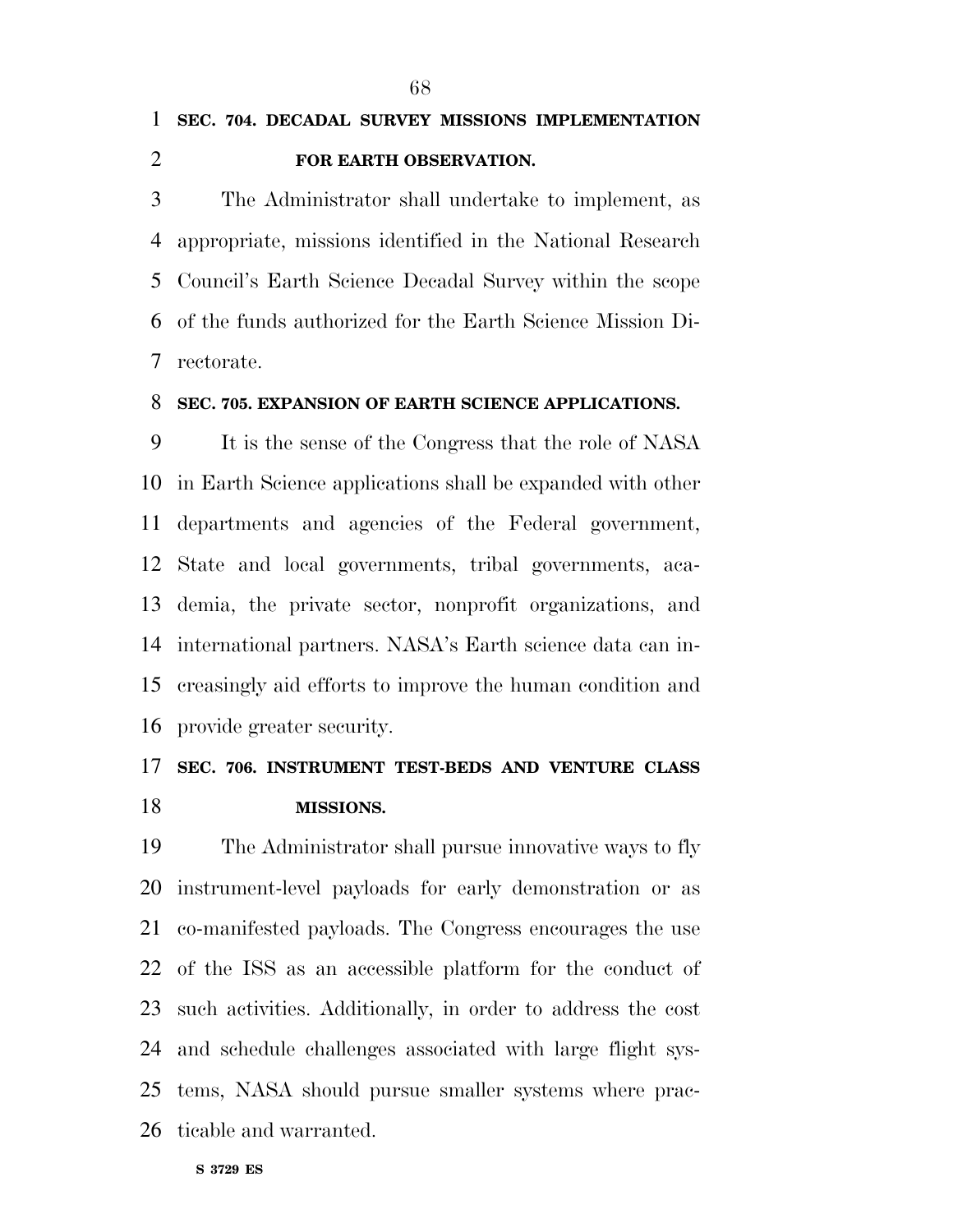**SEC. 707. SENSE OF CONGRESS ON NPOESS FOLLOW-ON PROGRAM.**  It is the Sense of the Congress that— (1) polar orbiting satellites are vital for weather prediction, climate and environmental monitoring, national security, emergency response, and climate research; (2) the National Polar Orbiting Environmental Satellite System has suffered from years of steadily rising cost estimates and schedule delays and an independent review team recommended that the Sys- tem be restructured to improve the probability of success and protect the continuity of weather and climate data; (3) the Congress supports the decision made by OSTP in February, 2010, to restructure the pro- gram to minimize schedule slips and cost overruns, clarify the responsibilities and accountability of NASA, NOAA, and the Department of Defense, and retain necessary coordination across civil and de-fense weather and climate programs;

 (4) the Administrator of NOAA and the Sec- retary of Defense should maximize the use of assets from the NPOESS program as they establish the NOAA Joint Polar Satellite System at NASA's God-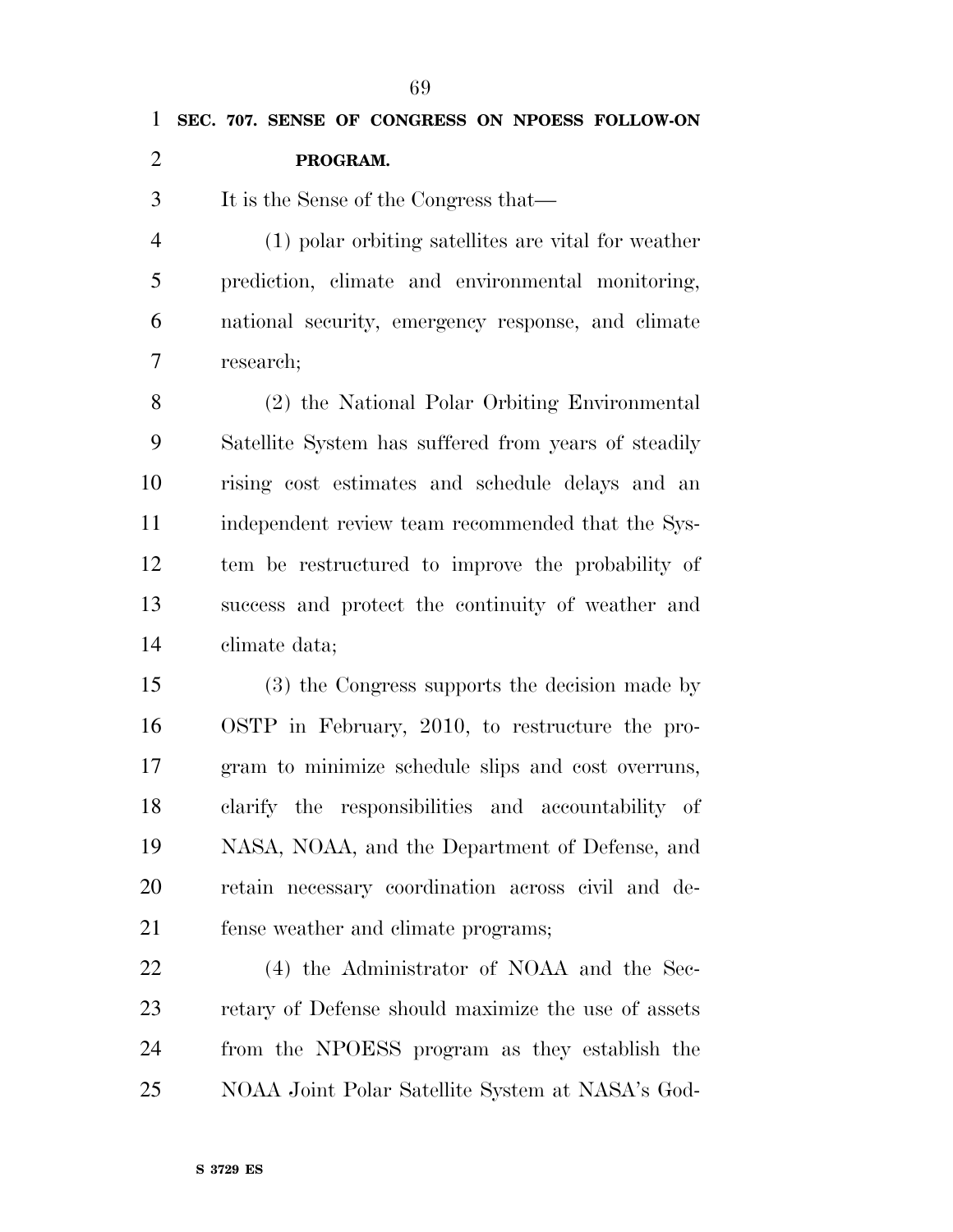| $\mathbf{1}$   | dard Space Flight Center, and the Department of      |
|----------------|------------------------------------------------------|
| 2              | Defense's Defense Weather Satellite System;          |
| 3              | (5) the Administrator of NOAA and the Sec-           |
| $\overline{4}$ | retary of Defense should structure their programs in |
| 5              | order to maintain satellite data continuity for the  |
| 6              | Nation's weather and climate requirements; and       |
| 7              | (6) the Administrator of NOAA and the Sec-           |
| 8              | retary of Defense should provide immediate notifica- |
| 9              | tion to the Congress of any impediments that may     |
| 10             | require Congressional intervention in order for the  |
| 11             | agencies to meet launch readiness dates, together    |
| 12             | with any recommended actions.                        |

### **TITLE VIII—SPACE SCIENCE**

#### **SEC. 801. TECHNOLOGY DEVELOPMENT.**

 The Administrator shall ensure that the Science Mis- sion Directorate maintains a long term technology devel- opment program for space and Earth science. This effort should be coordinated with an overall Agency technology investment approach, as authorized in section 905 of this Act.

#### **SEC. 802. SUBORBITAL RESEARCH ACTIVITIES.**

 (a) IN GENERAL.—The report of the National Acad- emy of Sciences, Revitalizing NASA's Suborbital Pro- gram: Advancing Science, Driving Innovation and Devel-oping Workforce, found that suborbital science missions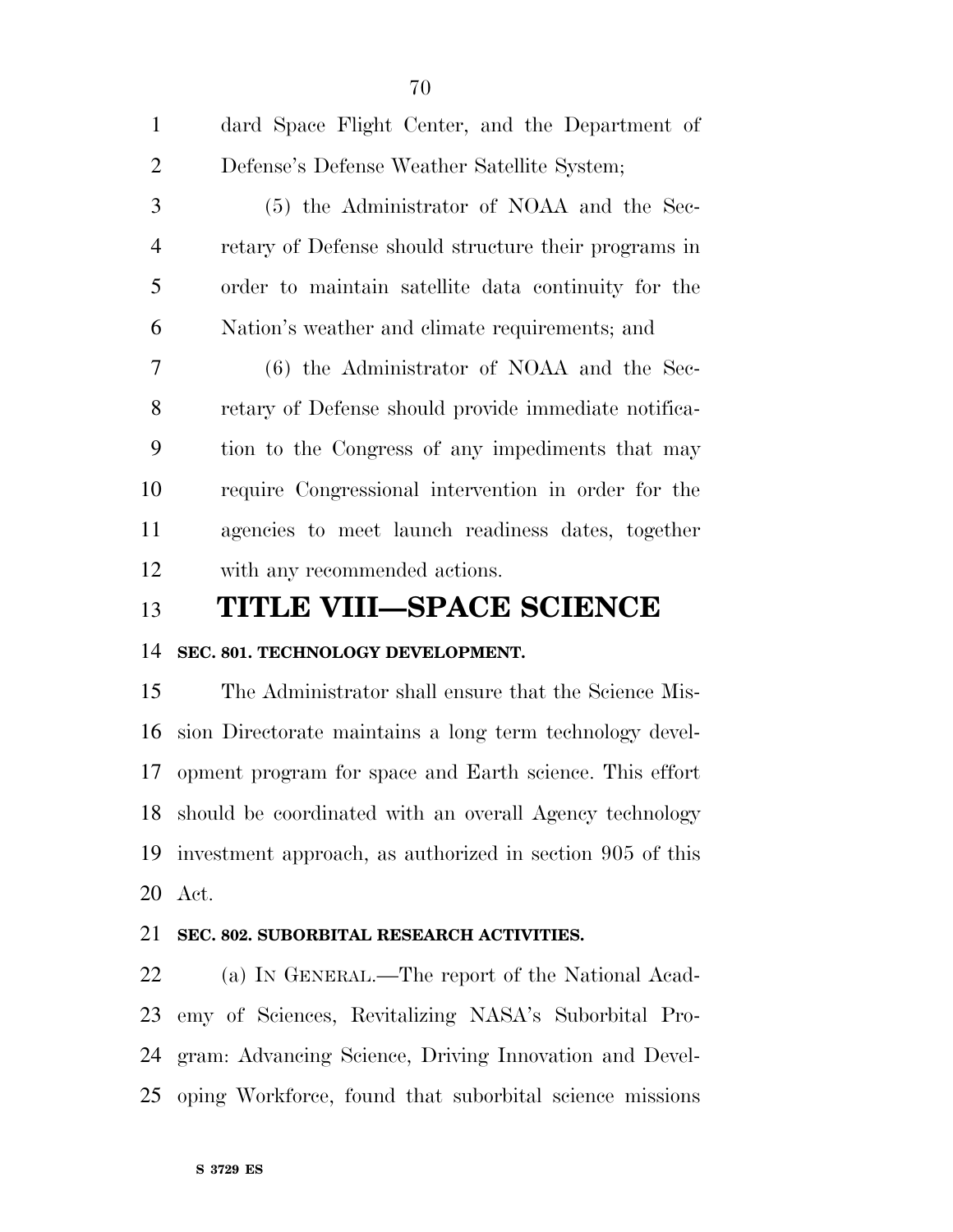were absolutely critical to building an aerospace workforce capable of meeting the needs of current and future human and robotic space exploration.

 (b) MANAGEMENT.—The Administrator shall des- ignate an officer or employee of the Science Mission Direc- torate to act as the responsible official for all Suborbital Research in the Science Mission Directorate. The designee shall be responsible for the development of short- and long term strategic plans for maintaining, renewing and ex- tending suborbital facilities and capabilities, monitoring progress towards goals in the plans, and be responsible for integration of suborbital activities and workforce devel- opment within the agency, thereby ensuring the long term recognition of their combined value to the directorate, to NASA, and to the Nation.

 (c) ESTABLISHMENT OF SUBORBITAL RESEARCH PROGRAM.—The Administrator shall establish a Sub- orbital Research Program within the Science Mission Di- rectorate that shall include the use of sounding rockets, aircraft, high altitude balloons, suborbital reusable launch vehicles, and commercial launch vehicles to advance science and train the next generation of scientists and en- gineers in systems engineering and systems integration which are vital to maintaining critical skills in the aero-space workforce. The program shall integrate existing sub-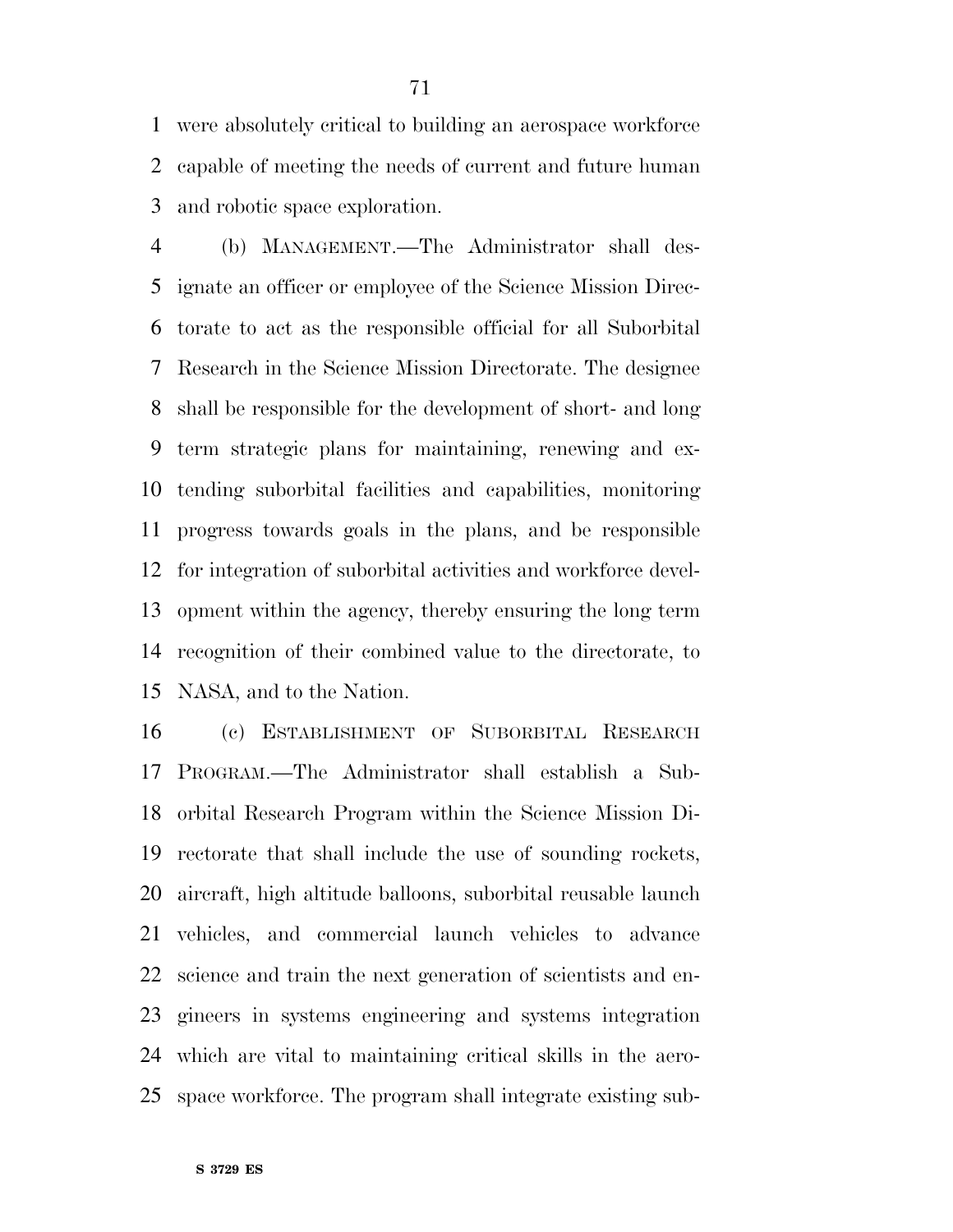orbital research programs with orbital missions at the dis- cretion of the designated officer or employee and shall em- phasize the participation of undergraduate and graduate students and post-doctoral researchers when formulating announcements of opportunity.

 (d) REPORT.—The Administrator shall report to the appropriate committees of Congress on the number and type of suborbital missions conducted in each fiscal year and the number of undergraduate and graduate students participating in the missions. The report shall be made annually for each fiscal year under this section.

 (e) AUTHORIZATION.—There are authorized to be ap- propriated to the Administrator such sums as may be nec-essary to carry out this section.

## **SEC. 803. OVERALL SCIENCE PORTFOLIO-SENSE OF THE CONGRESS.**

 Congress reaffirms its sense that a balanced and ade- quately funded set of activities, consisting of research and analysis grants programs, technology development, small, medium, and large space missions, and suborbital research activities, contributes to a robust and productive science program and serves as a catalyst for innovation.

#### **SEC. 804. IN-SPACE SERVICING.**

 The Administrator shall continue to take all nec-essary steps to ensure that provisions are made for in-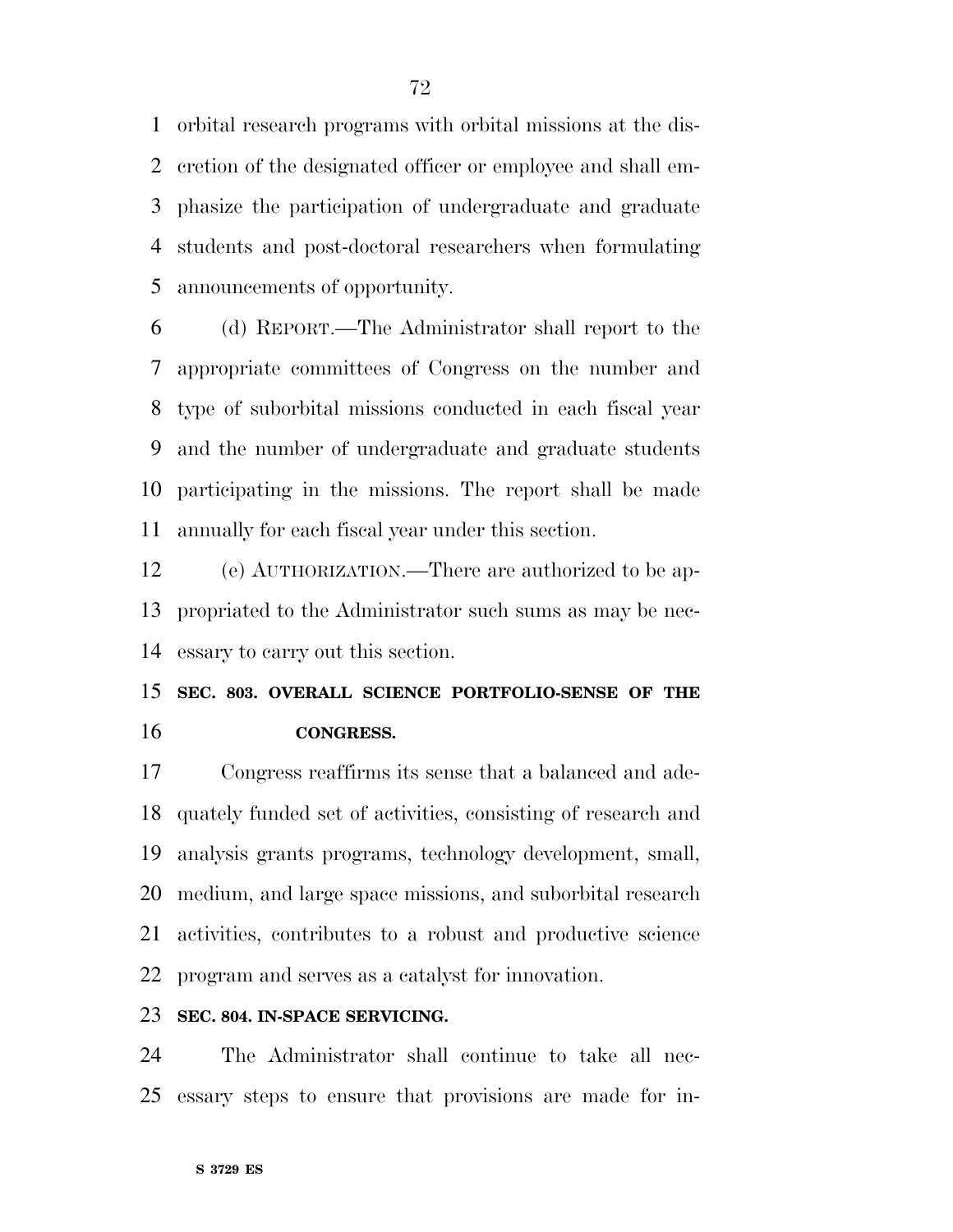space or human servicing and repair of all future observ- atory-class scientific spacecraft intended to be deployed in Earth-orbit or at a Lagrangian point to the extent prac- ticable and appropriate. The Administrator should ensure that agency investments and future capabilities for space technology, robotics, and human space flight take the abil- ity to service and repair these spacecraft into account, where appropriate, and incorporate such capabilities into design and operational plans.

#### **SEC. 805. DECADAL RESULTS.**

 NASA shall take into account the current decadal surveys from the National Academies' Space Studies Board when submitting the President's budget request to the Congress.

### **SEC. 806. ON-GOING RESTORATION OF RADIOISOTOPE THERMOELECTRIC GENERATOR MATERIAL PRODUCTION.**

(a) FINDINGS.—The Congress finds the following:

 (1) The United States has led the world in the scientific exploration of space for nearly 50 years.

 (2) Missions such as Viking, Voyager, Cassini, and New Horizons have greatly expanded knowledge of our solar system and planetary characteristics and evolution.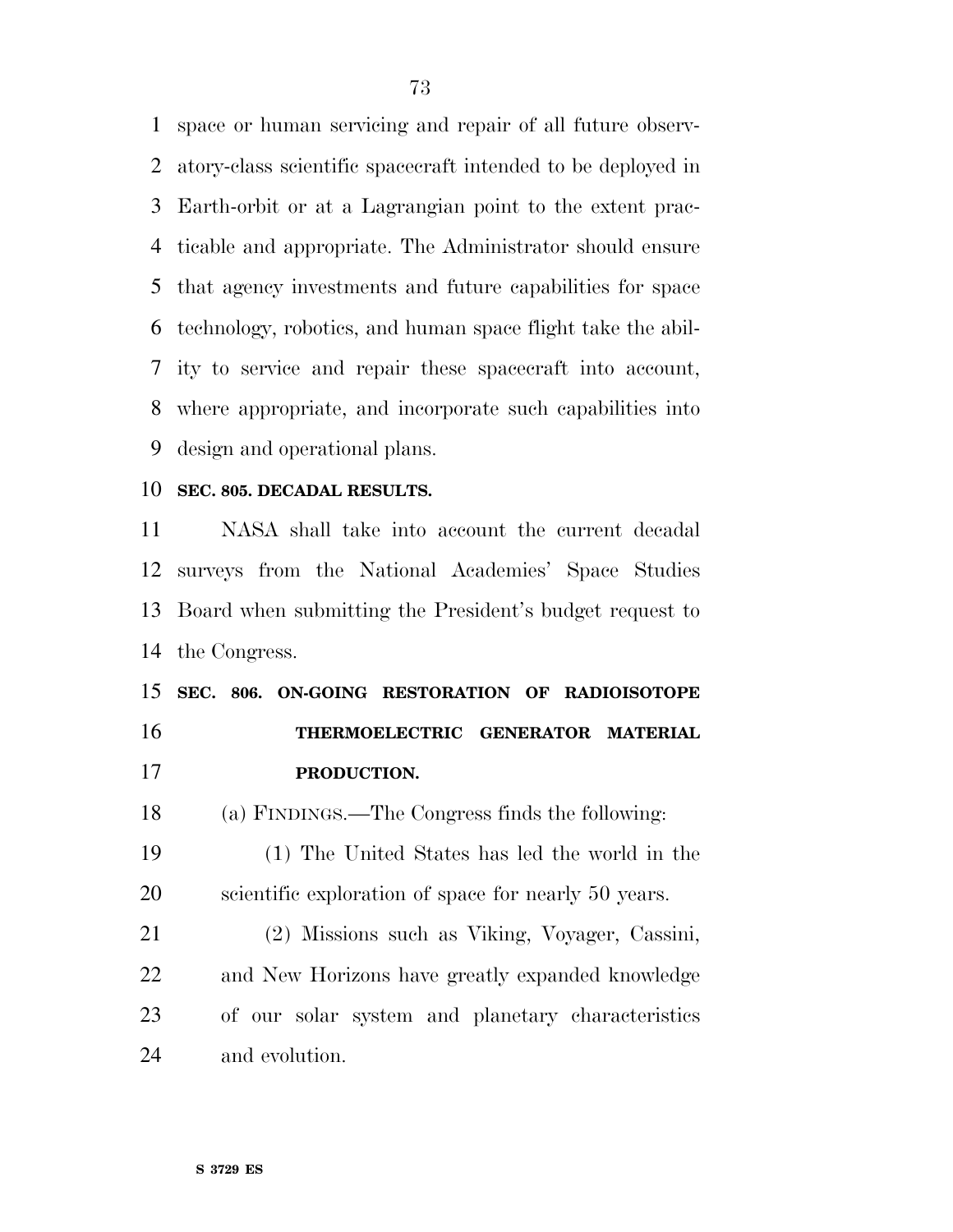(3) Radioisotope power systems are the only available power sources for deep space missions making it possible to travel to such distant destina- tions as Mars, Jupiter, Saturn, Pluto, and beyond and maintain operational control and systems viabil-ity for extended mission durations.

 (4) Current radioisotope power systems supplies and production will not fully support NASA missions planned even in the next decade and, without a new domestic production capability, the United States will no longer have the means to explore the major-ity of the solar system by the end of this decade.

 (5) Continuing to rely on Russia or other for- eign sources for radioisotope power system fuel pro-duction is not a secure option.

 (6) Reestablishing domestic production will re- quire a long lead-time. Thus, meeting future space exploration mission needs requires that a restart project begin at the earliest opportunity.

 (b) IN GENERAL.—The Administrator shall, in co- ordination with the Secretary of Energy, pursue a joint approach beginning in fiscal year 2011 towards restarting and sustaining the domestic production of radioisotope thermoelectric generator material for deep space and other science and exploration missions. Funds authorized by this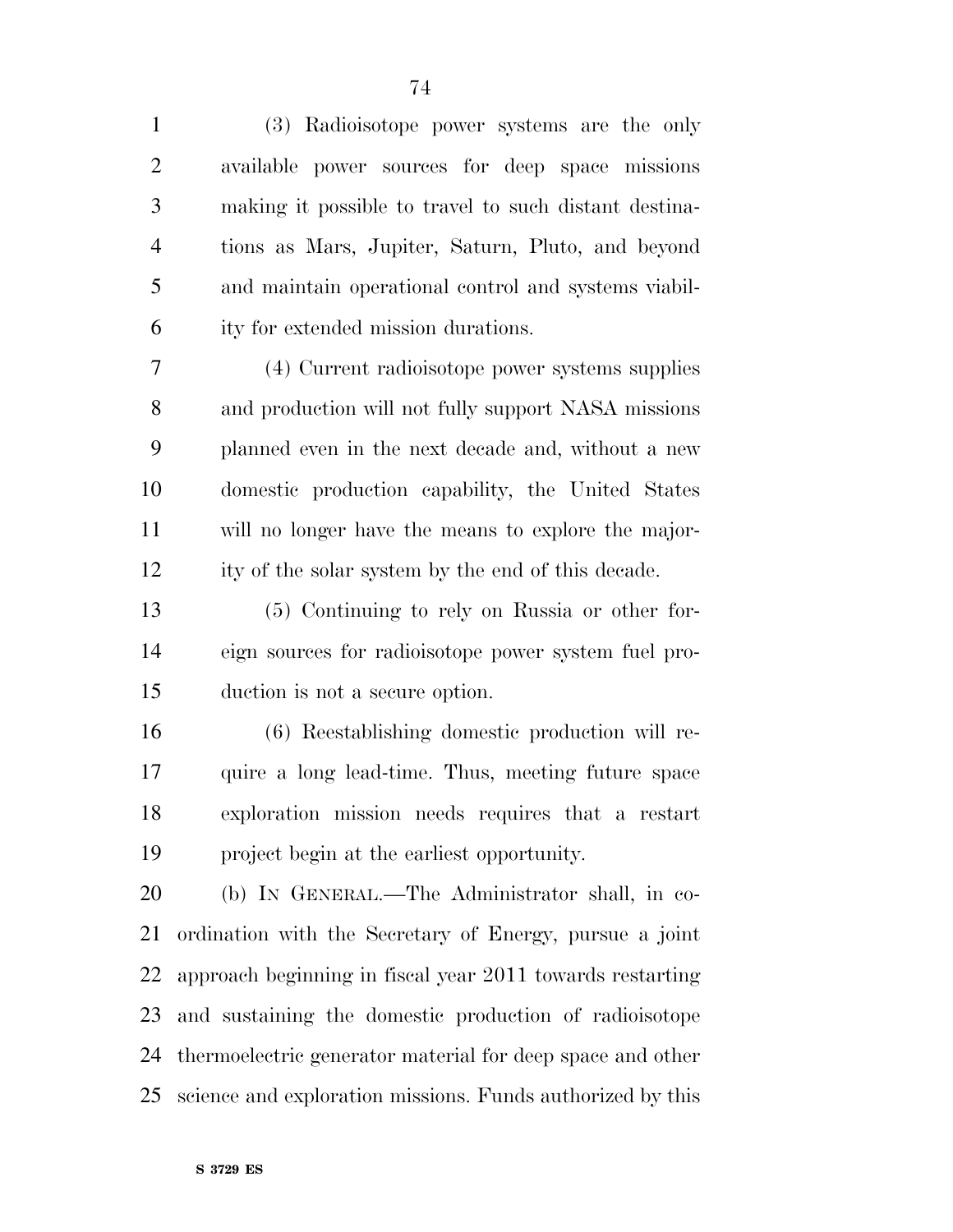Act for NASA shall be made available under a reimburs- able agreement with the Department of Energy for the purpose of reestablishing facilities to produce fuel required for radioisotope thermoelectric generators to enable future missions.

 (c) REPORT.—Within 120 days after the date of en- actment of this Act, the Administrator and the Secretary of Energy shall submit a joint report to the appropriate committees of Congress on coordinated agreements, planned implementation, and anticipated schedule, pro- duction quantities, and mission applications under this section.

### **SEC. 807. COLLABORATION WITH ESMD AND SOMD ON ROBOTIC MISSIONS.**

 The Administrator shall ensure that the Exploration Systems Mission Directorate and the Space Operations Mission Directorate coordinate with the Science Mission Directorate on an overall approach and plan for inter- agency and international collaboration on robotic missions that are NASA or internationally developed, including lunar, Lagrangian, near-Earth orbit, and Mars spacecraft, such as the International Lunar Network. Within 90 days after the date of enactment of this Act, the Administrator shall provide a plan to the appropriate committees of Con-gress for implementation of the collaborative approach re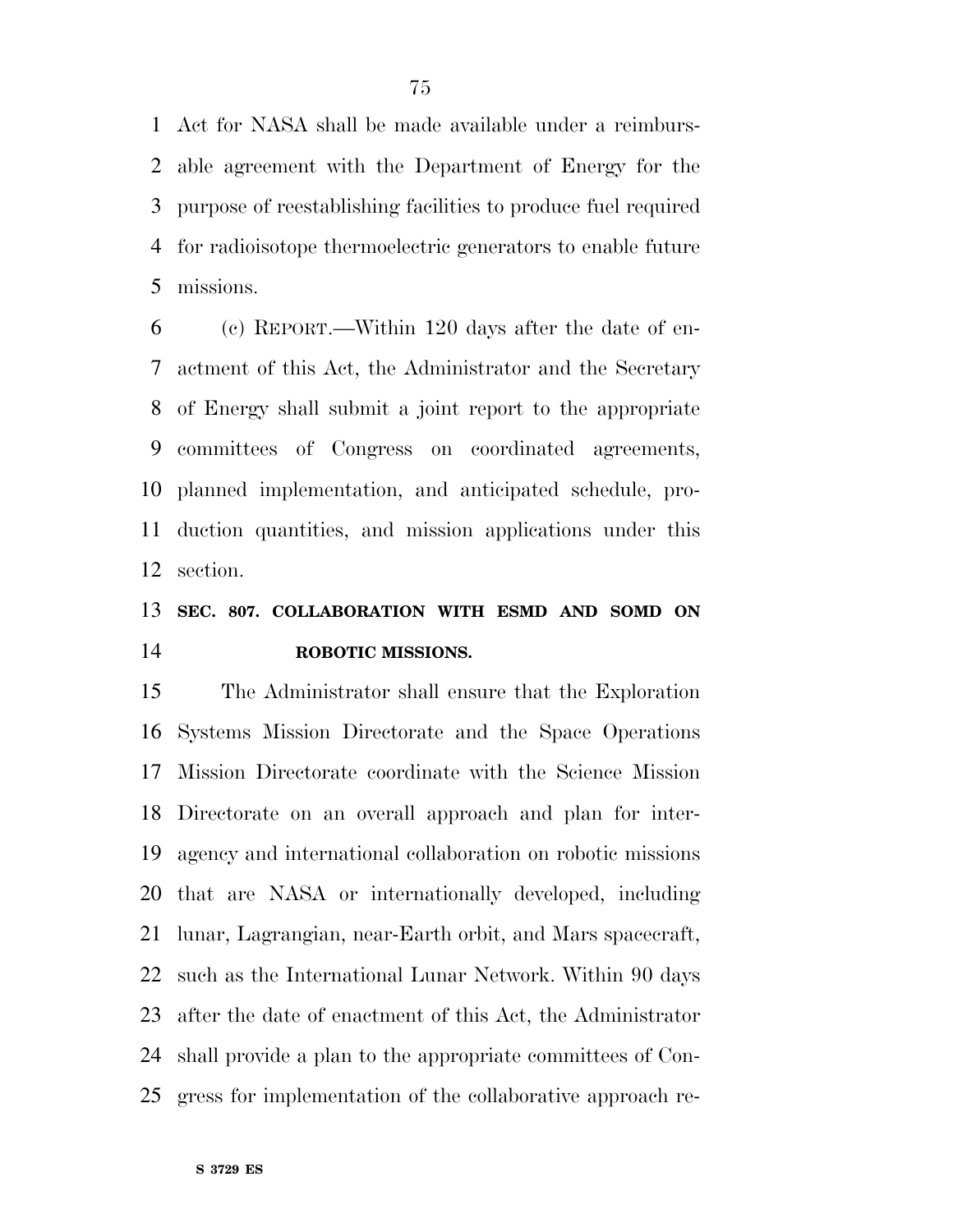quired by this section. The Administrator may not cancel or initiate any Exploration Systems Mission Directorate or Science Mission Directorate robotic project before the plan is submitted to the appropriate committees of Con-gress.

### **SEC. 808. NEAR-EARTH OBJECT SURVEY AND POLICY WITH RESPECT TO THREATS POSED.**

 (a) POLICY REAFFIRMATION.—Congress reaffirms 9 the policy set forth in section  $102(g)$  of the National Aero- nautics and Space Act of 1958 (42 U.S.C. 2451(g)) relat-ing to surveying near-Earth asteroids and comets.

 (b) IMPLEMENTATION.—The Director of the OSTP shall implement, before September 30, 2012, a policy for notifying Federal agencies and relevant emergency re- sponse institutions of an impending near-Earth object threat if near-term public safety is at risk, and assign a Federal agency or agencies to be responsible for protecting the United States and working with the international com-munity on such threats.

### **SEC. 809. SPACE WEATHER.**

(a) FINDINGS.—The Congress finds the following:

 (1) Space weather events pose a significant threat to modern technological systems.

 (2) The effects of severe space weather events on the electric power grid, telecommunications and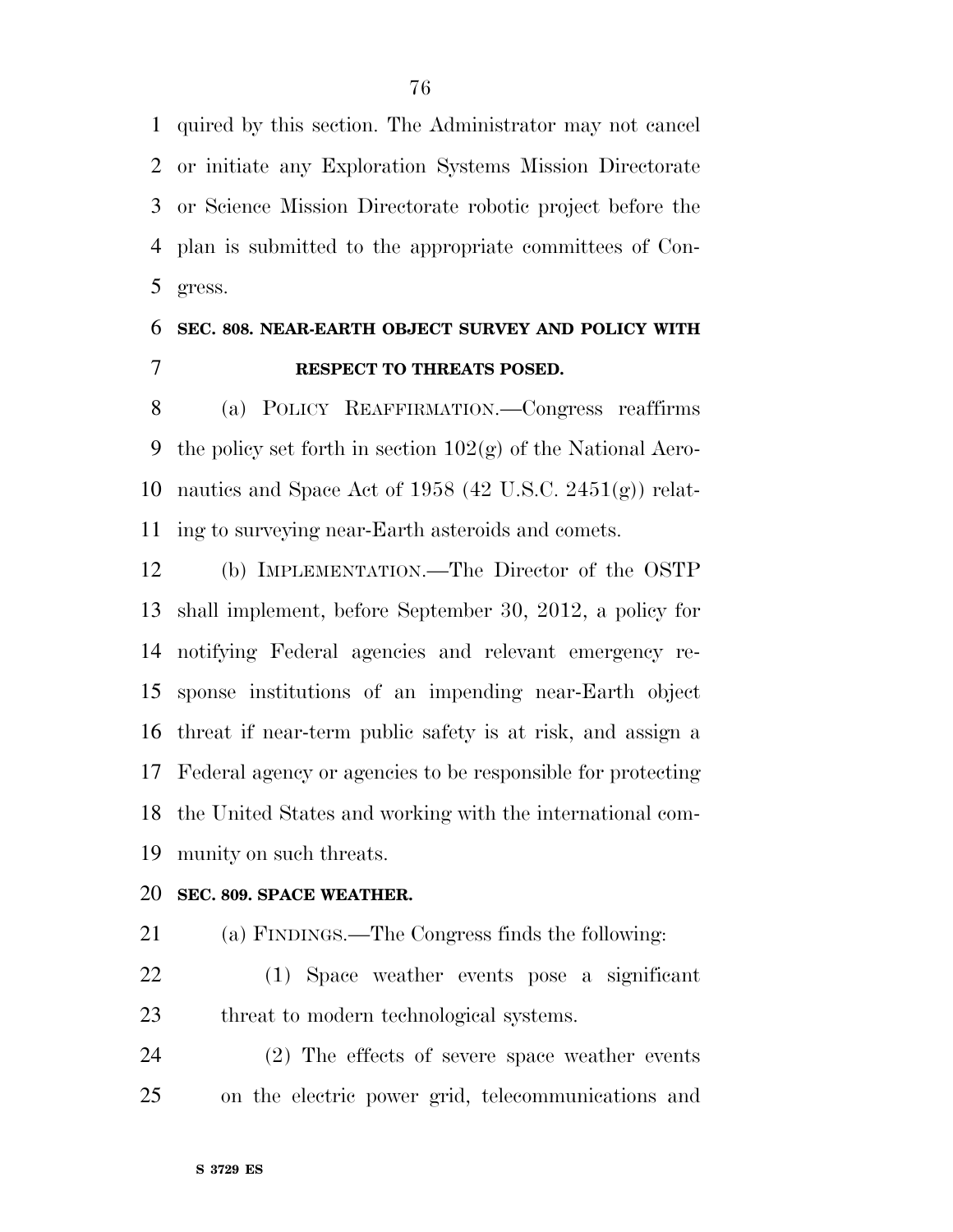| $\mathbf{1}$   | entertainment satellites, airline communications dur-  |
|----------------|--------------------------------------------------------|
| $\overline{2}$ | ing polar routes, and space-based position, naviga-    |
| $\mathfrak{Z}$ | tion and timing systems could have significant soci-   |
| $\overline{4}$ | etal, economic, national security, and health impacts. |
| 5              | (3) Earth and Space Observing satellites, such         |
| 6              | Advanced Composition Explorer, Geo-<br>the<br>as       |
| $\overline{7}$ | stationary Operational Environmental Satellites,       |
| 8              | Polar Operational Environmental Satellites, and De-    |
| 9              | fense Meteorological Satellites, provide crucial data  |
| 10             | necessary to predict space weather events.             |
| 11             | (b) ACTION REQUIRED.—The Director of OSTP              |
| 12             | shall—                                                 |
| 13             | (1) improve the Nation's ability to prepare,           |
| 14             | avoid, mitigate, respond to, and recover from poten-   |
| 15             | tially devastating impacts of space weather events;    |
| 16             | (2) coordinate the operational activities of the       |
| 17             | National Space Weather Program Council members,        |
| 18             | including the NOAA Space Weather Prediction Cen-       |
| 19             | ter and the U.S. Air Force Weather Agency; and         |
| 20             | $(3)$ submit a report to the appropriate commit-       |
| 21             | tees of Congress within 180 days after the date of     |
| 22             | enactment of this Act that—                            |
| 23             | (A) details the current data sources, both             |
| 24             | space- and ground-based, that are necessary for        |
| 25             | space weather forecasting; and                         |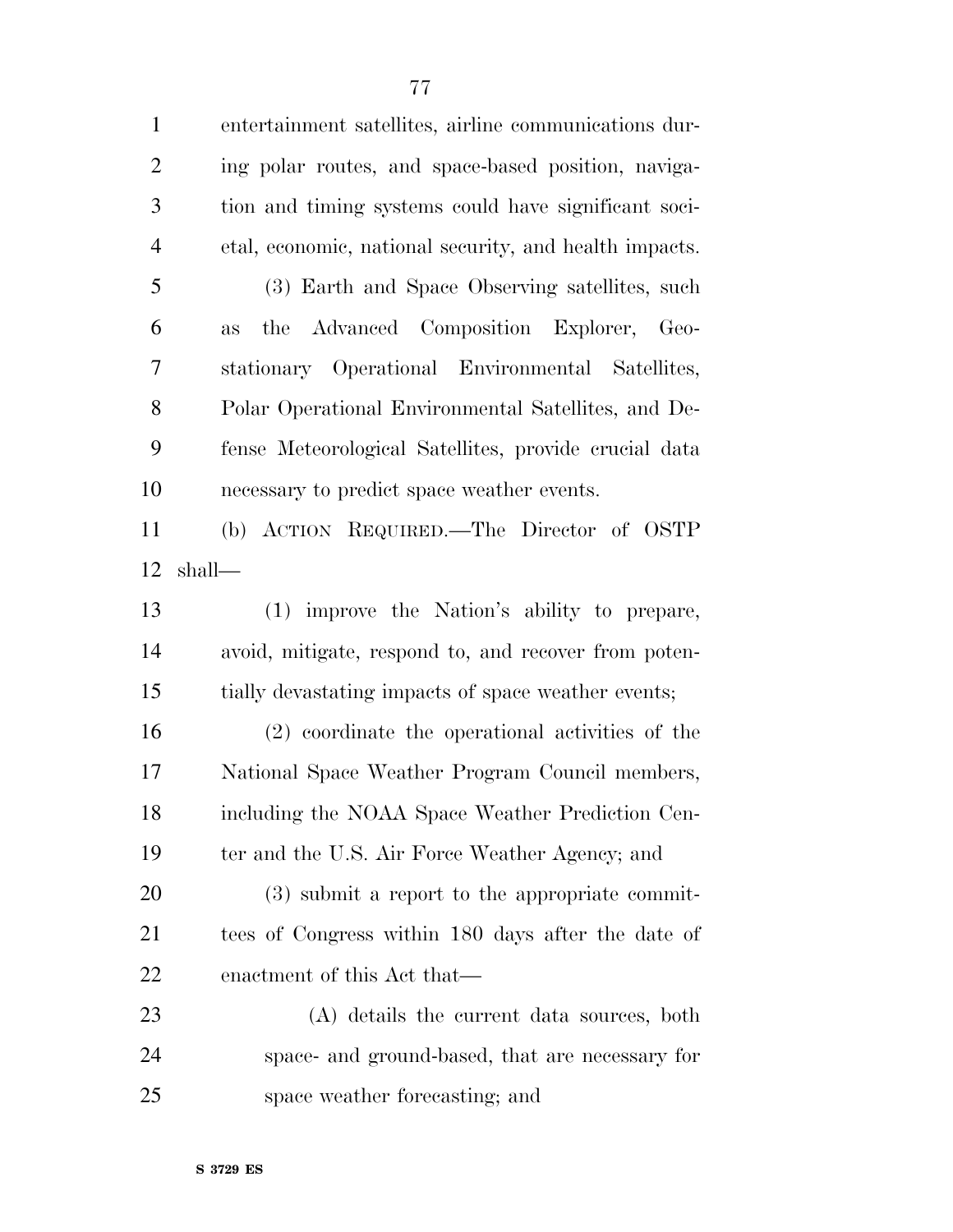| $\mathbf{1}$   | (B) details the space- and ground-based                |
|----------------|--------------------------------------------------------|
|                |                                                        |
| $\overline{2}$ | systems that will be required to gather data           |
| 3              | necessary for space weather forecasting for the        |
| $\overline{4}$ | next 10 years.                                         |
| 5              | TITLE IX—AERONAUTICS AND                               |
| 6              | <b>SPACE TECHNOLOGY</b>                                |
| 7              | SEC. 901. SENSE OF CONGRESS.                           |
| 8              | It is the sense of Congress that—                      |
| 9              | aeronautics research remains vital to<br>(1)           |
| 10             | NASA's mission and deserves continued support;         |
| 11             | (2) NASA aeronautics research should be guid-          |
| 12             | ed by, and consistent with, the National Aeronautics   |
| 13             | Research and Development Policy that guides the        |
| 14             | Nation's aeronautics research and development ac-      |
| 15             | tivities;                                              |
| 16             | (3) the OSTP-led National Science and Tech-            |
| 17             | nology Council Aeronautics Science and Technology      |
| 18             | subcommittee remains essential to developing and       |
| 19             | coordinating national aeronautics research and de-     |
| 20             | velopment plans and their prioritization for funding,  |
| 21             | and that it is also important that the plans include   |
| 22             | a focus on research, development, test, and evalua-    |
| 23             | tion infrastructure plans, as well as research and de- |
| 24             | velopment goals and objectives; and                    |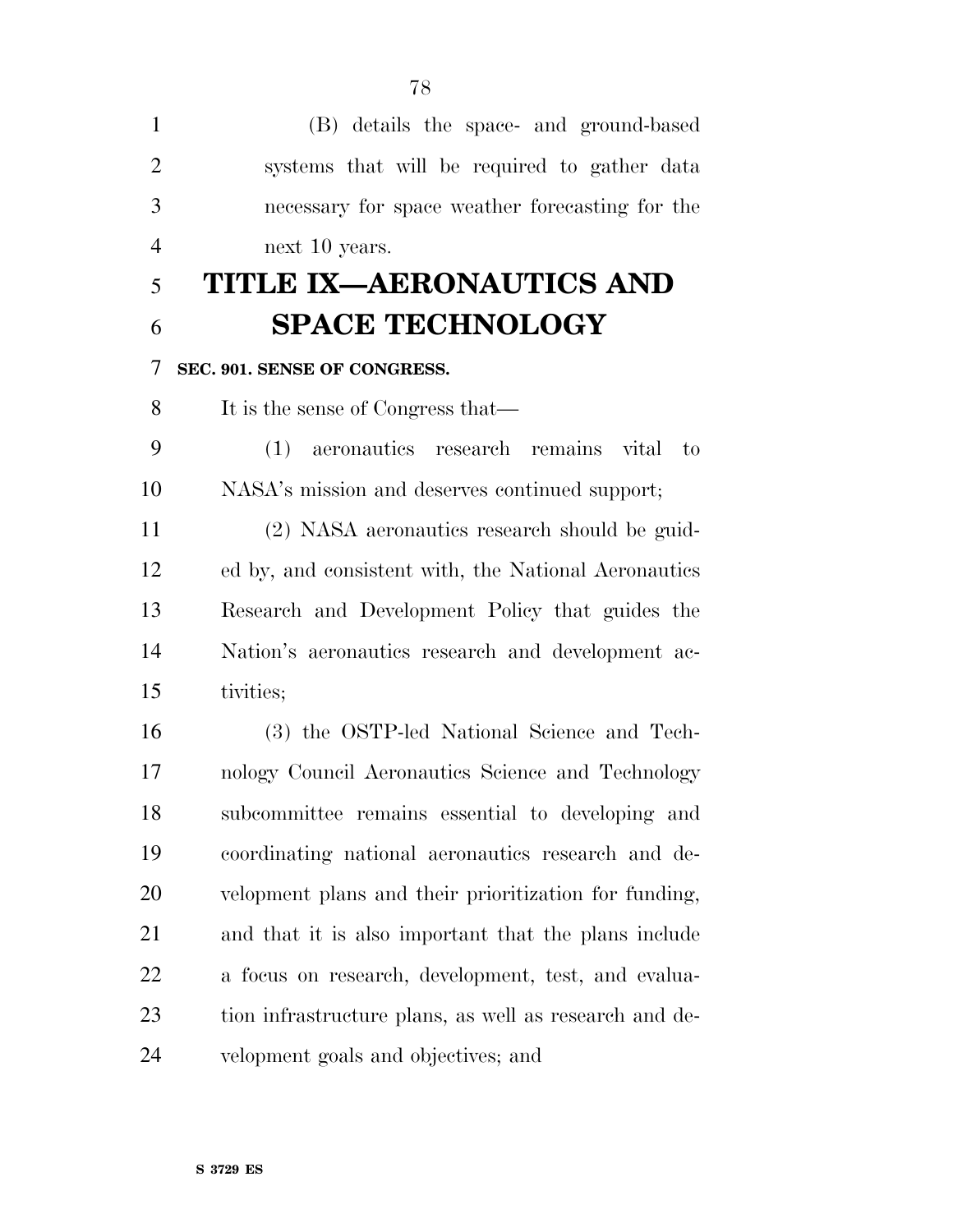(4) technology research conducted by NASA as part of the larger national aeronautics effort would help to secure, sustain, and advance the leadership role of the United States in global aviation.

### **SEC. 902. AERONAUTICS RESEARCH GOALS.**

 The Administrator should ensure that NASA main- tains a strong aeronautics research portfolio ranging from fundamental research through systems research with spe-cific research goals, including the following:

 (1) AIRSPACE CAPACITY.—NASA's Aeronautics Research Mission Directorate shall address research needs of the Next Generation Air Transportation System, including the ability of the National Air- space System to handle up to 3 times the current travel demand by 2025.

 (2) ENVIRONMENTAL SUSTAINABILITY.—The Directorate shall consider and pursue concepts to re- duce noise, emissions, and fuel consumption while maintaining high safety standards and shall pursue research related to alternative fuels.

 (3) AVIATION SAFETY.—The Directorate shall proactively address safety challenges with new and current air vehicles and with operations in the Na-tion's current and future air transportation system.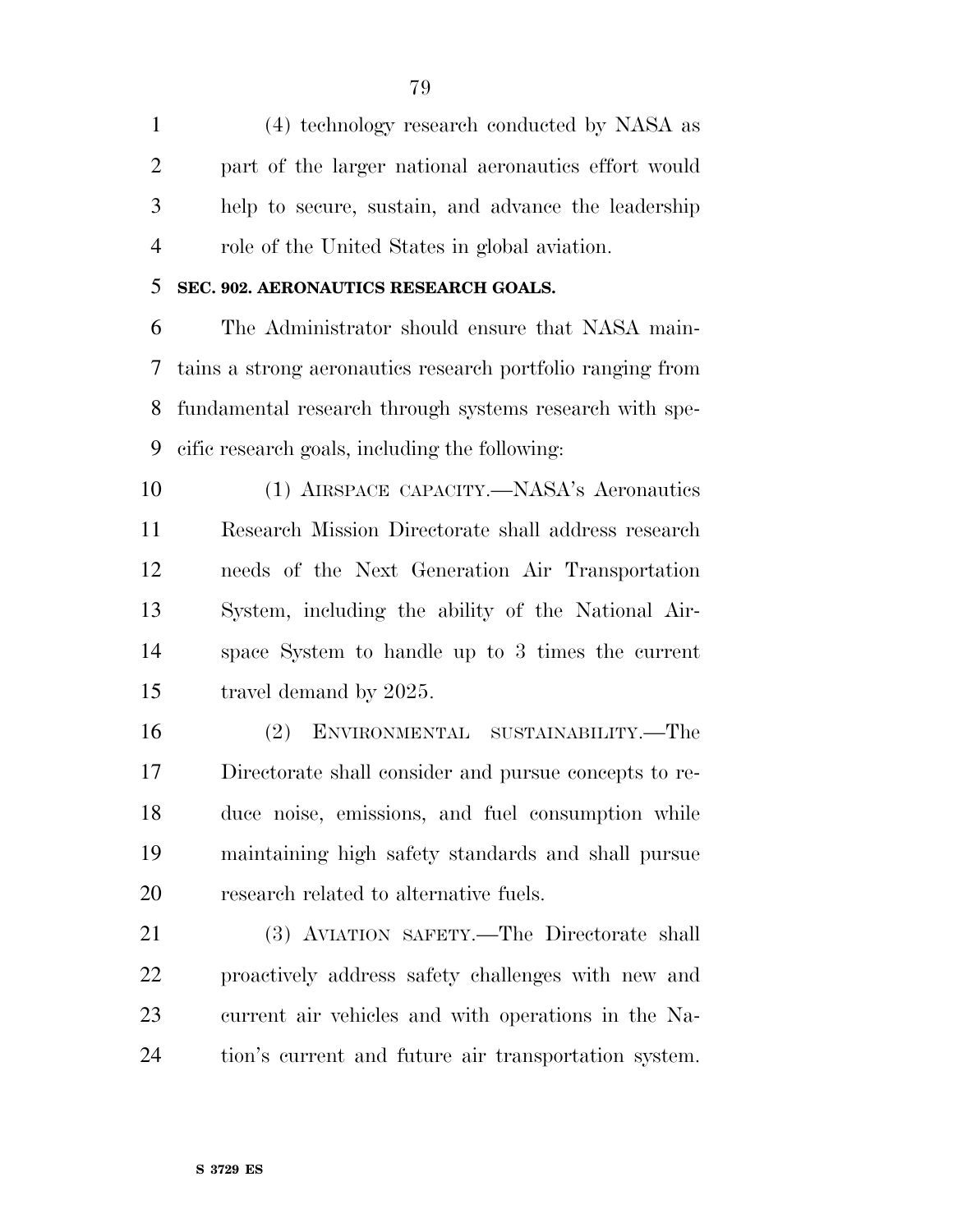### **SEC. 903. RESEARCH COLLABORATION.**

 (a) DEPARTMENT OF DEFENSE.—The Administrator shall continue to coordinate with the Secretary of Defense, through the National Partnership for Aeronautics Testing, to develop and implement joint plans for those elements of the Nation's research, development, testing, and engi- neering infrastructure that are of common interest and use.

 (b) FEDERAL AVIATION ADMINISTRATION.—The Ad- ministrator shall continue to coordinate with, and work closely with, the Administrator of the Federal Aviation Administration, under the framework of the Senior Policy Council, in development of the Next Generation Air Trans- portation Program. The Administrator shall encourage the Council to explore areas for greater collaboration, includ- ing areas where NASA can help to accelerate the develop-ment and demonstration of NextGen technologies.

#### **SEC. 904. GOAL FOR AGENCY SPACE TECHNOLOGY.**

 It is critical that NASA maintain an Agency space technology base that helps align mission directorate in- vestments and supports long term needs to complement mission-directorate funded research and support, where appropriate, multiple users, building upon its Innovative Partnerships Program and other partnering approaches.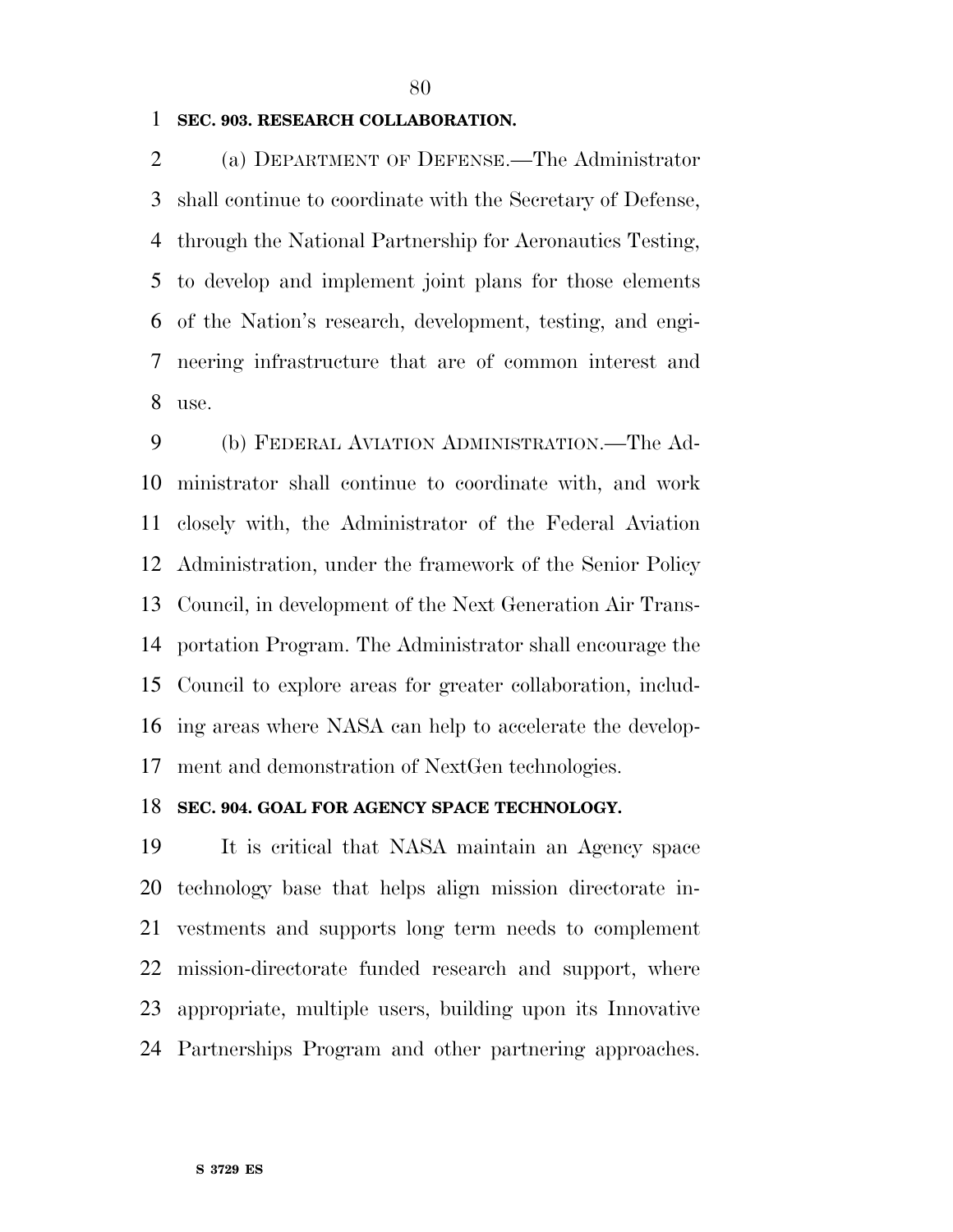Within 120 days after the date of enactment of this Act, NASA shall submit a plan to the appropriate commit- tees of Congress that outlines how NASA's space tech- nology program will meet the goal described in section 904, including an explanation of how the plan will link to other mission-directorate technology efforts outlined in sections 608, 801, and 802 of this Act.

#### **SEC. 906. NATIONAL SPACE TECHNOLOGY POLICY.**

 (a) IN GENERAL.—The President or the President's designee, in consultation with appropriate Federal agen- cies, shall develop a national policy to guide the space technology development programs of the United States through 2020. The policy shall include national goals for technology development and shall describe the role and re- sponsibilities of each Federal agency that will carry out the policy. In developing the policy, the President or the President's designee shall utilize external studies that have been conducted on the state of United States technology development and have suggested policies to ensure contin-ued competitiveness.

(b) CONTENT.—

 (1) At a minimum, the national space tech- nology development policy shall describe for NASA—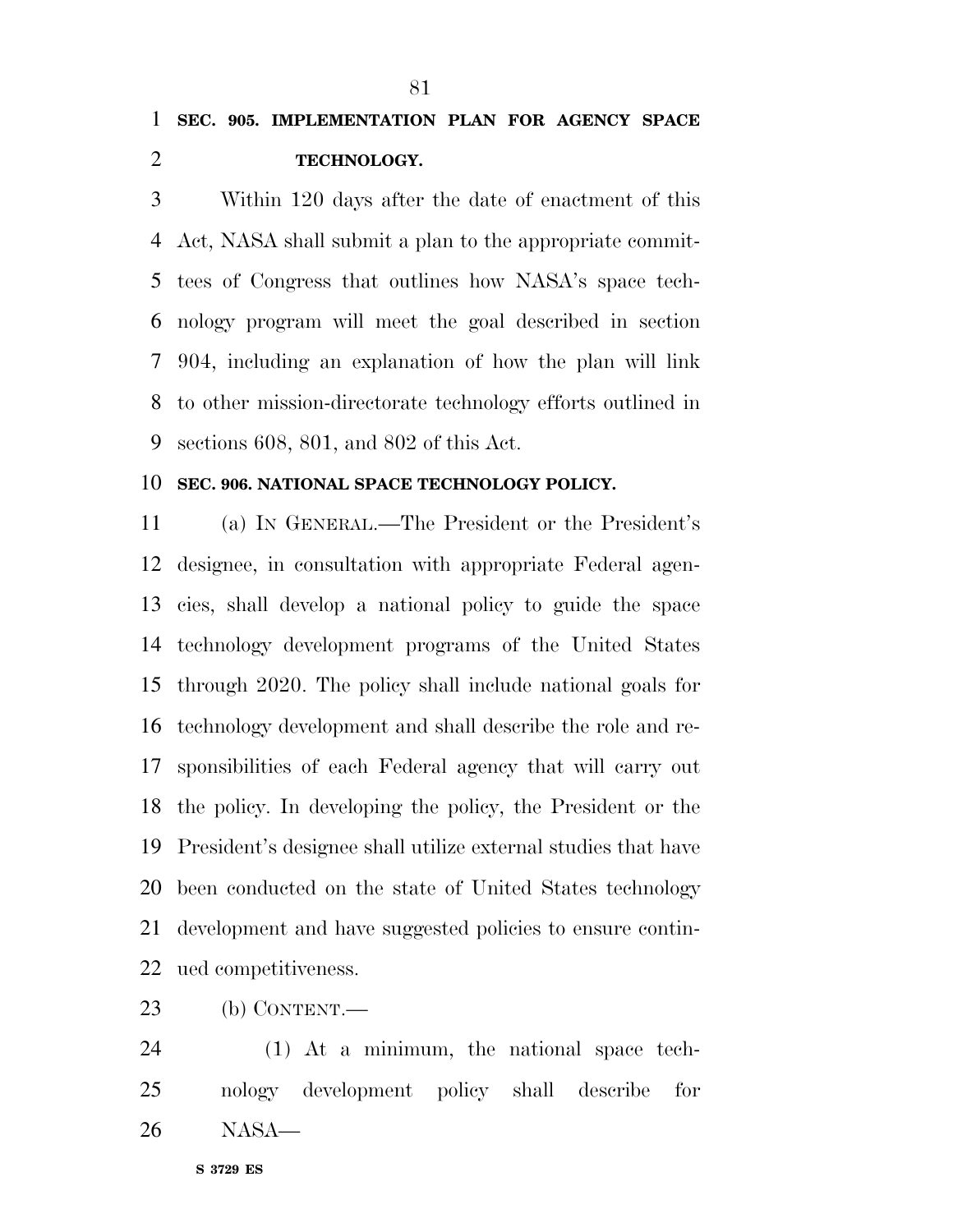| $\mathbf{1}$   | (A) the priority areas of research for tech-          |
|----------------|-------------------------------------------------------|
| $\overline{2}$ | nology investment;                                    |
| 3              | (B) the basis on which and the process by             |
| $\overline{4}$ | which priorities for ensuing fiscal years will be     |
| 5              | selected;                                             |
| 6              | (C) the facilities and personnel needed to            |
| 7              | carry out the technology development program;         |
| 8              | and                                                   |
| 9              | (D) the budget assumptions on which the               |
| 10             | policy is based, which for fiscal years 2011,         |
| 11             | 2012, and 2013 shall be the authorized level for      |
| 12             | NASA's technology program authorized by this          |
| 13             | Act.                                                  |
| 14             | (2) The policy shall be based on the premise          |
| 15             | that the Federal Government has an established in-    |
| 16             | terest in conducting research and development pro-    |
| 17             | grams that help preserve the role of the United       |
| 18             | States as a global leader in space technologies and   |
| 19             | their application.                                    |
| 20             | (3) CONSIDERATIONS.—In developing the na-             |
| 21             | tional space technology development policy,<br>the    |
| 22             | President or the President's designee shall consider, |
| 23             | and include a discussion in the report required by    |
| 24             | subsection $(c)$ , of the following issues:           |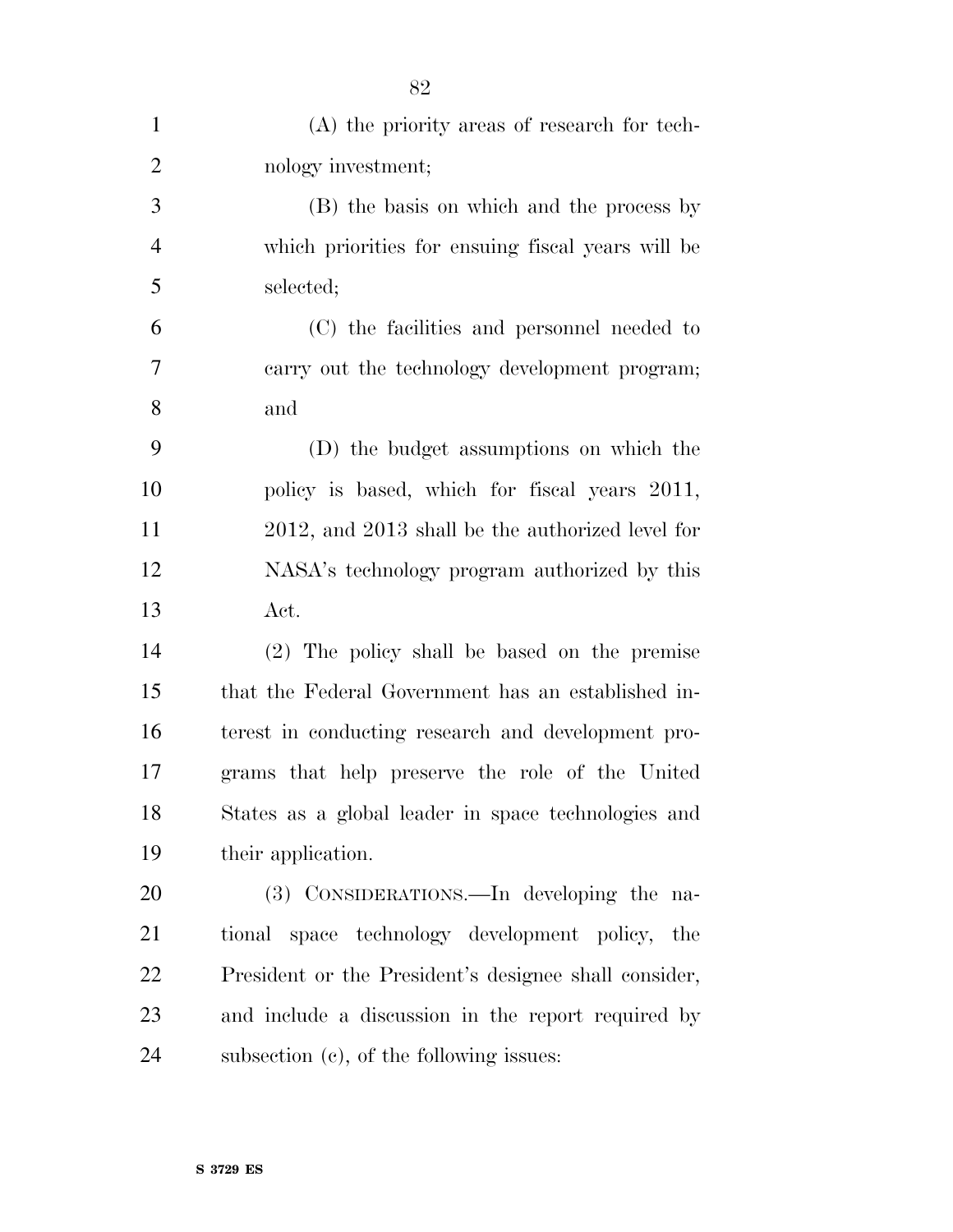| $\mathbf{1}$   | (A) The extent to which NASA should                 |
|----------------|-----------------------------------------------------|
| $\overline{2}$ | focus on long term, high-risk research or more      |
| 3              | incremental technology development, and the         |
| $\overline{4}$ | expected impact of that decision on the United      |
| 5              | States economy.                                     |
| 6              | (B) The extent to which NASA should ad-             |
| $\overline{7}$ | dress military and commercial needs.                |
| 8              | (C) How NASA will coordinate its tech-              |
| 9              | nology program with other Federal agencies.         |
| 10             | (D) The extent to which NASA will con-              |
| 11             | duct research in-house, fund university re-         |
| 12             | search, and collaborate on industry research        |
| 13             | and the expected impact of that mix of funding      |
| 14             | on the supply of United States workers for in-      |
| 15             | dustry.                                             |
| 16             | (4) CONSULTATION.—In the development of the         |
| 17             | national space technology development policy, the   |
| 18             | President or the President's designee shall consult |
| 19             | widely with academic and industry experts and with  |
| 20             | other Federal agencies. The Administrator<br>may    |
| 21             | enter into an arrangement with the National Acad-   |
| 22             | emy of Sciences to help develop the policy.         |
| 23             | $(c)$ REPORT.—                                      |
| 24             | (1) POLICY.—Not later than 1 year after the         |
| 25             | date of enactment of this Act, the President shall  |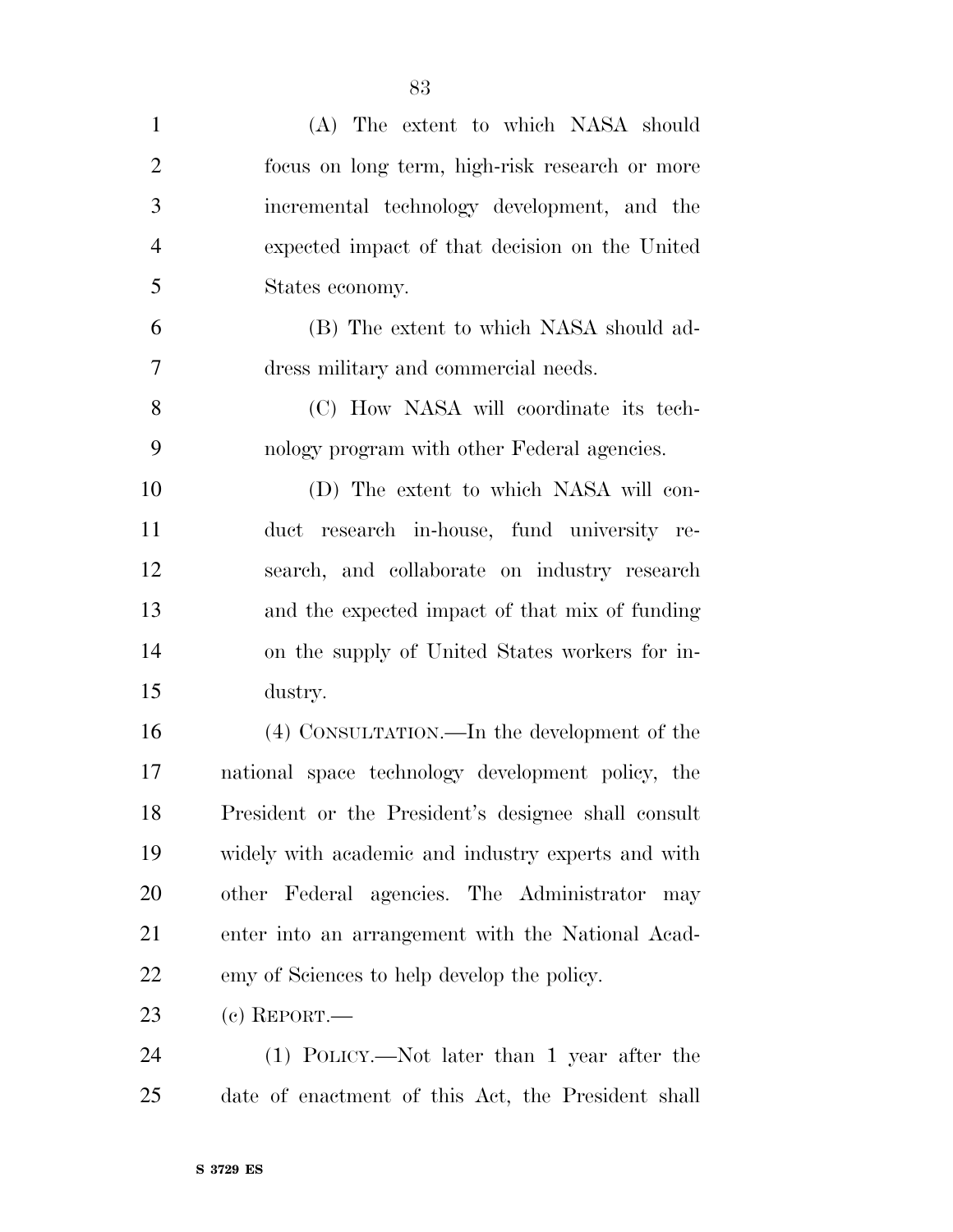transmit a report setting forth national space tech- nology policy to the appropriate committees of Con- gress and to the Senate Committee on Appropria- tions and the House of Representatives Committee on Appropriations.

 (2) IMPLEMENTATION.—Not later than 60 days after the President transmits the report required by paragraph (1) to the Congress, the Administrator shall transmit a report to the same committees de-scribing how NASA will carry out the policy.

### **SEC. 907. COMMERCIAL REUSABLE SUBORBITAL RE-SEARCH PROGRAM.**

 (a) IN GENERAL.—The report of the National Acad- emy of Sciences, Revitalizing NASA's Suborbital Pro- gram: Advancing Science, Driving Innovation and Devel- oping Workforce, found that suborbital science missions were absolutely critical to building an aerospace workforce capable of meeting the needs of current and future human and robotic space exploration.

 (b) MANAGEMENT.—The Administrator shall des- ignate an officer or employee of the Space Technology Program to act as the responsible official for the Commer- cial Reusable Suborbital Research Program in the Space Technology Program. The designee shall be responsible for the development of short- and long term strategic plans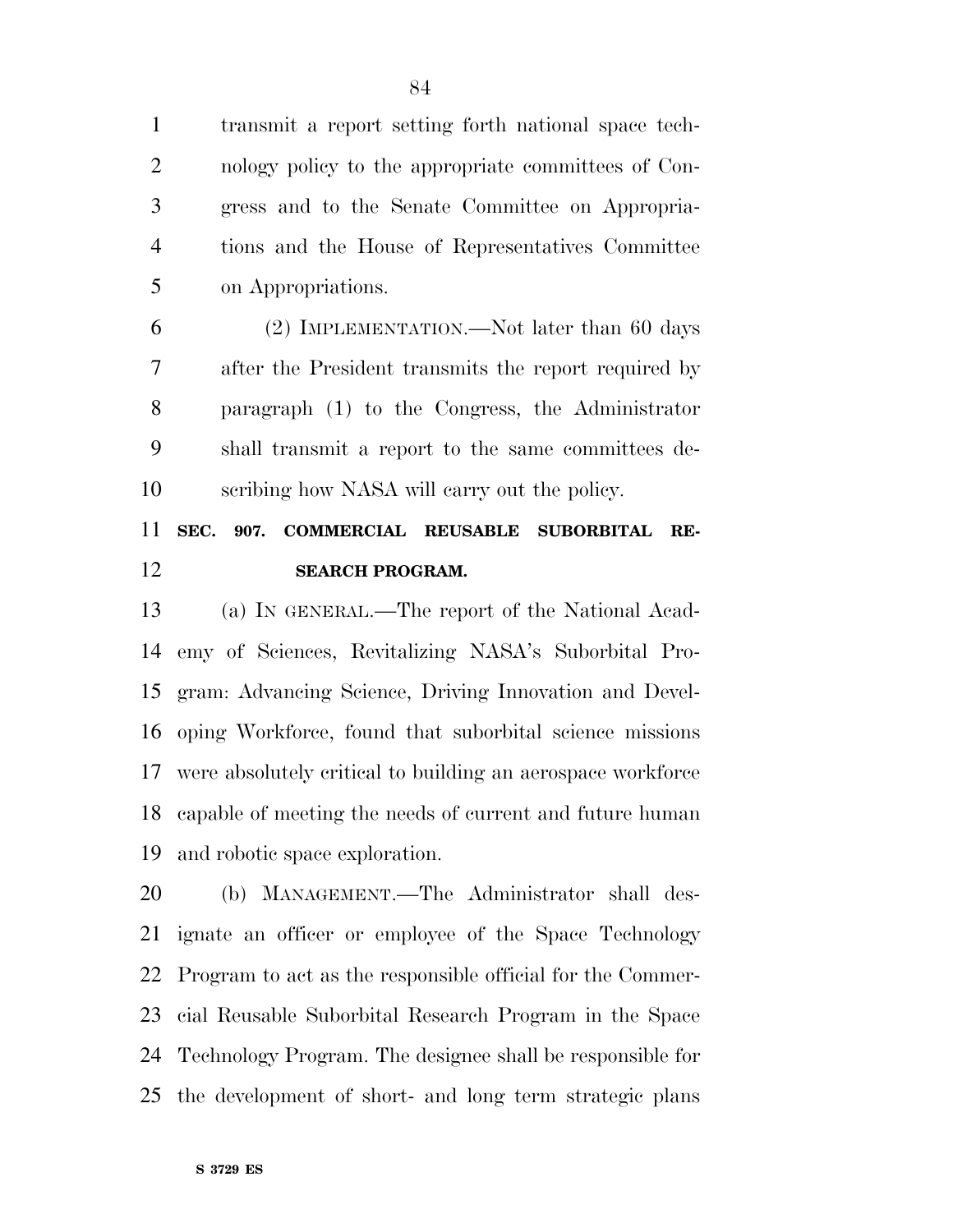for maintaining, renewing and extending suborbital facili-ties and capabilities.

 (c) ESTABLISHMENT.—The Administrator shall es- tablish a Commercial Reusable Suborbital Research Pro- gram within the Space Technology Program that shall fund the development of payloads for scientific research, technology development, and education, and shall provide flight opportunities for those payloads to microgravity en- vironments and suborbital altitudes. The Commercial Re- usable Suborbital Research Program may fund engineer- ing and integration demonstrations, proofs of concept, or educational experiments for commercial reusable vehicle flights. The program shall endeavor to work with NASA's Mission Directorates to help achieve NASA's research, technology, and education goals.

 (d) REPORT.—The Administrator shall submit a re- port annually to the appropriate committees of Congress describing progress in carrying out the Commercial Reus- able Suborbital Research program, including the number and type of suborbital missions planned in each fiscal year.

 (e) AUTHORIZATION.—There are authorized to be ap- propriated to the Administrator \$15,000,000 for each of fiscal years 2011 through 2013 to carry out this section.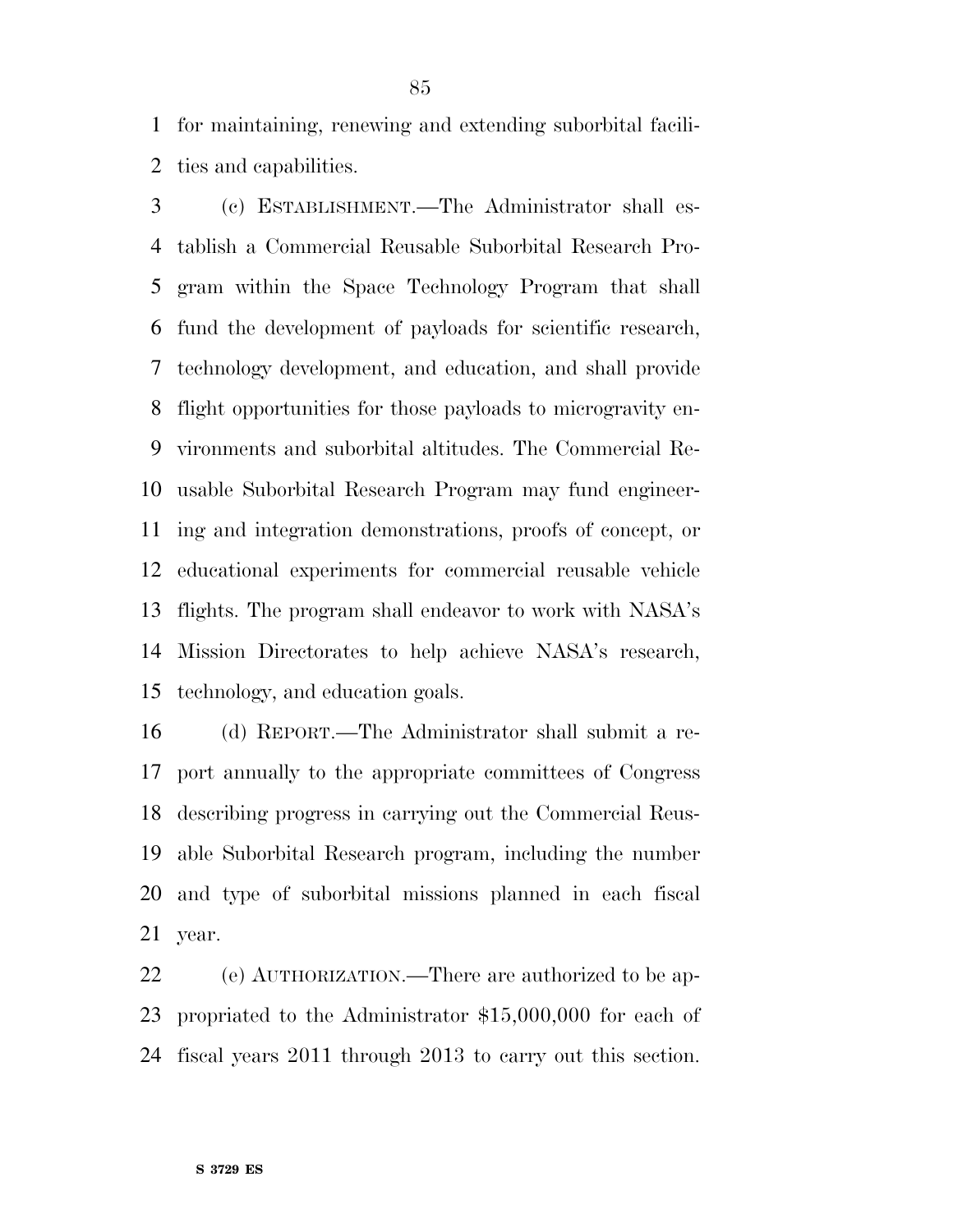| $\mathbf{1}$   | <b>TITLE X-EDUCATION</b>                                    |
|----------------|-------------------------------------------------------------|
| $\overline{2}$ | SEC. 1001. REPORT ON EDUCATION IMPLEMENTATION OUT-          |
| 3              | <b>COMES.</b>                                               |
| $\overline{4}$ | Not later than 120 days after the date of the enact-        |
| 5              | ment of this Act, the Administrator shall submit to the     |
| 6              | appropriate committees of Congress a report on the          |
| 7              | metrics, internal and external relationships, and resources |
| 8              | committed by NASA to each of the following:                 |
| 9              | (1) The development of a national STEM work-                |
| 10             | force.                                                      |
| 11             | (2) The retention of students in STEM dis-                  |
| 12             | ciplines as reflected by their education progression        |
| 13             | over time.                                                  |
| 14             | (3) The development of strategic partnerships               |
| 15             | and linkages between STEM formal and informal               |
| 16             | education providers.                                        |
| 17             | SEC. 1002. SENSE OF CONGRESS ON THE EXPERIMENTAL            |
| 18             | PROGRAM TO STIMULATE COMPETITIVE RE-                        |
| 19             | <b>SEARCH.</b>                                              |
| 20             | It is the sense of Congress that—                           |
| 21             | (1) the Experimental Program to Stimulate                   |
| 22             | Competitive Research of NASA strengthens the re-            |
| 23             | search capabilities of jurisdictions that historically      |
| 24             | have not participated equally in competitive aero-          |
| 25             | space and aerospace-related research activities;            |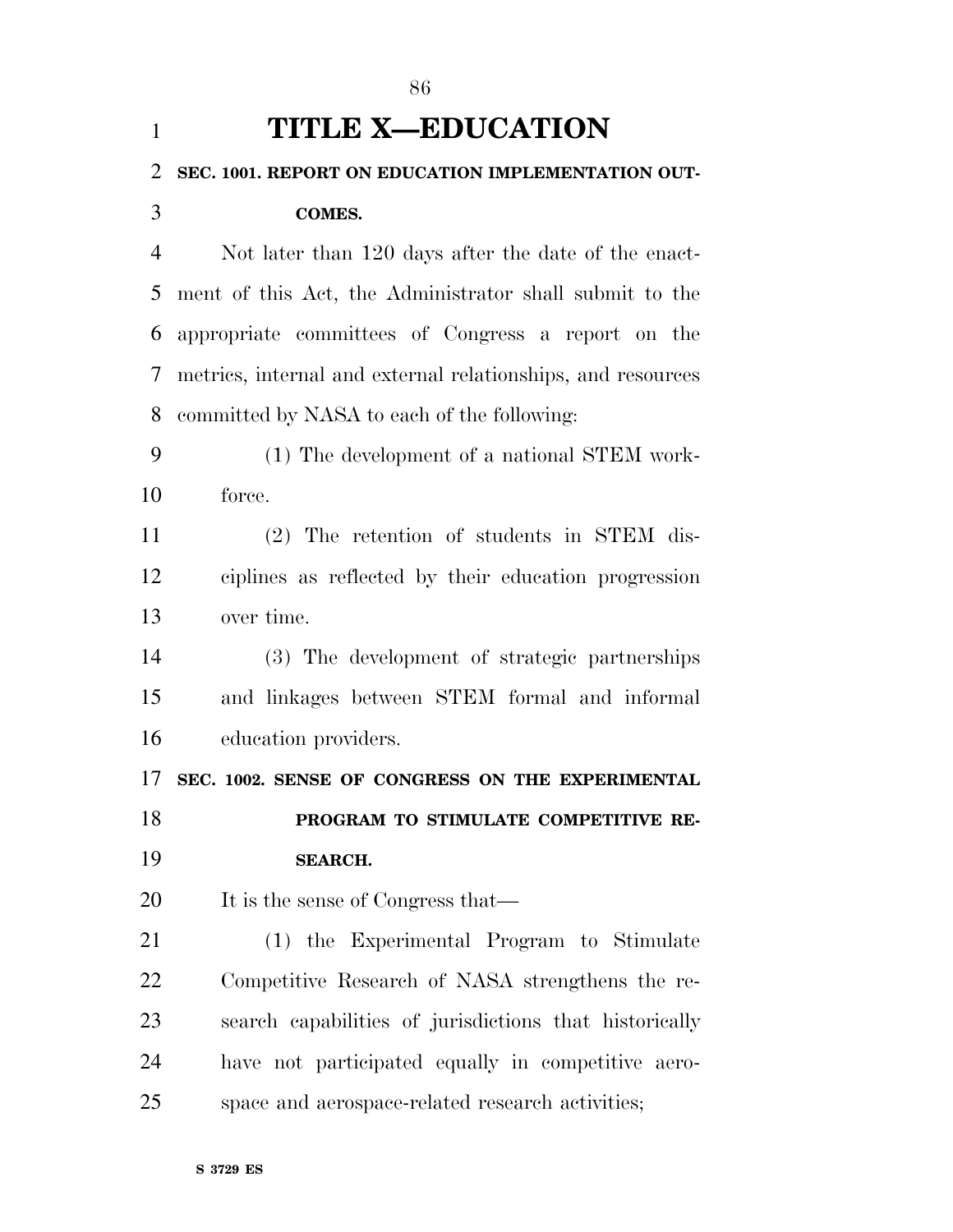(2) the Experimental Program to Stimulate Competitive Research of NASA has provided the American taxpayer with an excellent return on in-vestment;

 (3) the Experimental Program to Stimulate Competitive Research of NASA has been successful in helping to achieve broader geographical distribu- tion of research and development support by improv- ing the research infrastructure in States that his- torically have received limited Federal research and development funds; and

 (4) in order to continue improvement and to in- crease efficiency the award of grants under the Ex- perimental Program to Stimulate Competitive Re- search of NASA should be coordinated with the award of grants under the Experimental Program to Stimulate Competitive Research of the National Science Foundation, the Department of Energy, the Department of Agriculture, the Department of De- fense, the Environmental Protection Agency, and the National Institutes of Health.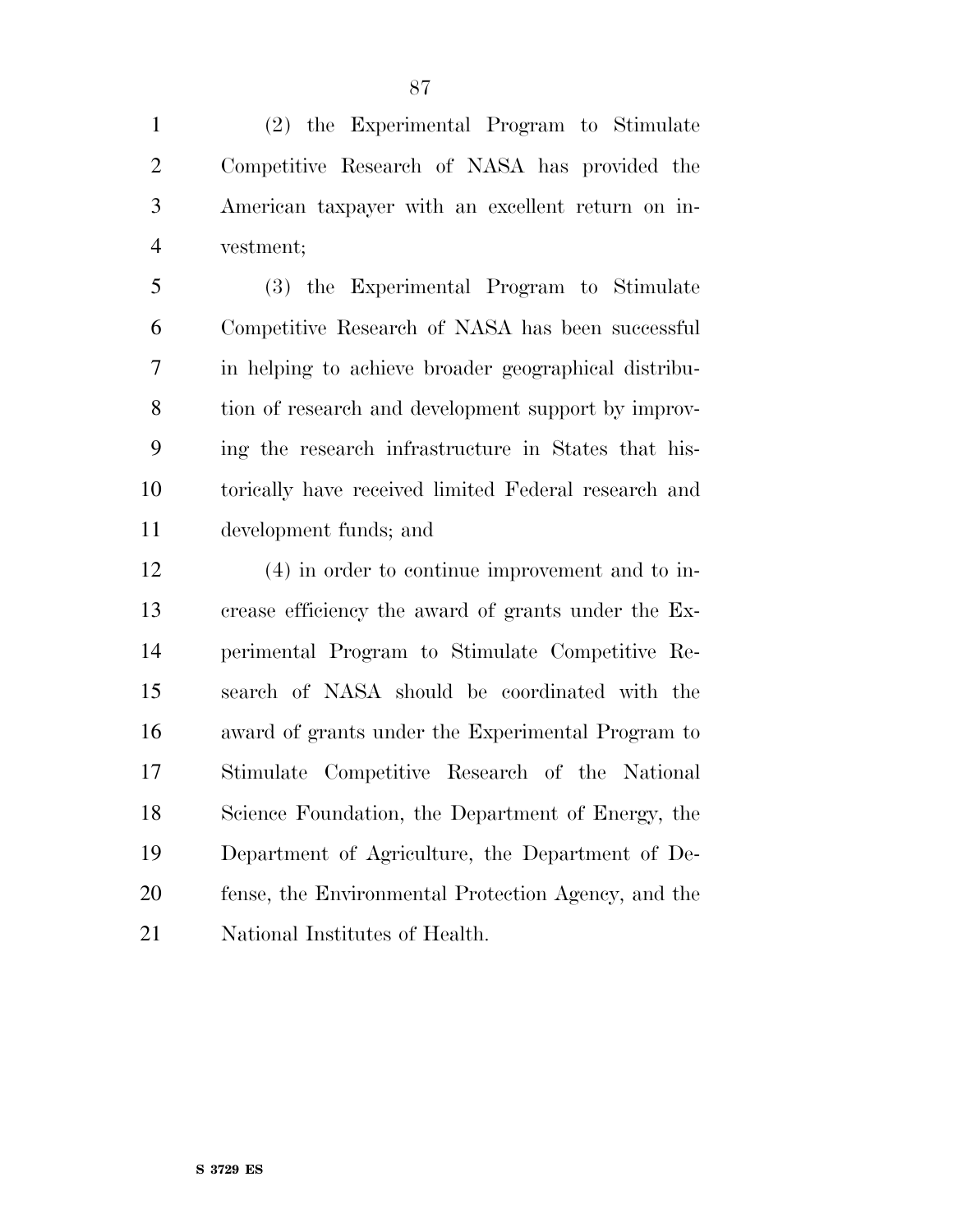A fundamental and unique capability of NASA is in stimulating science, technology, engineering, and mathe- matics education in the United States. In ensuring max-imum use of that capability, NASA shall—

 (1) establish a program to annually sponsor sci- entific and educational payloads developed with United States student and educator involvement to be flown on commercially available orbital platforms, when available and operational, with the goal of launching at least 50 such payloads (with at least one from each of the 50 States) to orbit on at least one mission per year;

 (2) contract with providers of commercial or- bital platform services for their use by the STEM- Commercial Orbital Platform program, preceded by the issuance of a request for proposal, not later than 90 days after the date of enactment of this Act, to enter into at least one funded, competitively-awarded contract for commercial orbital platform services and make awards within 180 days after such date; and (3) engage with United States students and educators and make available NASA's science, engi-neering, payload development, and payload oper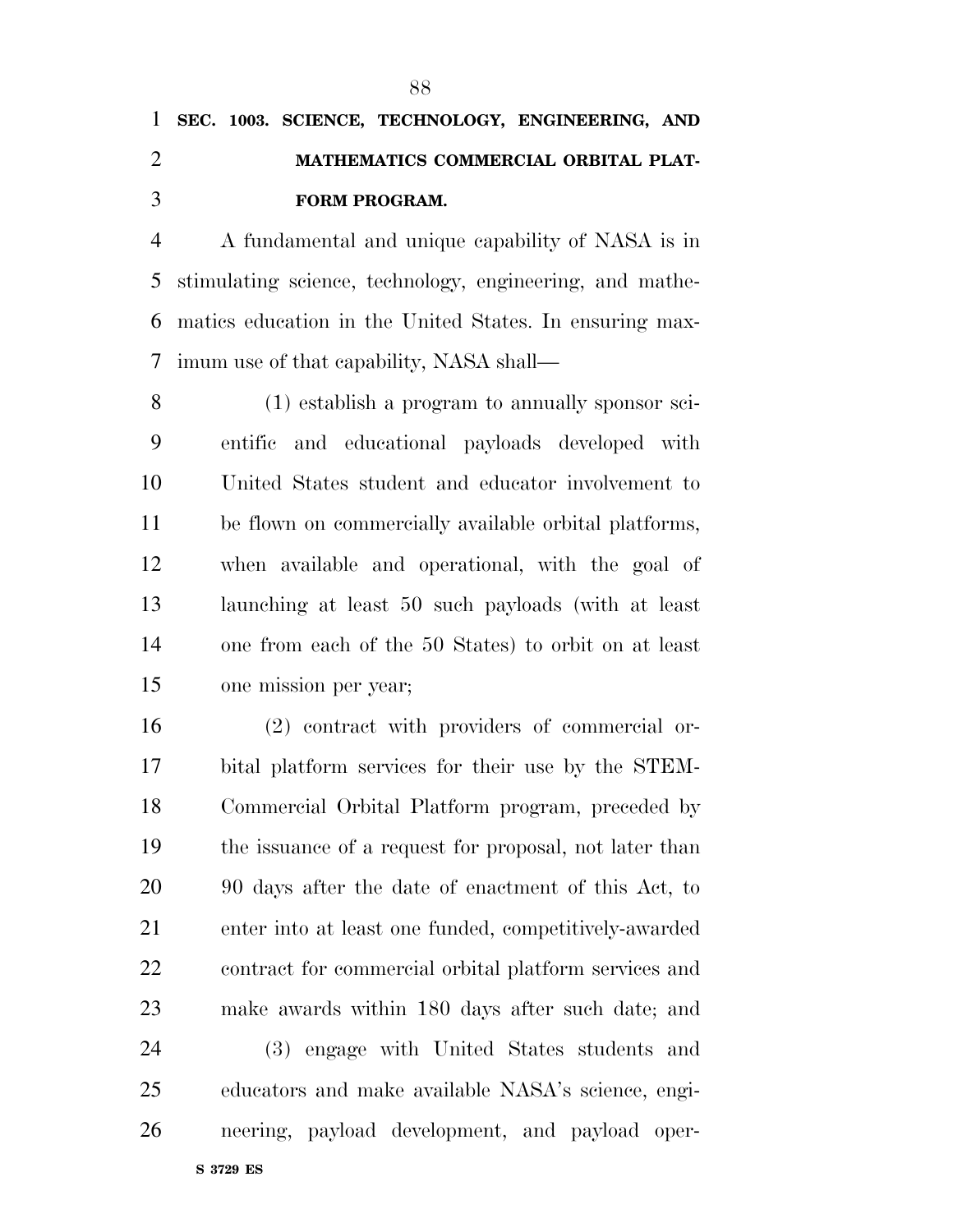ations expertise to student teams selected to partici- pate in the STEM-Commercial Orbital Platform pro-gram.

### **TITLE XI—RE-SCOPING AND RE- VITALIZING INSTITUTIONAL CAPABILITIES**

#### **SEC. 1101. SENSE OF CONGRESS.**

 It is the sense of Congress that NASA needs to re- scope, and as appropriate, down-size, to fit current and future missions and expected funding levels. Eighty per- cent of NASA's facilities are over 40 years old. Addition- ally, in a number of areas NASA finds itself ''holding onto'' facilities and capabilities scaled to another era.

#### **SEC. 1102. INSTITUTIONAL REQUIREMENTS STUDY.**

 Within 1 year after the date of enactment of this Act, the Administrator shall provide to the appropriate com- mittees of Congress a comprehensive study that, taking into account the long term direction provided by this Act, carefully examines NASA's structure, organization, and institutional assets and identifies a strategy to evolve to- ward the most efficient retention, sizing, and distribution of facilities, laboratories, test capabilities, and other infra- structure consistent with NASA's missions and mandates. The Administrator should pay particular attention to iden-tifying and removing unneeded or duplicative infrastruc-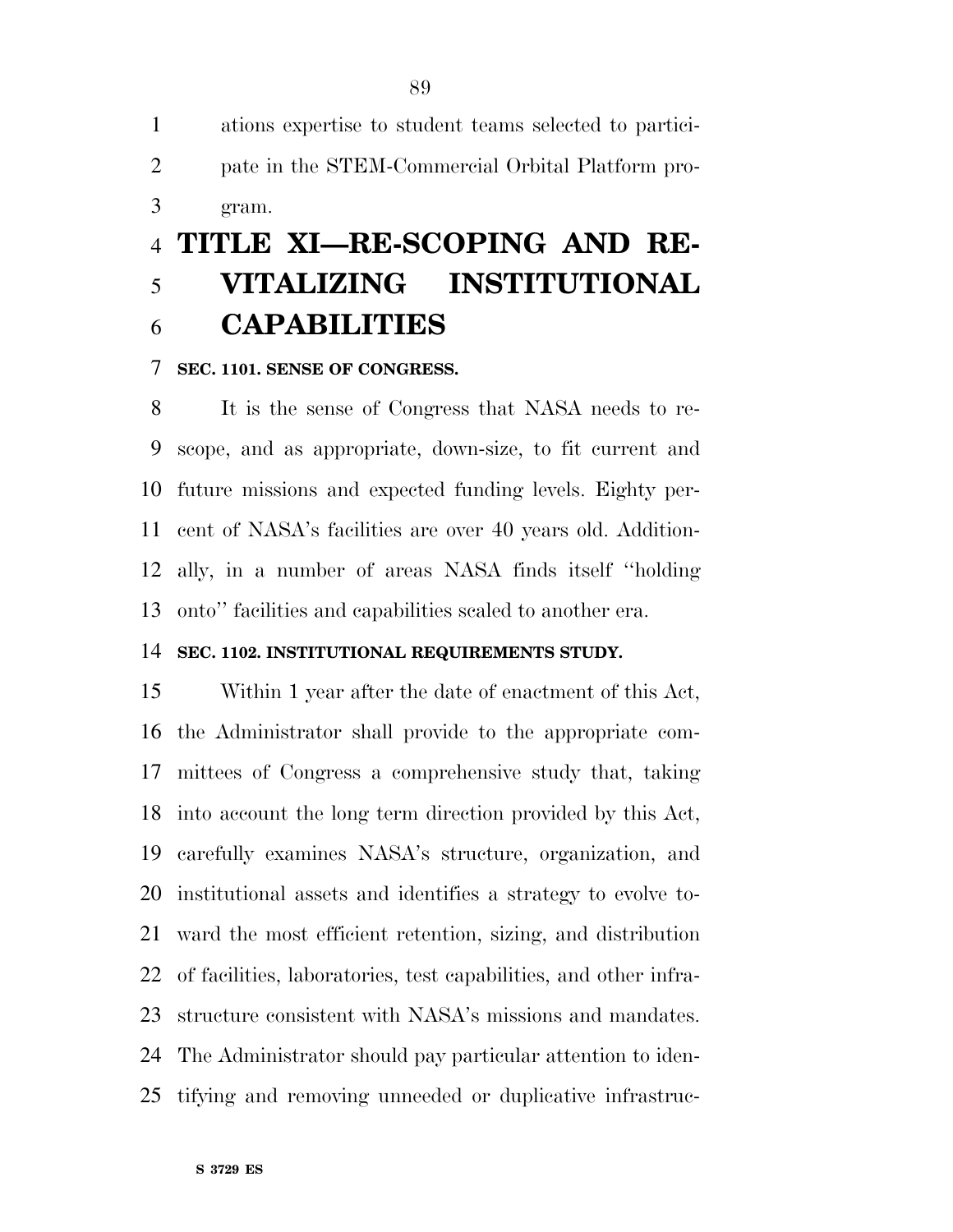ture. The Administrator should include in the study a sug- gested reconfiguration and reinvestment strategy that would conform the needed equipment, facilities, test equip- ment, and related organizational alignment that would best meet the requirements of missions and priorities au- thorized and directed by this Act. As part of this strategy, the Administrator should include consideration and appli- cation of the findings and recommendations of the Na- tional Research Council report, Capabilities for the Fu- ture: An Assessment of NASA Laboratories for Basic Re- search, prepared in response to section 1003 of the Na- tional Aeronautics and Space Administration Authoriza-tion Act of 2008 (42 U.S.C. 17812).

#### **SEC. 1103. NASA CAPABILITIES STUDY REQUIREMENT.**

 Upon completion of the study required by Section 1102, the Administrator shall establish an independent panel to examine alternative management models for NASA's workforce, centers, and related facilities in order to improve efficiency and productivity, while nonetheless maintaining core Federal competencies and keeping ap- propriately governmental functions internal to NASA. The study shall include a recommended implementation strat- egy, which shall identify any additional legislative authori- ties necessary to enable implementation of the rec-ommended strategy, including recommended actions to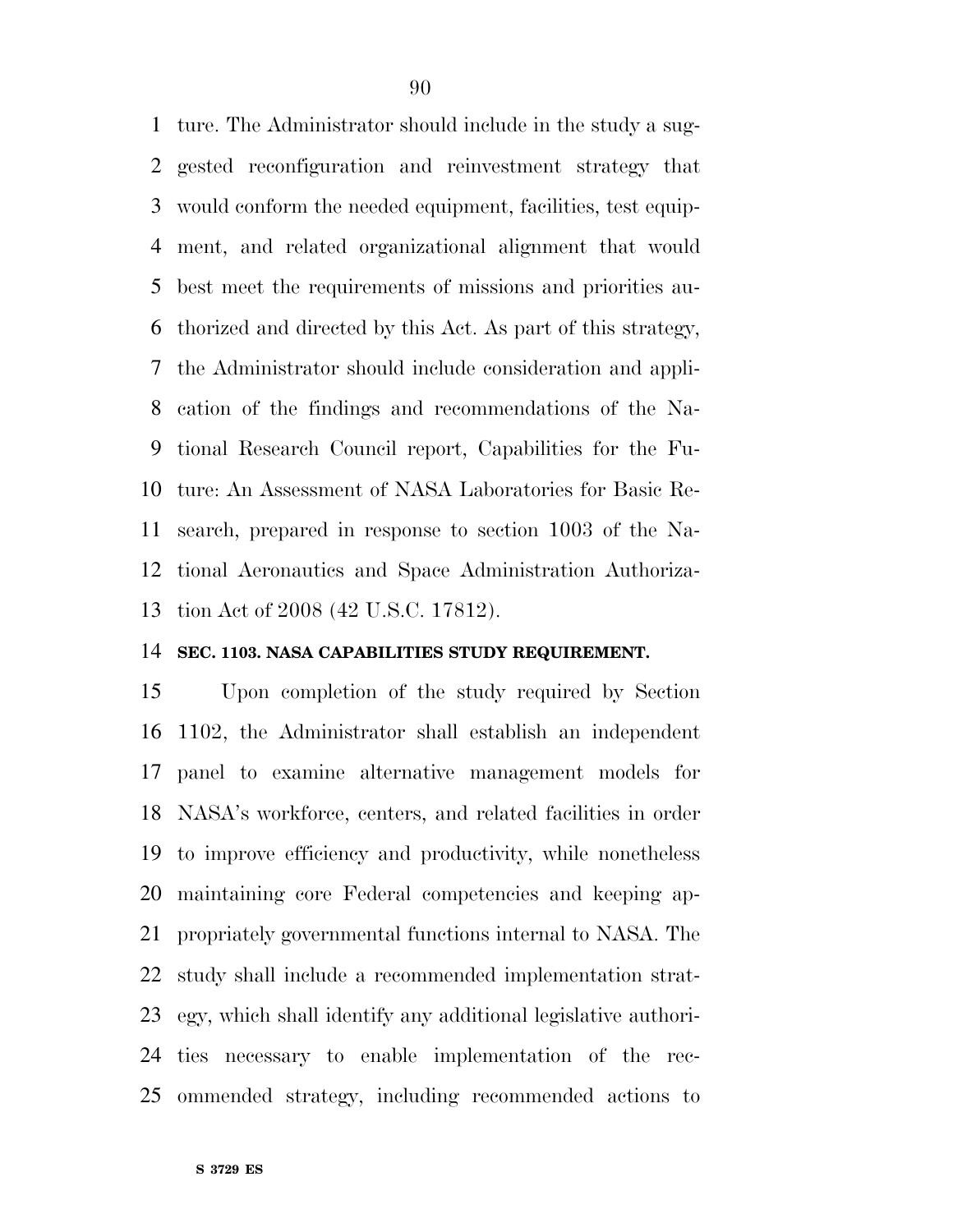provide aid and assistance to eligible communities to miti- gate adverse impacts resulting from implementation of the proposed strategy. The Administrator shall provide the re- sults of this study to the appropriate committees of Con- gress within 1 year after the date on which the study is begun.

### **SEC. 1104. SENSE OF CONGRESS ON COMMUNITY TRANSI-TION SUPPORT.**

 The Congress recognizes and supports current execu- tive branch efforts to assist and provide aid to commu- nities that are adversely impacted by NASA program changes, contract or program cancellations, or proposed institutional changes, so as to minimize the social and eco- nomic impacts to those communities, workers, and busi- nesses. Communities eligible for such aid would be those in close proximity to NASA mission-related centers and their component facilities located in Alabama, California, Florida, Louisiana, Maryland, Mississippi, New Mexico, Ohio, Texas, and Virginia which may be impacted by pro- gram changes authorized or directed by this Act or by the implementation strategy developed pursuant to section 1103.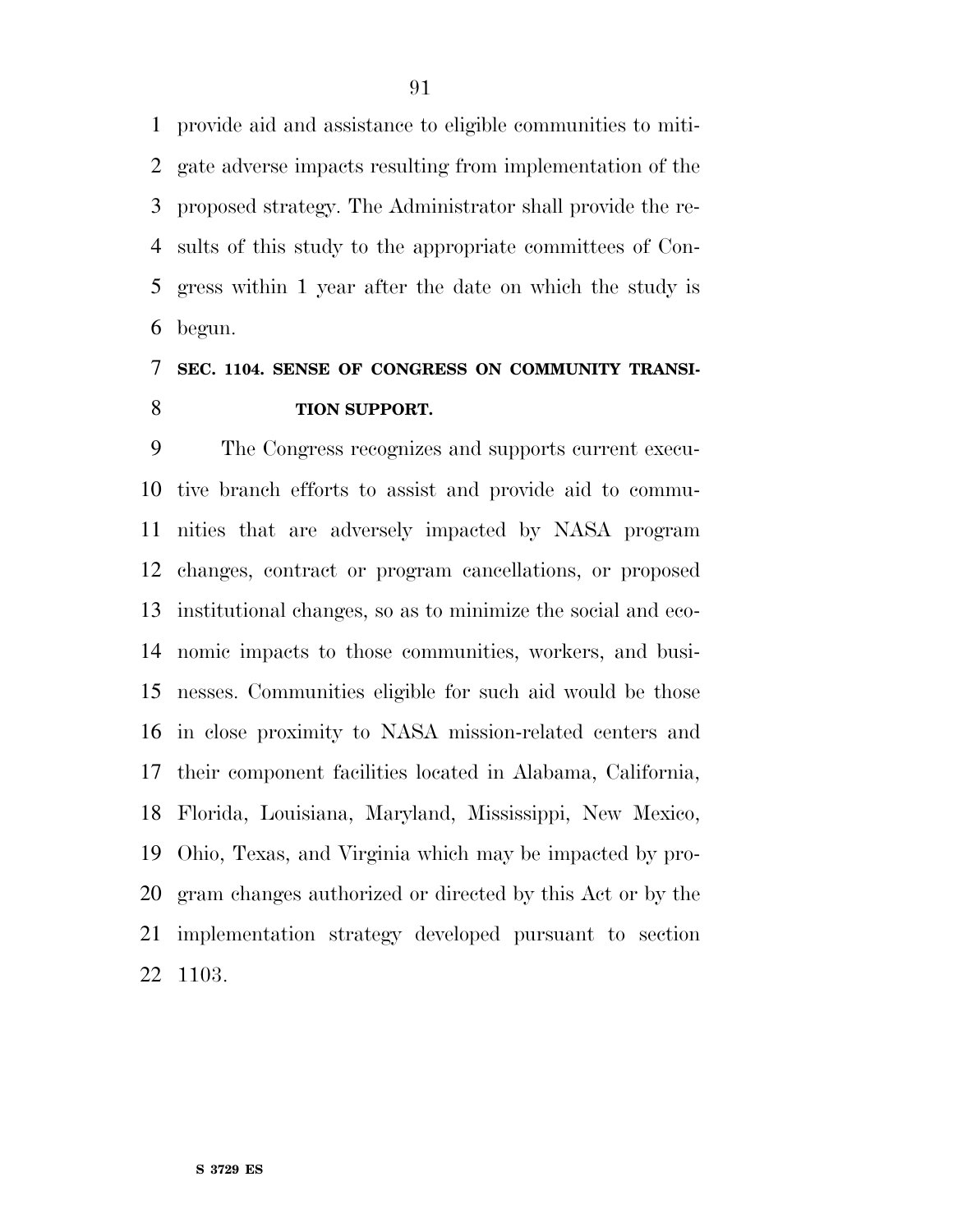### **SEC. 1105. WORKFORCE STABILIZATION AND CRITICAL SKILLS PRESERVATION.**

 Prior to receipt by the Congress of the study, rec- ommendations, and implementation strategy developed pursuant to section 1103, none of the funds authorized for use under this Act may be used to transfer the func- tions, missions, or activities, and associated civil service and contractor positions, from any NASA facility without authorization by the Congress to implement the proposed strategy. The Administrator shall preserve the critical skills and competencies in place at NASA centers prior to enactment of this Act in order to facilitate timely imple- mentation of the requirements of this Act and to minimize disruption to the workforce. The Administrator may not implement any reduction-in-force or other involuntary sep- arations of permanent, non-Senior-Executive-Service, civil servant employees before September 30, 2013, except for cause on charges of misconduct, delinquency, or ineffi-ciency.

### **TITLE XII—OTHER MATTERS**

### **SEC. 1201. REPORT ON SPACE TRAFFIC MANAGEMENT.**

**S 3729 ES**  The Administrator shall submit to the appropriate committees of Congress a report on a status on the initi- ation of discussions with other nations on a framework to address space traffic management concerns, as required by section 1102 of the National Aeronautics and Space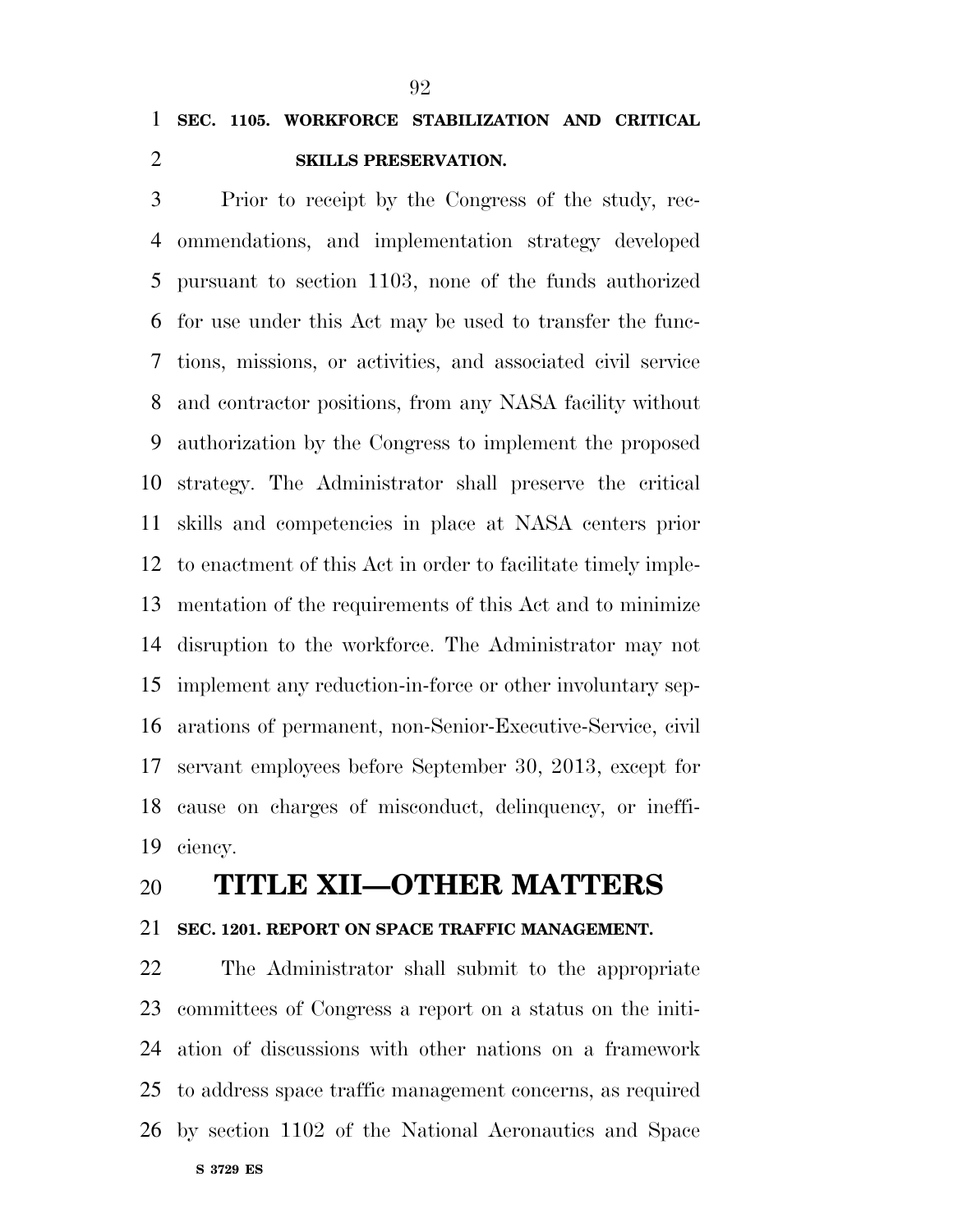Administration Act Authorization Act of 2008 (42 U.S.C.

17821).

### **SEC. 1202. NATIONAL AND INTERNATIONAL ORBITAL DE-BRIS MITIGATION.**

 (a) FINDINGS.—Congress makes the following find-ings:

 (1) A national and international effort is need- ed to develop a coordinated approach towards the prevention, negation, and removal of orbital debris.

 (2) The guidelines issued by the Inter-Agency Space Debris Coordination Committee provide a con- sensus understanding of 10 national space agencies (including NASA) plus the European Space Agency on the necessity of mitigating the creation of space debris and measures for doing so. NASA's participa-16 tion on the Committee should be robust, and NASA should urge other space-relevant Federal agencies (including the Departments of State, Defense, and Commerce) to work to ensure that their counterpart agencies in foreign governments are aware of these national commitments and the importance in which 22 the United States holds them.

23 (3) Key components of such an approach should include—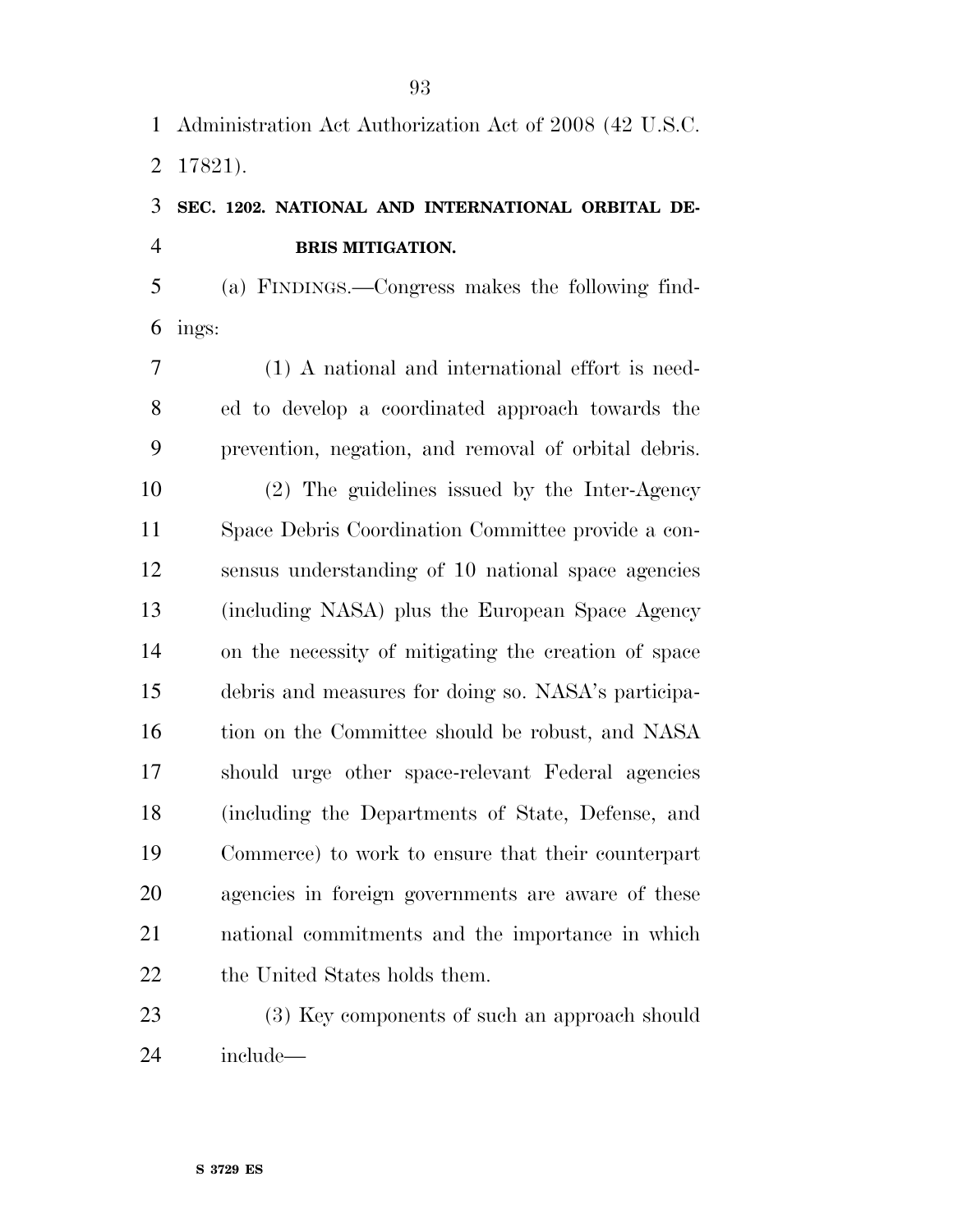| $\mathbf{1}$   | (A) a process for debris prevention through         |
|----------------|-----------------------------------------------------|
| $\overline{2}$ | agreements regarding spacecraft design, oper-       |
| 3              | ations, and end-of-life disposition plans to mini-  |
| $\overline{4}$ | mize orbiting vehicles or elements which are        |
| 5              | nonfunctional;                                      |
| 6              | (B) the development of a robust Space Sit-          |
| 7              | uational Awareness network that can identify        |
| 8              | potential collisions and provide sufficient trajec- |
| 9              | tory and orbital data to enable avoidance ma-       |
| 10             | neuvers;                                            |
| 11             | (C) the interagency development of an               |
| 12             | overall strategy for review by the President,       |
| 13             | recommendations for proposed inter-<br>with         |
| 14             | national collaborative efforts to address this      |
| 15             | challenge.                                          |
| 16             | (b) INTERNATIONAL DISCUSSION.—                      |
| 17             | (1) IN GENERAL.—The Administrator shall, in         |
| 18             | consultation with such other departments and agen-  |
| 19             | cies of the Federal Government as the Administrator |
| 20             | considers appropriate, continue and strengthen dis- |
| 21             | cussions with the representatives of other space-   |
| 22             | faring countries, within the Inter-Agency Space De- |
| 23             | bris Coordination Committee and elsewhere, to deal  |
| 24             | with this orbital debris mitigation.                |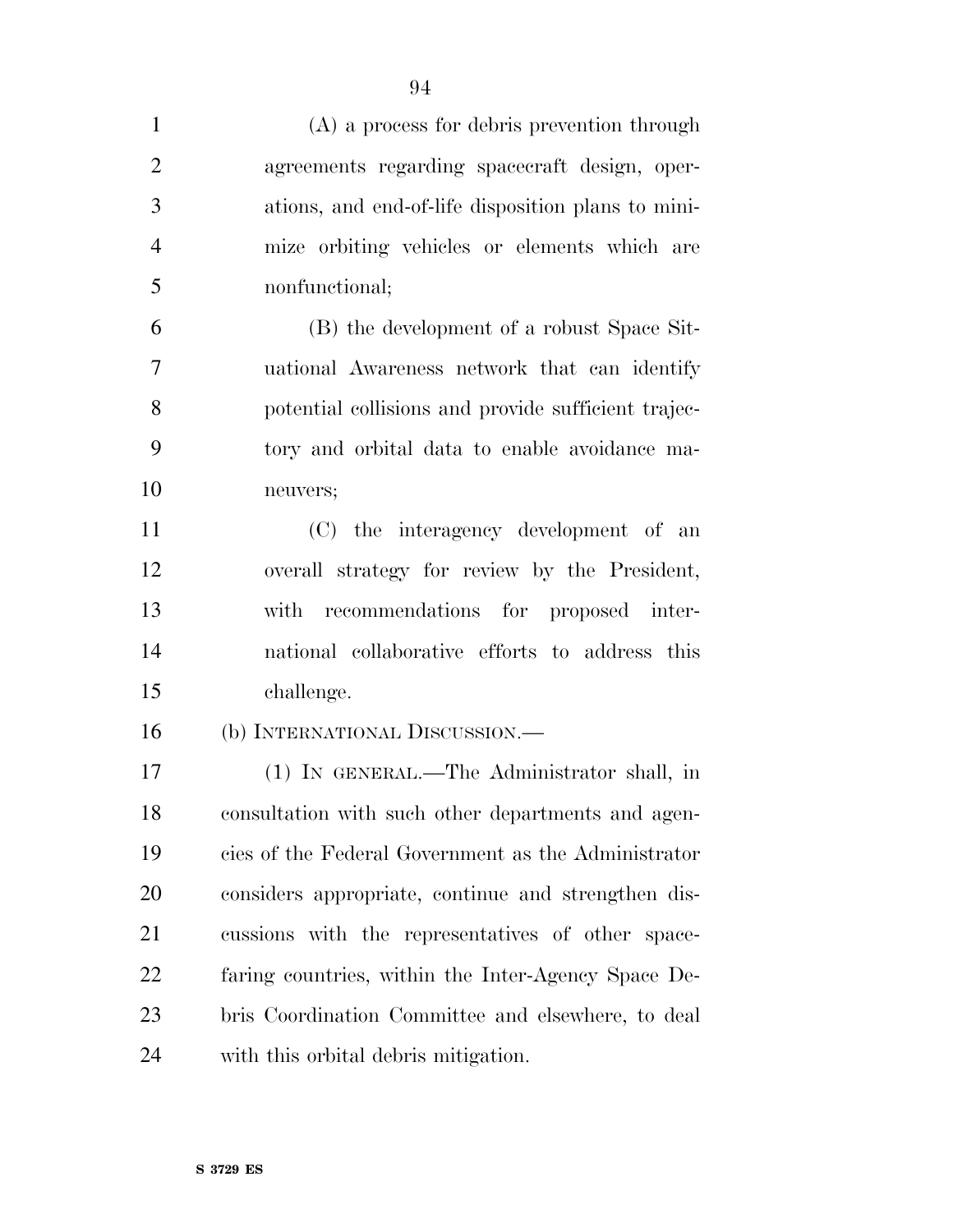(2) INTERAGENCY EFFORT.—For purposes of carrying out this subsection, the Director of OSTP, in coordination with the Director of the National Se- curity Council and using the President's Council of Advisors on Science and Technology coordinating mechanism, shall develop an overall strategy for re- view by the President, with recommendations for proposed international collaborative efforts to ad- dress this challenge. **SEC. 1203. REPORTS ON PROGRAM AND COST ASSESSMENT AND CONTROL ASSESSMENT.**  (a) FINDINGS.—Congress makes the following find- ings: (1) The adherence of NASA to program cost and schedule targets and discipline across NASA programs remains a concern. (2) The James Webb Space Telescope has ex- ceeded its cost estimate. (3) In 2007 the Government Accountability Of- fice issued a report on NASA's high risk acquisition performance. (4) In response, NASA prepared a corrective action plan two years ago. (b) REPORTS.—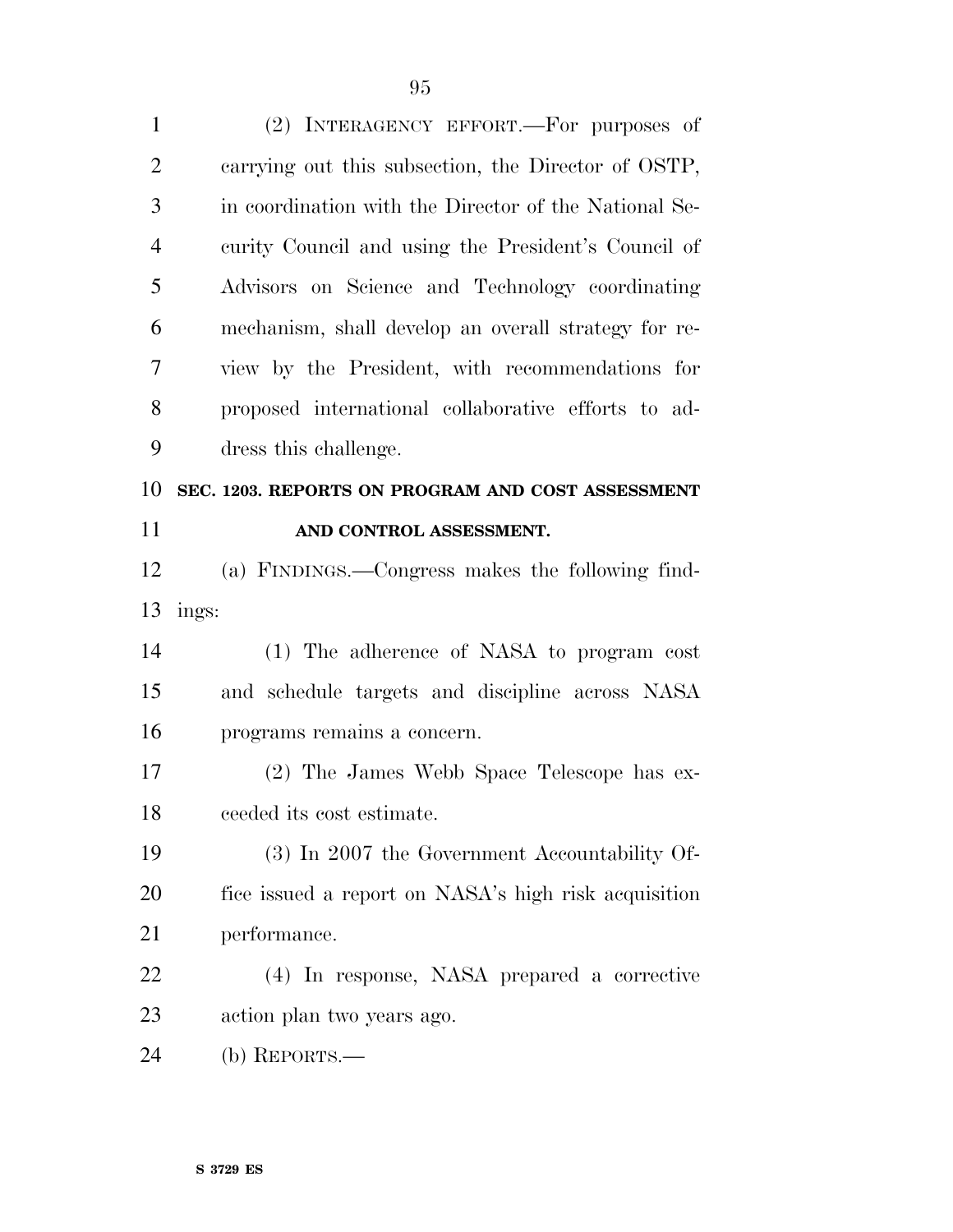(1) REPORTS REQUIRED.—Not later than 90 days after the date of the enactment of this Act, and not later than April 30 of each year thereafter, the

 Administrator shall submit to the appropriate com- mittees of Congress a report on the implementation during the preceding year for the corrective action 7 plan referred to in subsection  $(a)(4)$ .

 (2) ELEMENTS.—Each report under this sub- section shall set forth, for the year covered by such report, the following:

 (A) A description of each NASA program 12 that has exceeded its cost baseline by 15 per-13 cent or more or is more than 2 years behind its projected development schedule.

 (B) For each program specified under sub- paragraph (A), a plan for such decrease in scope or requirements, or other measures, to be undertaken to control cost and schedule, includ- ing any cost monitoring or corrective actions undertaken pursuant to the National Aero- nautics and Space Administration Authorization Act of 2005 (Public Law 109–155), and the amendments made by that Act.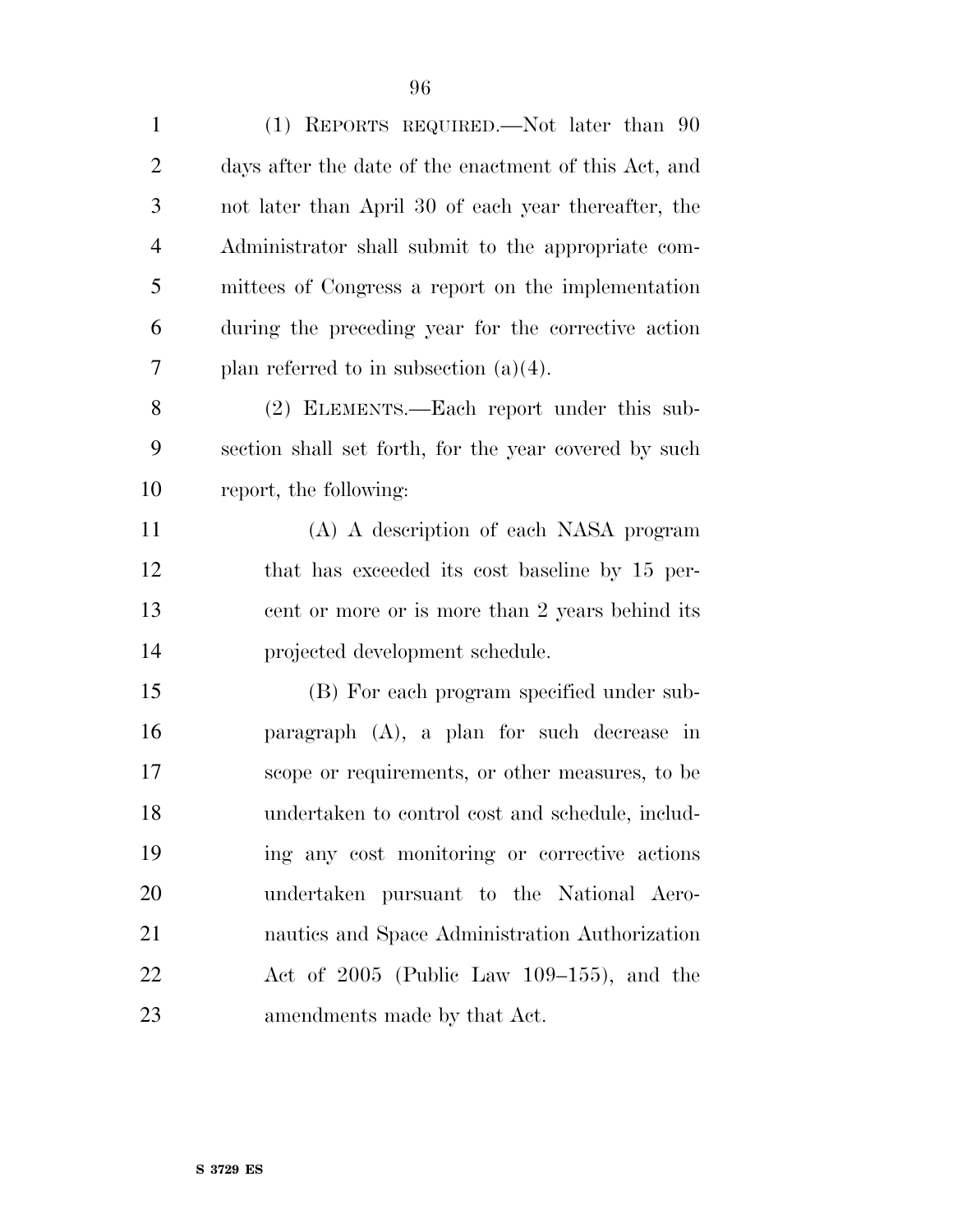| SEC. 1204. ELIGIBILITY FOR SERVICE OF INDIVIDUAL CUR-          |
|----------------------------------------------------------------|
| RENTLY SERVING AS ADMINISTRATOR OF                             |
| NASA.                                                          |
| The individual serving in the position of Adminis-             |
| trator of the National Aeronautics and Space Administra-       |
| tion as of the date of the enactment of this Act comes         |
| from civilian life and is therefore eligible to serve in such  |
| position, in conformance with section 202 of the National      |
| Aeronautics and Space Act of 1958 (42 U.S.C. 2472(a)).         |
| SEC.<br>1205.<br><b>SENSE</b><br>OF<br>CONGRESS ON INDEPENDENT |
| VERIFICATION AND VALIDATION OF NASA                            |
| <b>SOFTWARE.</b>                                               |
| It is the sense of Congress that—                              |
| (1) safety is at the heart of every NASA mis-                  |
| sion;                                                          |
| (2) the Office of Safety and Mission Assurance                 |
| remains vital to assuring the safety of all NASA ac-           |
| tivities;                                                      |
| (3) among the most important activities of the                 |
| Office of Safety and Mission Assurance is the per-             |
| formance of independent safety and mission assur-              |
| ance assessments and process verification reviews;             |
| (4) as NASA embarks on a new path, inde-                       |
| pendent verification and validation of software must           |
| be of the highest priority to ensure safety through-           |
|                                                                |
|                                                                |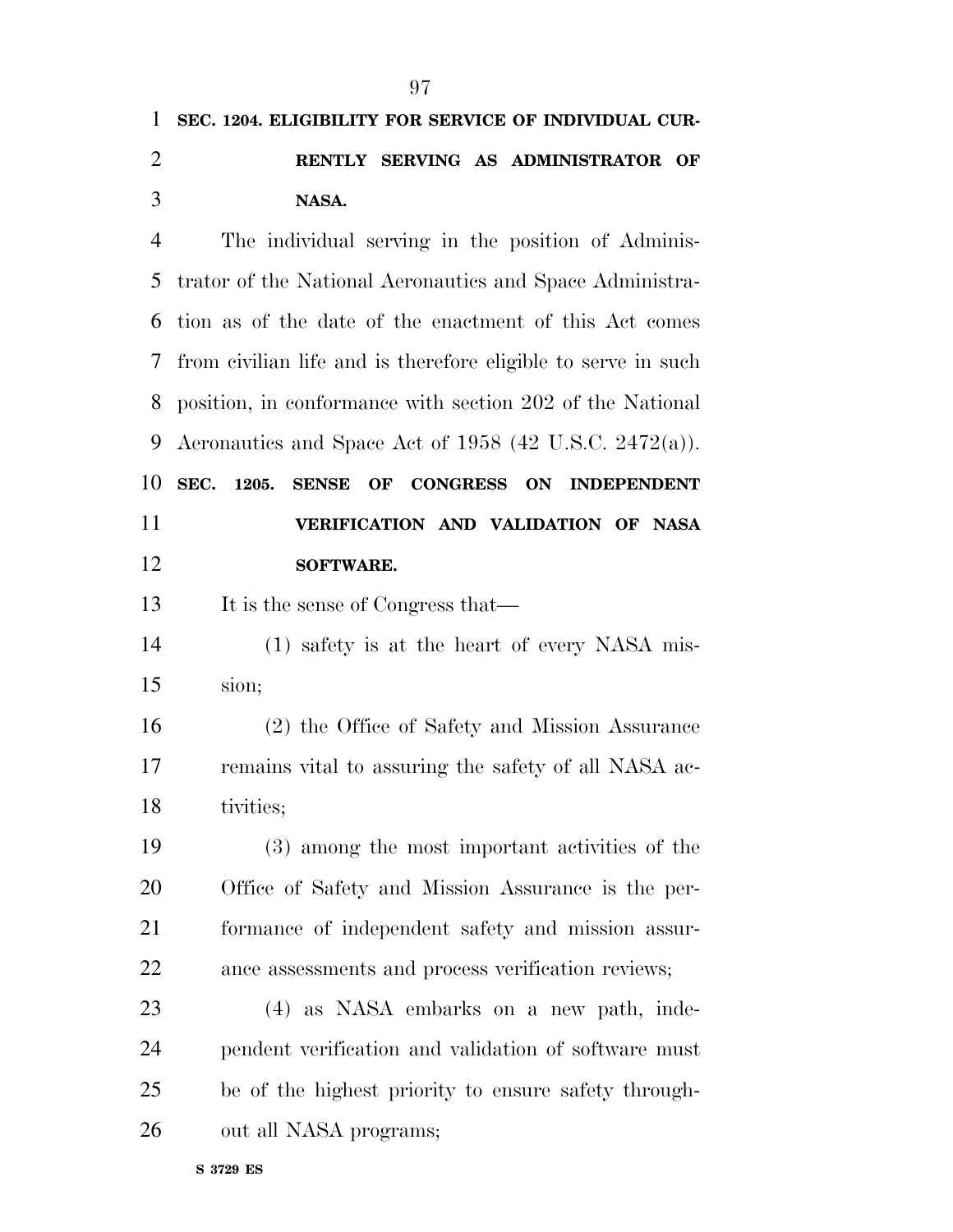| $\mathbf{1}$   | (5) NASA's activities depend on software integ-        |
|----------------|--------------------------------------------------------|
| $\overline{2}$ | rity to achieve their goals and deliver a successful   |
| 3              | mission to the American people;                        |
| $\overline{4}$ | (6) independent verification and validation is         |
| 5              | necessary to ensure that safety-critical software will |
| 6              | operate dependably and support mission success;        |
| 7              | (7) the creation of the Independent Verification       |
| 8              | and Validation Facility of NASA was the direct re-     |
| 9              | sult of recommendations made by the National Re-       |
| 10             | search Council and the Report of the Presidential      |
| 11             | Commission on the Space Shuttle Challenger Acci-       |
| 12             | dent;                                                  |
| 13             | (8) the mission-critical software of NASA must         |
| 14             | operate dependably and safely;                         |
| 15             | (9) the Independent Verification and Validation        |
| 16             | Facility of NASA plays an important role in assur-     |
| 17             | ing the safety of all NASA activities by improving     |
| 18             | methodologies for risk identification and assessment,  |
| 19             | and providing recommendations for risk mitigation      |
| 20             | and acceptance; and                                    |
| 21             | (10) the Independent Verification and Valida-          |
| 22             | tion Facility shall be the sole provider of inde-      |
| 23             | pendent verification and validation services for soft- |

ware created by or for NASA.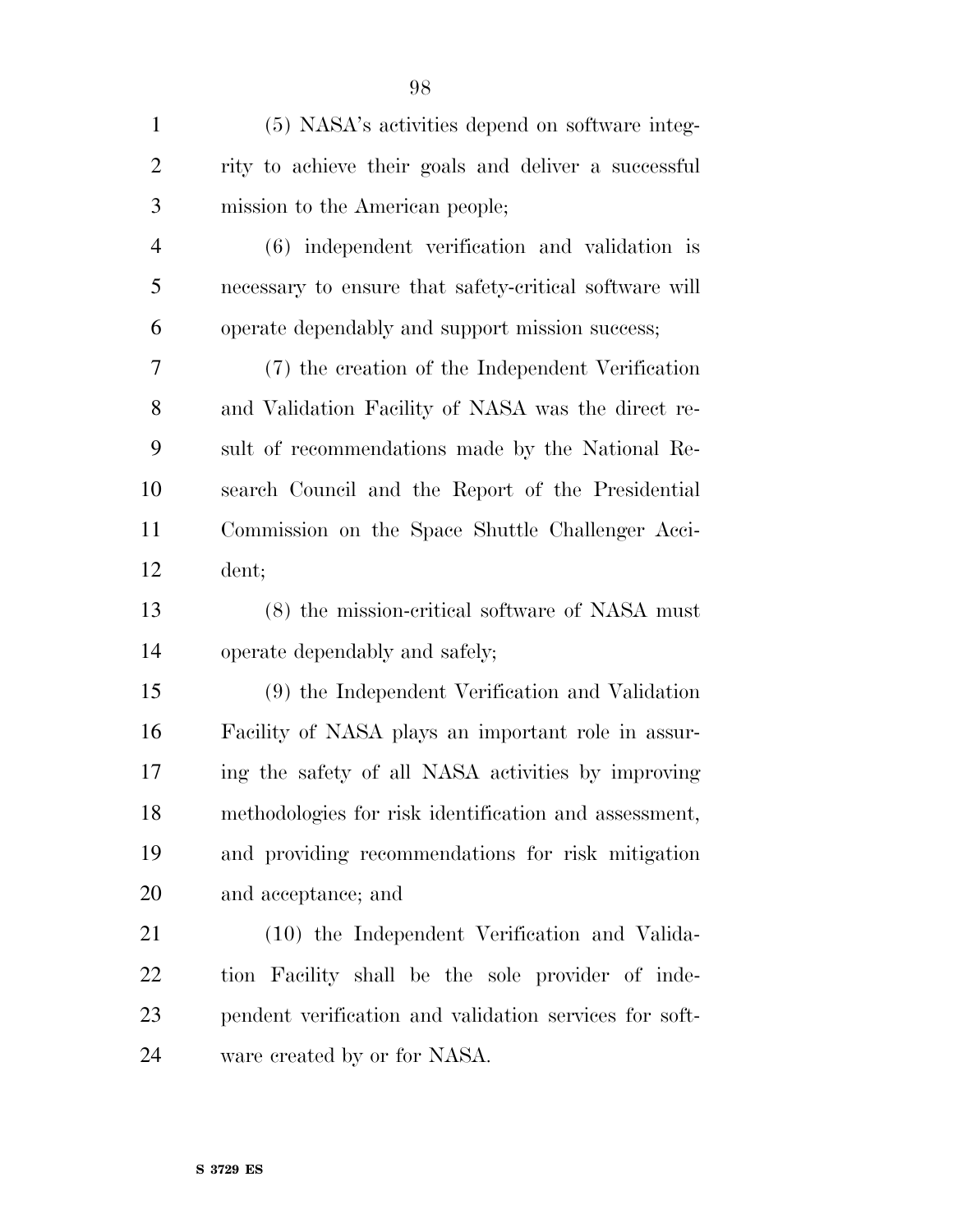### **SEC. 1206. COUNTERFEIT PARTS.**

 (a) IN GENERAL.—The Administrator shall plan, de- velop, and implement a program, in coordination with other Federal agencies, to detect, track, catalog, and re- duce the number of counterfeit electronic parts in the NASA supply chain.

 (b) REQUIREMENTS.—In carrying out the program, the Administrator shall establish—

 (1) counterfeit part identification training for all employees that procure, process, distribute, and 11 install electronic parts that will—

 (A) teach employees how to identify coun-terfeit parts;

 (B) educate employees on procedures to follow if they suspect a part is counterfeit;

 (C) regularly update employees on new threats, identification techniques, and reporting requirements; and

 (D) integrate industry associations, manu- facturers, suppliers, and other Federal agencies, as appropriate;

 (2) an internal database to track all suspected and confirmed counterfeit electronic parts that will maintain, at a minimum—

 (A) companies and individuals known and suspected of selling counterfeit parts;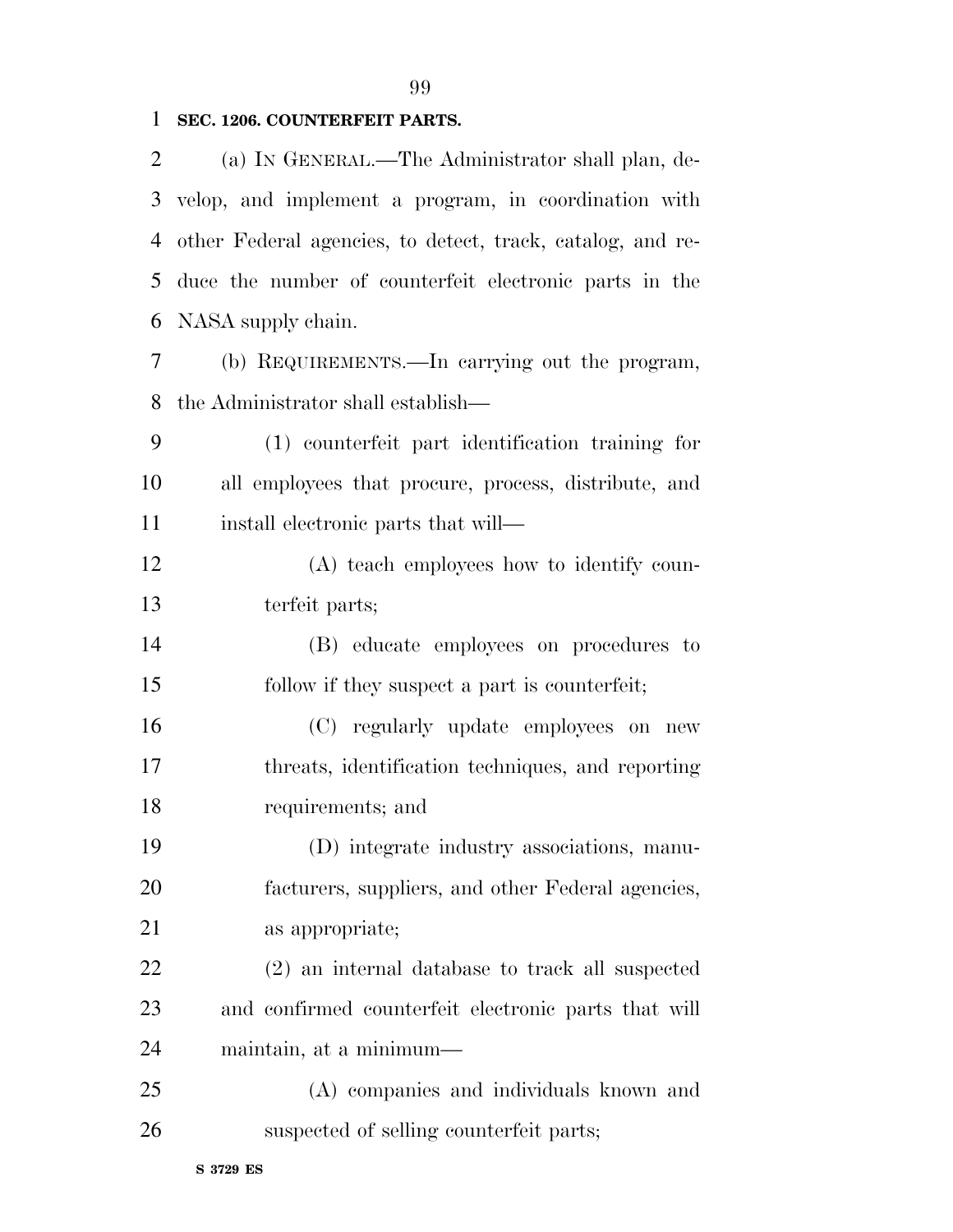| $\mathbf{1}$   | (B) parts known and suspected of being                 |
|----------------|--------------------------------------------------------|
| $\overline{2}$ | counterfeit, including lot and date codes, part        |
| 3              | numbers, and part images;                              |
| $\overline{4}$ | (C) countries of origin;                               |
| 5              | (D) sources of reporting;                              |
| 6              | (E) United States Customs seizures; and                |
| 7              | (F) Government-Industry Data Exchange                  |
| 8              | Program reports and other public or private            |
| 9              | sector database notifications; and                     |
| 10             | $(3)$ a mechanism to report all information on         |
| 11             | suspected and confirmed counterfeit electronic parts   |
| 12             | to law enforcement agencies, industry associations,    |
| 13             | and other databases, and to issue bulletins to indus-  |
| 14             | try on counterfeit electronic parts and related coun-  |
| 15             | terfeit activity.                                      |
| 16             | (c) REVIEW OF PROCUREMENT AND ACQUISITION              |
| 17             | POLICY.—                                               |
| 18             | (1) IN GENERAL.—In establishing the program,           |
| 19             | the Administrator shall amend existing acquisition     |
| 20             | and procurement policy to purchase electronic parts    |
| 21             | from trusted or approved manufacturers. To deter-      |
| 22             | mine trusted or approved manufacturers, the Admin-     |
| 23             | istrator shall establish a list, assessed and adjusted |
| 24             | at least annually, and create criteria for manufactur- |
| 25             | ers to meet in order to be placed onto the list.       |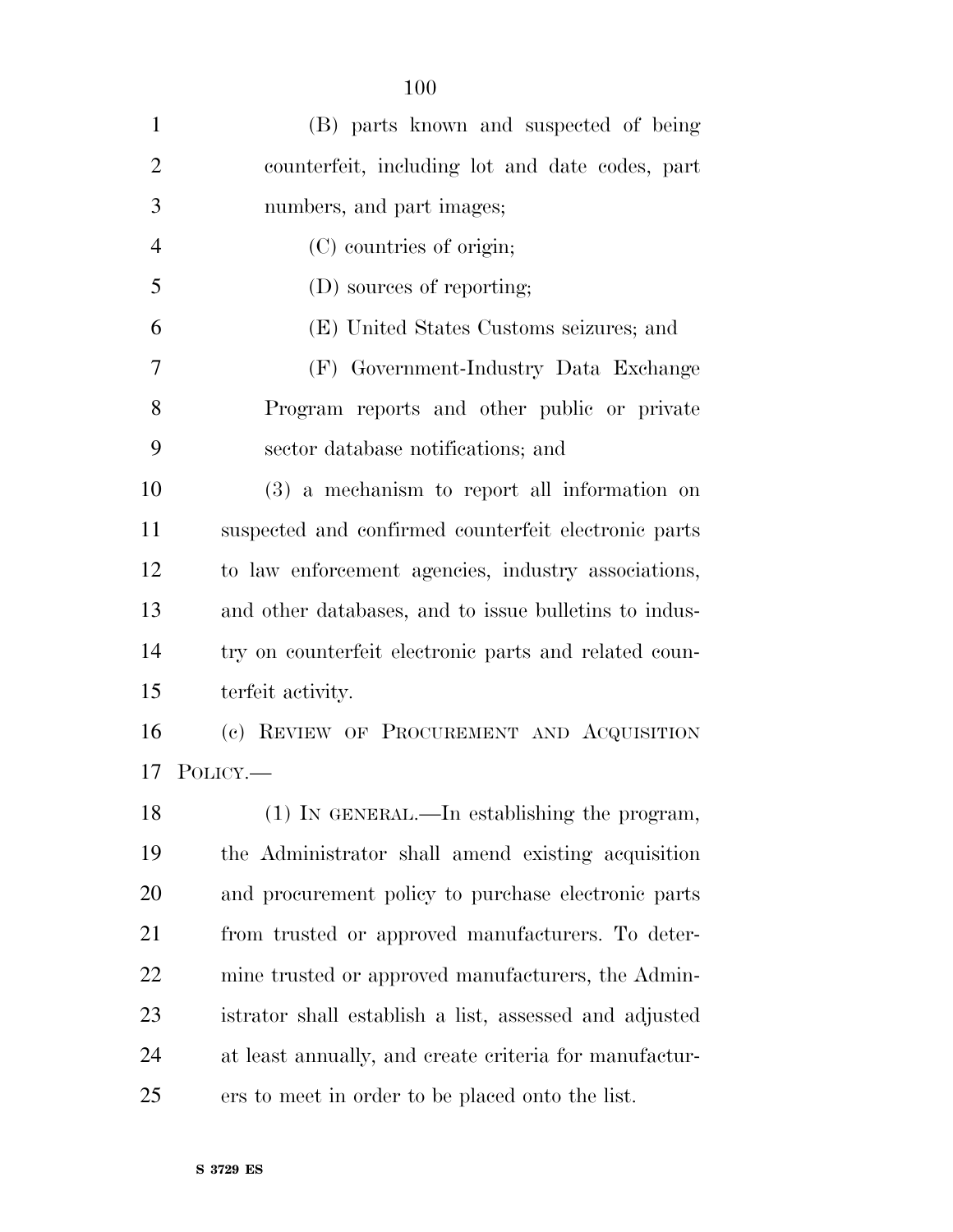| 1              | (2) CRITERIA.—The criteria may include—                    |
|----------------|------------------------------------------------------------|
| $\overline{2}$ | (A) authentication or encryption codes;                    |
| 3              | (B) embedded security markings in parts;                   |
| $\overline{4}$ | (C) unique, harder to copy labels and                      |
| 5              | markings;                                                  |
| 6              | (D) identifying distinct lot and serial codes              |
| 7              | on external packaging;                                     |
| 8              | (E) radio frequency identification embed-                  |
| 9              | ded into high-value parts;                                 |
| 10             | (F) physical destruction of all defective,                 |
| 11             | damaged, and sub-standard parts that are by-               |
| 12             | products of the manufacturing process;                     |
| 13             | (G) testing certifications;                                |
| 14             | (H) maintenance of procedures for han-                     |
| 15             | dling any counterfeit parts that slip through;             |
| 16             | (I) maintenance of secure facilities to pre-               |
| 17             | vent unauthorized access to proprietary infor-             |
| 18             | mation; and                                                |
| 19             | (J) maintenance of product return, buy                     |
| 20             | back, and inventory control practices that limit           |
| 21             | counterfeiting.                                            |
| 22             | (d) REPORT TO CONGRESS.—Within one year after              |
| 23             | the date of enactment of this Act, the Administrator shall |
| 24             | report on the progress of implementing this section to the |
| 25             | appropriate committees of Congress.                        |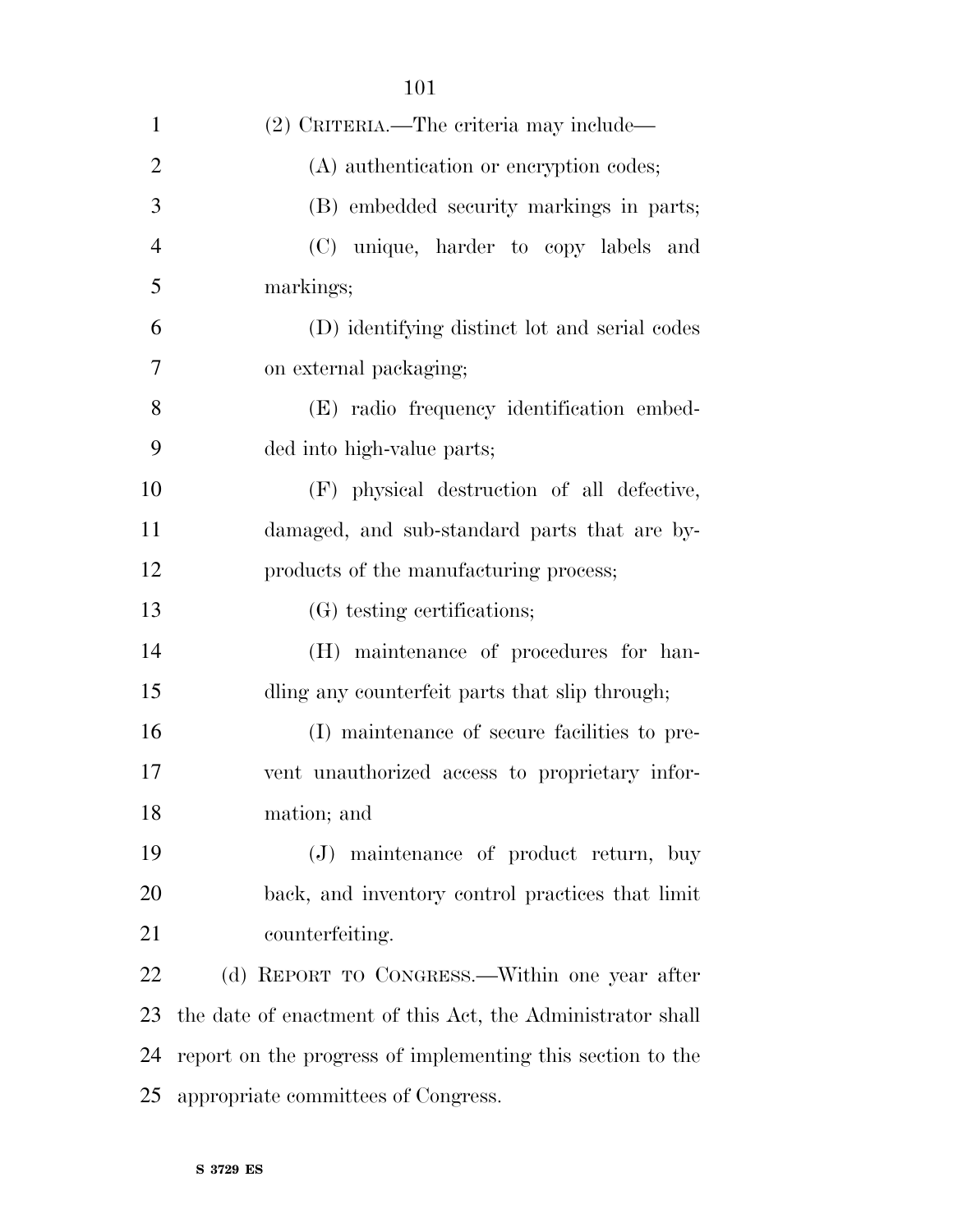### **SEC. 1207. INFORMATION SECURITY.**

(a) MONITORING RISK.—

 (1) UPDATE ON SYSTEM IMPLEMENTATION.— Not later than 120 days after the date of enactment of this Act, and on a biennial basis thereafter, the chief information officer of NASA, in coordination with other national security agencies, shall provide to the appropriate committees of Congress—

 (A) an update on efforts to implement a system to provide dynamic, comprehensive, real- time information regarding risk of unauthorized remote, proximity, and insider use or access, for all information infrastructure under the respon-14 sibility of the chief information officer, and mis- sion-related networks, including contractor net-works;

 (B) an assessment of whether the system has demonstrably and quantifiably reduced net- work risk compared to alternative methods of measuring security; and

 (C) an assessment of the progress that each center and facility has made toward imple-menting the system.

 (2) EXISTING ASSESSMENTS.—The assessments required of the Inspector General under section 3545 of title 44, United States Code, shall evaluate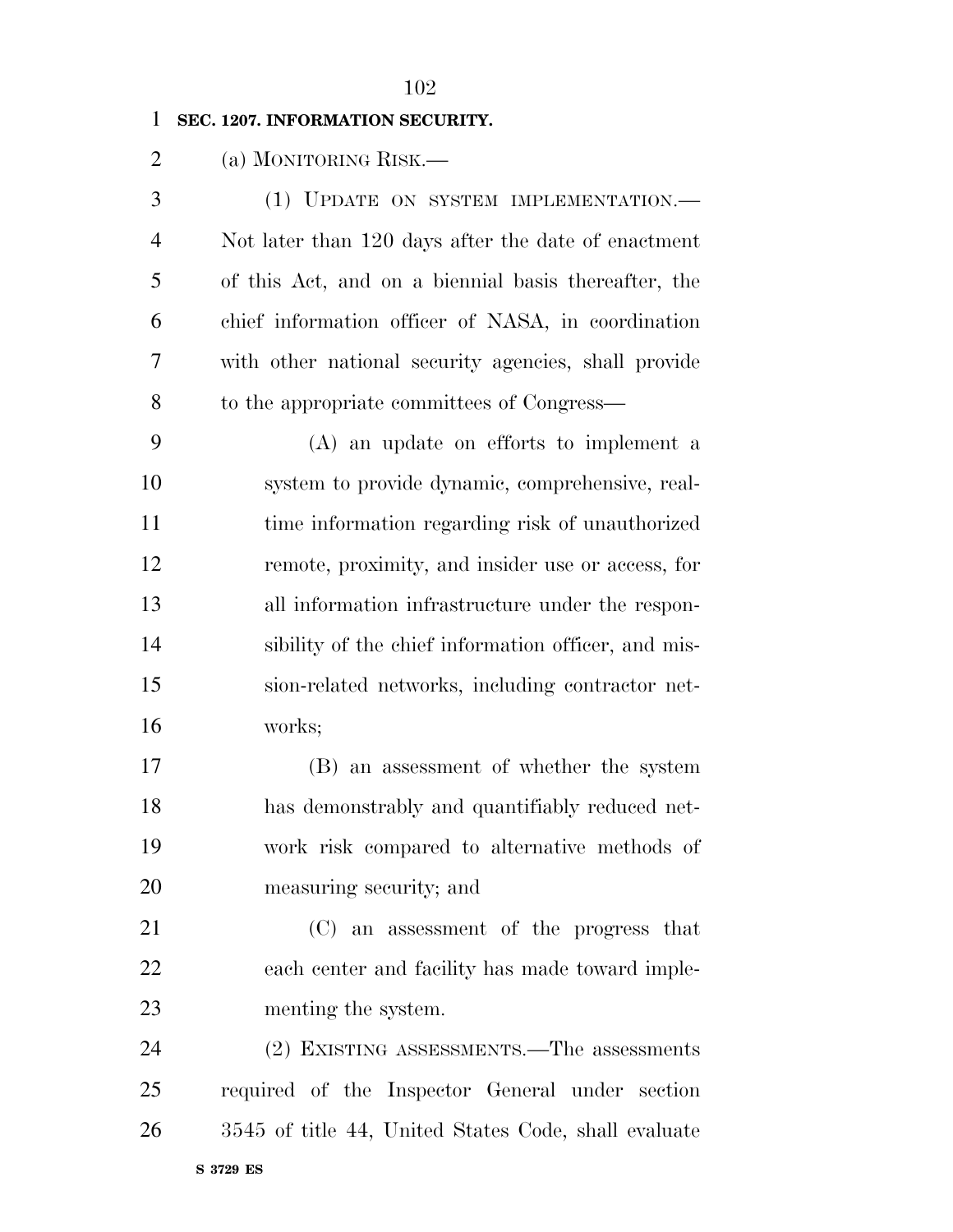the effectiveness of the system described in this sub-section.

 (b) INFORMATION SECURITY AWARENESS AND EDU-CATION.—

 (1) IN GENERAL.—In consultation with the De- partment of Education, other national security agen- cies, and other agency directorates, the chief infor- mation officer shall institute an information security awareness and education program for all operators and users of NASA information infrastructure, with the goal of reducing unauthorized remote, proximity, and insider use or access.

(2) PROGRAM REQUIREMENTS.—

 (A) The program shall include, at a min- imum, ongoing classified and unclassified threat-based briefings, and automated exercises and examinations that simulate common attack techniques.

 (B) All agency employees and contractors engaged in the operation or use of agency infor- mation infrastructure shall participate in the program.

 (C) Access to NASA information infra-structure shall only be granted to operators and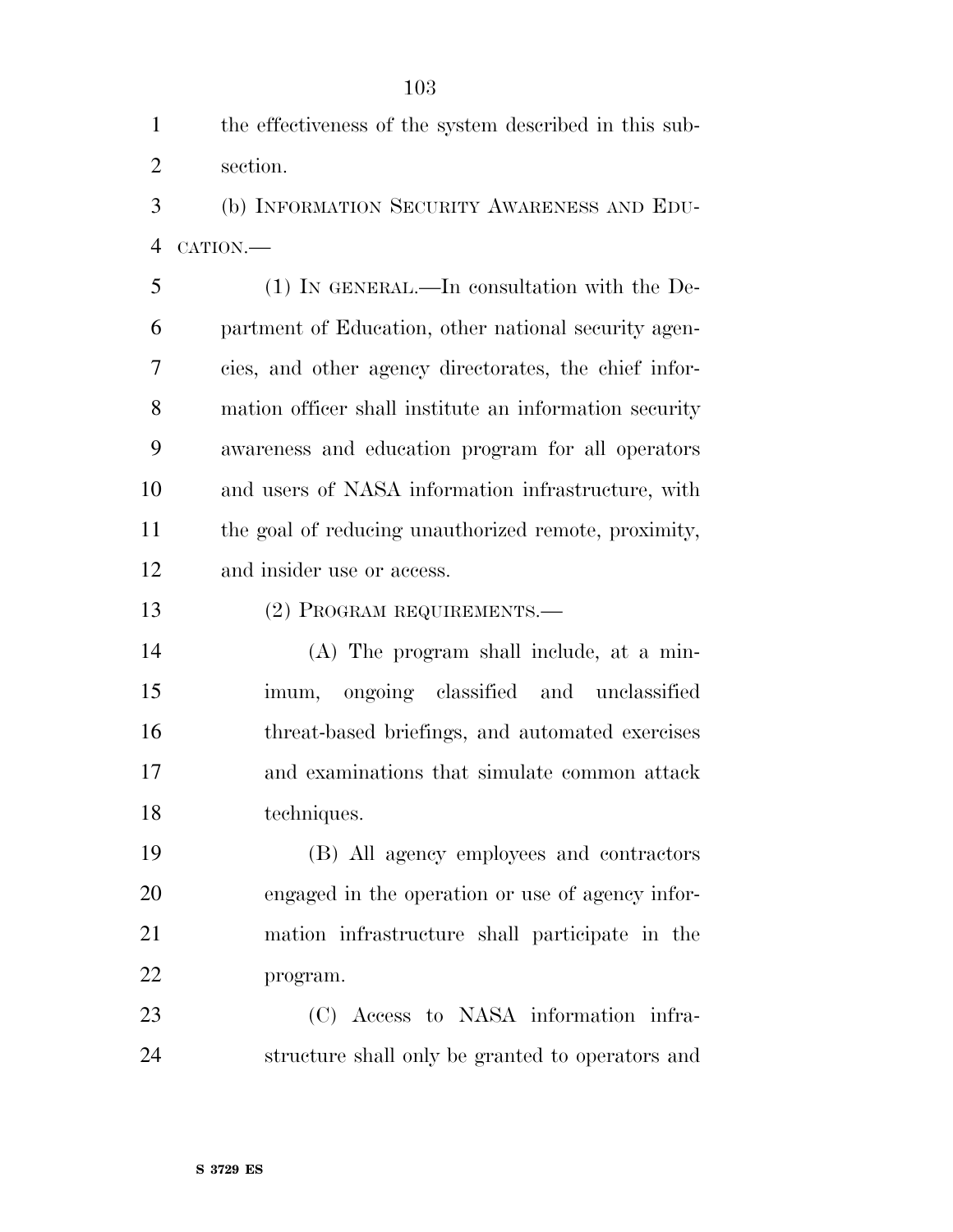users who regularly satisfy the requirements of the program.

 (D) The chief human capital officer of NASA, in consultation with the chief informa- tion officer, shall create a system to reward op- erators and users of agency information infra- structure for continuous high achievement in the program.

 (c) INFORMATION INFRASTRUCTURE DEFINED.—In this section, the term ''information infrastructure'' means the underlying framework that information systems and assets rely on to process, transmit, receive, or store infor- mation electronically, including programmable electronic devices and communications networks and any associated hardware, software, or data.

#### **SEC. 1208. NATIONAL CENTER FOR HUMAN PERFORMANCE.**

 (a) IN GENERAL.—The National Center for Human Performance is located in Houston's Texas Medical Center which is home to 49 non-profit and academic patient care, biomedical research, and health educational institutions serving 6 million patients each year, and works collabo- ratively with individuals and organizations, including NASA, to advance science and research on human per- formance in space, health, the military, athletics, and the arts.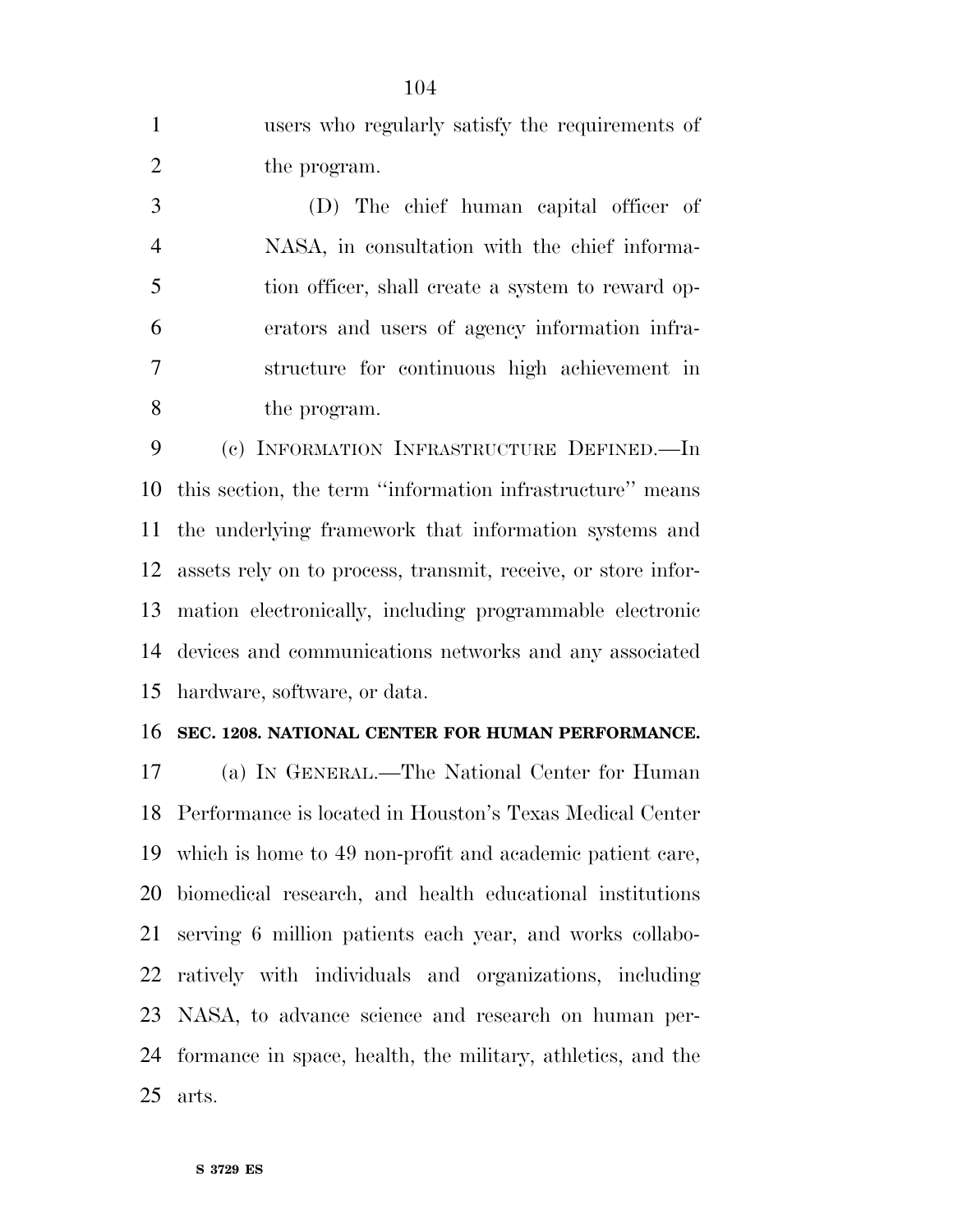(b) DESIGNATION AS INSTITUTION OF EXCEL- LENCE.—The National Center for Human Performance is designated as an Institution of Excellence for Human Per- formance dedicated to understanding and improving all aspects of human performance.

#### **SEC. 1209. ENHANCED-USE LEASING.**

 (a) SENSE OF THE CONGRESS.—It is the sense of the Congress that the NASA enhanced-use leasing program is a fiscally responsible program to further maintain the exploration-related infrastructure of our Nation's space centers while ensuring continued private utilization of these Federal assets, and every effort should be made to ensure effective utilization of this program.

### **SEC. 1210. SENSE OF CONGRESS CONCERNING THE STEN-NIS SPACE CENTER.**

 It is the sense of the Congress that the Stennis Space Center represents the national capability for development and certification of liquid propulsion technologies vital to our Nation's space flight program, and that the Federal government should fully utilize that resource and continue to make the testing facility available for further develop-ment of commercial aerospace capabilities.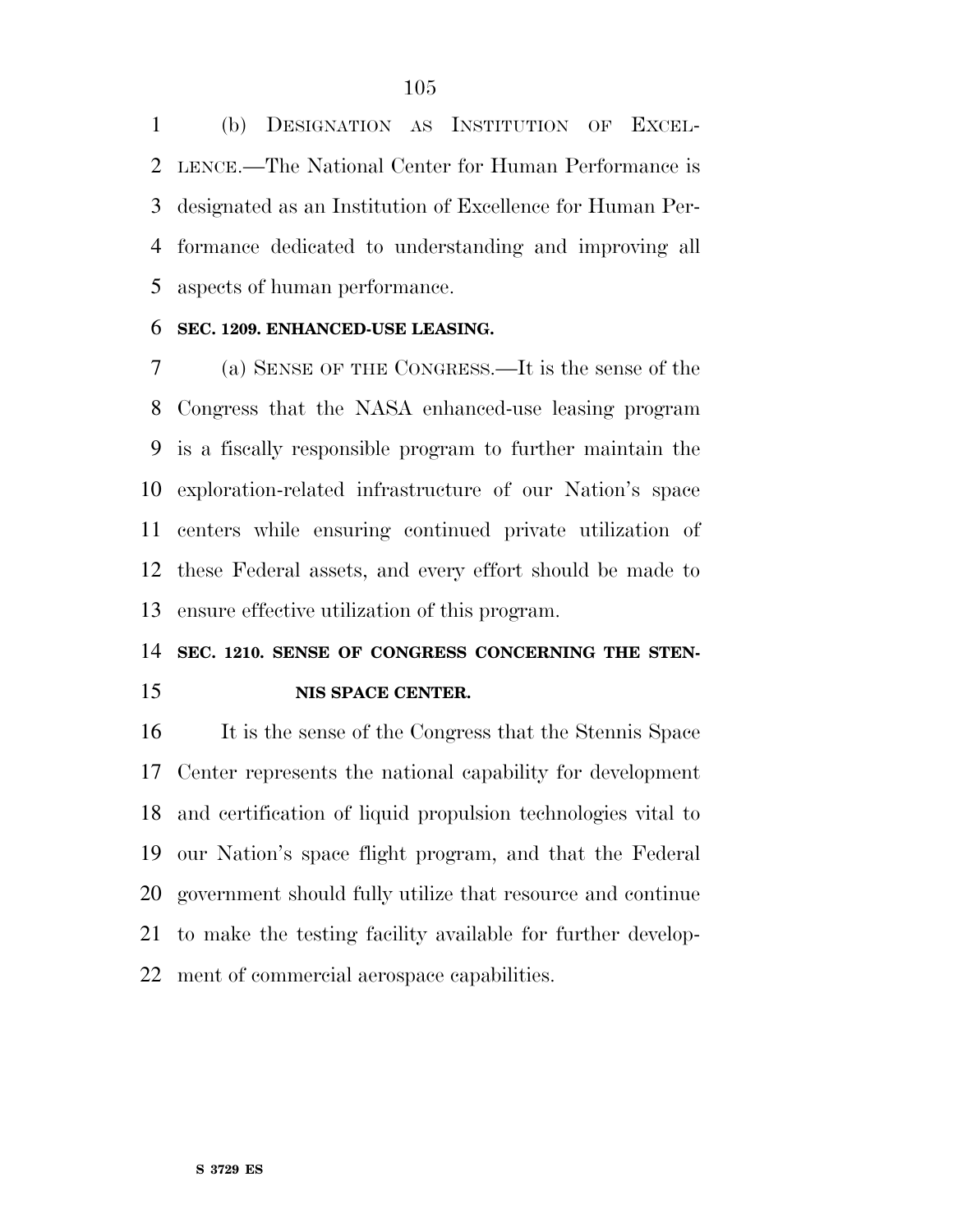## **TITLE XIII—COMPLIANCE WITH STATUTORY PAY-AS-YOU-GO ACT OF 2010**

### **SEC. 1301. COMPLIANCE PROVISION.**

 The budgetary effects of this Act, for the purpose of complying with the Statutory Pay-As-You-Go-Act of 2010, shall be determined by reference to the latest statement titled ''Budgetary Effects of PAYGO Legislation'' for this Act, submitted for printing in the Congressional Record by the Chairman of the Senate Budget Committee, pro- vided that such statement has been submitted prior to the vote on passage.

> Passed the Senate August 5, 2010. Attest:

> > *Secretary.*